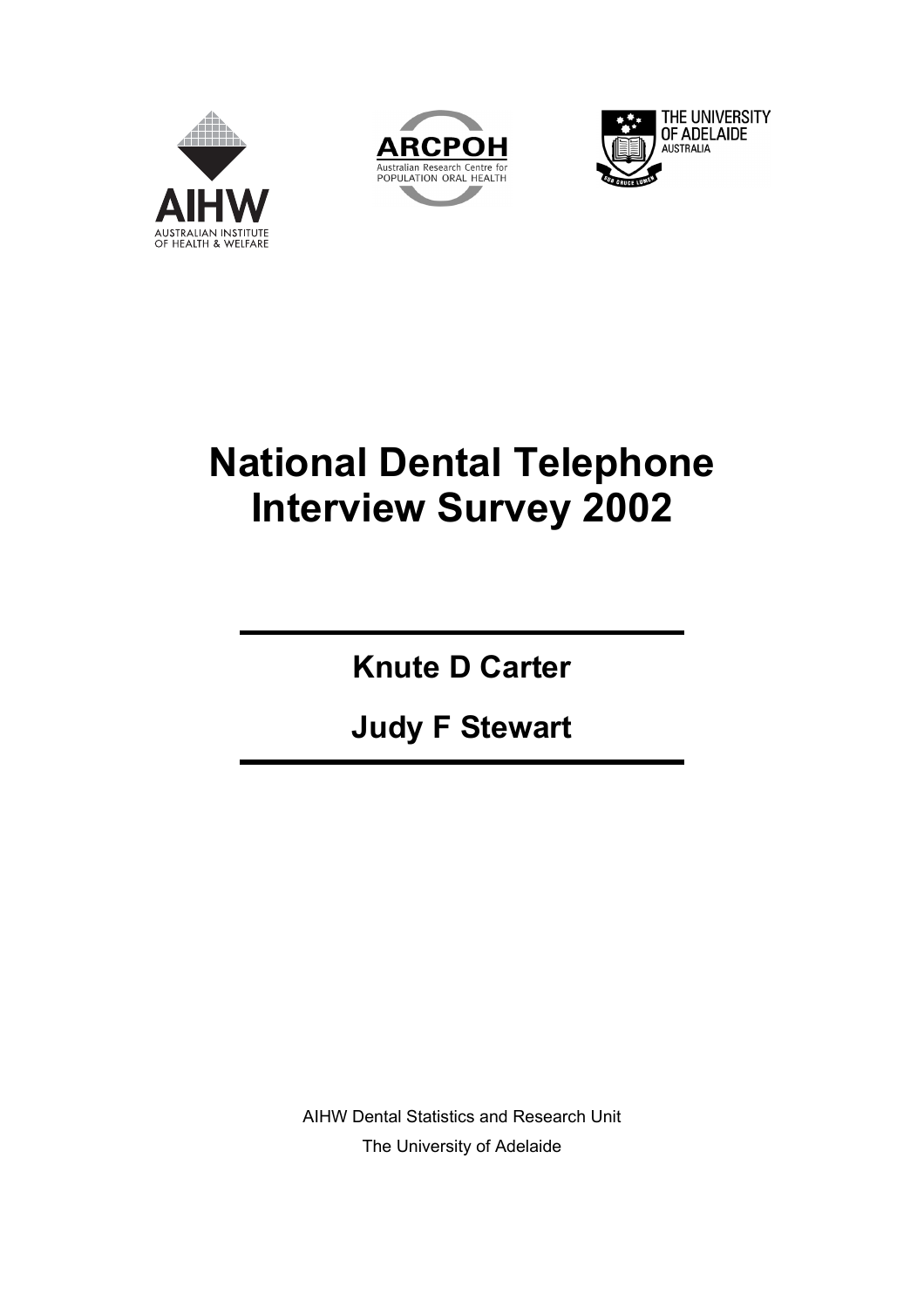The Australian Institute of Health and Welfare (AIHW) is Australia's national health and welfare statistics and information agency. The Institute's mission *Better health and wellbeing for Australians through better health and welfare statistics and information.*

The AIHW Dental Statistics and Research Unit (DSRU) is a collaborating unit of the AIHW established in 1988 at The University of Adelaide. DSRU aims to improve the oral health of Australians through the collection, analysis and reporting of information on oral health and access to dental care, the practice of dentistry and the dental labour force in Australia. DSRU is located within the Australian Research Centre for Population Oral Health (ARCPOH), Dental School, The University of Adelaide.

© Australian Institute of Health and Welfare 2003

This work is copyright. Apart from any use as permitted under the *Copyright Act 1968*, no part may be reproduced without prior written permission from the Australian Institute of Health and Welfare. Requests and enquiries concerning reproduction and rights should be directed to the Head, Media and Publishing, Australian Institute of Health and Welfare, GPO BOX 570, Canberra ACT 2601.

A complete list of the Institute's publications is available from the Publications Unit, Australian Institute of Health and Welfare, GPO Box 570, Canberra ACT 2601, or via the Institute's web site at http://www.aihw.gov.au.

ISSN 1327-3876

#### **Suggested citation**

Carter KD & Stewart JF 2003. National Dental Telephone Interview Survey 2002. AIHW cat. no. DEN 128. Adelaide: AIHW Dental Statistics and Research Unit.

Any comments or information relevant to the subject matter of this report would be welcome. Correspondence should be directed to:

The Director AIHW Dental Statistics and Research Unit ARCPOH, Dental School The University of Adelaide SOUTH AUSTRALIA 5005 Tel: (08) 8303 4051 Fax: (08) 8303 4858 E-mail: aihw.dsru@adelaide.edu.au Website: http://www.arcpoh.adelaide.edu.au

Published by the AIHW Dental Statistics and Research Unit Printed in Australia by The University of Adelaide, Adelaide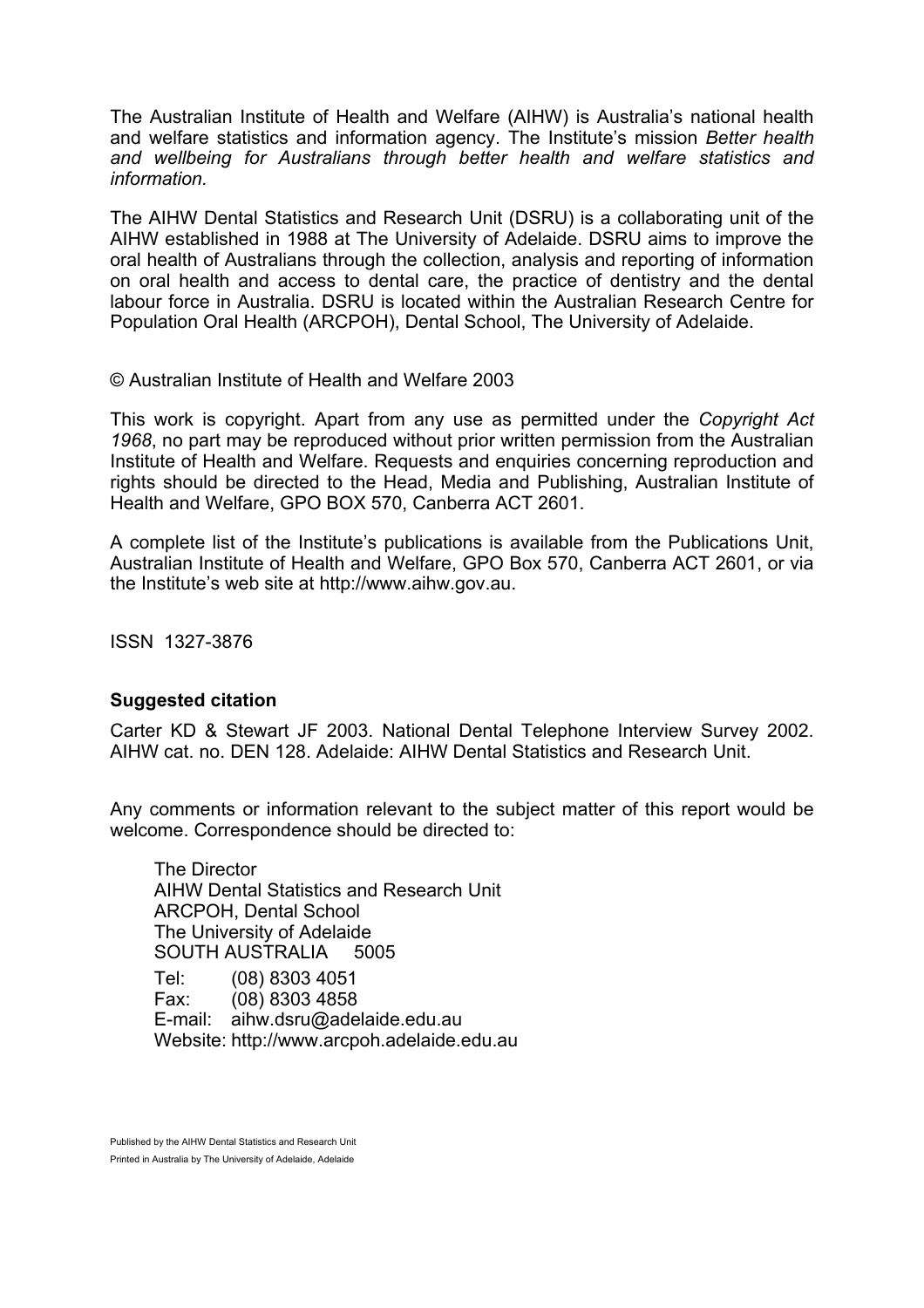## **National Dental Telephone Interview Survey 2002**

**Mr Knute D Carter** 

Research Officer Australian Research Centre for Population Oral Health The University of Adelaide

#### **Mrs Judy F Stewart**

Research Officer Australian Research Centre for Population Oral Health The University of Adelaide

**November 2003** 

Australian Institute of Health and Welfare Canberra

AIHW cat. no. DEN 128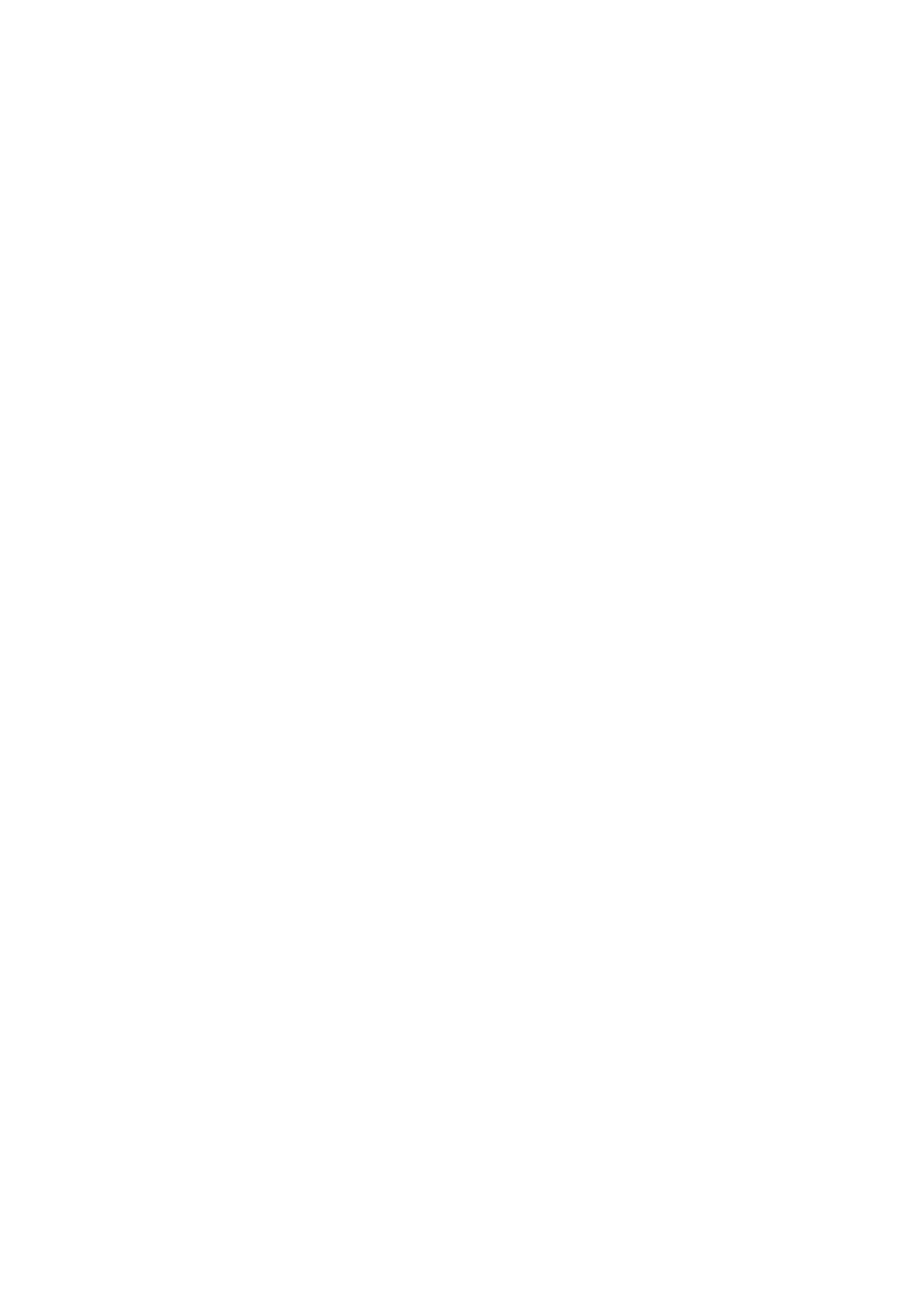# **Contents**

| 1              |     |  |
|----------------|-----|--|
|                |     |  |
|                |     |  |
|                |     |  |
|                |     |  |
| $\overline{2}$ |     |  |
|                |     |  |
|                |     |  |
|                |     |  |
| 3              |     |  |
|                |     |  |
|                |     |  |
|                |     |  |
| 4              |     |  |
|                | 4.1 |  |
|                |     |  |
|                |     |  |
|                |     |  |
|                |     |  |
|                |     |  |
|                |     |  |
|                |     |  |
|                |     |  |
|                |     |  |
|                |     |  |
|                |     |  |
| 5              |     |  |
|                |     |  |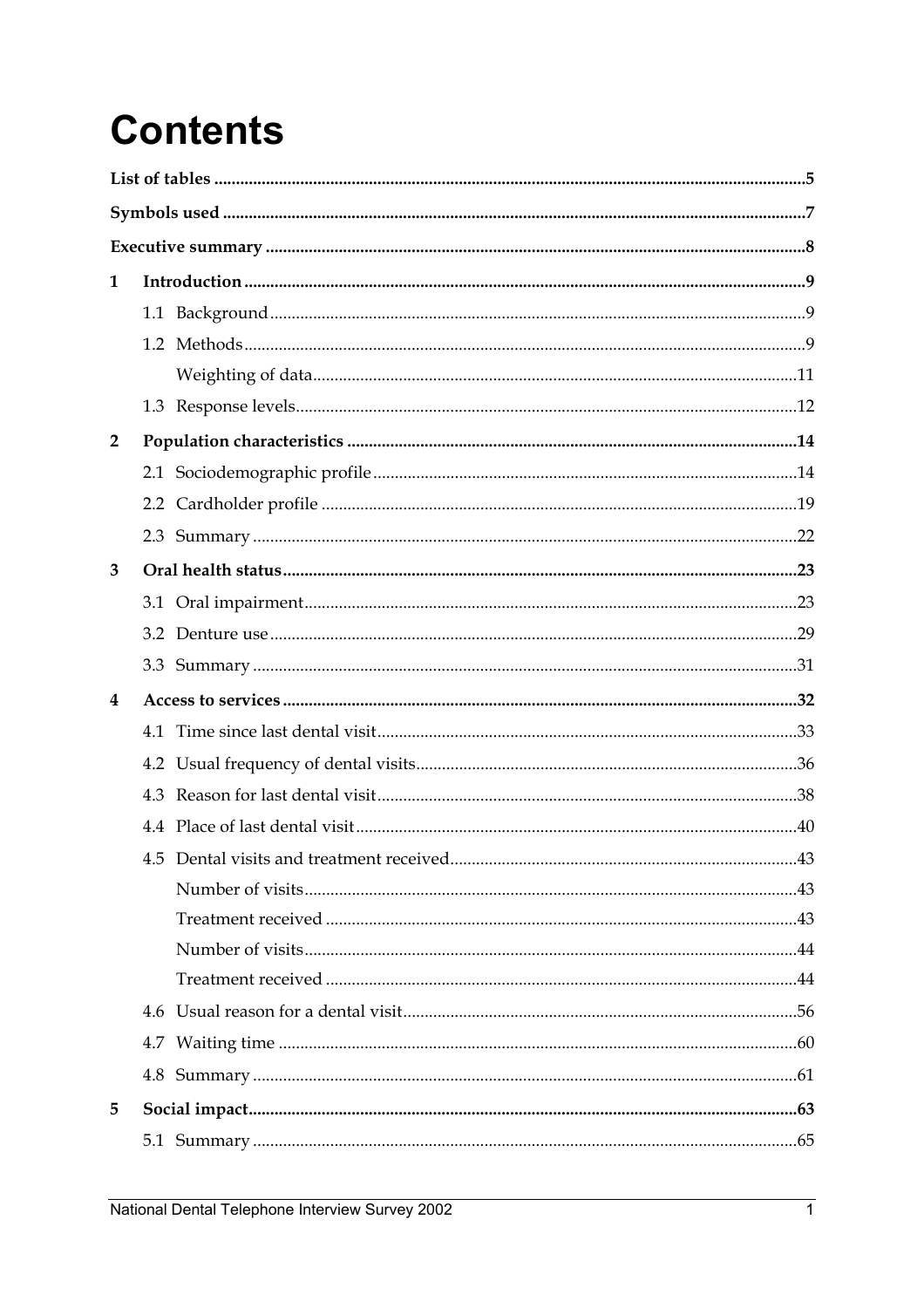| 6 |  |  |
|---|--|--|
|   |  |  |
|   |  |  |
|   |  |  |
| 7 |  |  |
|   |  |  |
|   |  |  |
|   |  |  |
| 8 |  |  |
|   |  |  |
|   |  |  |
|   |  |  |
|   |  |  |
|   |  |  |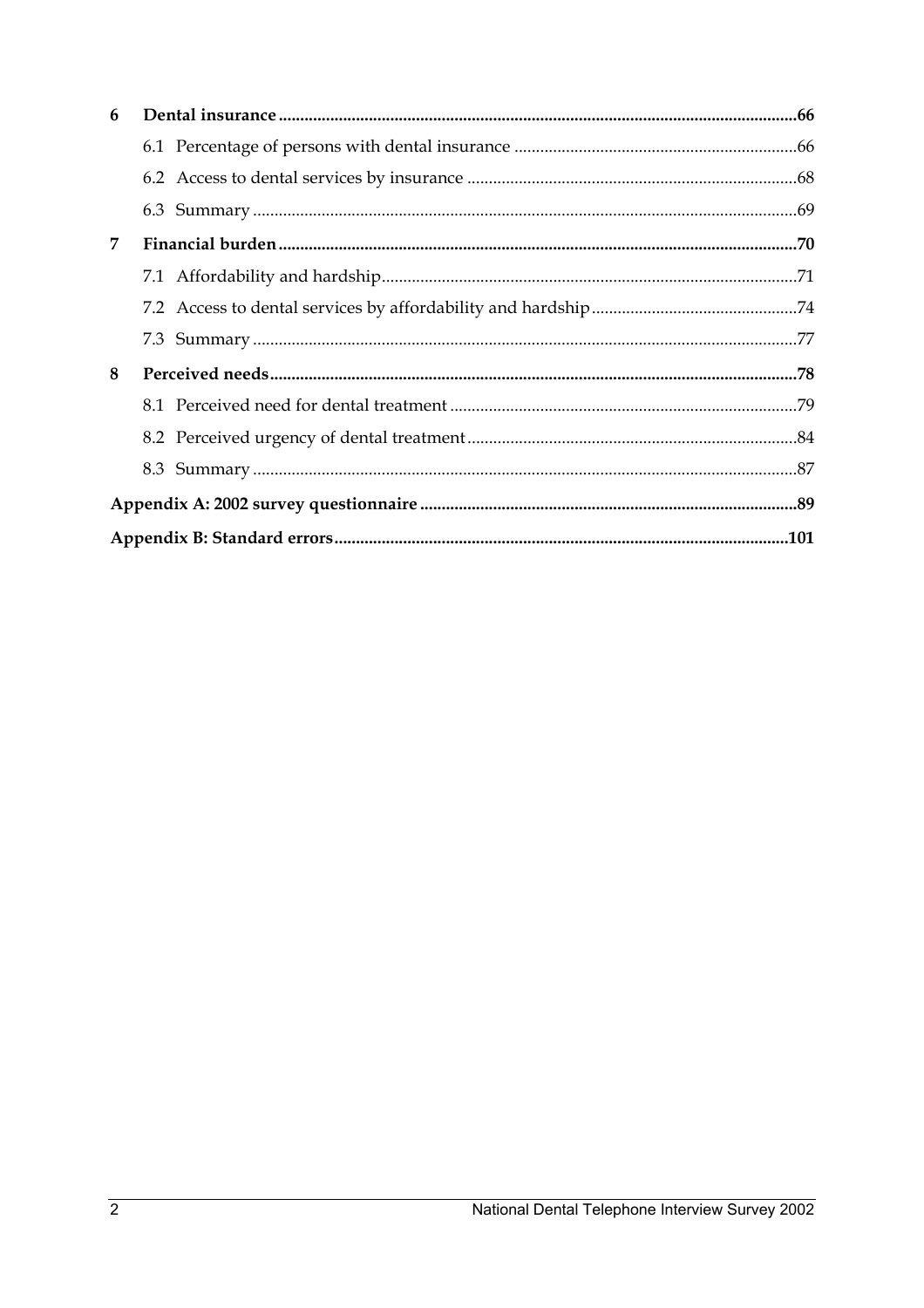# **List of tables**

| Table 1.3.1: | Participation in the 2002 National Dental Telephone Interview Survey 13                     |
|--------------|---------------------------------------------------------------------------------------------|
|              | Table 2.1.1(a): Percentage distribution of sociodemographic variables by State/Territory15  |
|              | Table 2.1.1(b): Percentage distribution of sociodemographic variables by State/Territory16  |
| Table 2.1.2: | Percentage distribution of annual household income by age, sex and                          |
| Table 2.2.1: | Percentage distribution of age, sex and location by card status 20                          |
| Table 2.2.2: |                                                                                             |
| Table 3.1.1: | Percentage edentulous persons by sociodemographic variables24                               |
|              | Table 3.1.1(a): Projections of percentage edentulous persons by age group 25                |
| Table 3.1.2: | Mean number of missing teeth by sociodemographic variables 26                               |
| Table 3.1.3: | Percentage distribution of number of teeth by sociodemographic variables28                  |
| Table 3.2.1: | Percentage of persons wearing a denture by sociodemographic variables 30                    |
|              | Table 4.1.1(a): Percentage distribution of time since last dental visit by age 33           |
|              | Table 4.1.1(b): Percentage distribution of time since last dental visit by sociodemographic |
| Table 4.1.2: | Percentage distribution of time since last dental visit by sociodemographic                 |
|              | Table 4.2.1(a): Percentage distribution of usual frequency of dental visits by age36        |
|              | Table 4.2.1(b): Percentage distribution of usual frequency of dental visits by              |
|              | Table 4.3.1(a): Percentage of persons whose last dental visit was for a check-up 38         |
|              | Table 4.3.1(b): Percentage of persons whose last dental visit was for a check-up 39         |
|              |                                                                                             |
|              | Table 4.4.1(b): Place of last dental visit by sociodemographic variables41                  |
|              | Table 4.4.2: Cardholders' reasons for going to a private dentist at last visit 42           |
|              | Table 4.5.1(a): Mean number of dental visits and routine services by age 43                 |
|              | Table 4.5.1(b): Mean number of dental visits and routine services by sociodemographic       |
|              | Table 4.5.2(a): Percentage of persons receiving routine dental services by age46            |
|              | Table 4.5.2(b): Percentage of persons receiving routine dental services by                  |
|              | Table 4.5.3(a): Mean number of dental visits and services by sociodemographic variables,    |
|              | Table 4.5.3(b): Mean number of dental visits and services by sociodemographic variables,    |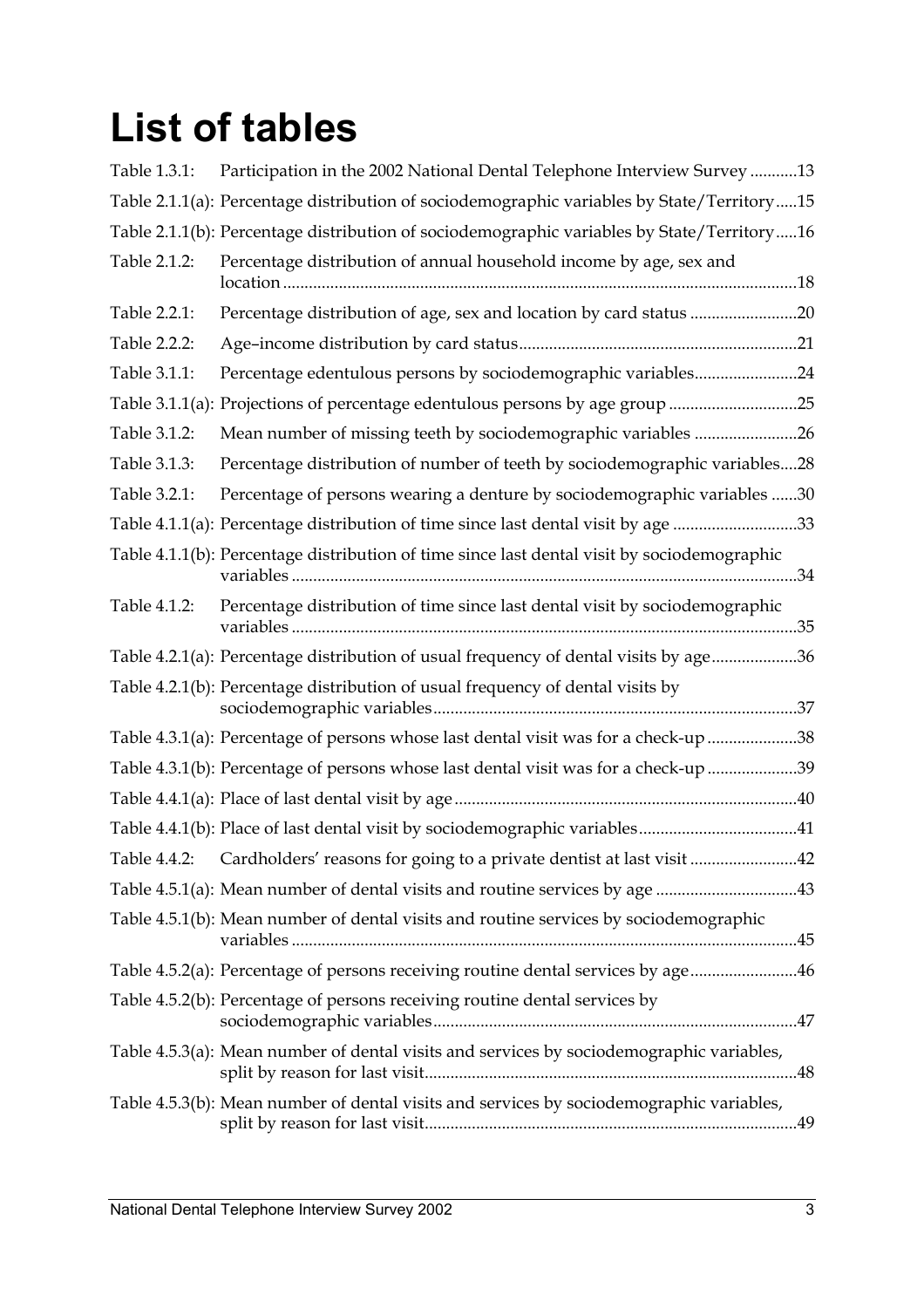|                  | Table 4.5.4(a): Percentage of persons receiving dental services by age, split by reason                                                    |  |
|------------------|--------------------------------------------------------------------------------------------------------------------------------------------|--|
|                  | Table 4.5.4(b): Percentage of persons receiving dental services by sociodemographic                                                        |  |
|                  | Table 4.5.5(a): Percentage of persons receiving additional dental services by age52                                                        |  |
|                  | Table 4.5.5(b): Percentage of persons receiving additional dental services by                                                              |  |
| Table 4.5.6:     | Reasons for extraction(s) at last dental visit by place of visit and card                                                                  |  |
| Table 4.5.7:     | Percentage of persons attending for problems and frequency of fillings<br>and extractions by card status and place of last dental visit 55 |  |
|                  | Table 4.6.1(a): Percentage of persons whose usual reason for a dental visit is for a                                                       |  |
|                  | Table 4.6.1(b): Percentage of persons whose usual reason for a dental visit is for a                                                       |  |
| Table 4.6.2:     | Visiting patterns of persons identified by card status and usual reason for                                                                |  |
| Table 4.7.1:     | Waiting time distribution by place of last visit and card status by reason                                                                 |  |
| Table $5.1(a)$ : |                                                                                                                                            |  |
| Table $5.1(b)$ : |                                                                                                                                            |  |
|                  |                                                                                                                                            |  |
|                  | Table 6.1.1(b): Percentage of persons with dental insurance among sociodemographic                                                         |  |
| Table 6.2.1:     | Visiting patterns (period and intention) by card status and insurance 68                                                                   |  |
| Table 6.2.2:     | Percentage of persons attending for problems and frequency of fillings                                                                     |  |
|                  | Table 7.1.1(a): Percentage distribution of affordability and hardship in purchasing                                                        |  |
|                  | Table 7.1.1(b): Percentage distribution of affordability and hardship in purchasing                                                        |  |
| Table 7.2.1:     | Percentage distribution of affordability and hardship in purchasing                                                                        |  |
| Table 7.2.2:     | Visiting patterns for dental care by affordability and hardship associated                                                                 |  |
| Table 7.2.3:     | Type of dental care received by affordability and hardship associated                                                                      |  |
|                  |                                                                                                                                            |  |
|                  | Table 8.1.1(b): Perceived need for dental visits by sociodemographic variables                                                             |  |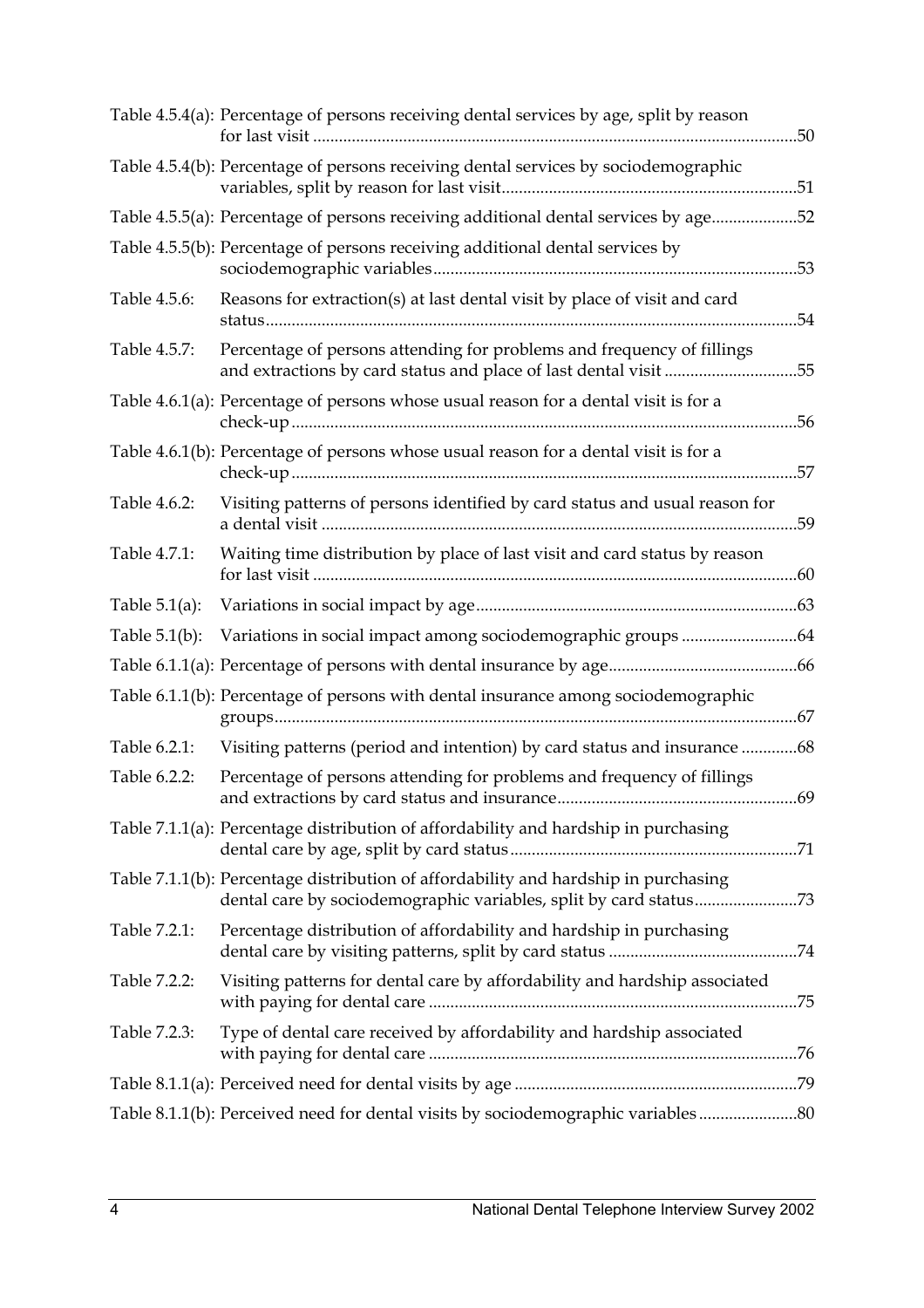| Table 8.1.2: | Perceived need for dental visits by affordability and hardship associated             |  |
|--------------|---------------------------------------------------------------------------------------|--|
|              |                                                                                       |  |
|              | Table 8.1.3(b): Perceived need for dental treatments by sociodemographic variables 83 |  |
|              |                                                                                       |  |
|              | Table 8.2.1(b): Percentage distribution of perceived urgency of visit by              |  |
| Table 8.2.2: | Percentage distribution of perceived urgency of visit by perceived                    |  |
| Table B.1:   |                                                                                       |  |
| Table B.2:   |                                                                                       |  |
| Table B.3:   |                                                                                       |  |
| Table B.4:   |                                                                                       |  |
| Table B.5:   | Approximate standard errors for NSW, Qld, Tas, ACT and NT estimates108                |  |
| Table B.6:   |                                                                                       |  |

# **Symbols used**

- . . not applicable
- nil or rounded to zero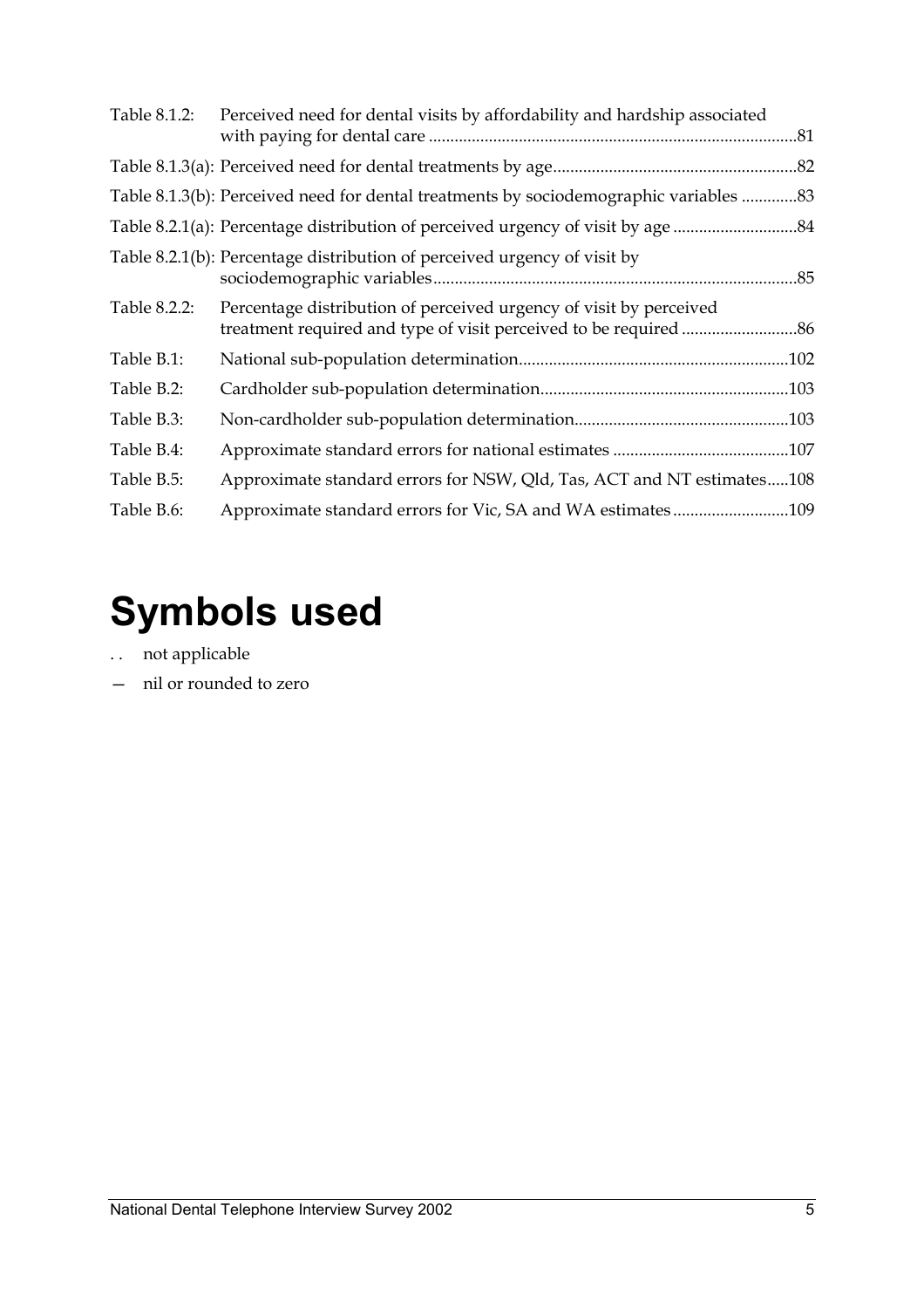# **Executive summary**

The 2002 National Dental Telephone Interview Survey was conducted in all States and Territories and resulted in 7,312 participants, with a national participation rate of 64.8%.

### **Oral health status**

The survey included questions on whether the respondent had any natural teeth, the number of teeth (or missing teeth) and denture wearing.

- Edentulism (the loss of all natural teeth) was strongly associated with age—younger age groups experiencing lower edentulism rates than older age groups. After controlling for age the following groups experienced higher levels of edentulism—females, persons from low-income households, and cardholders—Table 3.1.1.
- Among dentate persons, cardholders and persons from low-income households were more likely to experience higher levels of tooth loss and increased denture use— Tables 3.1.2 and 3.2.1.
- People from Tasmania had the highest level of edentulism and among dentate persons the highest average number of missing teeth, and the greatest denture use—Tables 3.1.1, 3.1.2 and 3.2.1.

### **Access to services**

An examination of access problems encountered by survey respondents and barriers to the receipt of dental care is presented in Chapter 4. The range of measures of access to services are described by age groups, income levels, card status, location and State/Territory.

- Children (5–11-year-olds) and adolescents (12–17-year-olds) were more likely to have made a dental visit in the previous 12 months than were older age groups—Table 4.1.1(a).
- Among dentate adults who visited in the previous 12 months, approximately 50% last visited for a problem, and 50% for a check-up—Table 4.3.1(b).
- Although eligible for public-funded dental care, only 30.0% of dentate adult cardholders who had made a dental visit in the last 12 months last visited a public clinic, and 68.6% last visited a private practice—Table 4.4.1(b).
- Among dentate adult cardholders whose last visit was to a private practice in the last two years, the main reason for not visiting a public clinic was that they prefer to see a private dentist (58.1%). A further 21.4% reported that their reason was that that they were not eligible for public dental care at the time of their last visit—Table 4.4.2
- Dentate adult cardholders who visited in the previous 12 months made fewer visits on average than non-cardholders (2.24 cf. 2.33 visits), however cardholders received a greater number of extractions per person (0.42 cf. 0.30 extracted teeth) than non-cardholders— Table 4.5.1(b). Regardless of the reason for the last dental visit, cardholders received more extractions than non-cardholders—Table 4.5.3(b).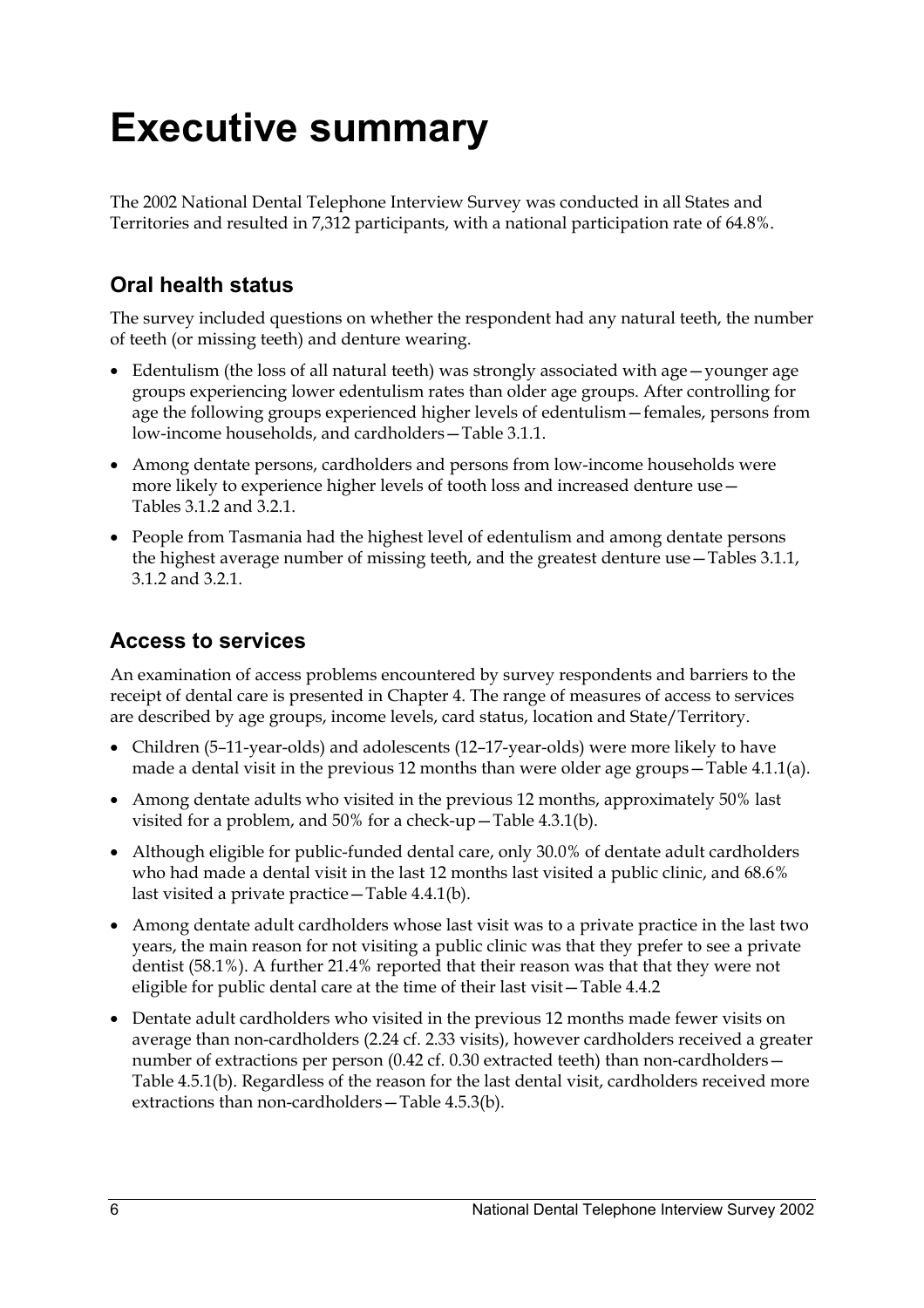- Adults last visiting for a problem had on average a greater number of extractions per person than those last visiting for a check-up (0.55 cf. 0.09 extractions), similarly those last visiting for a problem received more fillings than those last visiting for a check-up (1.35 cf. 0.41 fillings)—Table 4.5.3(b).
- Just over one-in-four cardholders whose last dental visit was for a check-up at a public clinic had to wait for longer than 12 months from the time of initial contact with the clinic—Table 4.7.1.
- More than 20% of cardholders ho visited a public clinic within the previous 12 months had waited more than 12 months for a dental visit.

### **Social impact**

The social impact of oral health on an individual was assessed with questions on toothache, dental appearance, and food avoidance.

• Dentate adult cardholders were more likely than non-cardholders to have experienced toothache, felt uncomfortable with their dental appearance, or have avoided some foods because of problems with their teeth, mouth, or dentures—Table 5.1(b).

### **Dental insurance**

A sizeable minority of dentate Australian adults hold dental insurance. This includes both cardholders and non-cardholders. Dental insurance was associated with a more favourable pattern of visiting and types of treatment received.

- Despite eligibility for public-funded dental care, nearly one-in-four cardholders were covered by dental insurance—Table 6.1.1(a).
- Among dentate adults who made a dental visit in the previous 12 months, persons without insurance were about twice as likely to have had one or more extractions than insured persons—Table 6.2.2.

### **Financial burden**

Affordability and hardship encountered in purchasing dental services influences the use of private dental services by cardholders and non-cardholders. While affordability and hardship will influence access, they will also reflect the coverage and continuity of public-funded dental care for cardholders.

- Among dentate persons, cardholders were more likely than non-cardholders to:
	- have avoided or delayed visiting because of cost;
	- report that cost prevented recommended or wanted dental treatment; and
	- have a lot of difficulty in paying a \$100 dental bill—Table 7.1.1(a).
- Dentate adults with affordability and hardship difficulties were less likely to have made a dental visit in the previous 12 months, and more likely to usually visit for a dental problem, than persons without such difficulties—Table 7.2.2.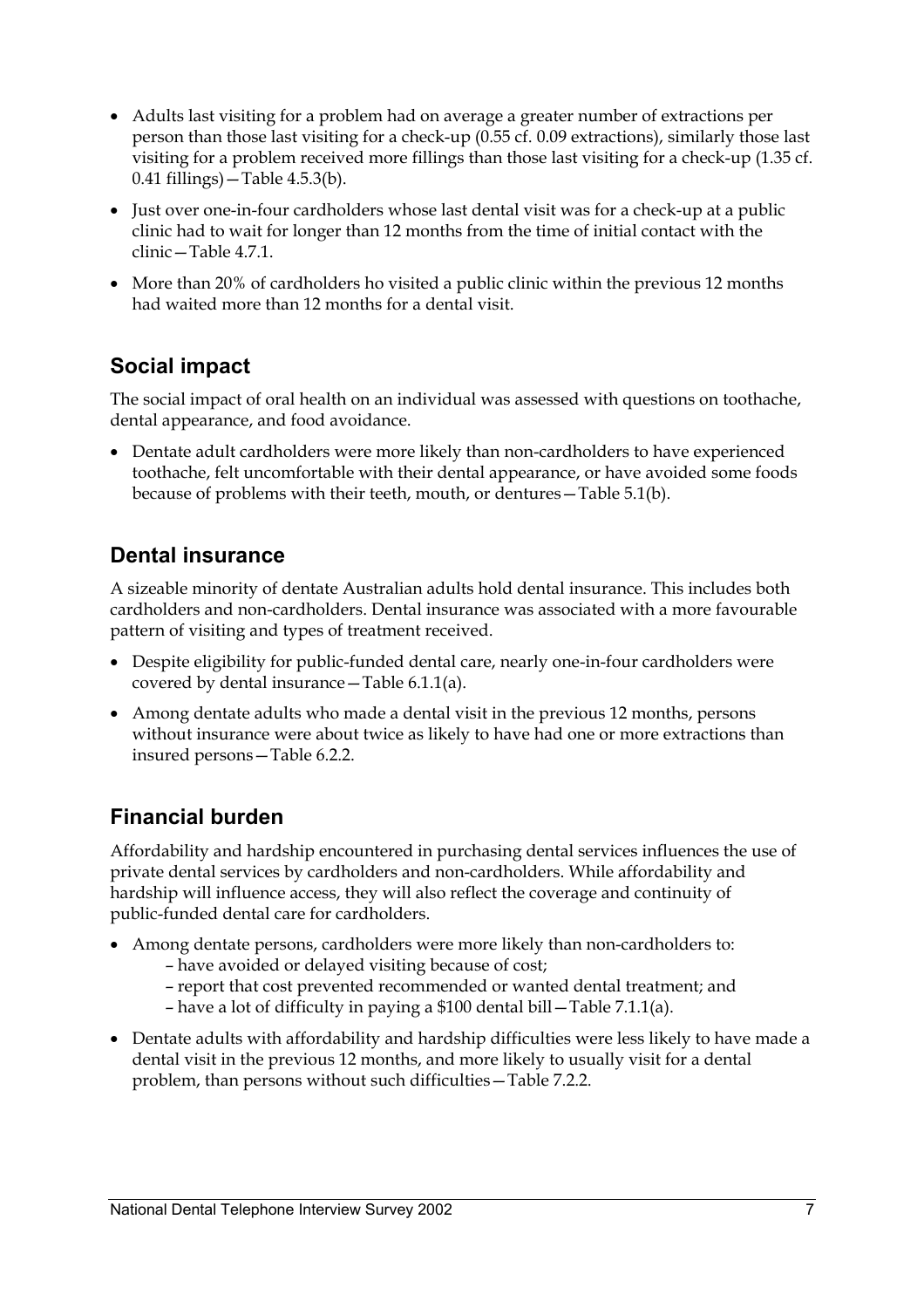• Among dentate adults who visited in the previous 12 months, those reporting affordability and hardship difficulties were more likely to have received fillings, and about twice as likely to have had extractions than those who reported no such level of difficulties—Table 7.2.3.

### **Perceived needs**

Perception of the need for dental treatment acts both as an important predictor of the use of dental services, and also as an outcome measure of the success of dental programs.

- Persons who reported affordability and hardship difficulties were far more likely to perceive the need for a dental visit, and that visit was more likely to be for treatment, than persons who did not report such difficulties—Table 8.1.2.
- Uninsured persons were more likely to perceive the need for extraction(s) and filling(s) than insured persons—Table 8.1.3(b).
- Cardholders and persons without dental insurance were more likely to report their urgency as within the next week when compared with non-cardholders and insured persons—Table 8.2.1(b).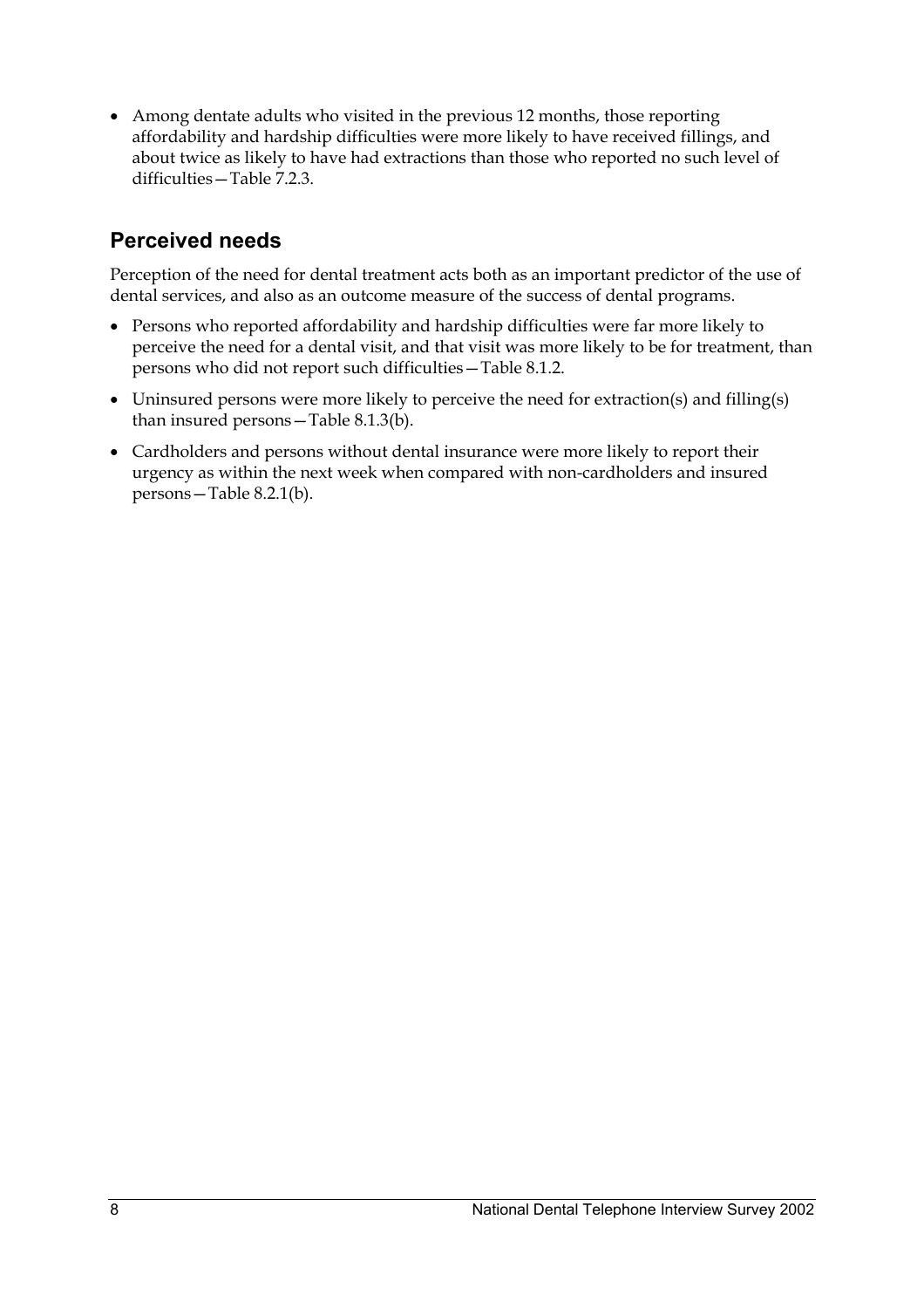# **1 Introduction**

The purpose of this report is to present findings from the 2002 National Dental Telephone Interview Survey. The report is largely technical in nature, and where possible the results have been presented in the same format as used in previous reports published in this series. It is not the aim of this report to examine changes across the surveys that have been conducted—this will be achieved in other reports.

The majority of the survey was conducted from June 2002 to January 2003 with some final interviews completed during March to May 2003 by the Australian Institute of Health and Welfare's Dental Statistics and Research Unit (DSRU) and collected basic features of oral health and dental care within the Australian population. The survey provides information on the broader parameters of dental health and access to services, and forms part of the Commonwealth Department of Health and Aged Care's work program on 'adult access to dental care'.

## **1.1 Background**

In a background paper released by the National Health Strategy (1992, *Improving Dental Health in Australia, Background Paper No. 9*) major concerns were documented on the social inequalities in the receipt of dental services and oral health status. The main theme of the report was the need to improve access to dental care for low-income persons. In addition, the report stressed the need for improved data collection on oral health including a national dental survey and specific monitoring of an expanded dental program.

Subsequently, the 1992/93 Research Database on Dental Care in Australia was undertaken at The University of Adelaide for the (now) Commonwealth Department of Health and Aged Care to provide appropriate information for the introduction in 1994 of the Commonwealth Dental Health Program (CDHP).

With the introduction of the CDHP, the DSRU was commissioned to undertake part of the evaluation of the Program. Building on experience gained in developing the 1992/93 Research Database on Dental Care in Australia, the DSRU implemented the National Dental Telephone Interview Survey (NDTIS). The NDTIS was conducted in 1994, 1995, and 1996 as part of the evaluation project for the CDHP. The CDHP finished at the end of 1996. After the cessation of the CDHP the Commonwealth Department of Health and Aged Care funded the DSRU to continue research on 'adult access to dental care' and the fourth NDTIS was conducted in 1999. The 2002 NDTIS forms part of the continued research in this area.

## **1.2 Methods**

The 2002 National Dental Telephone Interview Survey involved a random sample of Australian residents aged five years and over in all States and Territories. The data items included in the 2002 survey were based on those used in previous rounds of the survey. There were only minimal changes to some questions previously used, and some additional questions were added. A copy of the questions used in the 2002 survey forms Appendix A.

Telephone numbers for the survey were sampled by random selection from the most recent edition of 'Australia On Disc' an electronic 'white pages' listing distributed by Dependable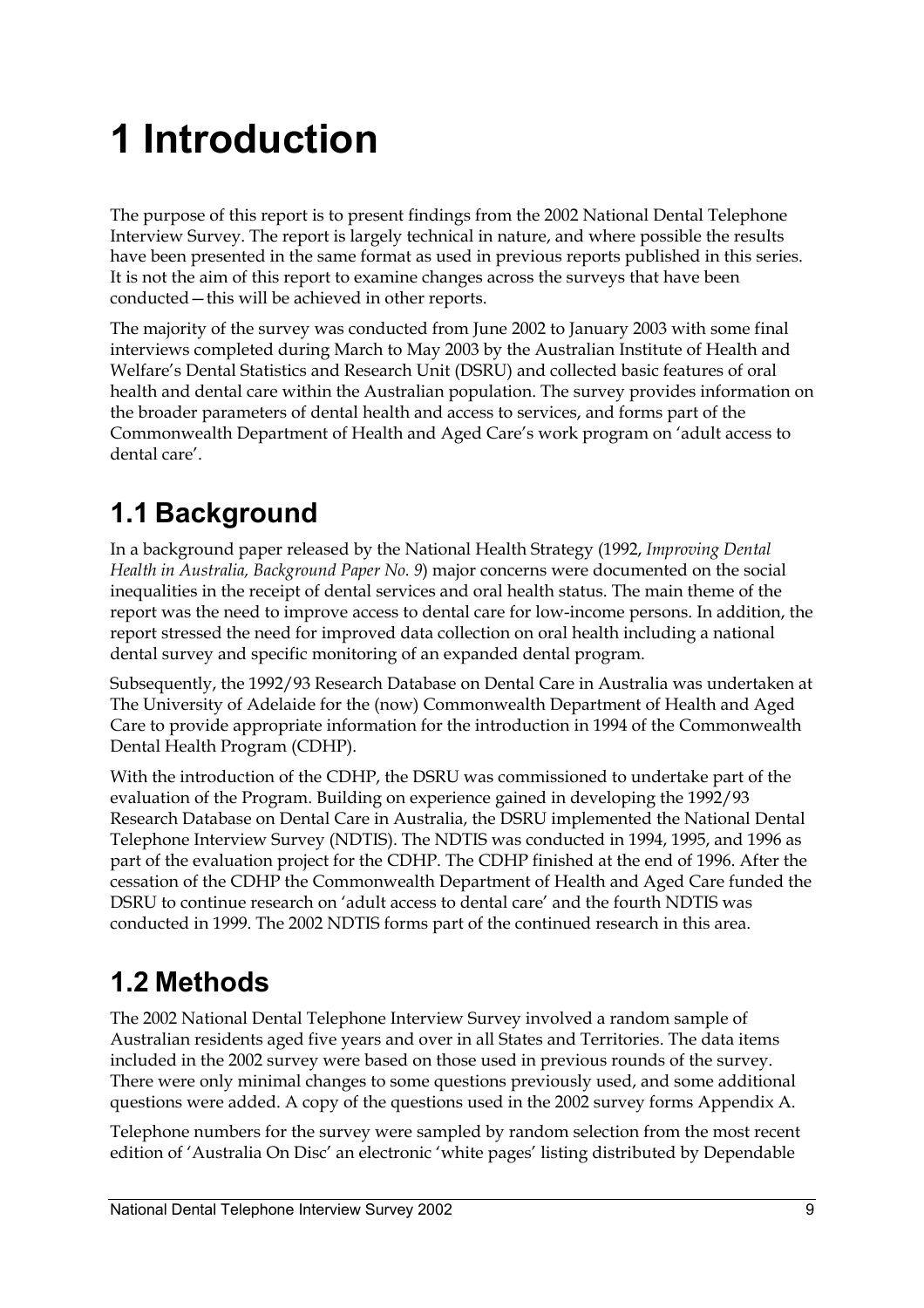Database Data Pty Ltd, Sydney, New South Wales. Separate samples were selected for each of the five mainland State capital cities—Sydney, Melbourne, Brisbane, Perth, and Adelaide. Samples were then drawn for the residual of the five mainland States—areas other than the capital of; New South Wales, Victoria, Queensland, Western Australian and South Australia. Finally samples were drawn for Tasmania, the Northern Territory, and the Australian Capital Territory. This resulted in a total of 13 separate samples (strata). In order to shift the sampling frame away from numbers only provided in the electronic white pages, a random digit (between 1 and 9 inclusive) was added to each sampled telephone number as described by Frankel and Frankel (1977, *Journal of Marketing Research* **14**:280–93). This new number then became the phone number that was used in the final sampling frame. These numbers were then back matched against the electronic white pages to obtain addresses where possible. Numbers for which there was a matching phone number and corresponding address listing are subsequently referred to as 'listed' numbers. Conversely those without a matching phone number and therefore no corresponding address listing are referred to as 'unlisted' numbers. The precise sample sizes are provided in Table 1.3.1. The target number of participants for both the Australian Capital Territory and the Northern Territory was 400, and a target of 450 participants for Tasmania. The target number of participants for each of the remaining ten strata was 600. In total there were 7,312 participants in the survey.

The survey methods were based on methods advocated by Dillman (1978, *Mail and telephone surveys: the total design method*, Wiley: NY) and Groves et al. (1988, *Telephone survey methodology*, Wiley: NY). The questions and interview procedures were pilot tested on randomly selected Adelaide households and modifications were subsequently made to the procedures prior to the initiation of formal data collection.

Approximately 10 days prior to dialling the sampled telephone numbers, a primary approach letter explaining the survey purpose and encouraging participation was mailed to the address that accompanied each listed sampled telephone number. A toll free telephone number was provided to allow those who received a primary approach letter to discuss the survey with DSRU staff. When contacting unlisted numbers the interviewers used a different introductory script. Messages left on answering machines included the toll free number to enable people to contact DSRU staff if they wished. When a person contacted the DSRU to decline being included in the survey, they were recorded as a refusal outcome (see Table 1.3.1) and their telephone number was removed from the list of numbers to be contacted.

When sampled telephone numbers were dialled, a record of each attempt was made on the computer. When interviewers achieved contact with a person at a telephone number, they went through the following procedure to establish that the household was within scope and to randomly select a target person.

- 1) Telephone numbers that did not serve residential dwellings were excluded: business numbers, hospitals or nursing homes (where telephone was not within a private room), caravan parks, and hotels were excluded from the survey.
- 2) If only one person resided at the dwelling, they were selected as the target person.
- 3) At other dwellings, the person answering the telephone was asked to name the resident who was aged five years or more and due to have the next birthday, as well as the resident aged five years or more who had the last birthday. The computer program then randomly selected the former or latter person as the target (based on 50% probability to select one or the other).

Target persons were invited to participate in the interview that could follow one of three schedules. Schedule 1 interviews consisted of 95 questions (several with multiple response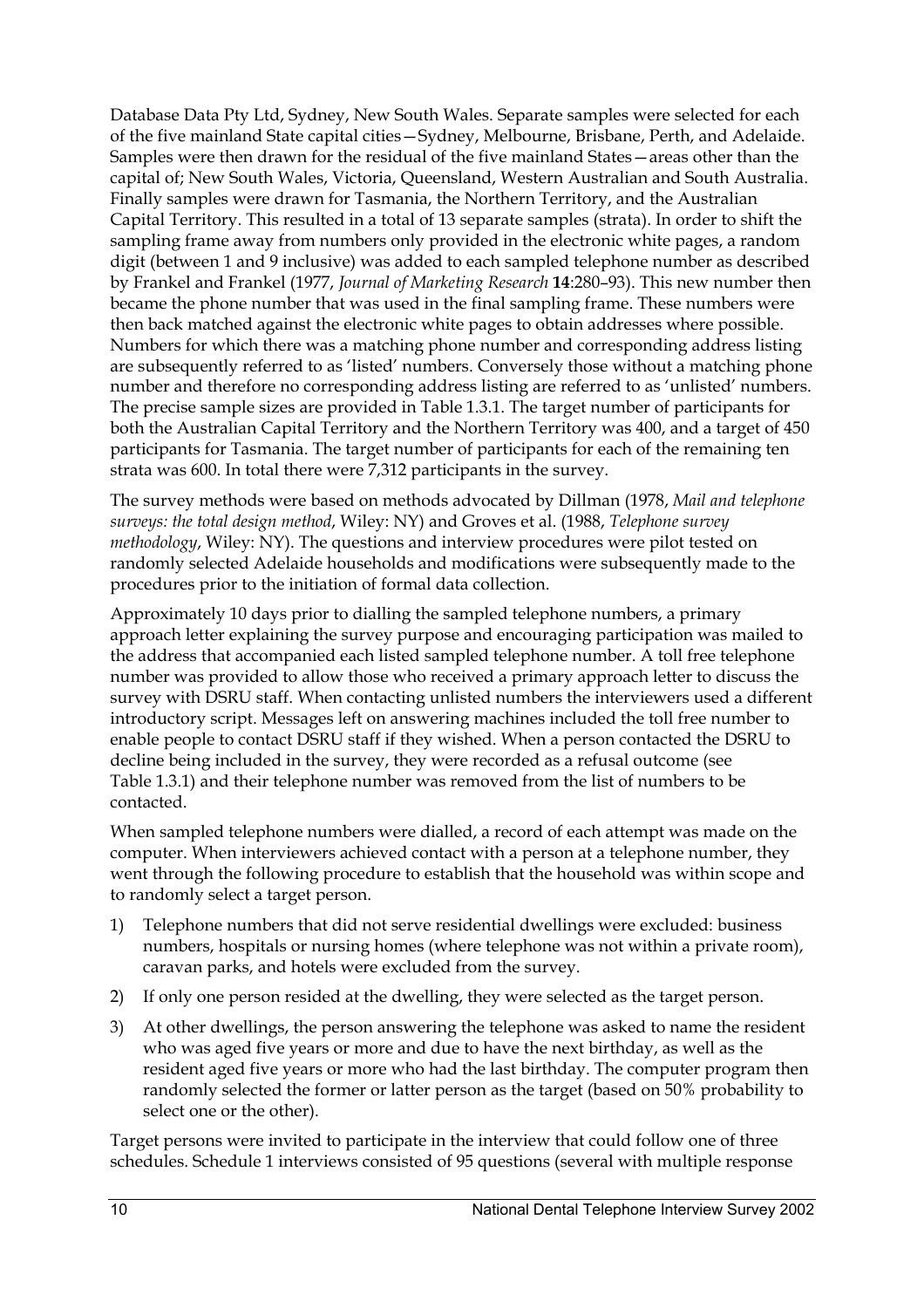categories) and were administered to persons aged 16 years or more who were able and willing to answer questions. A list of the questions appears in Appendix A. Schedule 2 interviews consisted of 74 questions concerning selected persons aged less than 16 years, although a person who lived in the household aged 16 years or more provided the actual answers (usually a parent). Schedule 3 interviews consisted of 81 questions concerning selected persons aged 16 years or more, but were answered by an adult other than the selected person in instances where the selected person was unable to communicate (for example, due to illness or language barriers, or where the selected person was away from the household for more than six weeks). Interviews were also conducted in Italian, Greek, Cantonese, Mandarin, Arabic, Vietnamese, and Polish where appropriate.

Each sampled telephone number was initially called up to six times. Where no answer was obtained after six calls, the number was abandoned (these are referred to as non-contact outcomes). When a sampled person was identified for any dwelling, up to six additional calls were made in an attempt to contact that person. Those who refused to participate are referred to as refusal outcomes in Table 1.3.1. Queries and concerns from respondents were referred to the shift supervisor.

A telephone interview laboratory (with six workstations) was established by the DSRU within the Dental School at The University of Adelaide. A group of interviewers were trained in the survey methods to be used. Each work station was equipped for computer assisted telephone interviewing with questions read from the computer screen by each interviewer and responses from sampled persons entered directly onto a database. The computer program operated using runtime software (Ashton Tate Inc.) on Acer (IBM compatible) personal computers with automatically managed skip sequences and selection criteria for the survey.

### **Weighting of data**

Two stage sampling designs of this type lead to over-representation of persons from smaller households, since the probability of selection at the second stage is inversely proportional to the household size. Additionally, a person from a less populous State or Territory has a greater probability of being sampled than does a person from a larger State or Territory. The data are weighted for two purposes:

- 1) To account for differing sampling probabilities due to the sampling design.
- 2) To ensure that the sample for each stratum more accurately represents the population of the corresponding stratum, using post-stratification by age and sex.

The weighting of the data during data analysis achieves estimates that relate more closely to the overall population. Within each of the 13 primary strata, sub-strata were defined by sex and age group (14 five-year age categories from 5–9 through to 70–74 years, and a 75 years and over category). Each sub-stratum was linked to the estimated resident population (ERP) for that sub-stratum (the ERPs were obtained from Australian Bureau of Statistics SuperCUBE dataset containing the final estimates of the resident populations of Statistical Local Areas by Sex by Age Group as at 30 June 2001 based on the results of the 2001 Census of Population and Housing). The data were weighted within each stratum by computing a household size by age group by sex-specific weight. The numerical weight for each respondent was then calculated by the following formula: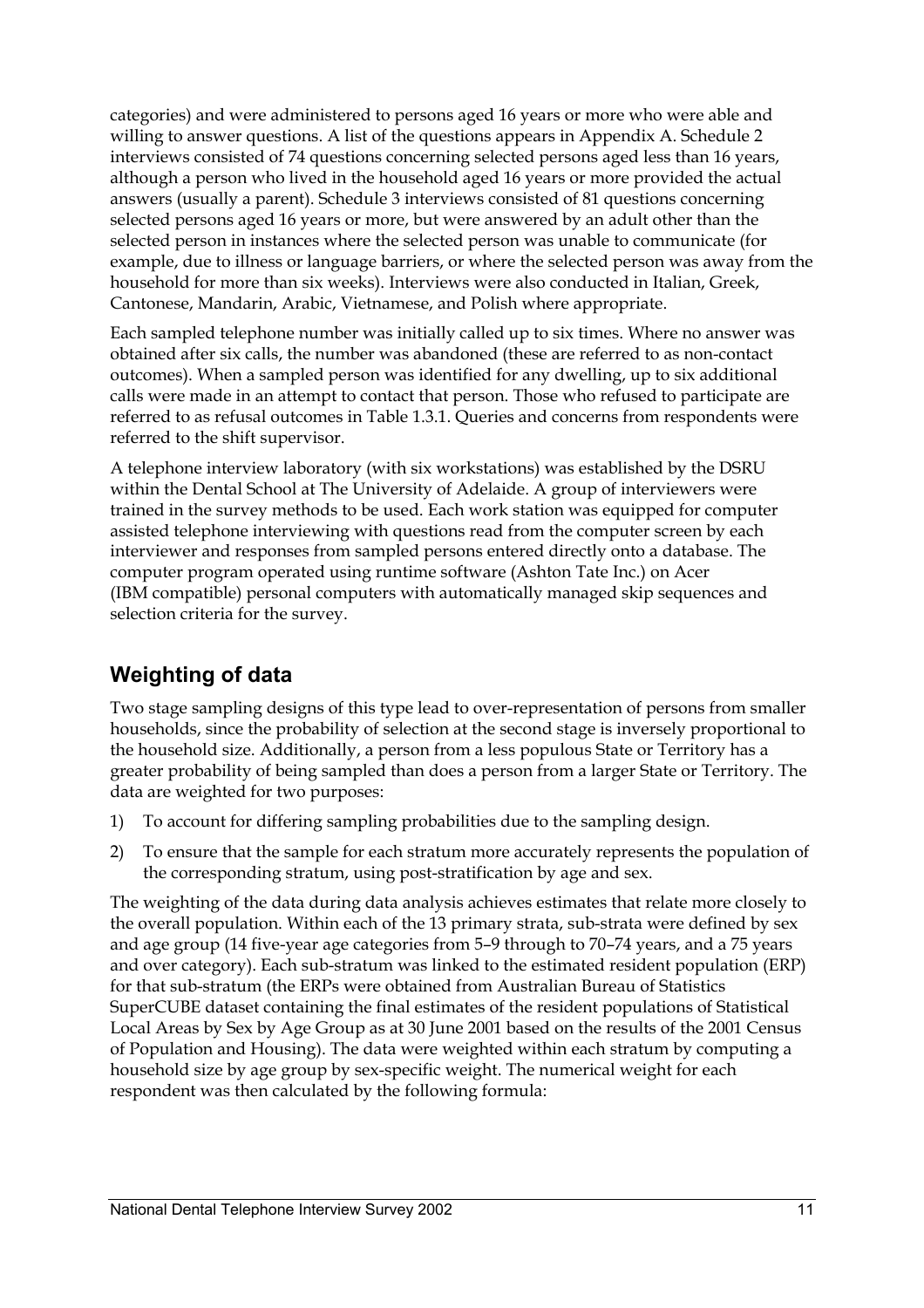$$
W_{ijkl} = \frac{\frac{c_i}{(c_i + r_i)} \frac{(c_{i\lambda} + r_{i\lambda})}{c_{i\lambda}} h_{ijkl} N_{ijk} \sum_{i=1}^{8} \sum_{j=1}^{15} \sum_{k=1}^{2} n_{ijk}}{\sum_{l=1}^{n_{ijk}} h_{ijkl} \sum_{i=1}^{8} \sum_{j=1}^{15} \sum_{k=1}^{2} N_{ijk}}
$$

Where:

*Nijk* is the Estimated Resident Population of stratum *i*, age group *j*, and sex *k*.

 $n_{ijk}$  is the number of participants in stratum *i*, age group *j*, and sex *k*.

*h<sub>ijkl</sub>* is the number of persons aged 5 years and over residing at the household of the *l*th participant from stratum *i*, age group *j*, and sex *k*.

 $\lambda$  is an indicator variable such that

λ =1 if the *l*th participant from stratum *i*, age group *j*, and sex *k* was from a listed household and

 $\lambda$  =2 if the *l*th participant from stratum *i*, age group *j*, and sex *k* was from an unlisted household  $c_i$  is the number of participants and  $r_i$  is the number of refusals from stratum *i*.

 $c_{i1}$  is the number of listed participants and  $r_{i1}$  is the number of listed refusals from stratum *i*.

 $c_i$  is the number of unlisted participants and  $r_i$  is the number of unlisted refusals from stratum *i*.

These weights meant that reported frequencies were corrected for differences in probability of selection while maintaining the sample size of the survey. It made the assumption that, with regard to the parameters, there was no difference between respondents and nonrespondents.

The estimates provided in this report are subject to error from the random sampling variation that is present when conducting a survey (rather than a complete enumeration of the whole population). A measure of this variation is given by standard errors, which are provided in Appendix B.

The relative standard error for an estimate is the standard error for the estimate divided by the estimate itself and expressed as a percentage. Instances where the relative standard error was greater than 25% are noted throughout the report.

### **1.3 Response levels**

Table 1.3.1 lists the sampling and participation details for the survey. An overall participation rate of 64.8% was achieved in the 2002 survey. Participation among listed households was higher than for unlisted households (67.9% cf. 55.5%). A total of 24,938 unique telephone numbers were called resulting in 7,312 participants (completed interviews). Among the listed numbers, 5,755 participants were obtained from a sample of 11,800 numbers, compared with unlisted numbers, which yielded 1,557 participants from a sample of 13,138 numbers. A large proportion of the unlisted numbers were either out of service, or out of scope (predominantly due to being a business number). For all strata the participation rate was higher among listed numbers than among unlisted numbers. Participation rates among listed numbers ranged from 58.3% in Sydney through to 78.6% in Tasmania. Participation rates among unlisted numbers ranged from 49.5% in Victoria through to 63.5% in the balance of Western Australia. Overall, 21.3% of the participants were from unlisted households.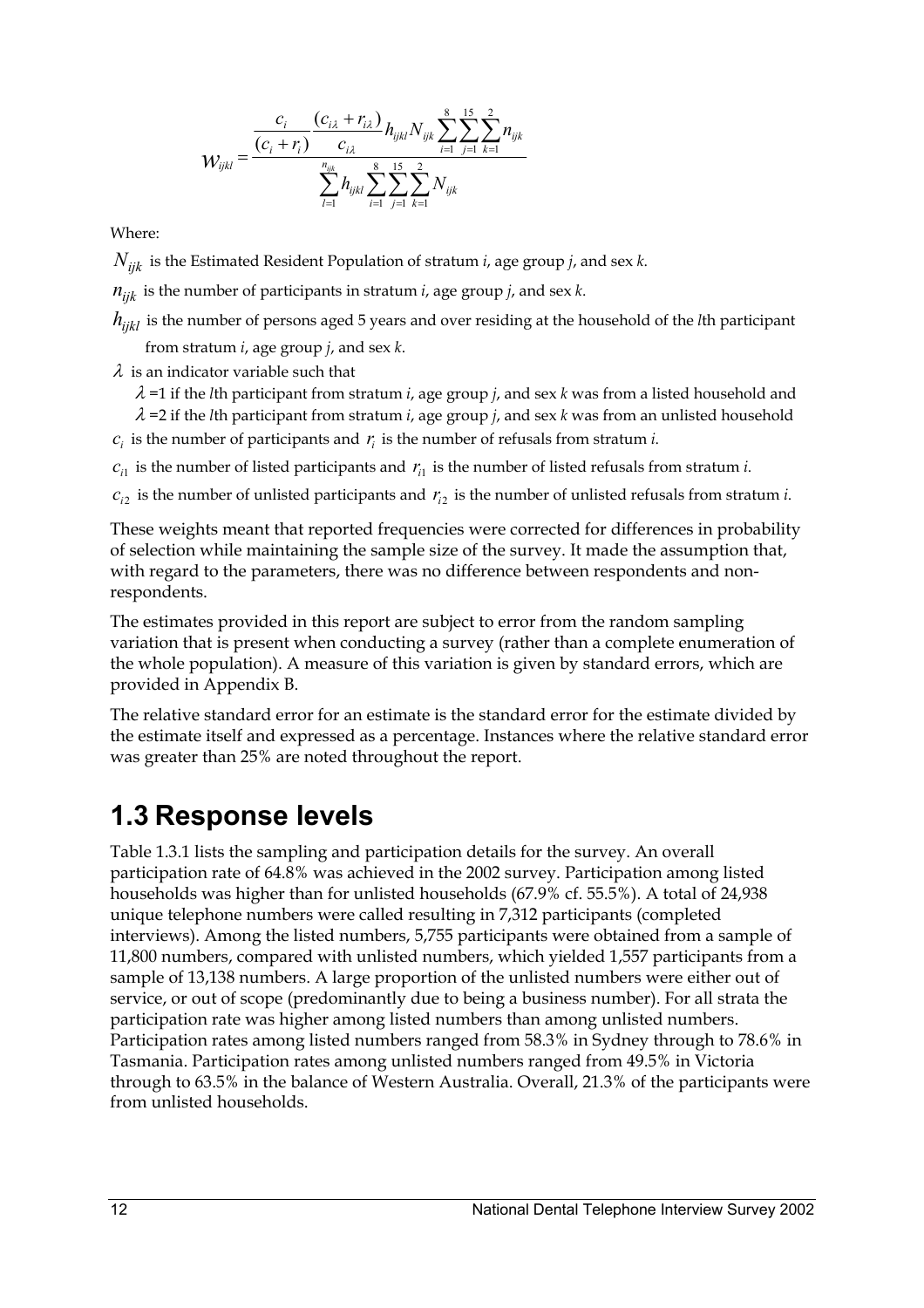| Table 1.3.1: Participation in the 2002 National Dental Telephone Interview Survey |
|-----------------------------------------------------------------------------------|
|-----------------------------------------------------------------------------------|

| <b>Stratum</b><br>Listed/Unlisted   | <b>Total</b><br>sampled | Out of<br>service | Out of<br>scope | Non-<br>contact | Refusal |       | Per cent<br>Participants participation |
|-------------------------------------|-------------------------|-------------------|-----------------|-----------------|---------|-------|----------------------------------------|
| Sydney                              | 2,640                   | 769               | 446             | 346             | 473     | 606   | 56.2%                                  |
| Listed                              | 1,157                   | 214               | 53              | 129             | 317     | 444   | 58.3%                                  |
| Unlisted                            | 1,483                   | 555               | 393             | 217             | 156     | 162   | 50.9%                                  |
| <b>Balance of New South Wales</b>   | 1,920                   | 544               | 263             | 184             | 333     | 596   | 64.2%                                  |
| Listed                              | 953                     | 106               | 46              | 73              | 241     | 487   | 66.9%                                  |
| Unlisted                            | 967                     | 438               | 217             | 111             | 92      | 109   | 54.2%                                  |
| Melbourne                           | 2,400                   | 464               | 523             | 334             | 464     | 615   | 57.0%                                  |
| Listed                              | 1,189                   | 167               | 80              | 152             | 318     | 472   | 59.7%                                  |
| Unlisted                            | 1,211                   | 297               | 443             | 182             | 146     | 143   | 49.5%                                  |
| <b>Balance of Victoria</b>          | 1,801                   | 353               | 228             | 269             | 346     | 605   | 63.6%                                  |
| Listed                              | 1,015                   | 88                | 48              | 128             | 252     | 499   | 66.4%                                  |
| Unlisted                            | 786                     | 265               | 180             | 141             | 94      | 106   | 53.0%                                  |
| <b>Brisbane</b>                     | 1,980                   | 508               | 332             | 205             | 329     | 606   | 64.8%                                  |
| Listed                              | 886                     | 121               | 30              | 76              | 204     | 455   | 69.0%                                  |
| Unlisted                            | 1,094                   | 387               | 302             | 129             | 125     | 151   | 54.7%                                  |
| <b>Balance of Queensland</b>        | 2,100                   | 585               | 310             | 246             | 356     | 603   | 62.9%                                  |
| Listed                              | 1,013                   | 137               | 42              | 97              | 248     | 489   | 66.4%                                  |
| Unlisted                            | 1,087                   | 448               | 268             | 149             | 108     | 114   | 51.4%                                  |
| Adelaide                            | 1,740                   | 422               | 240             | 197             | 278     | 603   | 68.4%                                  |
| Listed                              | 804                     | 72                | 22              | 71              | 185     | 454   | 71.0%                                  |
| Unlisted                            | 936                     | 350               | 218             | 126             | 93      | 149   | 61.6%                                  |
| <b>Balance of South Australia</b>   | 1,740                   | 443               | 235             | 222             | 236     | 604   | 71.9%                                  |
| Listed                              | 896                     | 82                | 40              | 83              | 173     | 518   | 75.0%                                  |
| Unlisted                            | 844                     | 361               | 195             | 139             | 63      | 86    | 57.7%                                  |
| Perth                               | 2,221                   | 554               | 390             | 291             | 378     | 608   | 61.7%                                  |
| Listed                              | 998                     | 107               | 57              | 140             | 246     | 448   | 64.6%                                  |
| Unlisted                            | 1,223                   | 447               | 333             | 151             | 132     | 160   | 54.8%                                  |
| <b>Balance of Western Australia</b> | 2,310                   | 737               | 442             | 272             | 251     | 608   | 70.8%                                  |
| Listed                              | 1,000                   | 132               | 79              | 111             | 185     | 493   | 72.7%                                  |
| Unlisted                            | 1,310                   | 605               | 363             | 161             | 66      | 115   | 63.5%                                  |
| Tasmania                            | 1,206                   | 320               | 119             | 151             | 158     | 458   | 74.4%                                  |
| Listed                              | 626                     | 65                | $17$            | 63              | 103     | 378   | 78.6%                                  |
| Unlisted                            | 580                     | 255               | 102             | 88              | 55      | 80    | 59.3%                                  |
| <b>Australian Capital Territory</b> | 1,260                   | 372               | 139             | 173             | 179     | 397   | 68.9%                                  |
| Listed                              | 629                     | 61                | 23              | 73              | 134     | 338   | 71.6%                                  |
| Unlisted                            | 631                     | 311               | 116             | 100             | 45      | 59    | 56.7%                                  |
| <b>Northern Territory</b>           | 1,620                   | 525               | 256             | 251             | 185     | 403   | 68.5%                                  |
| Listed                              | 634                     | 133               | 37              | 73              | 111     | 280   | 71.6%                                  |
| Unlisted                            | 986                     | 392               | 219             | 178             | 74      | 123   | 62.4%                                  |
| <b>Total</b>                        | 24,938                  | 6,596             | 3,923           | 3,141           | 3,966   | 7,312 | 64.8%                                  |
| Listed                              | 11,800                  | 1,485             | 574             | 1,269           | 2,717   | 5,755 | 67.9%                                  |
| Unlisted                            | 13,138                  | 5,111             | 3,349           | 1,872           | 1,249   | 1,557 | 55.5%                                  |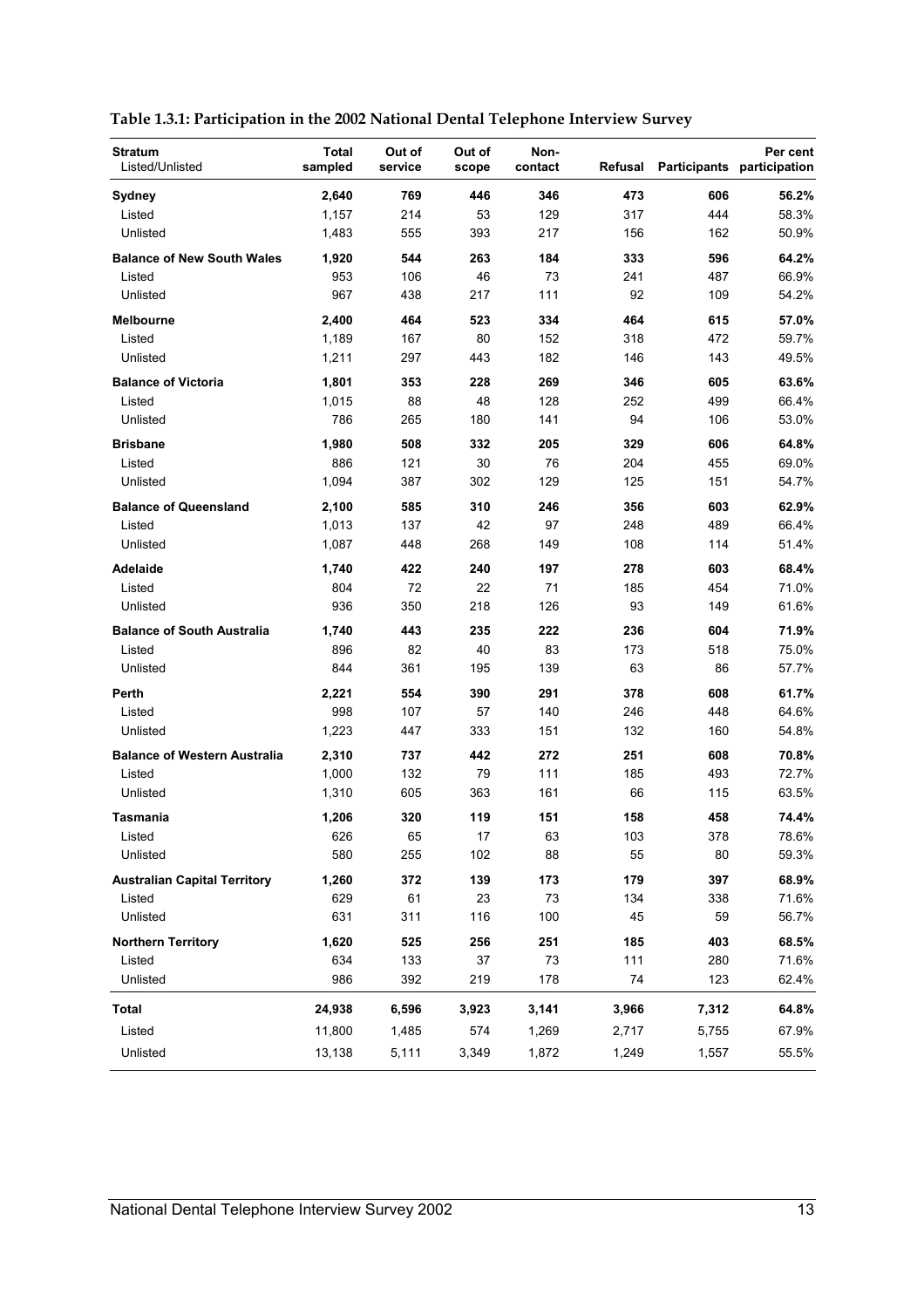# **2 Population characteristics**

## **2.1 Sociodemographic profile**

In order to appropriately compare the States and Territories with each other, it is necessary to be aware of the underlying sociodemographic differences that pre-exist between them. For instance, if for some characteristic it was found that there existed a difference between the major cities of Australia and the other areas, and it was further found that the Australian Capital Territory differed from the other States and Territories, then this difference may be due to the fact that the Australian Capital City is nearly wholly defined as a capital city. A similar argument could be made with regard to the Northern Territory and the large percentage of its population living in outer regional, remote and very remote areas. Hence the sociodemographic profile, provided in Tables 2.1.1(a) and (b), provides a context in which to assess any differences observed between the States and Territories.

Due to the weighting (standardisation) procedure, the age–sex distributions by State and Territory should reflect the Australian Bureau of Statistics data used to perform the weighting (see Chapter 1). By age group the Northern Territory and the Australian Capital Territory had younger populations than the States, with greater percentages of persons in the younger age groups, and lower percentages of persons in the older age groups.

The Australian Capital Territory, New South Wales and the Northern Territory had the greatest percentages of persons from households with an annual income of \$80,000 or more, 37.7%, 23.3% and 21.7% respectively. The two Territories also had the lowest percentages of persons from households with an annual income of less than \$20,000 (9.7% and 9.2%) compared with 21.1% of persons nationally. The younger age profile of the Territories is likely to be one of the main reasons for the substantially higher income distributions observed. South Australia and Tasmania had the lowest percentages of persons from households of \$80,000 or more and the greatest percentages of persons from households of less than \$20,000.

The percentage of persons eligible for public-funded dental care largely reflected the age and income distribution of the State or Territory. The Australian Capital Territory and the Northern Territory had 14.6% and 18.3% of their respective populations eligible for publicfunded dental care, compared to 38.9% in Tasmania and 33.3% in South Australia, and 25%– 28% in the remaining States. Similarly, the distribution of the type of eligible cards cited was also reflected the age and income distribution within each State and Territory. For example, in the Territories where there was a low percentage of persons aged 65 years and over, there was a low percentage of Pensioner Concession Cards.

Residential location was classified using the ASGC Remoteness classification as defined by the Australian Bureau of Statistics. A person's location of residence provides a measure of their access to the full range of dental treatments that may be required to provide the most appropriate care. Those who live further away from the major cities and inner regional areas are more likely to have to travel longer distances for treatment, especially if treatment of a specialist nature is required. Such a factor may form a barrier to receiving dental care. No regions of Victoria are classified very remote and no regions of Tasmania are in the major cities classification. Nearly all of the Australian Capital Territory is in the major cities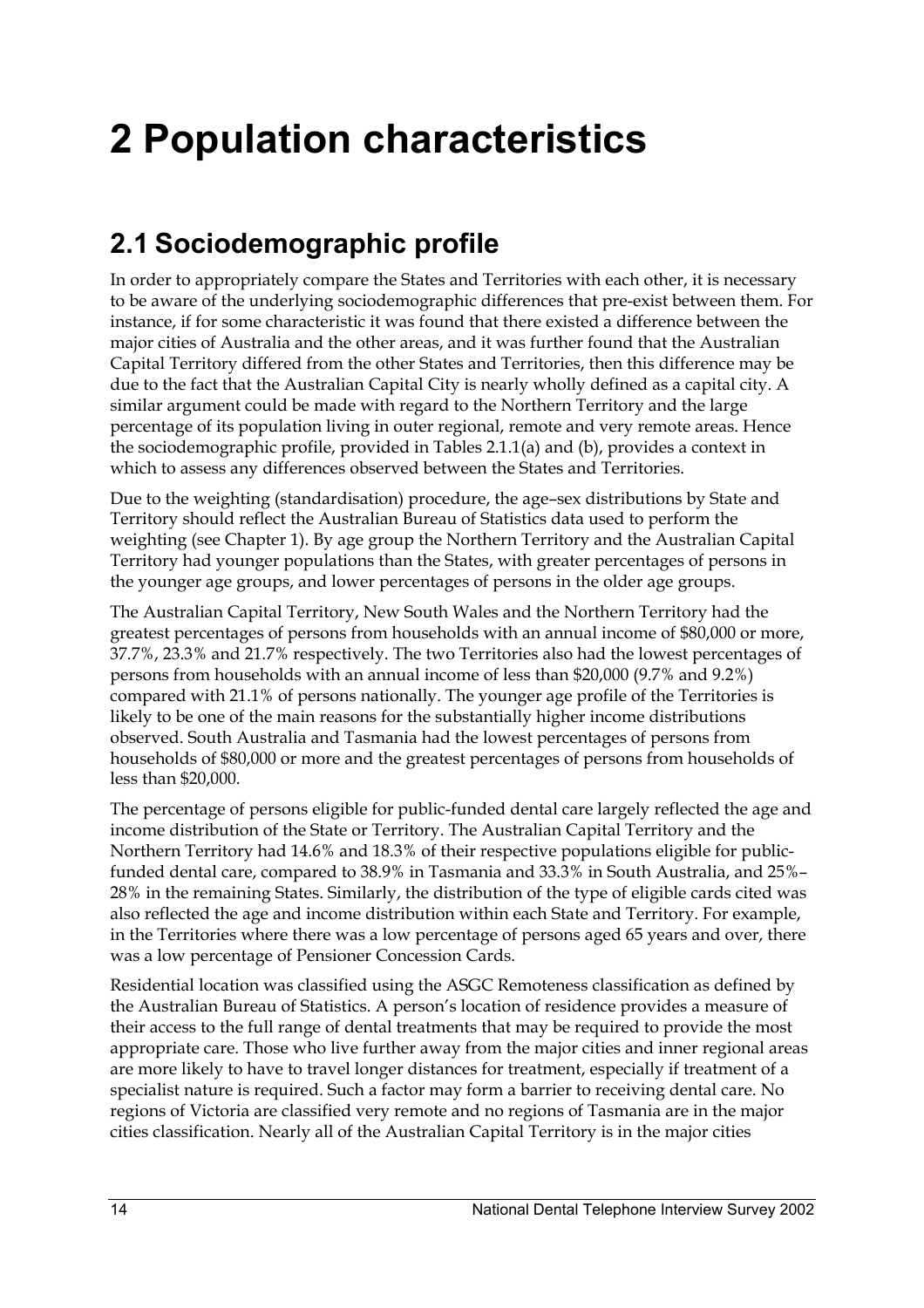classification. The Northern Territory only has areas that are outer regional, remote or very remote.

The Northern Territory had the greatest percentage of persons living in remote and very remote areas (27.5%), followed by Western Australia (4.6%). The percentage of persons living in outer regional areas was 72.5% in the Northern Territory, 29.4% in Tasmania and 18.7% in Queensland. Tasmania and Queensland had the greatest percentage of persons in inner regional areas, 68.4% and 27.7% respectively. Just under three-quarters of people in New South Wales, Victoria, South Australia, and Western Australia were classified as major cities and 51.1% of people in Queensland.

|                                  | <b>NSW</b> | Vic      | Qld    | <b>SA</b> | WA     | Tas         | <b>ACT</b>    | <b>NT</b>     | <b>Australia</b> |
|----------------------------------|------------|----------|--------|-----------|--------|-------------|---------------|---------------|------------------|
| Age group                        |            |          |        |           |        |             |               |               |                  |
| 5-11 years                       | 10.9       | 10.5     | 11.3   | 10.5      | 10.9   | 11.9        | 10.1          | 13.3          | 10.9             |
| $12-17$ years                    | 8.1        | 9.2      | 9.2    | 8.0       | 9.1    | 8.8         | 8.3           | 9.6           | 8.7              |
| $18 - 24$ years                  | 10.1       | 9.3      | 10.1   | 9.6       | 10.8   | 8.8         | 13.7          | 13.0          | 10.0             |
| 25-44 years                      | 32.3       | 32.6     | 32.0   | 30.8      | 32.6   | 29.8        | 33.9          | 38.6          | 32.2             |
| $45 - 64$ years                  | 24.6       | 24.5     | 25.0   | 25.5      | 24.9   | 26.0        | 24.8          | 21.5          | 24.8             |
| 65 years or more                 | 14.0       | 13.9     | 12.5   | 15.6      | 11.8   | 14.7        | 9.2           | $*4.1$        | 13.4             |
| Sex                              |            |          |        |           |        |             |               |               |                  |
| Male                             | 49.5       | 49.1     | 49.7   | 49.3      | 50.0   | 49.1        | 49.3          | 52.4          | 49.5             |
| Female                           | 50.5       | 50.9     | 50.3   | 50.7      | 50.0   | 50.9        | 50.7          | 47.6          | 50.5             |
| Annual household income          |            |          |        |           |        |             |               |               |                  |
| Less than \$12,000               | 8.6        | 8.6      | 8.8    | 11.5      | 7.5    | 9.9         | *4.2          | $*3.2$        | 8.6              |
| \$12,000 -< \$20,000             | 11.6       | 13.0     | 13.0   | 12.6      | 13.6   | 18.8        | 5.5           | 6.0           | 12.5             |
| \$20,000 -< \$30,000             | 11.1       | 11.5     | 12.9   | 14.2      | 11.3   | 13.7        | 5.5           | 11.4          | 11.8             |
| \$30,000 -< \$40,000             | 8.8        | 11.6     | 12.7   | 12.6      | 12.9   | 15.0        | 7.6           | 11.7          | 11.1             |
| \$40,000 -< \$50,000             | 11.8       | 12.1     | 11.6   | 11.1      | 10.5   | 10.4        | 10.2          | 14.5          | 11.6             |
| \$50,000 -< \$60,000             | 10.0       | 11.0     | 12.5   | 10.5      | 10.1   | 7.9         | 12.7          | 12.2          | 10.8             |
| \$60,000 -< \$70,000             | 7.7        | 7.9      | 7.7    | 7.1       | 9.1    | 6.4         | 8.9           | 11.2          | 7.8              |
| \$70,000 -< \$80,000             | 7.2        | 5.6      | 6.9    | 7.1       | 6.6    | *4.8        | 7.7           | 8.2           | 6.7              |
| \$80,000 or more                 | 23.3       | 18.7     | 14.0   | 13.4      | 18.5   | 13.1        | 37.7          | 21.7          | 19.1             |
| <b>Card status and type</b>      |            |          |        |           |        |             |               |               |                  |
| <b>Pensioner Concession Card</b> | 16.3       | 16.4     | 15.7   | 21.3      | 13.8   | 22.8        | 8.3           | 7.0           | 16.3             |
| <b>Health Care Card</b>          | 8.5        | 10.2     | 11.8   | 12.0      | 13.2   | 16.1        | 6.3           | 11.3          | 10.5             |
| Non-cardholder                   | 75.1       | 73.4     | 72.5   | 66.7      | 73.1   | 61.1        | 85.4          | 81.7          | 73.2             |
| <b>Residential location</b>      |            |          |        |           |        |             |               |               |                  |
| <b>Major Cities</b>              | 71.9       | 73.8     | 51.1   | 72.4      | 72.8   | $\bar{L}$ . | 99.7          | $\sim$ $\sim$ | 66.6             |
| Inner Regional                   | 21.1       | 19.9     | 27.7   | 13.6      | 12.5   | 68.4        | 0.3           | $\sim$ $\sim$ | 21.2             |
| Outer Regional                   | 6.5        | 6.2      | 18.7   | 10.8      | 10.2   | 29.4        | $\sim$ $\sim$ | 72.5          | 10.5             |
| Remote                           | $*0.4$     | *0.2     | 1.8    | 2.8       | 3.6    | $*1.2$      | $\ddotsc$     | 21.3          | 1.3              |
| Very Remote                      | $*0.1$     | $\sim$ . | $*0.7$ | $*0.4$    | $*1.0$ | $*1.0$      | L.            | 6.2           | $*0.4$           |
| Total                            | 100.0      | 100.0    | 100.0  | 100.0     | 100.0  | 100.0       | 100.0         | 100.0         | 100.0            |

#### **Table 2.1.1(a): Percentage distribution of sociodemographic variables by State/Territory**

\* Estimate has a relative standard error greater than 25%.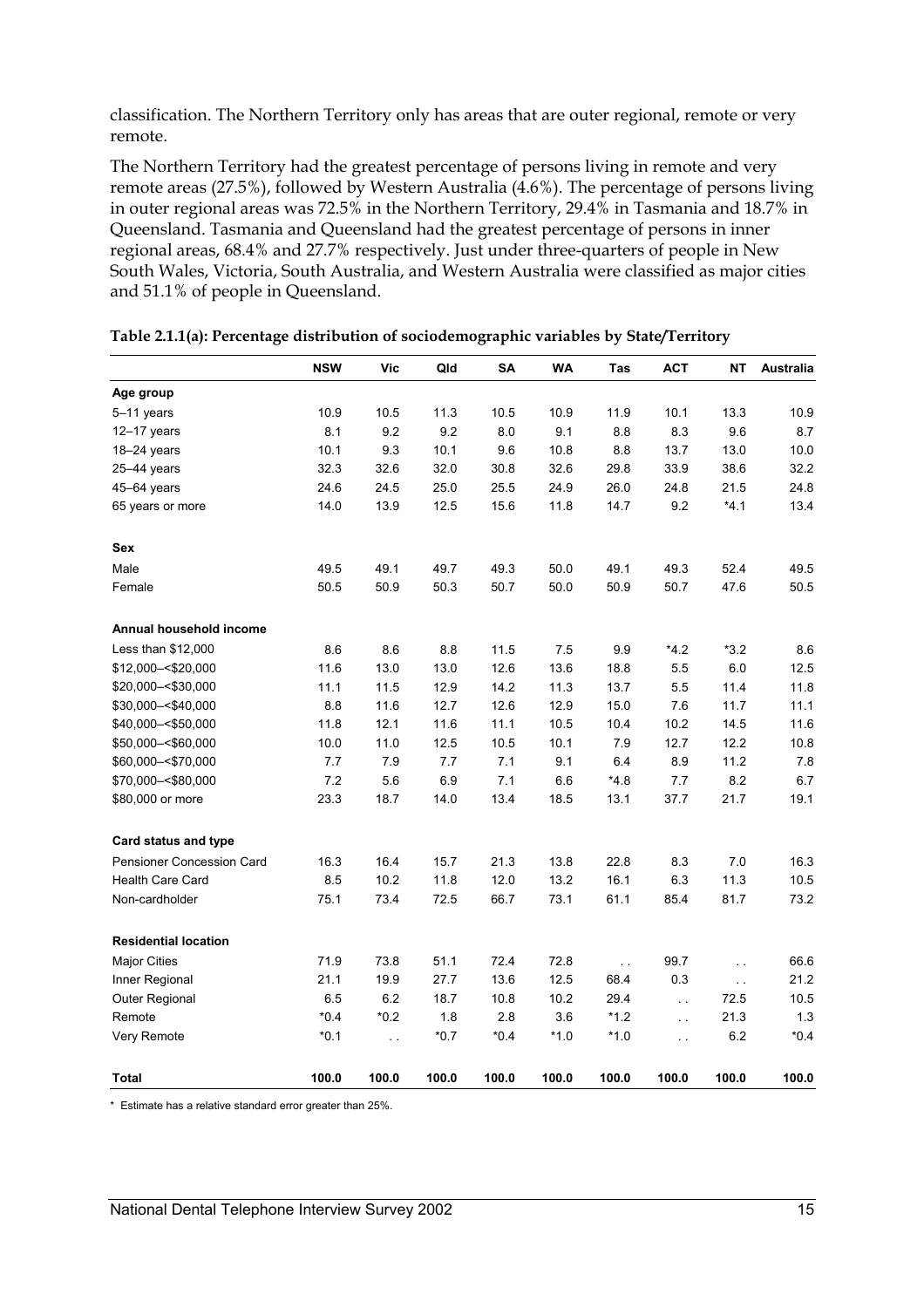|                                                  | <b>NSW</b> | Vic    | Qld    | SΑ     | <b>WA</b> | <b>Tas</b>               | <b>ACT</b> | ΝT     | <b>Australia</b> |
|--------------------------------------------------|------------|--------|--------|--------|-----------|--------------------------|------------|--------|------------------|
| <b>Country of birth</b>                          |            |        |        |        |           |                          |            |        |                  |
| Australia                                        | 77.7       | 77.0   | 83.8   | 81.8   | 72.1      | 90.6                     | 78.3       | 83.2   | 78.8             |
| New Zealand                                      | $*1.6$     | $*1.1$ | 4.3    | $*0.4$ | $*1.8$    | $*0.9$                   | $*0.8$     | $*1.4$ | 1.9              |
| Other Oceania                                    | $*0.2$     | $*0.2$ | $*0.4$ |        | —         | $\overline{\phantom{0}}$ | $*0.4$     | $*1.3$ | $*0.2$           |
| UK & Ireland                                     | 5.5        | 5.0    | 5.4    | 9.1    | 13.5      | 5.0                      | 6.0        | $*4.5$ | 6.4              |
| Northern & Western Europe                        | $*0.8$     | $*1.8$ | $*0.9$ | $*2.0$ | $*2.1$    | $*0.7$                   | $*1.7$     | $*1.4$ | 1.3              |
| Southern & Eastern Europe                        | 3.0        | 6.6    | $*1.3$ | 3.3    | $*2.2$    | $*1.4$                   | $*2.2$     | $*1.8$ | 3.5              |
| North Africa & the Middle East                   | $*1.7$     | $*0.3$ | $*0.1$ | $*0.7$ | $*0.5$    |                          | $*1.2$     | $*0.5$ | 0.8              |
| South-East Asia                                  | 2.4        | 2.2    | $*1.0$ | $*1.1$ | 3.2       | $*0.1$                   | $*1.6$     | $*3.4$ | 2.0              |
| North-East Asia                                  | 2.4        | $*1.2$ | $*0.5$ | $*0.3$ | $*0.5$    | $*0.2$                   | $*2.6$     |        | 1.3              |
| Southern & Central Asia                          | $*1.6$     | $*1.6$ | $*0.7$ | $*0.7$ | $*0.5$    | $*0.5$                   | $*1.2$     | $*0.2$ | 1.2              |
| Americas                                         | $*1.4$     | $*1.5$ | $*0.5$ | $*0.4$ | $*1.1$    | $*0.1$                   | $*2.6$     | $*0.7$ | 1.1              |
| Sub-Saharan Africa                               | $*1.5$     | $*1.3$ | $*1.2$ | $*0.1$ | $*2.1$    | *0.4                     | $*1.3$     | $*1.5$ | 1.3              |
| Language spoken at home                          |            |        |        |        |           |                          |            |        |                  |
| English                                          | 89.3       | 87.6   | 95.8   | 94.3   | 93.0      | 98.9                     | 92.0       | 91.6   | 91.2             |
| Northern European (excl. English)                | $*0.3$     | *0.2   | $*0.4$ | $*0.4$ | $*1.0$    | $*0.1$                   | $*0.1$     | $*0.7$ | $*0.4$           |
| Southern European                                | $*1.9$     | 5.4    | $*0.6$ | 2.2    | $*0.9$    | $*0.5$                   | $*1.5$     | $*3.3$ | 2.4              |
| Eastern European                                 | $*1.0$     | 2.3    | $*0.3$ | $*1.0$ | $*1.4$    |                          | $*1.4$     | $*0.2$ | 1.2              |
| Southwest Asian & North African                  | $*1.5$     | $*1.1$ | $*0.1$ | $*0.5$ | $*0.6$    |                          | $*0.9$     |        | 0.9              |
| Southern Asian                                   | $*1.5$     | $*0.7$ | $*0.3$ | $*0.5$ | $*0.2$    | $*0.4$                   | $*1.0$     | $*0.1$ | 0.8              |
| South-East Asian                                 | $*1.7$     | $*1.0$ | $*0.5$ | $*0.8$ | $*0.6$    |                          | $*1.3$     | $*2.0$ | 1.1              |
| Eastern Asian                                    | 2.7        | $*1.6$ | $*0.8$ | $*0.3$ | $*1.9$    | $*0.1$                   | $*1.6$     | $*0.2$ | 1.7              |
| Australian Indigenous                            | $*0.1$     |        | $*0.8$ |        |           |                          |            | $*0.8$ | $*0.2$           |
| Other                                            |            |        | $*0.5$ |        | $*0.3$    |                          | $*0.2$     | $*1.0$ | $*0.1$           |
| Employed <sup>(a)</sup>                          |            |        |        |        |           |                          |            |        |                  |
| Yes                                              | 61.7       | 61.4   | 61.9   | 57.3   | 61.1      | 60.1                     | 70.7       | 75.5   | 61.5             |
| No                                               | 38.3       | 38.6   | 38.1   | 42.7   | 38.9      | 39.9                     | 29.3       | 24.5   | 38.5             |
| Highest level of education <sup>(a)</sup>        |            |        |        |        |           |                          |            |        |                  |
| Year 7 or less                                   | 2.5        | 4.1    | 4.9    | 4.5    | $*2.1$    | $*5.4$                   | $*1.5$     | $*1.9$ | 3.5              |
| Year 8                                           | 2.4        | 3.9    | 2.7    | $*2.3$ | $*1.1$    | *2.7                     | $*0.4$     | $*0.1$ | 2.6              |
| Year 9                                           | 4.2        | 4.1    | 4.3    | 3.2    | 3.0       | $*2.7$                   | $*0.4$     | $*1.6$ | 3.9              |
| Year 10                                          | 12.2       | 7.6    | 13.7   | 8.9    | 13.0      | 17.4                     | $*4.8$     | 12.3   | 11.2             |
| Year 11                                          | 3.1        | 7.6    | 3.7    | 10.0   | 4.3       | *4.1                     | $*4.2$     | 6.4    | 5.0              |
| Year 12                                          | 13.7       | 13.3   | 15.5   | 13.9   | 17.5      | 13.0                     | 22.0       | 19.0   | 14.5             |
| University degree or diploma                     | 21.3       | 24.4   | 18.5   | 16.8   | 19.7      | 22.5                     | 31.7       | 20.8   | 21.2             |
| University masters degree or                     |            |        |        |        |           |                          |            |        |                  |
| PhD                                              | 3.2        | $*2.1$ | $*1.5$ | $*1.3$ | $*2.4$    | $*0.7$                   | 6.0        | $*1.4$ | 2.3              |
| CAE or teachers college or nursing               | 2.4        | 2.7    | 3.4    | 5.2    | 4.2       | $*3.8$                   | $*2.4$     | $*2.7$ | 3.1              |
| Trade certificate,<br>apprenticeship, vocational | 17.6       | 15.5   | 18.0   | 18.2   | 17.1      | 13.7                     | 13.1       | 20.8   | 17.0             |
| Certificate or diploma course                    | 13.1       | 9.9    | 9.9    | 11.7   | 11.7      | 11.0                     | 9.9        | 10.1   | 11.3             |
| Other                                            | 4.3        | 4.9    | 4.0    | 4.1    | 4.0       | $*2.9$                   | $*3.6$     | $*2.8$ | 4.3              |
| <b>Total</b>                                     | 100.0      | 100.0  | 100.0  | 100.0  | 100.0     | 100.0                    | 100.0      | 100.0  | 100.0            |

**Table 2.1.1(b): Percentage distribution of sociodemographic variables by State/Territory** 

(a) Among persons aged 18 years or more.

\* Estimate has a relative standard error greater than 25%.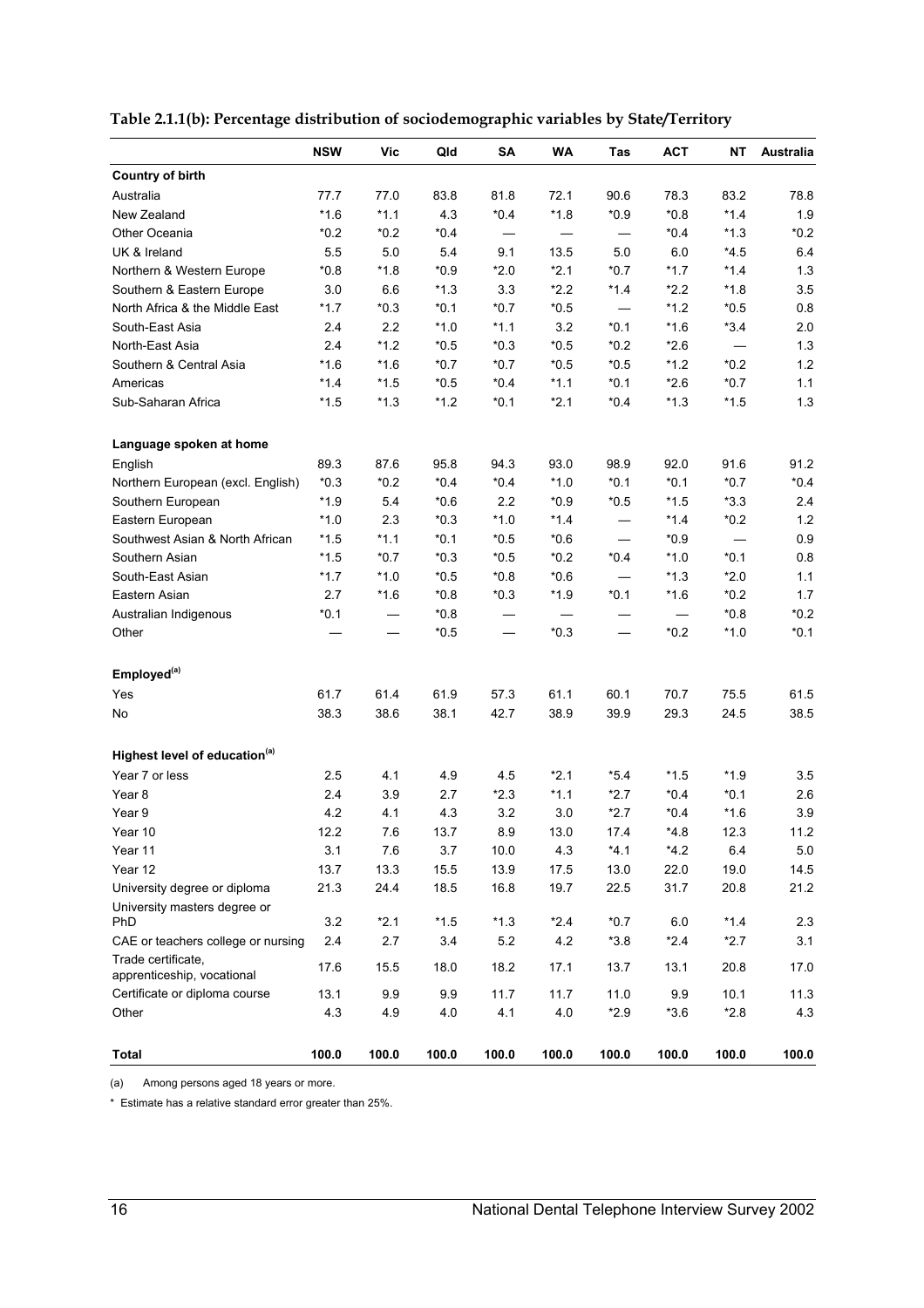The majority of persons were born in Australia (78.8%), ranging from 72.1% in Western Australia to 90.6% in Tasmania. Persons born in the United Kingdom and Ireland formed the largest group of persons born overseas (6.4%), followed by Southern and Eastern Europe (3.5%). Among those born overseas the mix of country of birth by State or Territory varied considerably. The percentage of persons born in the United Kingdom and Ireland ranged from 4.5% in the Northern Territory to 13.5% in Western Australia.

The percentage of persons who mainly speak English at home ranged from 87.6% of persons in Victoria to 98.9% in Tasmania. Southern European languages were the next most frequently spoken group (2.4%), followed by Eastern Asian languages (1.7%) and Eastern European languages (1.2%).

The Northern Territory and the Australian Capital Territory had the highest percentage of adults employed either full-time or part-time (75.5% and 70.7% respectively). South Australia had the lowest percentage of adults employed (57.3%). The remaining States all reported between 60% and 62% employed.

Table 2.1.2 provides annual household income distribution by various sociodemographic variables. Just as it is necessary to understand the profile of persons in a State or Territory to ensure that State/Territory differences are set into their proper perspective, it is also necessary to gain an understanding of the inter-dependence of the sociodemographic variables with one another. For example, groups of persons from lower income households are more likely to be subject to the possibility of financial difficulty in obtaining the most appropriate forms of dental care, than those from higher income households. Thus differences between groups of persons may in part be due to factors such as annual household income. The most important point to gain from this table is the magnitude of the differences between groups, rather than the existence of any such differences.

Persons aged 65 years and over had the lowest income distribution with just over two-thirds living in households that had had an annual household income of less than \$20,000 (67.7%). The 45–64-year-old age group had the next highest percentage of persons from households of \$20,000 or less (19.3%). The 25–44-year-old age group was slightly wealthier than the 45– 64-year-old group with a higher percentage of persons in the higher income groups and a lower percentage of persons in the lower income groups. Compared with the 25–44-year-old age group, the 18–24-year-old age group had a greater percentage of persons in the highest income group, but also higher percentages in the two lowest income groups. The two youngest age groups were most similar in household income distribution to the 25–44-yearold age group, reflecting a cohabitation effect between these groups.

Males had a wealthier annual household income distribution than females, with 21.8% of males in households of \$80,000 or more compared with 16.4% of females. A larger percentage of females came from households of less than \$12,000, with 11.1% of females in this category compared with 6.2% of males.

Persons from very remote areas reported the wealthiest income distribution, with 33.4% reporting an annual household income of \$80,000 or more and only 4.9% in the lowest income category. Persons from major cities reported the next wealthiest distribution of annual household income. Compared with differences observed between other areas there was relatively little difference between those from inner and outer regional areas, both recording the least wealthy income distributions.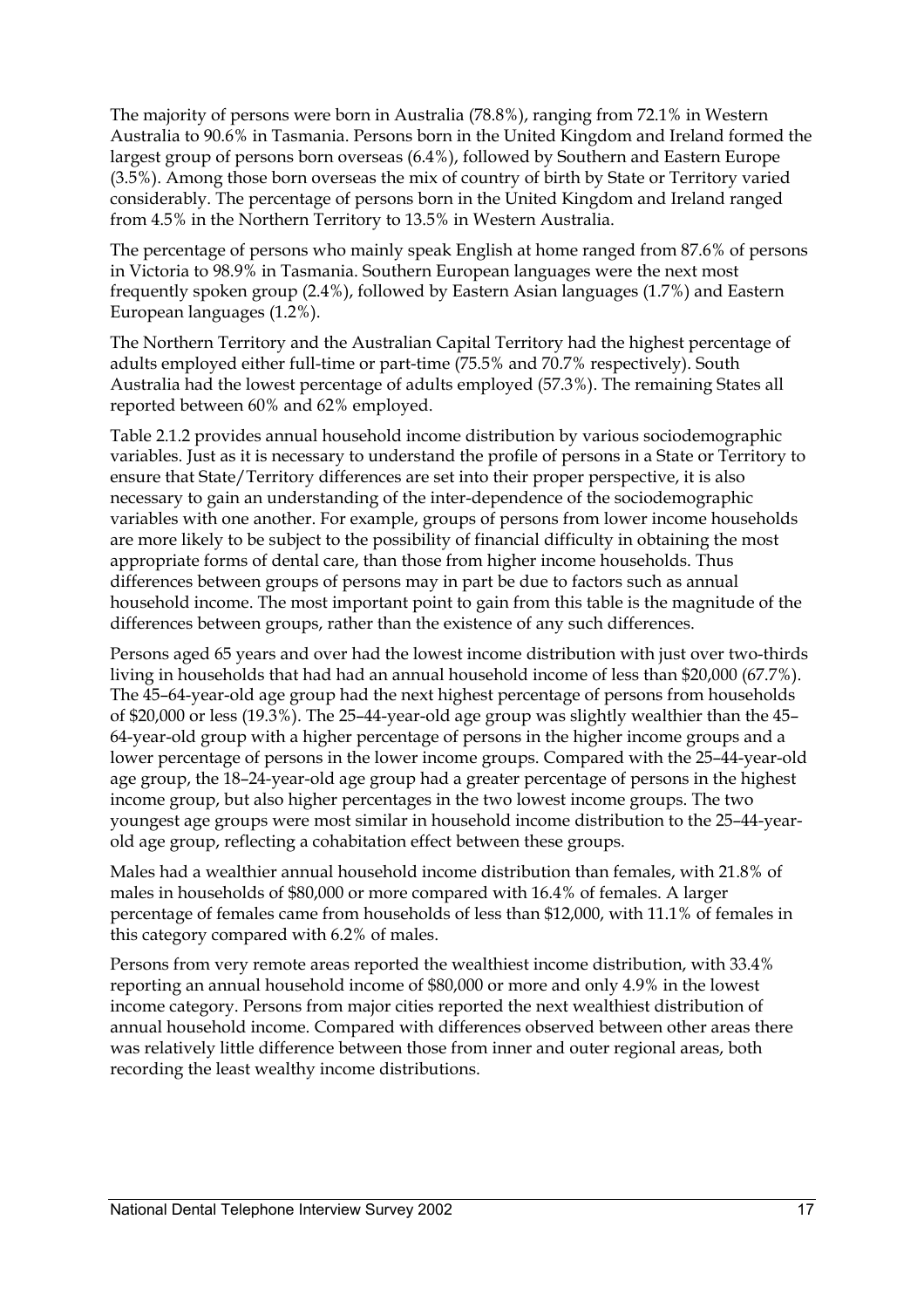|                             |                       |                           |                           |                            | Annual household income   |                           |                           |                           |                     |
|-----------------------------|-----------------------|---------------------------|---------------------------|----------------------------|---------------------------|---------------------------|---------------------------|---------------------------|---------------------|
|                             | Less than<br>\$12,000 | \$12,000-<br>$<$ \$20.000 | \$20,000-<br>$<$ \$30.000 | $$30,000-$<br>$<$ \$40.000 | \$40,000-<br>$<$ \$50.000 | \$50,000-<br>$<$ \$60.000 | \$60,000-<br>$<$ \$70.000 | \$70,000-<br>$<$ \$80.000 | \$80,000<br>or more |
| Age group                   |                       |                           |                           |                            |                           |                           |                           |                           |                     |
| 5-11 years                  | $*3.5$                | 7.0                       | 11.9                      | 11.8                       | 14.5                      | 12.2                      | 10.3                      | 10.0                      | 18.8                |
| $12-17$ years               | $*3.6$                | 9.6                       | 11.1                      | 13.8                       | 10.2                      | 11.8                      | 11.0                      | 9.2                       | 19.7                |
| $18 - 24$ years             | 6.2                   | 10.4                      | 10.3                      | 9.4                        | 11.4                      | 13.2                      | 6.8                       | 6.0                       | 26.2                |
| $25-44$ years               | 4.6                   | 6.3                       | 10.3                      | 12.4                       | 14.7                      | 13.2                      | 9.2                       | 7.2                       | 22.0                |
| $45-64$ years               | 8.2                   | 11.1                      | 12.2                      | 12.0                       | 11.2                      | 9.6                       | 7.6                       | 6.4                       | 21.7                |
| 65 years or more            | 28.7                  | 39.0                      | 15.8                      | 5.2                        | 2.8                       | 3.5                       | $*1.7$                    | $*1.5$                    | $*1.9$              |
| <b>Sex</b>                  |                       |                           |                           |                            |                           |                           |                           |                           |                     |
| Male                        | 6.2                   | 11.1                      | 11.6                      | 10.8                       | 11.4                      | 11.2                      | 8.6                       | 7.2                       | 21.8                |
| Female                      | 11.1                  | 13.9                      | 11.9                      | 11.4                       | 11.8                      | 10.4                      | 7.0                       | 6.1                       | 16.4                |
| <b>Residential location</b> |                       |                           |                           |                            |                           |                           |                           |                           |                     |
| Major Cities                | 8.3                   | 11.6                      | 10.2                      | 9.9                        | 11.2                      | 10.0                      | 8.4                       | 7.1                       | 23.4                |
| Inner Regional              | 10.0                  | 14.0                      | 15.2                      | 13.8                       | 12.4                      | 11.8                      | 6.9                       | 6.0                       | 9.9                 |
| Outer Regional              | 8.5                   | 16.0                      | 13.3                      | 12.6                       | 12.3                      | 13.8                      | 6.6                       | 5.5                       | 11.5                |
| Remote                      | $*7.3$                | $*8.7$                    | 18.3                      | 14.6                       | 15.0                      | $*8.9$                    | $*4.6$                    | $*7.9$                    | 14.7                |
| Very Remote                 | $*4.9$                | $*9.8$                    | $*6.0$                    | $*7.7$                     | $*8.3$                    | $*6.5$                    | $*20.6$                   | $*2.8$                    | $*33.4$             |
| Total                       | 8.6                   | 12.5                      | 11.8                      | 11.1                       | 11.6                      | 10.8                      | 7.8                       | 6.7                       | 19.1                |

#### **Table 2.1.2: Percentage distribution of annual household income by age, sex and location**

\* Estimate has a relative standard error greater than 25%.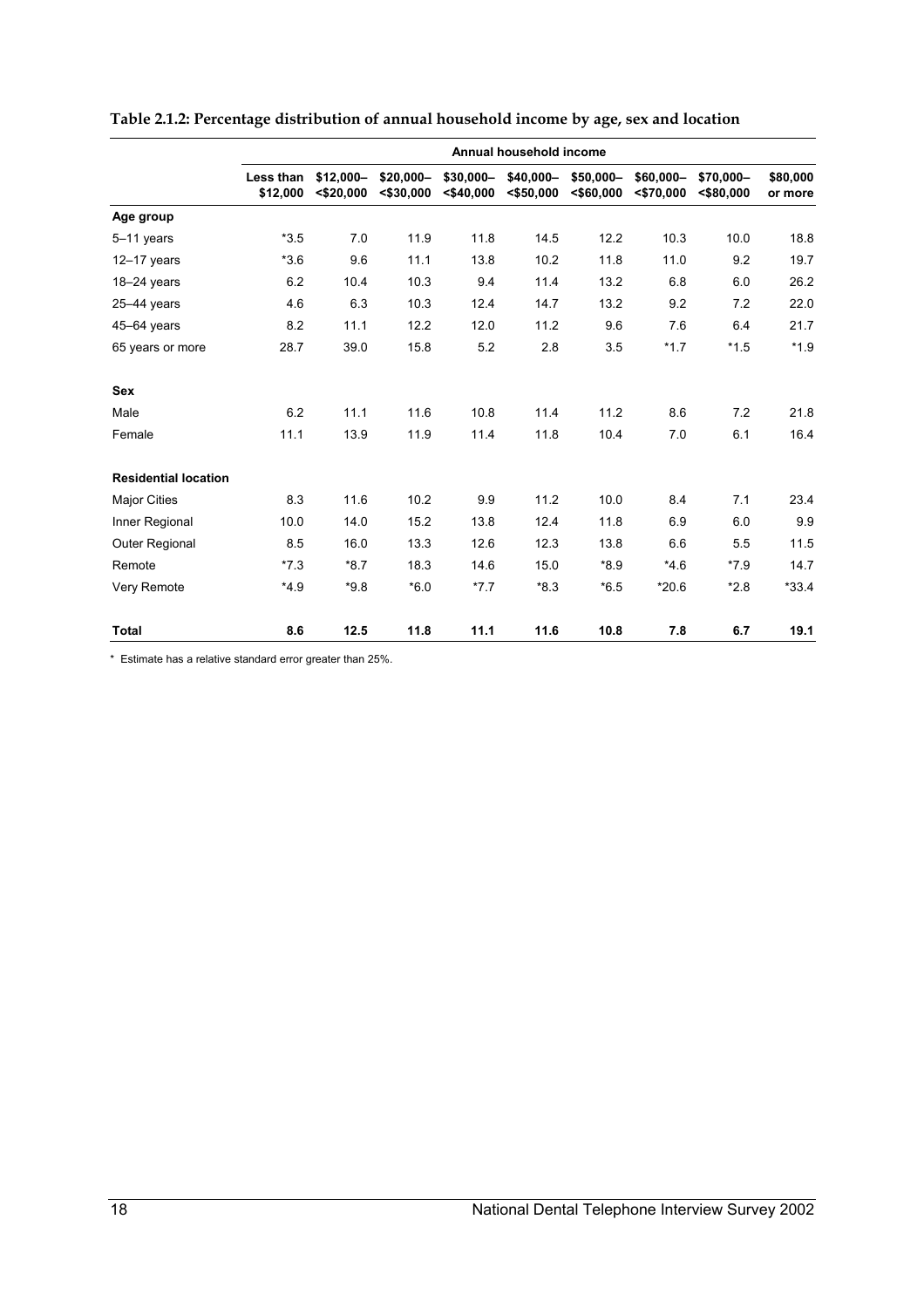## **2.2 Cardholder profile**

Throughout the remainder of the report, a 'cardholder' is defined to be a person who at the time of the survey had a Pensioner Concession Card, or a Health Care Card. Possession of one of these cards provides a person with eligibility for public-funded dental care. Similarly a 'non-cardholder' refers to a person who does not have one of these cards which would entitle them to public-funded dental care.

Due to the emphasis placed on comparisons between cardholders and non-cardholders throughout the report, it is important to understand the profiles of these two groups. Table 2.2.1 describes sociodemographic characteristics of cardholders and non-cardholders.

A significantly higher percentage of cardholders were aged 65 years and over, 34.9% compared with 5.5% of non-cardholders. There was also a far lower proportion of 25–44-year-old cardholders compared with non-cardholders (21.0% cf. 36.4%). Overall, cardholders had a considerably older age profile than non-cardholders. It is likely that such differences resulted in differing service requirements due to the differing needs of persons across age groups.

There was a higher percentage of females among cardholders than among non-cardholders (58.1% cf. 47.7%).

Cardholders and non-cardholders also differed in distribution across residential location. Greater proportions of cardholders came from inner and outer regional areas than was the case for non-cardholders. Consequently, cardholders were less likely to live in major cities than were non-cardholders.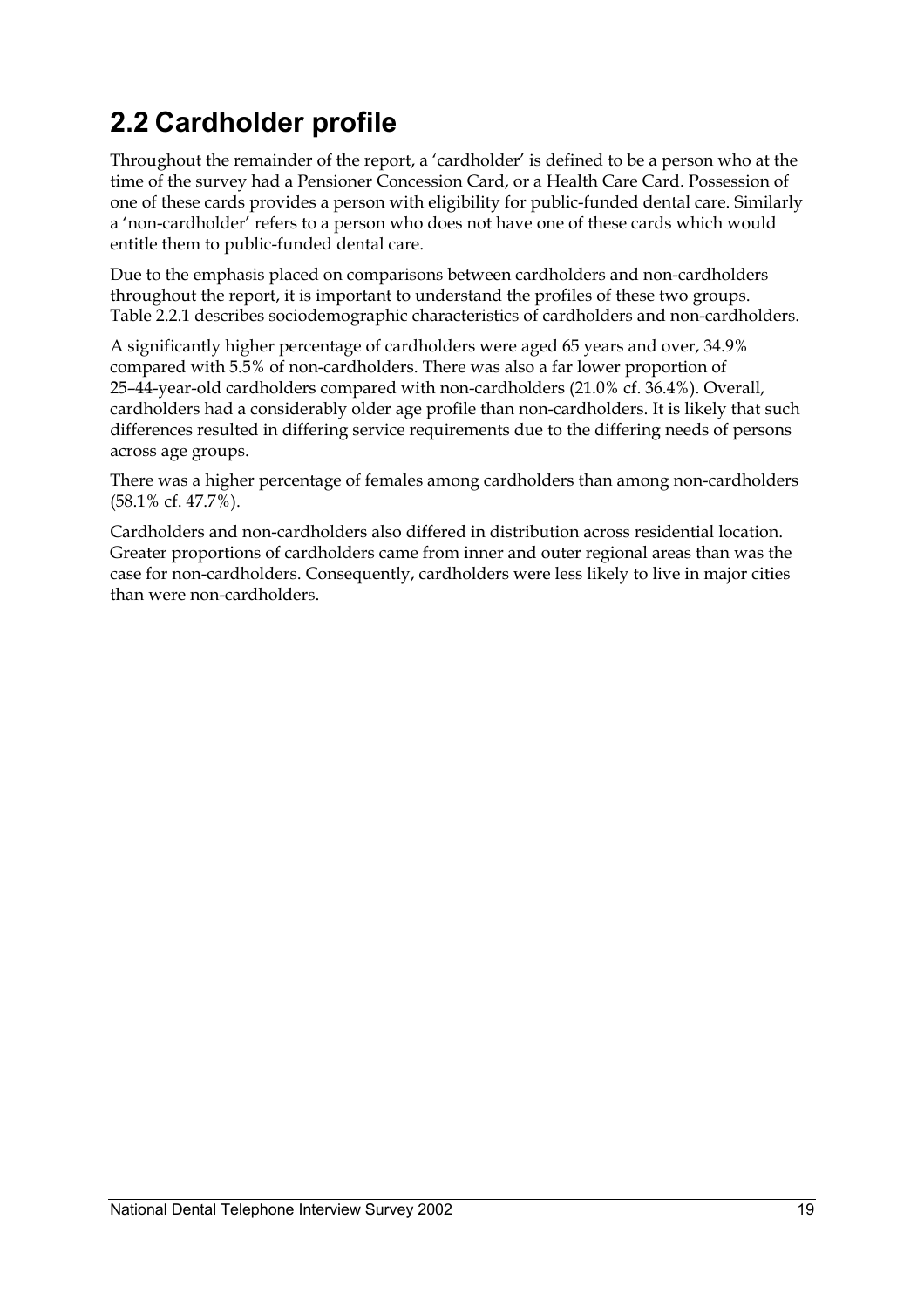|                             | <b>NSW</b> | <b>Vic</b>          | Qld    | SA     | <b>WA</b> | Tas         | <b>ACT</b>    | NΤ            | Australia |
|-----------------------------|------------|---------------------|--------|--------|-----------|-------------|---------------|---------------|-----------|
| Age group                   |            |                     |        |        |           |             |               |               |           |
| Cardholder                  |            |                     |        |        |           |             |               |               |           |
| 5-11 years                  | 10.8       | 8.6                 | 9.3    | 10.8   | 12.9      | *9.4        | $*10.9$       | $*13.3$       | 10.2      |
| $12-17$ years               | $*6.1$     | $*5.7$              | $*6.3$ | $*4.8$ | 8.9       | *9.3        | $*1.5$        | $*13.5$       | 6.3       |
| 18-24 years                 | 8.2        | $*6.1$              | 8.6    | $*6.4$ | 14.1      | $*8.7$      | $*21.4$       | $*15.3$       | 8.3       |
| 25-44 years                 | 17.9       | 24.0                | 24.1   | 22.5   | 16.0      | 20.5        | $*12.1$       | 37.0          | 21.0      |
| 45-64 years                 | 19.8       | 17.7                | 20.6   | 19.7   | 18.3      | 21.1        | $*20.8$       | $*8.7$        | 19.3      |
| 65 years or more            | 37.2       | 38.0                | 31.1   | 35.8   | 29.9      | 31.0        | 33.2          | $*12.1$       | 34.9      |
| Non-cardholder              |            |                     |        |        |           |             |               |               |           |
| 5-11 years                  | 11.0       | 11.2                | 12.0   | 10.3   | 10.1      | 13.5        | 10.0          | 13.2          | 11.1      |
| 12-17 years                 | 8.6        | 10.5                | 10.4   | 9.6    | 9.1       | $*8.5$      | 9.6           | $*8.7$        | 9.5       |
| 18-24 years                 | 10.8       | 10.5                | 10.7   | 11.2   | 9.5       | $*8.9$      | 11.7          | 12.4          | 10.6      |
| 25-44 years                 | 37.2       | 35.8                | 35.0   | 35.0   | 38.9      | 35.7        | 37.8          | 39.0          | 36.4      |
| 45-64 years                 | 26.2       | 27.1                | 26.6   | 28.5   | 27.4      | 29.2        | 25.8          | 24.4          | 26.8      |
| 65 years or more            | 6.2        | 5.0                 | 5.3    | 5.3    | 4.9       | $*4.2$      | $*5.0$        | $*2.3$        | 5.5       |
| Sex                         |            |                     |        |        |           |             |               |               |           |
| Cardholder                  |            |                     |        |        |           |             |               |               |           |
| Male                        | 40.7       | 41.6                | 40.3   | 45.0   | 45.3      | 43.4        | 43.2          | 52.7          | 41.9      |
| Female                      | 59.3       | 58.4                | 59.7   | 55.0   | 54.7      | 56.6        | 56.8          | 47.3          | 58.1      |
| Non-cardholder              |            |                     |        |        |           |             |               |               |           |
| Male                        | 52.3       | 51.9                | 53.3   | 51.5   | 51.7      | 52.9        | 50.1          | 52.4          | 52.3      |
| Female                      | 47.7       | 48.1                | 46.7   | 48.5   | 48.3      | 47.1        | 49.9          | 47.6          | 47.7      |
| <b>Residential location</b> |            |                     |        |        |           |             |               |               |           |
| Cardholder                  |            |                     |        |        |           |             |               |               |           |
| <b>Major Cities</b>         | 59.8       | 70.8                | 47.5   | 75.3   | 69.5      | $\ddotsc$   | 99.1          | $\ddotsc$     | 60.5      |
| Inner Regional              | 32.0       | 22.1                | 31.2   | 12.4   | 14.6      | 59.9        | 0.9           | $\sim$ $\sim$ | 26.3      |
| Outer Regional              | 7.7        | $*7.0$              | 19.8   | 9.6    | 12.6      | 38.6        | $\sim$        | 77.0          | 12.0      |
| Remote                      | $*0.4$     | $*0.1$              | $*1.2$ | $*2.5$ | $*3.3$    | $*1.0$      | $\sim$ $\sim$ | $*17.4$       | $*1.1$    |
| <b>Very Remote</b>          | $*0.1$     |                     | $*0.2$ | $*0.3$ | *0.1      | $*0.5$      |               | $*5.7$        | $*0.2$    |
| Non-cardholder              |            |                     |        |        |           |             |               |               |           |
| <b>Major Cities</b>         | 76.1       | 74.9                | 52.4   | 71.1   | 74.1      | $\bar{L}$ . | 99.8          | i.            | 69.0      |
| Inner Regional              | 17.4       | 18.9                | 26.4   | 14.1   | 11.6      | 73.9        | $0.2\,$       | $\sim$ $\sim$ | 19.3      |
| Outer Regional              | 6.0        | 5.9                 | 18.2   | 11.4   | 9.3       | 23.5        | $\sim$        | 71.5          | 9.9       |
| Remote                      | $*0.4$     | $*0.2$              | $*2.0$ | $*2.9$ | $*3.7$    | $*1.3$      | $\sim$ $\sim$ | 22.2          | 1.4       |
| Very Remote                 |            | $\bar{\bar{\nu}}$ . | $*0.9$ | $*0.5$ | $*1.4$    | $*1.3$      | $\sim$ $\sim$ | $*6.3$        | $*0.4$    |

#### **Table 2.2.1: Percentage distribution of age, sex and location by card status**

\* Estimate has a relative standard error greater than 25%.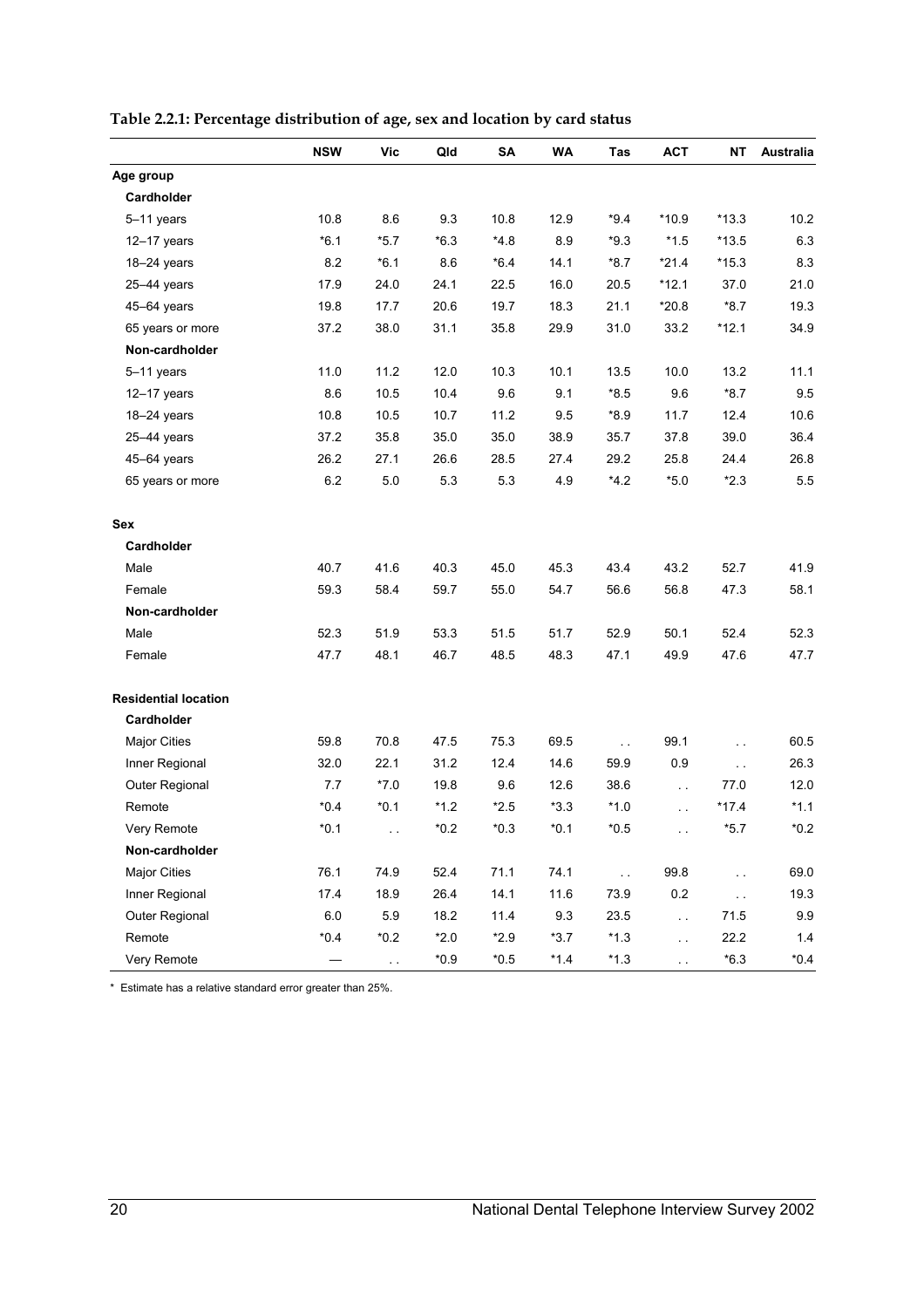Table 2.2.2 provides the age–income distribution by card status. Over three-fifths of all cardholders (61.6%) lived in households with an annual income less than \$20,000, compared with 6.1% of non-cardholders. More than one-quarter of non-cardholders came from households of more than \$80,000 per annum, compared with 1.3% of cardholders. In excess of one-quarter of cardholders (27.4%) were aged 65 years and over with an annual household income of less than \$20,000, compared with 2.1% of non-cardholders.

Overall, substantial differences existed between cardholders and non-cardholders. Cardholders were a much older and less wealthy group of persons than were non-cardholders.

|                         | Age group (years) |           |           |           |           |        |              |  |  |  |
|-------------------------|-------------------|-----------|-----------|-----------|-----------|--------|--------------|--|--|--|
| Annual household income | $5 - 11$          | $12 - 17$ | $18 - 24$ | $25 - 44$ | $45 - 64$ | $65+$  | <b>Total</b> |  |  |  |
| <b>Cardholder</b>       |                   |           |           |           |           |        |              |  |  |  |
| Less than \$12,000      | 1.5               | $*0.8$    | $*1.1$    | 5.2       | 5.9       | 11.8   | 26.3         |  |  |  |
| \$12,000 -< \$20,000    | 2.7               | 2.1       | 1.7       | 5.7       | 7.6       | 15.6   | 35.3         |  |  |  |
| \$20,000 -< \$30,000    | 3.7               | 1.6       | $*1.1$    | 5.7       | 4.1       | 5.3    | 21.5         |  |  |  |
| \$30,000 -< \$40,000    | 1.8               | $*0.7$    | $*1.0$    | 2.5       | $*1.0$    | $*1.0$ | 8.1          |  |  |  |
| \$40,000 -< \$50,000    | $*0.4$            | $*0.1$    | $*0.6$    | $*1.1$    | $*0.3$    | $*0.6$ | 3.0          |  |  |  |
| \$50,000 -< \$60,000    | $*0.4$            | $*0.3$    | $*0.7$    | $*0.6$    | $*0.2$    | $*0.4$ | 2.5          |  |  |  |
| \$60.000 -< \$70.000    | $*0.2$            | $*0.1$    | $*0.1$    | $*0.3$    | $*0.1$    | $*0.2$ | $*1.0$       |  |  |  |
| \$70,000 -< \$80,000    | $*0.1$            | $*0.1$    | $*0.3$    |           |           | $*0.2$ | $*0.8$       |  |  |  |
| \$80,000 or more        | $*0.1$            | $*0.2$    | $*0.7$    | $*0.2$    |           | $*0.1$ | 1.3          |  |  |  |
| <b>Total</b>            | 10.2              | 6.3       | 8.3       | 21.0      | 19.3      | 34.9   | 100.0        |  |  |  |
| Non-cardholder          |                   |           |           |           |           |        |              |  |  |  |
| Less than \$12,000      |                   | $*0.1$    | $*0.4$    | $*0.2$    | $*0.6$    | 0.8    | 2.1          |  |  |  |
| \$12,000 -< \$20,000    | $*0.1$            | $*0.2$    | 0.7       | 0.8       | 0.9       | 1.3    | 4.0          |  |  |  |
| \$20.000 -< \$30.000    | $*0.5$            | $*0.5$    | 0.9       | 2.7       | 2.6       | 0.9    | 8.1          |  |  |  |
| \$30,000 -< \$40,000    | 1.2               | 1.2       | 0.8       | 4.8       | 3.7       | $*0.6$ | 12.2         |  |  |  |
| \$40,000 -< \$50,000    | 2.2               | 1.0       | 1.2       | 6.4       | 3.7       | $*0.3$ | 14.8         |  |  |  |
| \$50,000 -< \$60,000    | 1.8               | 1.1       | 1.4       | 5.9       | 3.2       | $*0.5$ | 13.9         |  |  |  |
| \$60.000 -< \$70.000    | 1.6               | 1.1       | 0.8       | 4.1       | 2.5       | $*0.2$ | 10.4         |  |  |  |
| \$70,000 -< \$80,000    | 1.6               | 0.9       | $*0.6$    | 3.3       | 2.2       | $*0.2$ | 8.8          |  |  |  |
| \$80,000 or more        | 2.9               | 2.0       | 3.0       | 10.1      | 7.3       | $*0.3$ | 25.7         |  |  |  |
| <b>Total</b>            | 11.1              | 9.5       | 10.6      | 36.4      | 26.8      | 5.5    | 100.0        |  |  |  |

#### **Table 2.2.2: Age–income distribution by card status (%)**

\* Estimate has a relative standard error greater than 25%.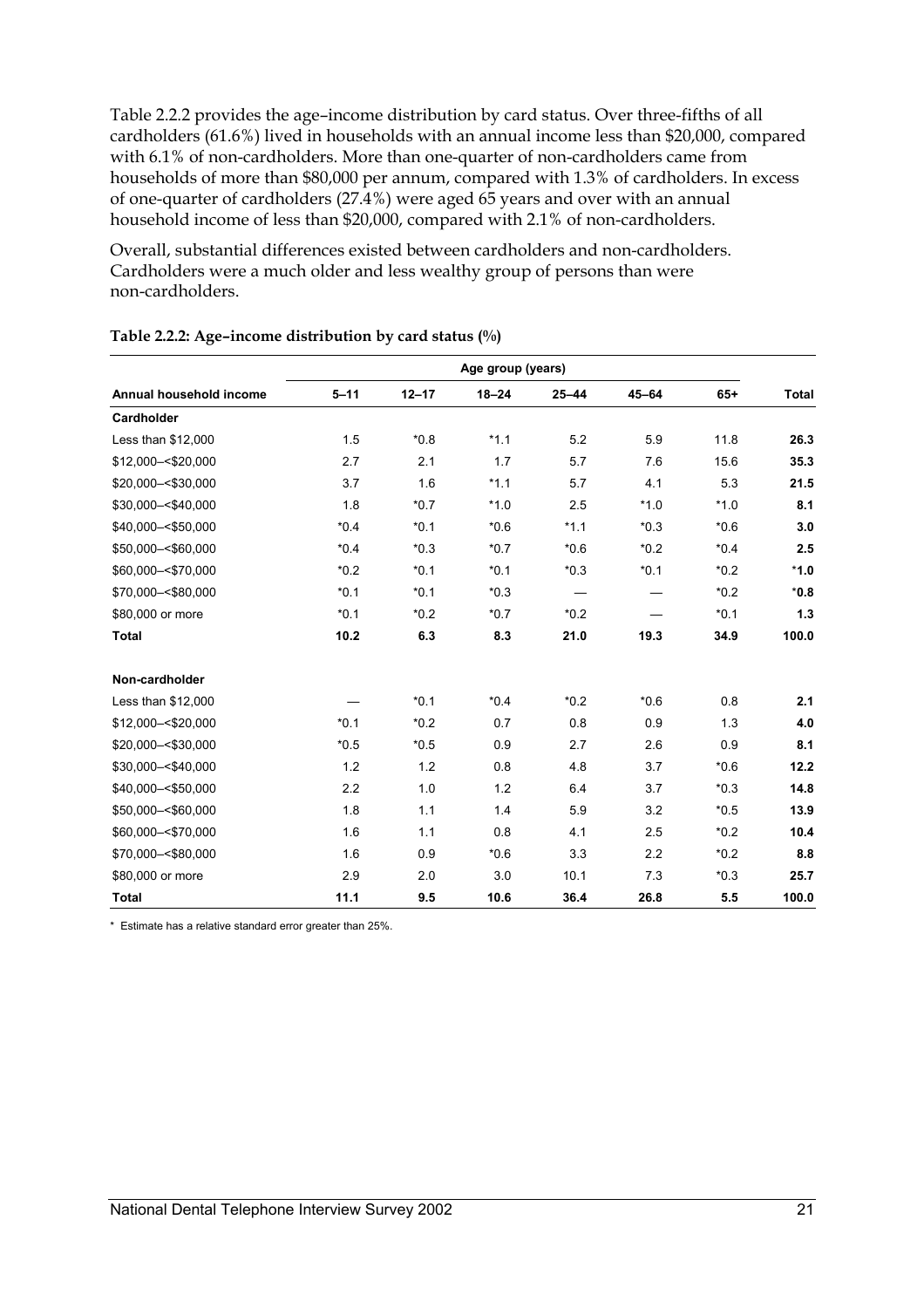## **2.3 Summary**

The profiles of different sociodemographic groups and the interdependence of the sociodemographic variables with one another form an important background against which to view the results presented in later chapters.

- Persons from the Australian Capital Territory and the Northern Territory were on average younger and wealthier than persons from the States—Table 2.1.1(a).
- The percentage of persons eligible for public-funded dental care tended to reflect the age and income distributions within a State or Territory—Table 2.1.1(a).
- Persons aged 65 years and over, females, and those living in inner and outer regional areas, came from households with a lower annual household income distribution— Table 2.1.2.
- There were a greater percentage of females among cardholders than among non-cardholders—Table 2.2.1.
- Cardholders tended to be older, less wealthy, and less likely to reside in major cities than non-cardholders—Tables 2.2.1 and 2.2.2.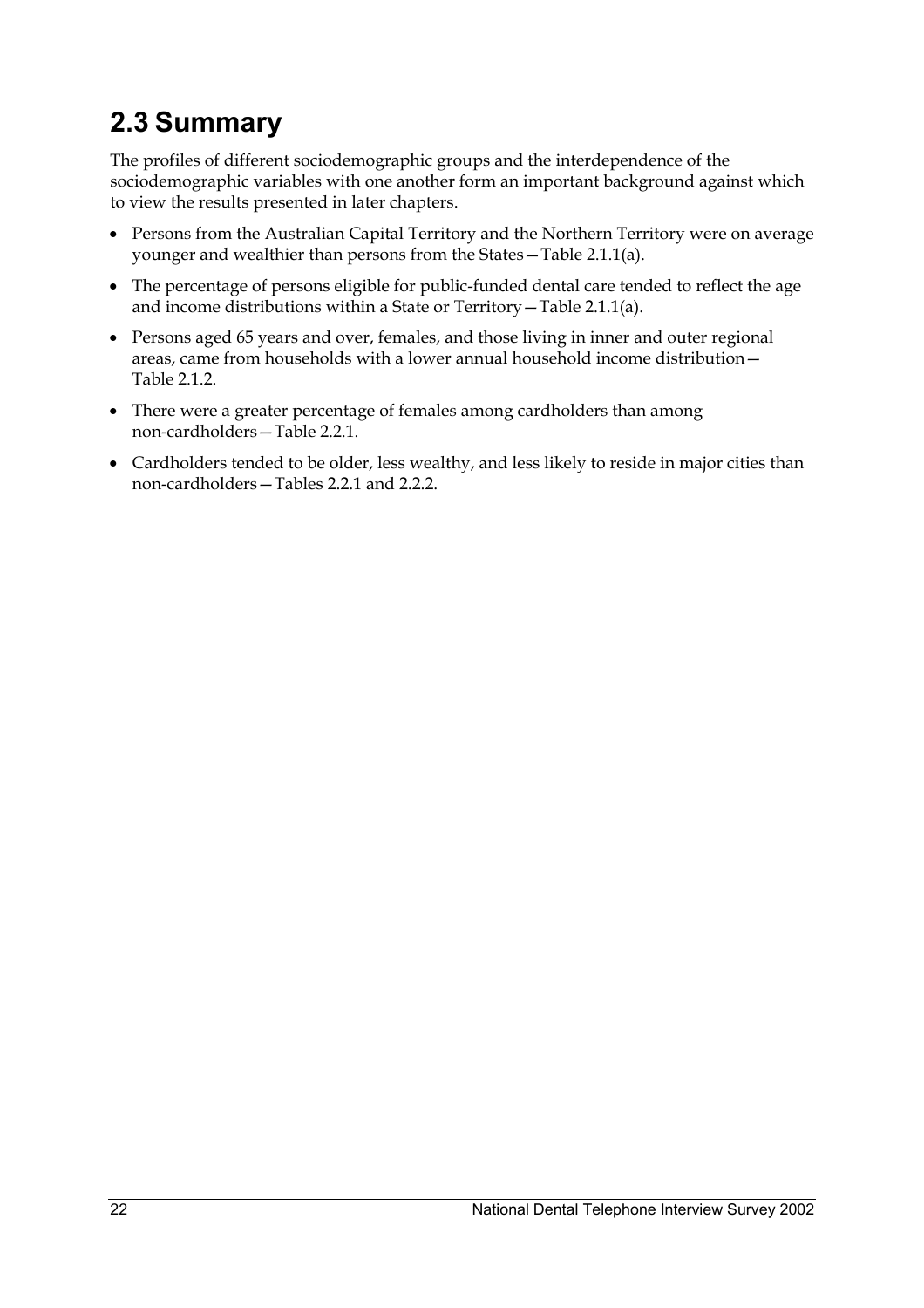# **3 Oral health status**

### **3.1 Oral impairment**

The loss of a tooth can be considered a measure of dental mortality and indicates the failure of all preventive and restorative efforts. The loss of all natural teeth (edentulism) is therefore an outcome indicating a total failure of conservative care.

Table 3.1.1 presents variation in edentulism by sociodemographic factors. It was apparent that there was a strong age-related effect for tooth loss—older people were more likely to be edentulous than younger people. The increase in edentulism with age in the population is due to both an accumulation of disease experience and its treatment with time, and a cohort effect in which older adults carry the legacy of treatment from times when extraction, rather than restoration, was a more common treatment outcome. Improvements in restorative care, and conservative treatment philosophies are reflected in the rapidly declining rates of edentulism. Just under half (43.8%) of those aged 75 years and older reported being edentulous, the percentage for those aged 65–74 years was 26%, and 12.8% for 55–64 year age group. The prevalence of edentulism for persons aged less than 54 years was very low. Only 0.5% of the 18–44 year age group were edentulous, and 4.0% of the 45–54 year age group.

There was a greater prevalence of edentulism among females than males. The difference was largest among those aged 65–74 year age group where 33.1% of females were edentulous compared with 18.5% of males.

Edentulism increased inversely to annual household income. That is, the lower the income group the greater the prevalence of edentulism, and vice versa. Among the 55–64 year age there was a large relative disadvantage for lower income groups compared with higher income groups. For this age group, approximately 20% of those in the two lowest income groups were edentulous, compared with less than 10% of those in the highest three income groups. This same pattern is clearly evident also for the 45–54 year age group and the 65–74 year age group.

There were substantial differences between cardholders and non-cardholders in the prevalence of edentulism. Among persons aged 65–74 years, cardholders were nearly twice as likely to be edentulous than were non-cardholders (29.6% cf. 15.9%). The relative difference between cardholders and non–cardholders was more than two-fold for the age groups under 65 years of age.

The rate of edentulism tended to be lower in the major cities than in other areas of Australia. Among the States and Territories edentulism ranged from 2.1% in the Australian Capital Territory and 2.5% in the Northern Territory, up to 14.3% in Tasmania. With the exception of the 18–44 year age group where edentulism rates were negligible, Tasmanians reported the highest edentulism rates for each age group.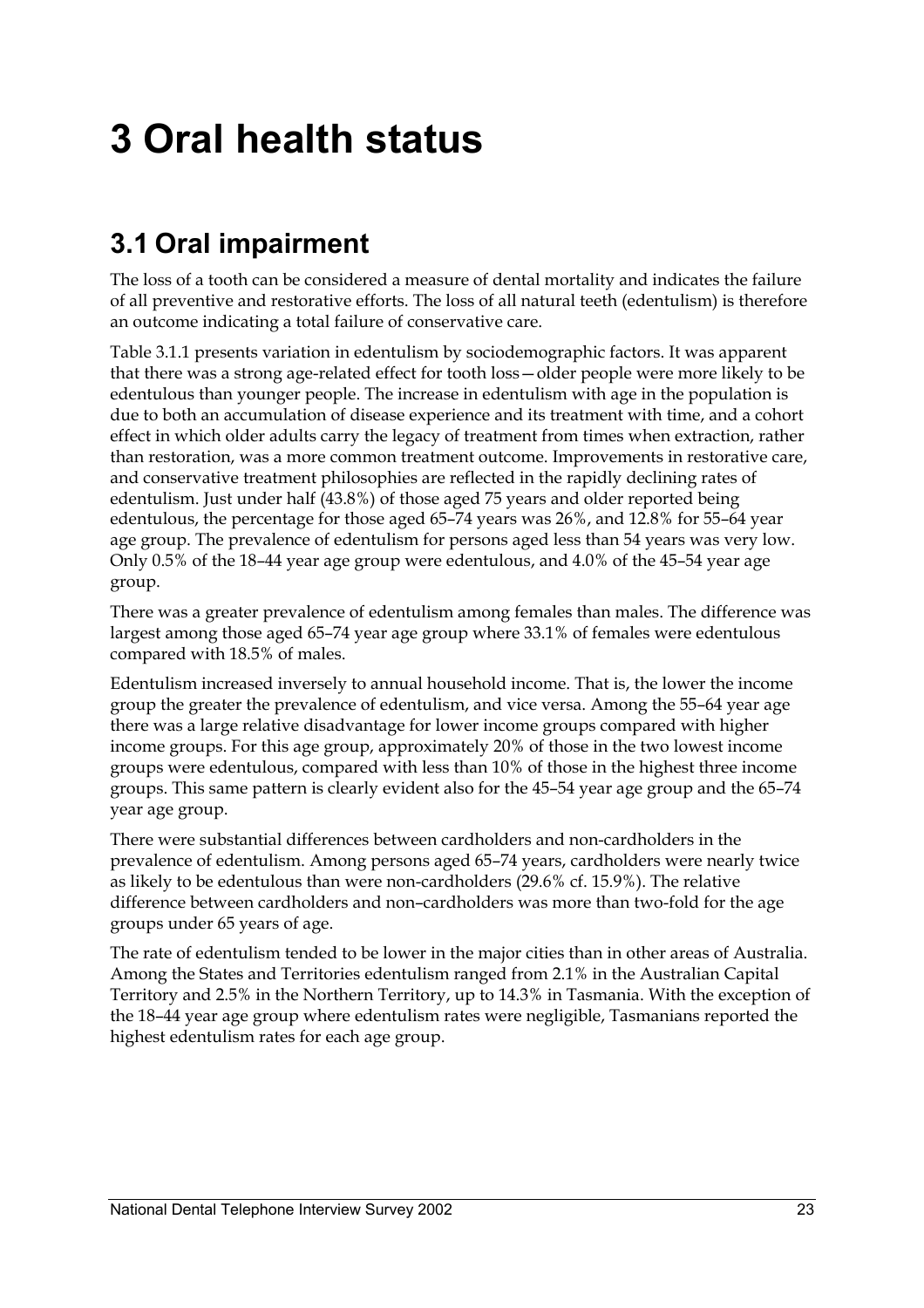|                                     | Age group                |             |             |             |           |        |
|-------------------------------------|--------------------------|-------------|-------------|-------------|-----------|--------|
|                                     | 18-44 years              | 45-54 years | 55-64 years | 65-74 years | 75+ years | Total  |
| Sex                                 |                          |             |             |             |           |        |
| Male                                | $*0.5$                   | $*3.0$      | 10.3        | 18.5        | 38.2      | 6.2    |
| Female                              | $*0.4$                   | 5.0         | 15.3        | 33.1        | 47.5      | 10.3   |
| Annual household income             |                          |             |             |             |           |        |
| Less than \$12,000                  | $*1.7$                   | *10.9       | 22.9        | 30.1        | 54.6      | 25.9   |
| \$12,000 -< \$20,000                | $*0.4$                   | $*17.0$     | 19.7        | 30.2        | 47.7      | 22.7   |
| \$20,000 -< \$30,000                | $*1.8$                   | $*9.6$      | $*10.2$     | $*19.0$     | 32.9      | 9.5    |
| \$30,000 -< \$40,000                | $*0.7$                   | $*2.3$      | $*10.4$     | $*13.7$     | $*34.9$   | $*3.9$ |
| \$40,000 -< \$60,000                | $*0.1$                   | $*2.4$      | $*8.5$      | $*11.9$     | $*12.2$   | $*1.8$ |
| \$60,000 -< \$80,000                | $\overline{\phantom{0}}$ | $*5.3$      | $*6.7$      | $*13.6$     |           | $*2.2$ |
| \$80,000 or more                    | $*0.2$                   | $*0.2$      | $*3.3$      | *7.8        | $*53.8$   | $*0.8$ |
| Cardholder                          |                          |             |             |             |           |        |
| Yes                                 | $*1.1$                   | $*13.0$     | 21.4        | 29.6        | 46.3      | 20.0   |
| No                                  | $*0.3$                   | $*2.7$      | 8.4         | 15.9        | 39.0      | 3.7    |
| <b>Residential location</b>         |                          |             |             |             |           |        |
| <b>Major Cities</b>                 | $*0.4$                   | $*3.9$      | 9.0         | 22.2        | 39.3      | 6.8    |
| Inner Regional                      | $*0.5$                   | $*5.0$      | 17.1        | 34.5        | 54.5      | 12.3   |
| Outer Regional                      | $*1.0$                   | $*2.6$      | 25.0        | 29.7        | 46.9      | 10.3   |
| Remote / Very Remote                |                          | $*4.5$      | $*8.2$      | $*28.4$     | $*47.2$   | $*6.1$ |
| <b>State/Territory</b>              |                          |             |             |             |           |        |
| New South Wales                     | $*0.2$                   | $*2.0$      | $*10.0$     | 21.6        | 38.8      | 6.8    |
| Victoria                            | $*0.5$                   | $*6.8$      | 13.8        | 32.6        | 50.3      | 10.3   |
| Queensland                          | $*0.8$                   | $*4.3$      | 16.5        | 23.4        | 43.6      | 8.4    |
| South Australia                     |                          | $*3.0$      | 14.8        | 33.2        | 50.2      | 10.3   |
| Western Australia                   | $*1.0$                   | $*3.4$      | $*9.3$      | 22.4        | 38.4      | 6.6    |
| Tasmania                            | $*1.2$                   | $*9.6$      | 24.3        | 40.8        | 52.7      | 14.3   |
| <b>Australian Capital Territory</b> |                          | $*2.0$      | $*4.9$      | $*2.7$      | $*20.9$   | $*2.1$ |
| Northern Territory                  |                          | $*4.0$      | *9.8        | $*5.9$      | $*39.0$   | $*2.5$ |
| <b>Total</b>                        | $*0.5$                   | 4.0         | 12.8        | 26.0        | 43.8      | 8.3    |

#### **Table 3.1.1: Percentage edentulous persons by sociodemographic variables**

\* Estimate has a relative standard error greater than 25%.

*Note:* The data in this table relate to persons aged 18 years or more.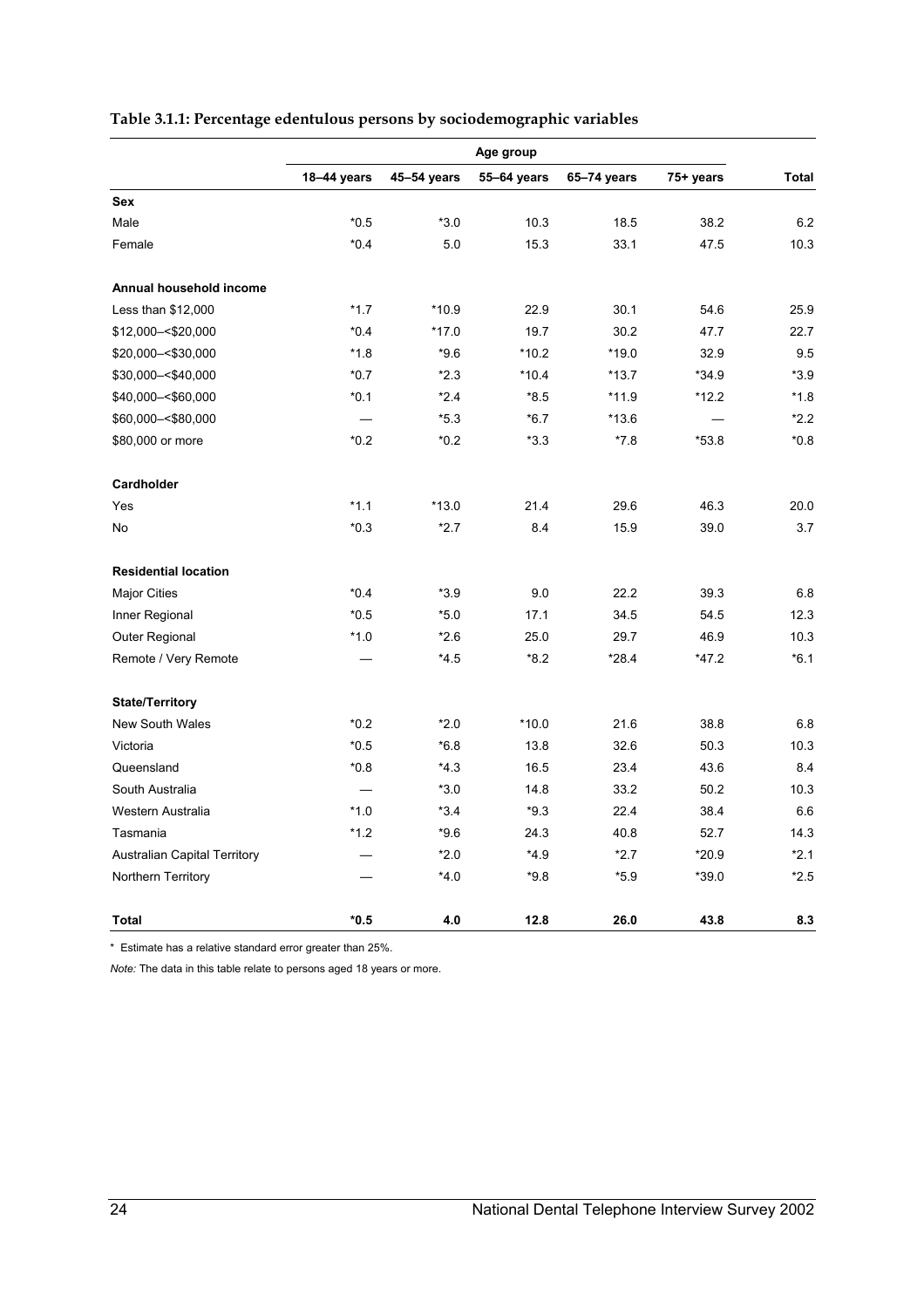Table 3.1.1(a) presents updated projections of edentulism by age group. Dramatic reductions in the prevalence of edentulism have occurred in Australia for at least the past two decades. From 1979 to 2002 the percentage of persons edentulous reduced from: 26.5% to 4.0% among 45–54-year-olds; 40.2% to 12.8% among 55–64-year-olds; 60.7% to 26.0% among 65–74-yearolds; and 78.6% to 43.8% among persons aged 75 years and over. Among those aged 75 years or more, edentulism is projected to decline to approximately one-in-three persons by 2010, approximately one-in-four persons by 2020, and approximately one-in-seven persons by 2030. When combined with an ageing Australian population, this will produce much increased need for dental treatment and maintenance among older adults to a level that has not been previously experienced in Australia.

| Year                       | Age group   |             |             |           |  |  |  |  |
|----------------------------|-------------|-------------|-------------|-----------|--|--|--|--|
|                            | 45-54 years | 55-64 years | 65-74 years | 75+ years |  |  |  |  |
| $1979^{(a)}$               | 26.5        | 40.2        | 60.7        | 78.6      |  |  |  |  |
| 1980 interpolated estimate | 25.3        | 39.1        | 59.0        | 77.1      |  |  |  |  |
| $1989^{(b)}$               | 14.9        | 28.9        | 43.2        | 63.4      |  |  |  |  |
| 1990 interpolated estimate | 14.1        | 27.7        | 41.9        | 61.9      |  |  |  |  |
| 2000 interpolated estimate | 6.1         | 15.7        | 28.9        | 46.9      |  |  |  |  |
| $2002^{(c)}$               | 4.0         | 12.8        | 26.0        | 43.8      |  |  |  |  |
| 2010 projection            | 2.7         | 8.1         | 17.8        | 32.8      |  |  |  |  |
| 2020 projection            | 1.9         | 4.7         | 10.2        | 21.7      |  |  |  |  |
| 2030 projection            | 1.6         | 3.9         | 6.7         | 14.1      |  |  |  |  |

#### **Table 3.1.1(a): Projections of percentage edentulous persons by age group**

(a) ABS 1979 Special Supplementary Survey.

(b) ABS 1989 National Health Survey.

(c) 2002 National Dental Telephone Interview Survey.

*Note:* The data in this table relate to persons aged 45 years or more.

Table 3.1.2 presents the mean number of missing teeth among dentate persons aged 18 years and over. There was a marked relationship between age and the mean number of missing teeth. As was noted for edentulism, this indicates the effects of both the accumulation disease and concomitant treatment in the form of extractions, and to some extent, the age cohort effect in which older adults received extractions during an historical period where restorative technologies and treatment philosophies were not as conducive for the preservation of teeth as those currently in force. Among dentate persons aged 65 years and over, an average of 12.4 missing teeth was reported, representing over one-third of the natural dentition.

Overall, females reported slightly more missing teeth than did males. As was observed for edentulism, there was an inverse association with income. With the exception of the 18–24 year age group, the mean number of missing teeth generally increased as annual household income decreased. Dentate persons aged 45–64 years who were from households of less than \$12,000 per annum had an average 10.0 missing teeth, compared with 4.4 missing teeth among those from households of \$80,000 or more per annum from the same age group.

Cardholders had a greater number of missing teeth than non-cardholders, 8.2 cf. 4.1 missing teeth. This result held true across all age groups, except for the 18–24 year age group. People from inner and outer regional areas tended to have slightly more missing teeth than those from other areas. By State and Territory, the mean number of missing teeth ranged from 3.9 in the Northern Territory to 5.8 in Tasmania.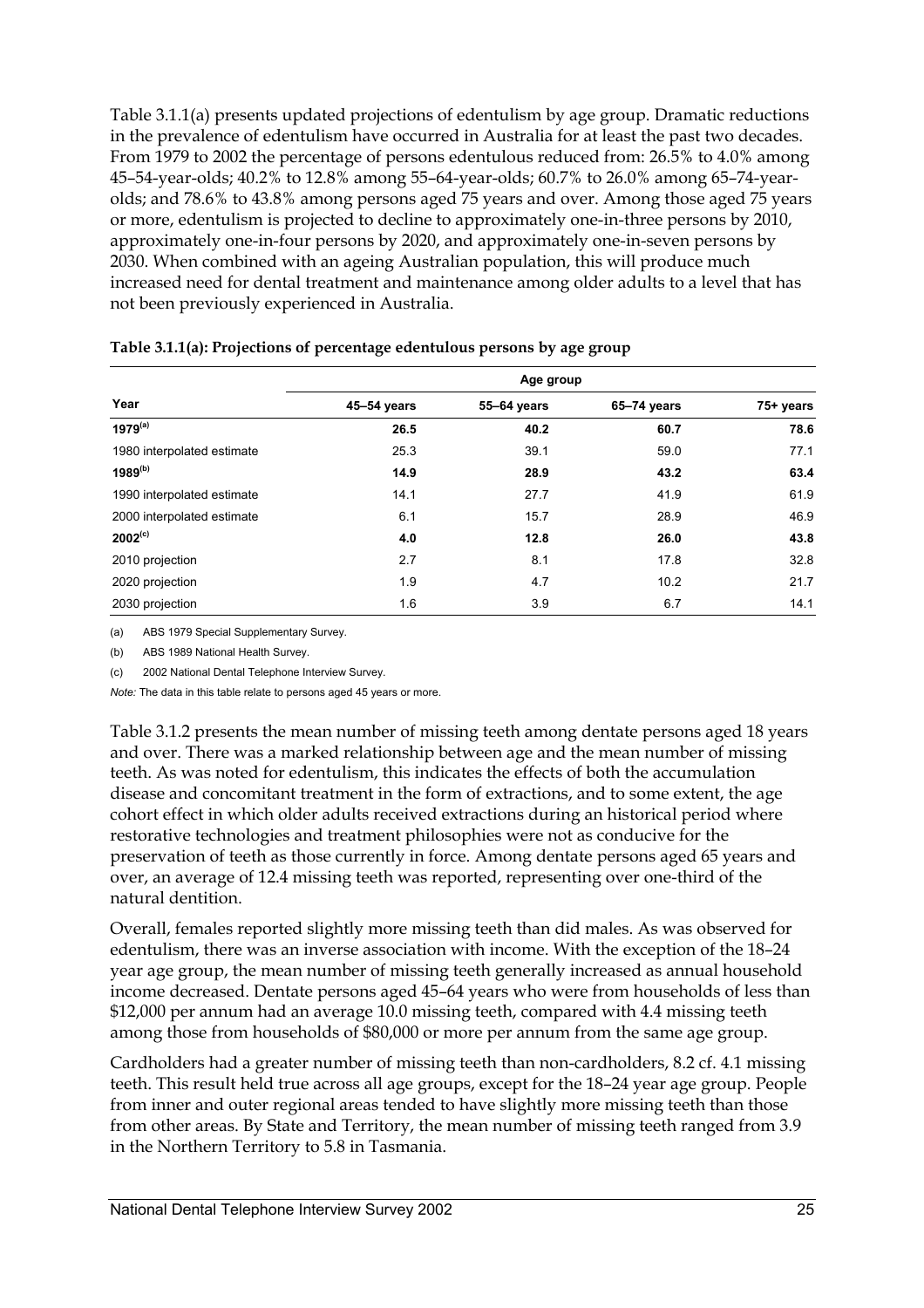In comparison to dentate persons from groups with a low prevalence of edentulism, dentate persons from groups with a greater prevalence of edentulism also have, in general, a greater number if missing teeth. That is, disadvantaged groups not only experience higher edentulism rates, but among those who are still dentate the mean number of missing teeth is also greater.

|                                     | Age group   |             |             |           |              |  |
|-------------------------------------|-------------|-------------|-------------|-----------|--------------|--|
|                                     | 18-24 years | 25-44 years | 45-64 years | 65+ years | <b>Total</b> |  |
| <b>Sex</b>                          |             |             |             |           |              |  |
| Male                                | 1.5         | 2.5         | 6.6         | 12.2      | 4.7          |  |
| Female                              | 2.5         | 3.4         | 6.8         | 12.6      | 5.4          |  |
| Annual household income             |             |             |             |           |              |  |
| Less than \$12,000                  | $*1.9$      | 4.0         | 10.0        | 13.7      | 9.0          |  |
| \$12,000 - < \$20,000               | 1.6         | 4.1         | 9.1         | 14.2      | 8.8          |  |
| \$20,000-<\$30,000                  | 1.6         | 3.4         | 8.7         | 10.9      | 6.3          |  |
| \$30,000 -< \$40,000                | 2.0         | 3.1         | 8.1         | 10.0      | 5.0          |  |
| \$40,000 -< \$60,000                | 1.8         | 2.8         | 5.6         | 9.7       | 3.7          |  |
| \$60,000 -< \$80,000                | 2.8         | 2.6         | 6.4         | $*7.8$    | 4.0          |  |
| \$80,000 or more                    | 2.4         | 3.0         | 4.4         | *11.7     | 3.5          |  |
| Cardholder                          |             |             |             |           |              |  |
| Yes                                 | 1.8         | 3.7         | 10.2        | 13.3      | 8.2          |  |
| No                                  | 2.0         | 2.8         | 5.9         | 10.6      | 4.1          |  |
| <b>Residential location</b>         |             |             |             |           |              |  |
| <b>Major Cities</b>                 | 2.0         | 2.9         | 6.3         | 12.3      | 4.9          |  |
| Inner Regional                      | 2.0         | 2.8         | 7.7         | 13.0      | 5.6          |  |
| Outer Regional                      | 2.0         | 3.9         | 6.8         | 13.4      | 5.6          |  |
| Remote / Very Remote                | $*1.2$      | 2.8         | $*7.3$      | $*7.7$    | 4.2          |  |
| <b>State/Territory</b>              |             |             |             |           |              |  |
| <b>New South Wales</b>              | 1.9         | 2.6         | 7.5         | 13.0      | 5.3          |  |
| Victoria                            | 2.3         | 3.3         | 6.3         | 13.7      | 5.2          |  |
| Queensland                          | 1.9         | 3.3         | 6.4         | 10.4      | 4.9          |  |
| South Australia                     | 1.8         | 3.1         | 6.0         | 11.2      | 4.8          |  |
| Western Australia                   | 2.5         | 2.6         | 5.8         | 12.2      | 4.6          |  |
| Tasmania                            | $*0.9$      | 3.2         | 7.9         | 14.9      | 5.8          |  |
| <b>Australian Capital Territory</b> | $*2.0$      | $*3.3$      | 5.3         | $*7.8$    | 4.2          |  |
| Northern Territory                  | $*1.5$      | 3.3         | $*5.1$      | $*13.6$   | 3.9          |  |
| <b>Total</b>                        | 2.0         | 3.0         | 6.7         | 12.4      | 5.1          |  |

| Table 3.1.2: Mean number of missing teeth by sociodemographic variables |
|-------------------------------------------------------------------------|
|-------------------------------------------------------------------------|

\* Estimate has a relative standard error greater than 25%.

*Note:* The data in this table relate to dentate persons aged 18 years or more.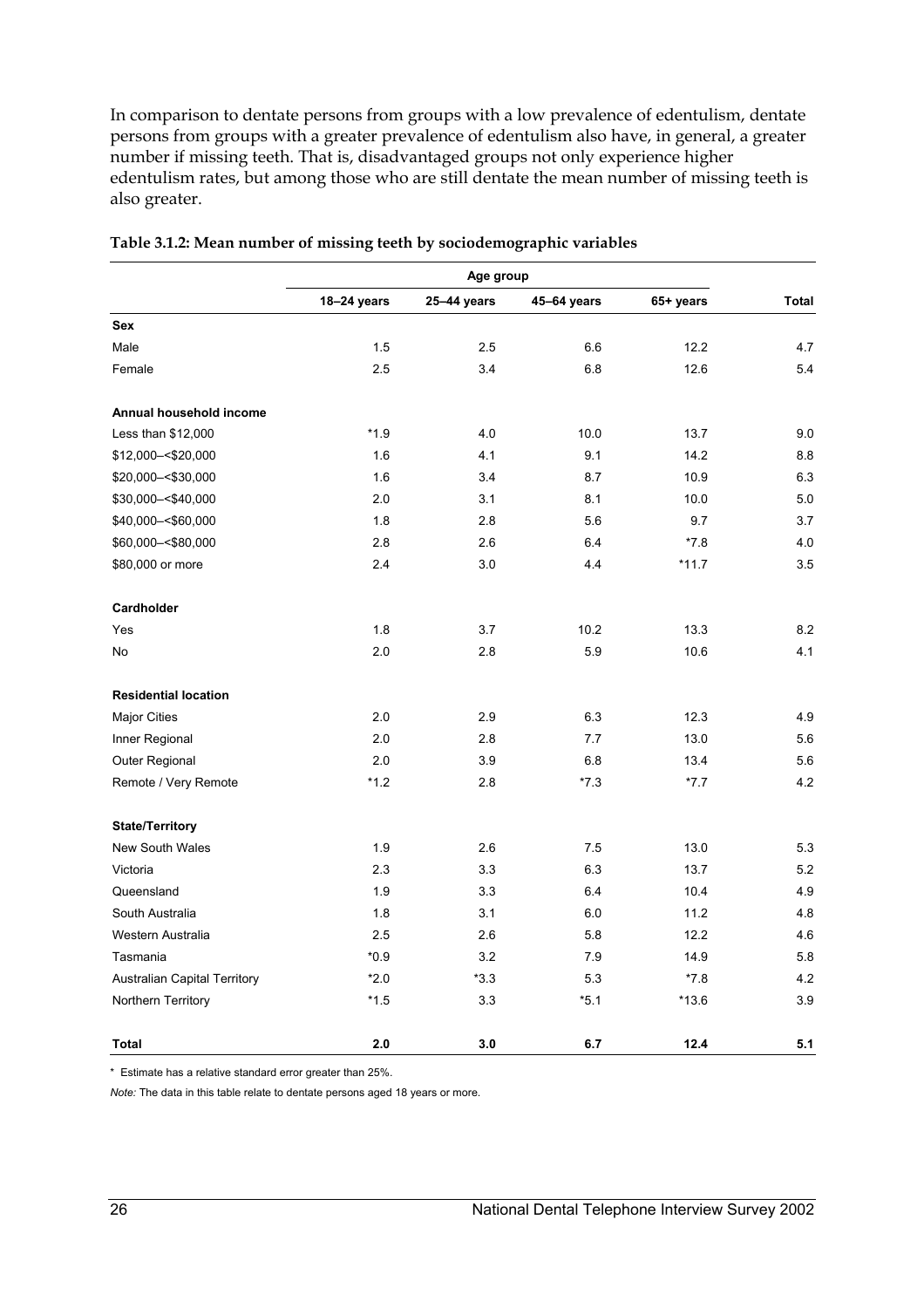The distribution of the number of remaining teeth for dentate adults is presented in Table 3.1.3. As was the case for edentulism and the mean number of missing teeth, there was an association with age. Younger age groups being more likely to have retained a greater number of teeth, and lower tooth retention among older age groups. For instance, 46.9% of those aged 65 and over had only between 1 and 20 teeth remaining, while 64.1% of the 18–24 year age group had between 29 and 32 teeth.

The high percentage of those aged 65 and over with 20 or fewer teeth represents a potential problem, as these people are more likely to suffer functional and social problems as a consequence of having an inadequate dentition than those with greater numbers of teeth.

A higher percentage of males had 29 to 32 teeth remaining than did females (53.8% cf. 41.0%).

There was a strong association between income and the distribution of the number of teeth remaining. Approximately 30% those from the two lowest income groups had between 1 and 20 teeth, compared with less than 6% of those from the highest three income groups. Conversely, the percentage of persons with 29 to 32 teeth was greatest among the three highest income groups (over 50%) and lowest among the two lowest income groups (approximately 33%).

A similar result was observed when examining the data by card status. Cardholders were four times more likely to have between 1 and 20 teeth (26.8% cf. 6.7%).

There was considerable variation between the States and Territories. This variation was partly a consequence of the differing age profiles of the States and Territories, in conjunction with the high association between age and the number of teeth remaining. Overall, nearly one-half (47.2%) of dentate persons aged 18 and over had 29 or more teeth.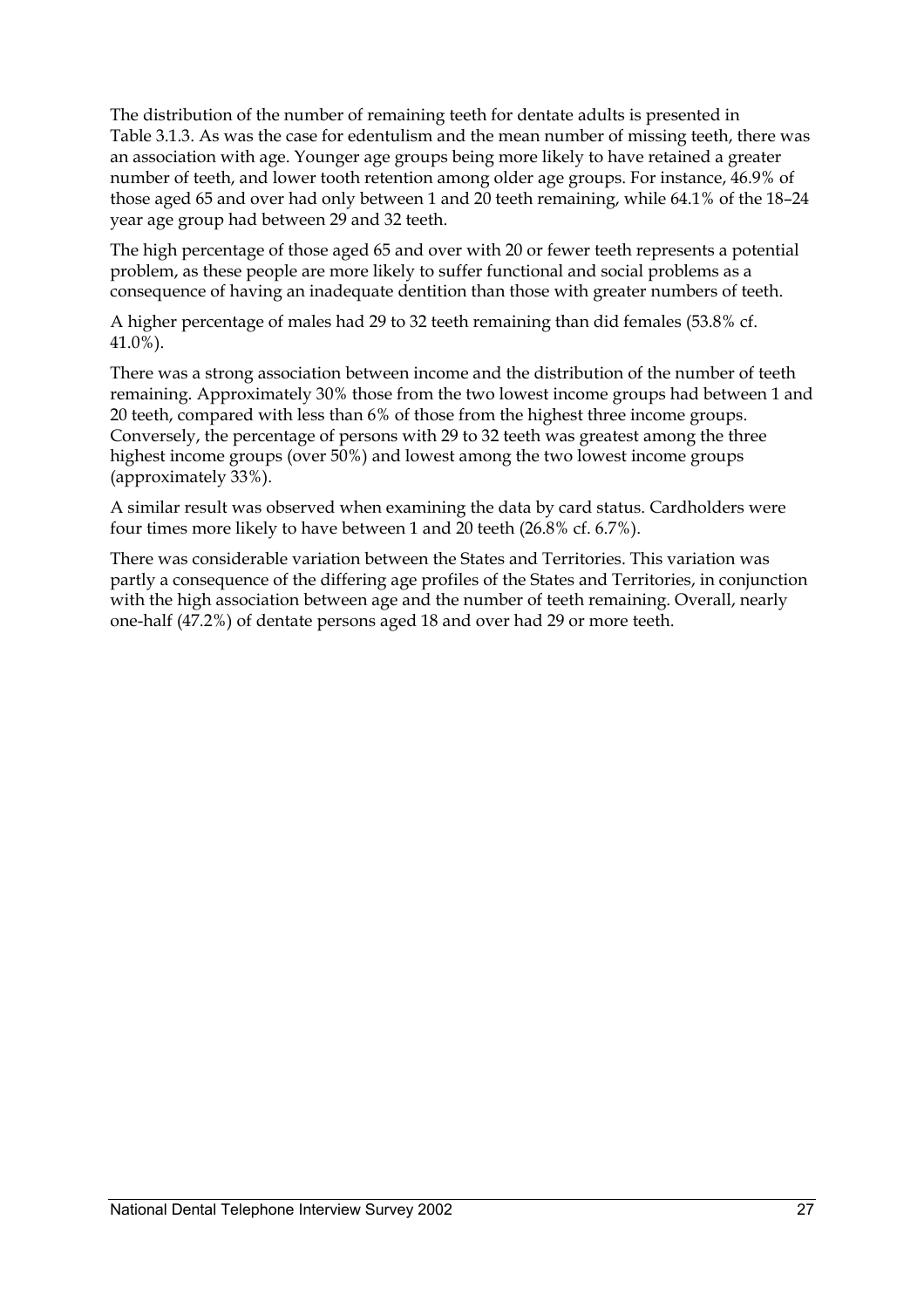|                              | Number of teeth |           |           |           |
|------------------------------|-----------------|-----------|-----------|-----------|
|                              | $1 - 20$        | $21 - 24$ | $25 - 28$ | $29 - 32$ |
| Age group                    |                 |           |           |           |
| 18-24 years                  | $*0.5$          | $*2.0$    | 33.4      | 64.1      |
| 25-44 years                  | 2.1             | 4.9       | 36.7      | 56.3      |
| 45-64 years                  | 16.5            | 11.4      | 33.4      | 38.6      |
| 65 years or more             | 46.9            | 10.6      | 26.9      | 15.6      |
| Sex                          |                 |           |           |           |
| Male                         | 10.6            | 6.7       | 28.9      | 53.8      |
| Female                       | 12.4            | 7.6       | 39.0      | 41.0      |
| Annual household income      |                 |           |           |           |
| Less than \$12,000           | 28.3            | 10.5      | 27.8      | 33.4      |
| \$12,000 -< \$20,000         | 32.5            | 7.2       | 28.2      | 32.1      |
| \$20,000 -< \$30,000         | 17.5            | 8.4       | 32.3      | 41.8      |
| \$30,000 -< \$40,000         | 10.3            | 74        | 39.6      | 42.7      |
| \$40,000 -< \$60,000         | 5.5             | 5.9       | 34.7      | 53.9      |
| \$60,000 -< \$80,000         | 5.5             | 6.4       | 35.0      | 53.0      |
| \$80,000 or more             | $*2.5$          | 8.8       | 38.4      | 50.3      |
| Cardholder                   |                 |           |           |           |
| Yes                          | 26.8            | 8.7       | 28.3      | 36.2      |
| No                           | 6.7             | 6.7       | 35.9      | 50.7      |
| <b>Residential location</b>  |                 |           |           |           |
| <b>Major Cities</b>          | 10.5            | 6.8       | 35.4      | 47.3      |
| Inner Regional               | 14.7            | 7.7       | 30.4      | 47.2      |
| Outer Regional               | 13.6            | 8.0       | 33.1      | 45.3      |
| Remote / Very Remote         | $*7.7$          | $*9.1$    | 29.2      | 54.0      |
| <b>State/Territory</b>       |                 |           |           |           |
| New South Wales              | 13.2            | $7.2\,$   | 30.3      | 49.3      |
| Victoria                     | 12.2            | 6.2       | 37.8      | 43.7      |
| Queensland                   | 10.1            | 7.4       | 34.1      | 48.4      |
| South Australia              | 8.8             | 9.1       | 37.0      | 45.1      |
| Western Australia            | 9.8             | 7.0       | 37.1      | 46.1      |
| Tasmania                     | 14.9            | 9.1       | 28.1      | 48.0      |
| Australian Capital Territory | $6.8\,$         | 6.7       | 38.3      | 48.1      |
| Northern Territory           | $*6.0$          | 8.2       | 29.0      | 56.8      |
| <b>Total</b>                 | 11.5            | $\bf 7.2$ | 34.1      | 47.2      |

#### **Table 3.1.3: Percentage distribution of number of teeth by sociodemographic variables**

\* Estimate has a relative standard error greater than 25%.

*Note:* The data in this table relate to dentate persons aged 18 years or more.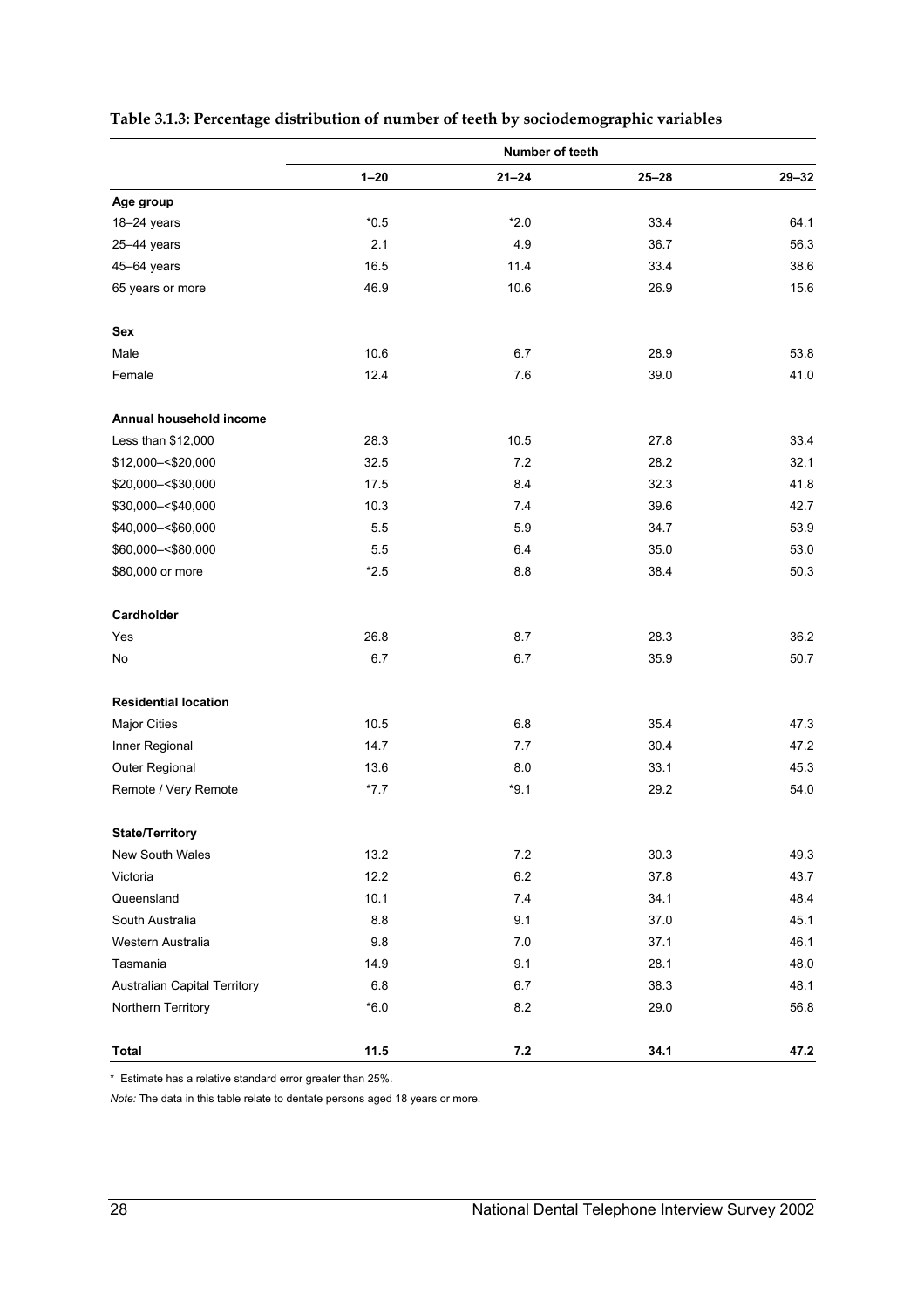### **3.2 Denture use**

In addition to the number of teeth present and edentulism, it is important to examine the role of replacement dental units that are designed to restore some degree of functionality and aesthetics. Presented in Table 3.2.1 is the percentage of dentate adults who reported wearing a denture.

As would be expected, denture use was strongly related with age. Just over one-sixth (17.8%) of those aged 45–54 years reported denture wearing. This increased to just under one-third of those age 55–64 years, just over one-half of those aged 65–74 years, and two-thirds of dentate persons aged 65 and over. Neither males nor females consistently reported higher denture use across age groups, and there was little difference overall.

There existed a gradient in denture wearing by household income. The effect is most apparent in the 55–64-year-old age groups. Among dentate 55–64-year-olds, 40.8% of those from households of less than \$12,000 per annum wore a denture, compared with 27.4% of those from households of \$80,000 or more per annum. A higher percentage of cardholders reported denture use than non-cardholders. The differential being greatest within the 55–64 year age group, where 40.2% of dentate cardholders wore a denture, compared with 28.9% of non-cardholders.

There was considerable variation between the States and Territories, with denture use among dentate adults ranging from 12.1% in the Northern Territory, up to 19.0% in Tasmania.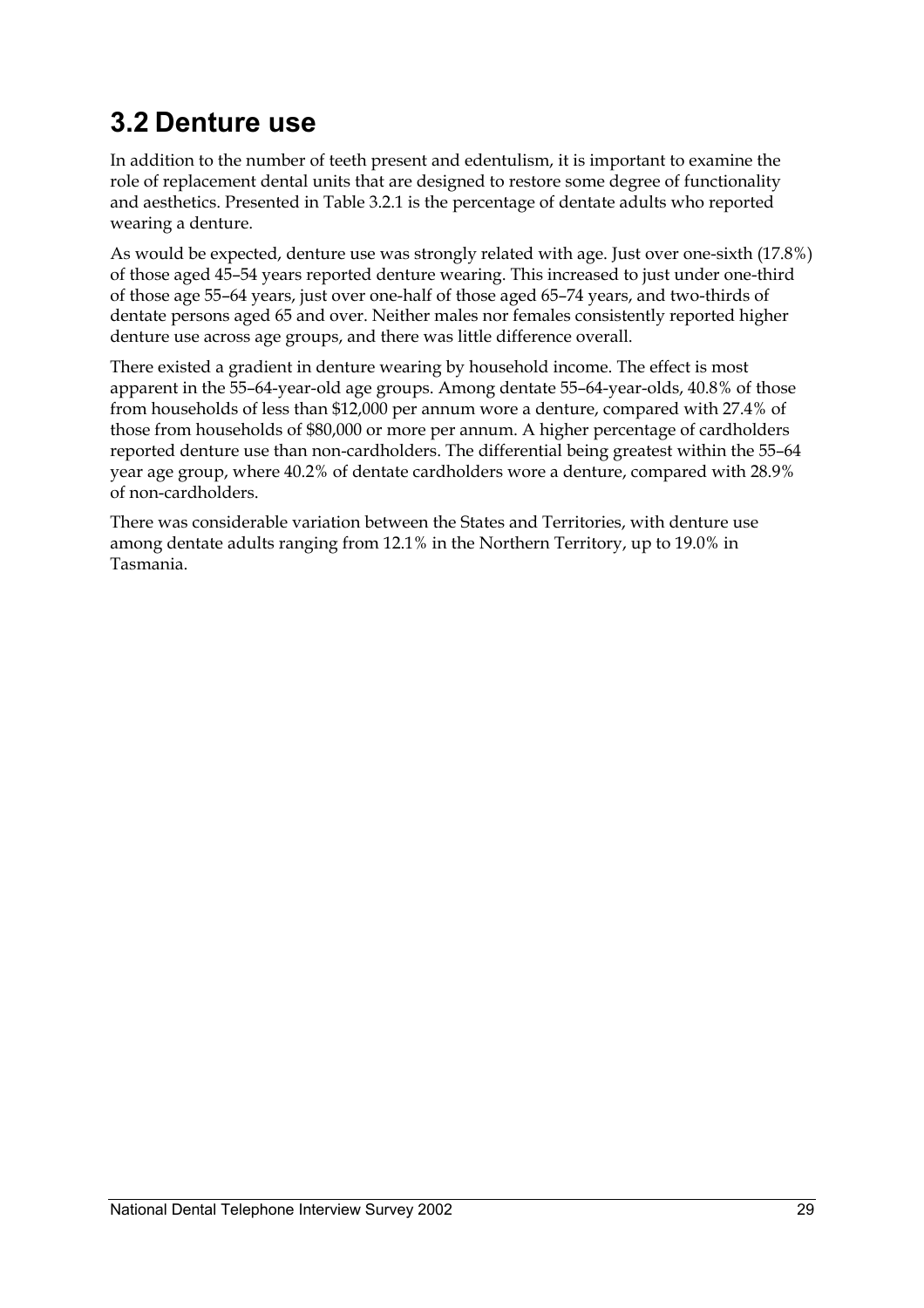|                                     | Age group |         |         |                                                             |         |           |       |
|-------------------------------------|-----------|---------|---------|-------------------------------------------------------------|---------|-----------|-------|
|                                     |           |         |         | 18-34 years 35-44 years 45-54 years 55-64 years 65-74 years |         | 75+ years | Total |
| <b>Sex</b>                          |           |         |         |                                                             |         |           |       |
| Male                                | $*1.2$    | $*5.4$  | 16.2    | 32.6                                                        | 50.6    | 69.8      | 15.5  |
| Female                              | $*0.8$    | $*5.5$  | 19.5    | 32.0                                                        | 56.7    | 63.5      | 16.2  |
| Annual household income             |           |         |         |                                                             |         |           |       |
| Less than \$12,000                  | $*1.5$    | $*17.2$ | $*12.5$ | 40.8                                                        | 49.9    | 69.8      | 31.8  |
| \$12,000 - < \$20,000               | $*1.6$    | $*6.1$  | $*23.4$ | 43.7                                                        | 68.1    | 73.0      | 37.2  |
| \$20,000 - < \$30,000               | $*0.7$    | $*7.3$  | 35.6    | 33.4                                                        | 44.7    | 73.7      | 22.7  |
| \$30,000 -< \$40,000                | $*0.2$    | $*3.2$  | 27.8    | 32.9                                                        | †42.6   | 176.8     | 14.1  |
| \$40,000 -< \$60,000                | $*1.6$    | $*3.8$  | 16.0    | 24.8                                                        | 144.7   | $*14.8$   | 8.6   |
| \$60,000 -< \$80,000                | $*1.5$    | $*6.4$  | 22.7    | 30.2                                                        | $*42.1$ | $*44.9$   | 11.7  |
| \$80,000 or more                    | $*0.1$    | $*4.7$  | $*9.8$  | 27.4                                                        | *55.4   | *52.7     | 7.0   |
| Cardholder                          |           |         |         |                                                             |         |           |       |
| Yes                                 | $*0.9$    | $*76$   | 18.6    | 40.2                                                        | 56.9    | 68.1      | 29.1  |
| No                                  | $*1.0$    | 5.1     | 17.7    | 28.9                                                        | 45.4    | 63.1      | 11.5  |
| <b>Residential location</b>         |           |         |         |                                                             |         |           |       |
| <b>Major Cities</b>                 | $*1.0$    | $*5.1$  | 17.1    | 29.2                                                        | 52.8    | 68.1      | 15.1  |
| Inner Regional                      | $*1.1$    | $*6.1$  | 19.5    | 35.4                                                        | 54.8    | 65.3      | 17.8  |
| Outer Regional                      | $*1.0$    | $*7.9$  | 16.4    | 43.2                                                        | 58.2    | 166.8     | 17.4  |
| Remote / Very Remote                | $*2.4$    | $*3.5$  | $*28.7$ | 160.3                                                       | $*27.0$ | $*18.3$   | 14.9  |
| <b>State/Territory</b>              |           |         |         |                                                             |         |           |       |
| <b>New South Wales</b>              | $*1.0$    | $*2.5$  | 20.4    | 32.2                                                        | 57.7    | 63.5      | 16.4  |
| Victoria                            | $*0.3$    | $*5.5$  | 15.1    | 31.2                                                        | 52.1    | 70.7      | 14.7  |
| Queensland                          | $*1.6$    | $*11.4$ | 19.4    | 36.9                                                        | 48.8    | 55.1      | 17.1  |
| South Australia                     | $*2.2$    | $*3.3$  | $*11.2$ | 26.7                                                        | 50.5    | 62.9      | 13.9  |
| Western Australia                   | $*0.4$    | $*3.5$  | 19.3    | 31.6                                                        | 54.4    | 87.1      | 15.9  |
| Tasmania                            |           | $*16.0$ | $*14.7$ | 37.7                                                        | 55.1    | 83.1      | 19.0  |
| <b>Australian Capital Territory</b> | $*2.2$    | *8.3    | *13.1   | *22.1                                                       | 39.7    | $+61.0$   | 12.4  |
| Northern Territory                  | $*3.0$    | $*8.6$  | $*17.6$ | 39.8                                                        | $*36.1$ | $*74.4$   | 12.1  |
| <b>Total</b>                        | $*1.0$    | 5.5     | 17.8    | 32.3                                                        | 53.4    | 66.3      | 15.8  |

#### **Table 3.2.1: Percentage of persons wearing a denture by sociodemographic variables**

\* Estimate has a relative standard error greater than 25%.

† Estimate has a standard error greater than 10%.

*Note:* The data in this table relate to dentate persons aged 18 years or more.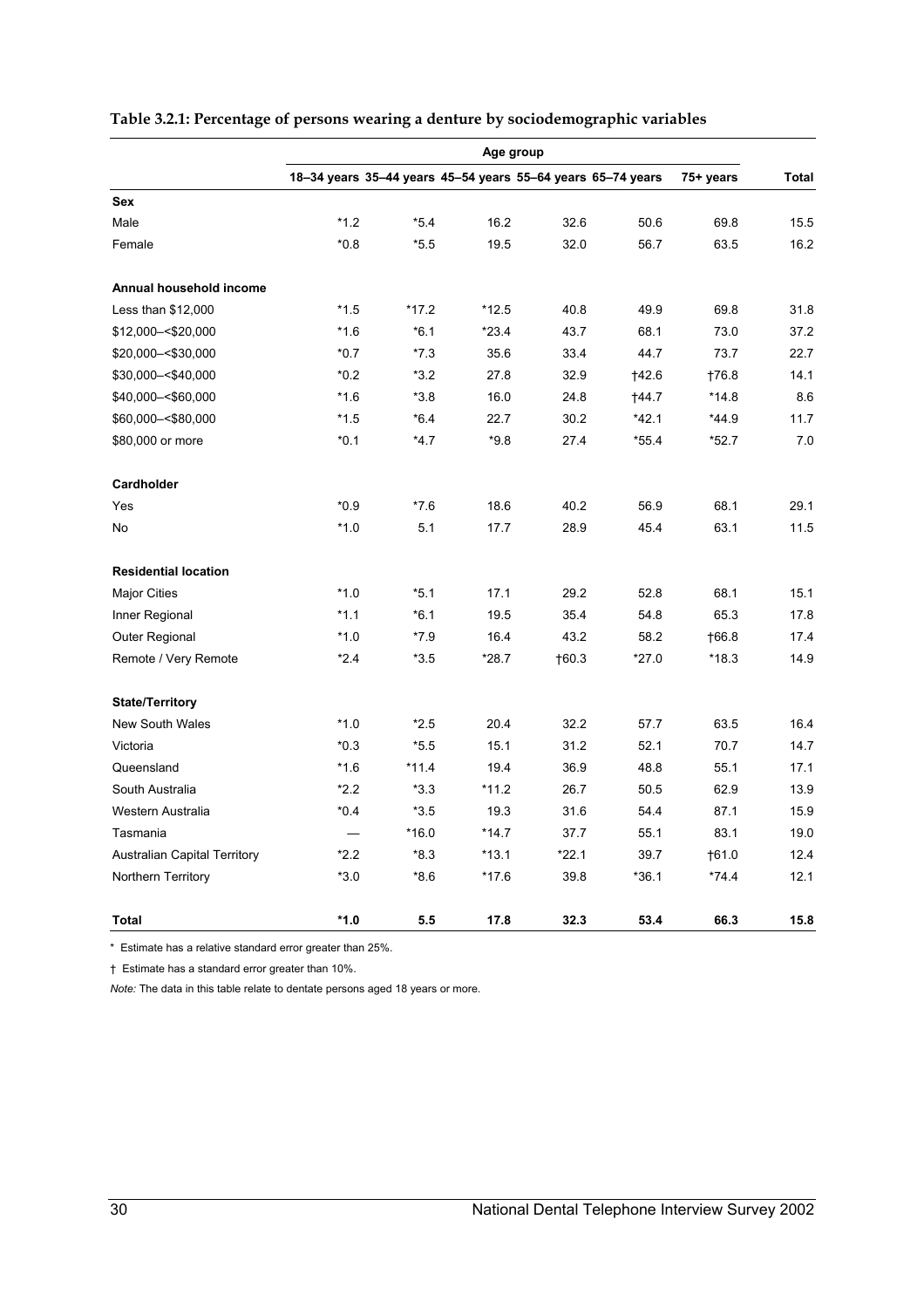## **3.3 Summary**

Edentulism, the mean number of missing teeth, the distribution of remaining teeth, and denture use among dentate persons, were all strongly related with age. However, within age groups, there existed substantial further variation between differing groups of persons.

- Older persons were more likely to be edentulous, 43.8% of persons 75 years or more, compared with 12.8% of those 55–64 years of age—Table 3.1.1.
- Among dentate persons, increasing age resulted in greater tooth loss, and a greater use of dentures—Tables 3.1.2 and 3.2.1.
- Within age groups cardholders were more likely than non-cardholders to be edentulous. Among cardholders aged 65–74 years, 29.6% were edentulous, compared with 15.9% of non-cardholders—Table 3.1.1.
- Cardholders who were dentate had more missing teeth and greater denture use than dentate non-cardholders—Tables 3.1.2 and 3.2.1.
- Even when controlling for age, females were more likely to be edentulous than males. Among those aged 65–74 years, 33.1% of females and 18.5% of males were edentulous— Table 3.1.1.
- There were large differences in the rate of edentulism between high- and low-income households. Persons from lower income households were far more likely to be edentulous than persons from higher income households—Table 3.1.1.
- Dentate persons from lower income households had greater numbers of missing teeth, and were more likely to wear a denture than persons from higher income households— Tables 3.1.2 and 3.2.1.
- Across the States and Territories, edentulism ranged from 2.1% in the Australian Capital Territory up to 14.3% in Tasmania—Table 3.1.1.
- Among dentate persons, Tasmanians also reported the highest average number of missing teeth, and the greatest denture use—Tables 3.1.2 and 3.2.1.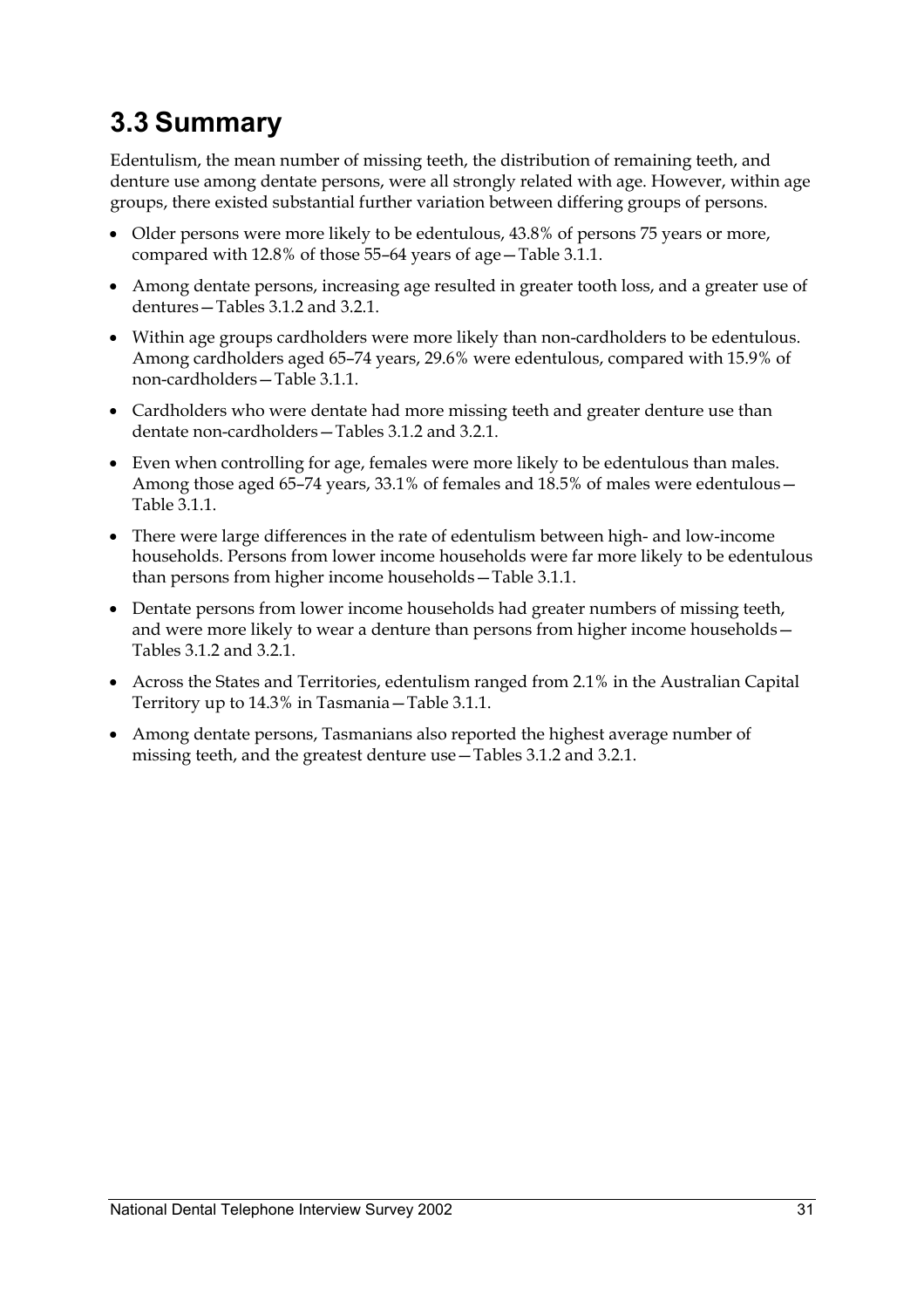## **4 Access to services**

All dental care is initiated by some form of stimulus, which may vary between those visiting for a check-up and those visiting for a problem. When deciding to visit a dental professional, individuals assess the possible benefits against the potential costs or disadvantages in terms of money, time, pain, inconvenience of travel and other factors. If the individual does not have a usual provider, or wishes to change provider, the individual must search for a source of care. The success of the search for people seeking public-funded dental care may be determined by providers' accessibility, such as the queuing procedures for public dental clinics or a dentist's participation in publicly subsidised dental care. The success may be restricted by external factors such as lack of public clinics, isolation, or perceived inadequacy of the provider available.

Access to dental care in either private or public dental services by all persons is examined in this chapter. Several measures of access are explored:

- level of contact, both time since last dental visit and usual frequency of visiting;
- intention behind the use of dental care;
- place of the dental visit;
- nature of the care received:
- usual reason for visiting; and
- waiting time.

Each of these measures is described for groups of individuals of different ages, incomes, card status, location, and State and Territory. Specific comparisons are made between the services provided to patients whose last dental visit was for a problem and those who visited for a check-up, and also between public dental service and dental care through private practice.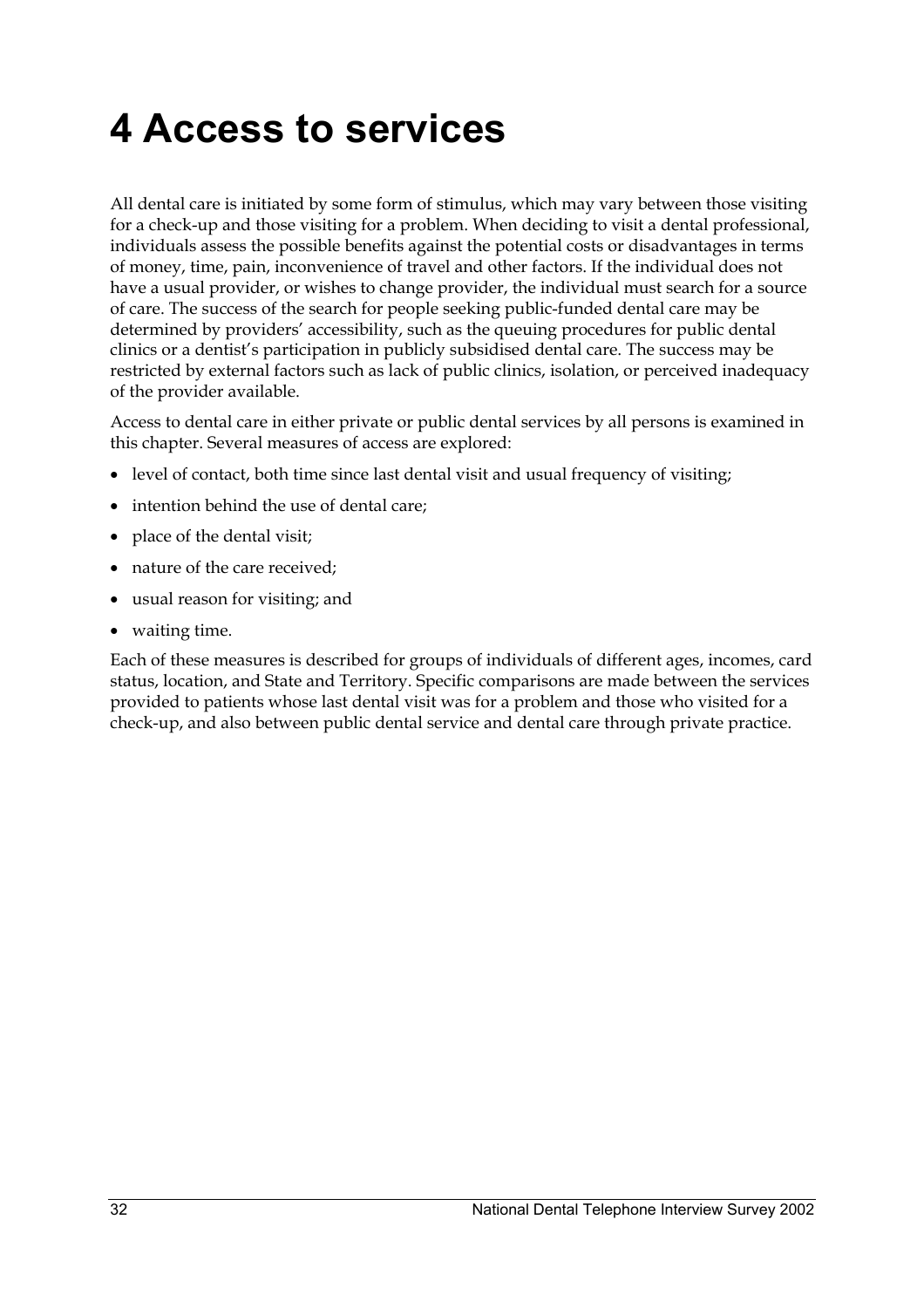## **4.1 Time since last dental visit**

Tables 4.1.1(a) and (b) present the time since last making a visit to a dental professional, among dentate persons. Edentulous persons were excluded from these tables due to their significantly differing dental visiting pattern. The time since last dental visit for edentulous persons is presented separately in Table 4.1.2.

Recent visiting was highest among children and adolescents and lower among adults. Few children and adolescents had not made a dental visit for 2 years or more, while around one-quarter of adults were in this category. Overall, just over three in five dentate persons made a dental visit in the previous 12 months, and four in five in the previous two years.

|                  | Time since last dental visit |               |               |          |  |
|------------------|------------------------------|---------------|---------------|----------|--|
|                  | <12 months                   | $1 - 2$ years | $2 - 5$ years | 5+ years |  |
| Age group        |                              |               |               |          |  |
| 5-11 years       | 87.6                         | 10.5          | $*1.9$        |          |  |
| $12 - 17$ years  | 74.6                         | 15.1          | 8.3           | $*1.9$   |  |
| $18-24$ years    | 52.8                         | 23.1          | 13.1          | 11.0     |  |
| $25 - 44$ years  | 53.4                         | 21.3          | 14.5          | 10.8     |  |
| $45 - 64$ years  | 63.7                         | 16.3          | 12.2          | 7.8      |  |
| 65 years or more | 61.9                         | 15.6          | 11.2          | 11.4     |  |
| Total            | 62.5                         | 17.9          | 11.5          | 8.1      |  |

| Table 4.1.1(a): Percentage distribution of time since last dental visit by age |  |
|--------------------------------------------------------------------------------|--|
|--------------------------------------------------------------------------------|--|

\* Estimate has a relative standard error greater than 25%.

*Note:* The data in this table relate to dentate persons.

Table 4.1.1(b) provides a sociodemographic breakdown of time since last visit for dentate adults. Females were more likely to have made a more recent dental visit than males. Persons from a high-income household were more likely to have made a recent dental visit, and less likely to have last visited more than five years ago. Cardholders were less likely to have visited recently, and consequently more likely to have not visited for five or more years than non-cardholders. Dentate adults from major cities were more likely to have made a dental visit in the previous 12 months than those from other locations. The Northern Territory and Tasmania had the lowest percentage of dentate persons reporting a dental visit in the previous 12 months. Across all dentate adults, the majority (57.6%) reported a dental visit in the last 12 months, with a further 19.3% visiting one to two years ago. One-in-ten dentate adults had not visited a dental professional for five or more years.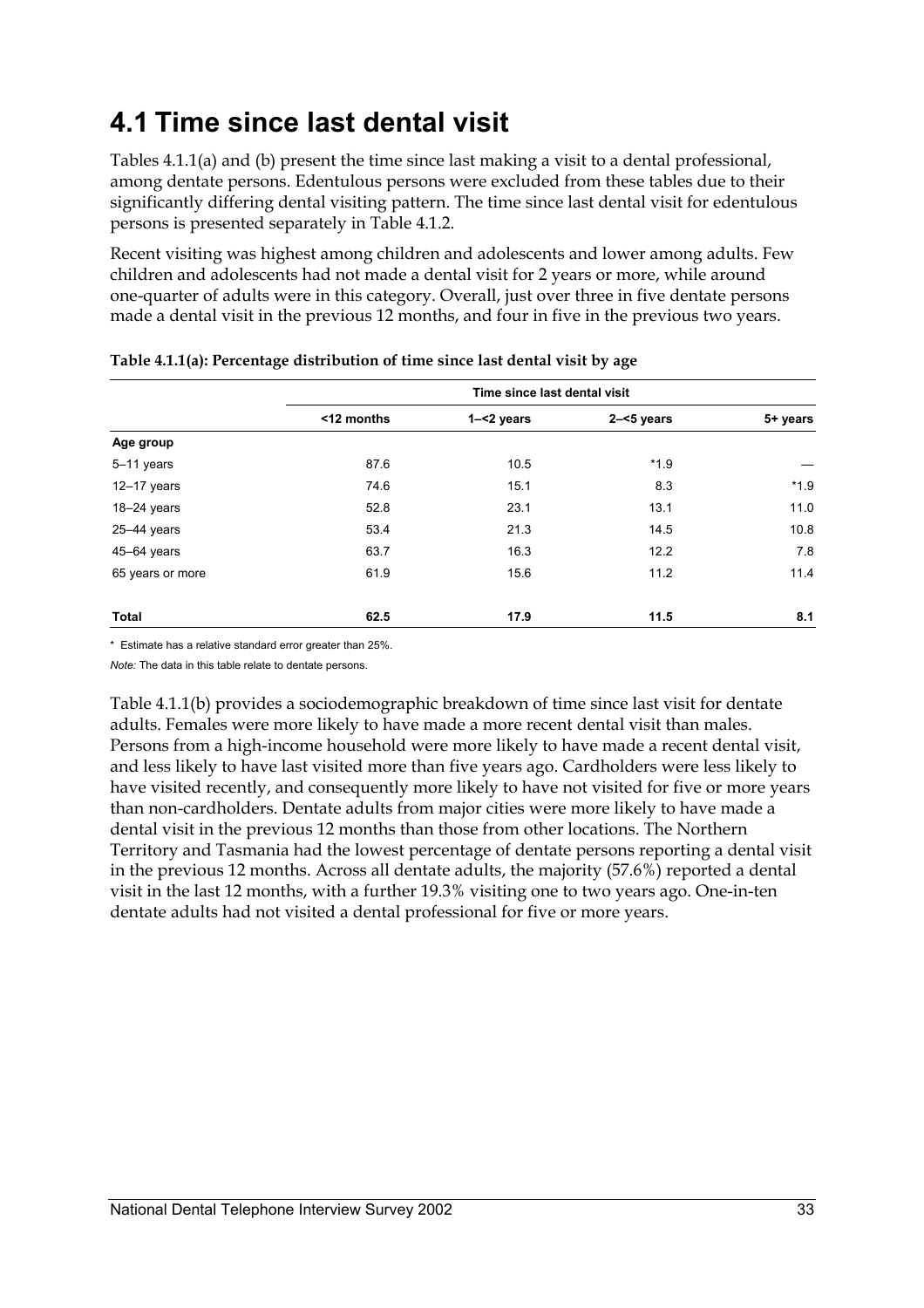|                              | Time since last dental visit |               |               |          |  |
|------------------------------|------------------------------|---------------|---------------|----------|--|
|                              | <12 months                   | $1 - 2$ years | $2 - 5$ years | 5+ years |  |
| Sex                          |                              |               |               |          |  |
| Male                         | 53.7                         | 19.3          | 14.2          | 12.9     |  |
| Female                       | 61.4                         | 19.3          | 12.2          | 7.1      |  |
| Annual household income      |                              |               |               |          |  |
| Less than \$12,000           | 49.9                         | 16.5          | 16.1          | 17.5     |  |
| \$12,000 - < \$20,000        | 51.7                         | 20.5          | 15.7          | 12.1     |  |
| \$20,000 - < \$30,000        | 59.9                         | 15.5          | 16.2          | 8.4      |  |
| \$30,000 -< \$40,000         | 53.5                         | 20.1          | 14.4          | 12.1     |  |
| \$40,000 -< \$60,000         | 57.2                         | 20.9          | 11.6          | 10.3     |  |
| \$60,000 -< \$80,000         | 57.6                         | 20.3          | 13.8          | 8.3      |  |
| \$80,000 or more             | 65.1                         | 17.7          | 10.8          | 6.3      |  |
| Cardholder                   |                              |               |               |          |  |
| Yes                          | 51.3                         | 18.9          | 14.9          | 14.9     |  |
| No                           | 59.7                         | 19.4          | 12.6          | 8.3      |  |
| <b>Residential location</b>  |                              |               |               |          |  |
| <b>Major Cities</b>          | 59.2                         | 19.5          | 12.3          | 9.0      |  |
| Inner Regional               | 54.8                         | 18.3          | 14.9          | 12.1     |  |
| Outer Regional               | 53.1                         | 21.0          | 13.3          | 12.7     |  |
| Remote / Very Remote         | 50.5                         | 16.1          | 24.1          | $*9.4$   |  |
| <b>State/Territory</b>       |                              |               |               |          |  |
| New South Wales              | 58.7                         | 18.3          | 11.8          | 11.1     |  |
| Victoria                     | 55.4                         | 22.7          | 13.3          | 8.5      |  |
| Queensland                   | 60.8                         | 16.8          | 14.3          | 8.2      |  |
| South Australia              | 58.7                         | 17.4          | 12.9          | 11.0     |  |
| Western Australia            | 55.6                         | 18.7          | 15.2          | 10.6     |  |
| Tasmania                     | 44.8                         | 23.4          | 16.4          | 15.4     |  |
| Australian Capital Territory | 59.5                         | 22.4          | 9.3           | 8.9      |  |
| Northern Territory           | 45.7                         | 21.1          | 19.7          | 13.5     |  |
| Total                        | 57.6                         | 19.3          | 13.2          | 10.0     |  |

#### **Table 4.1.1(b): Percentage distribution of time since last dental visit by sociodemographic variables**

\* Estimate has a relative standard error greater than 25%.

*Note:* The data in this table relate to dentate persons aged 18 years or more.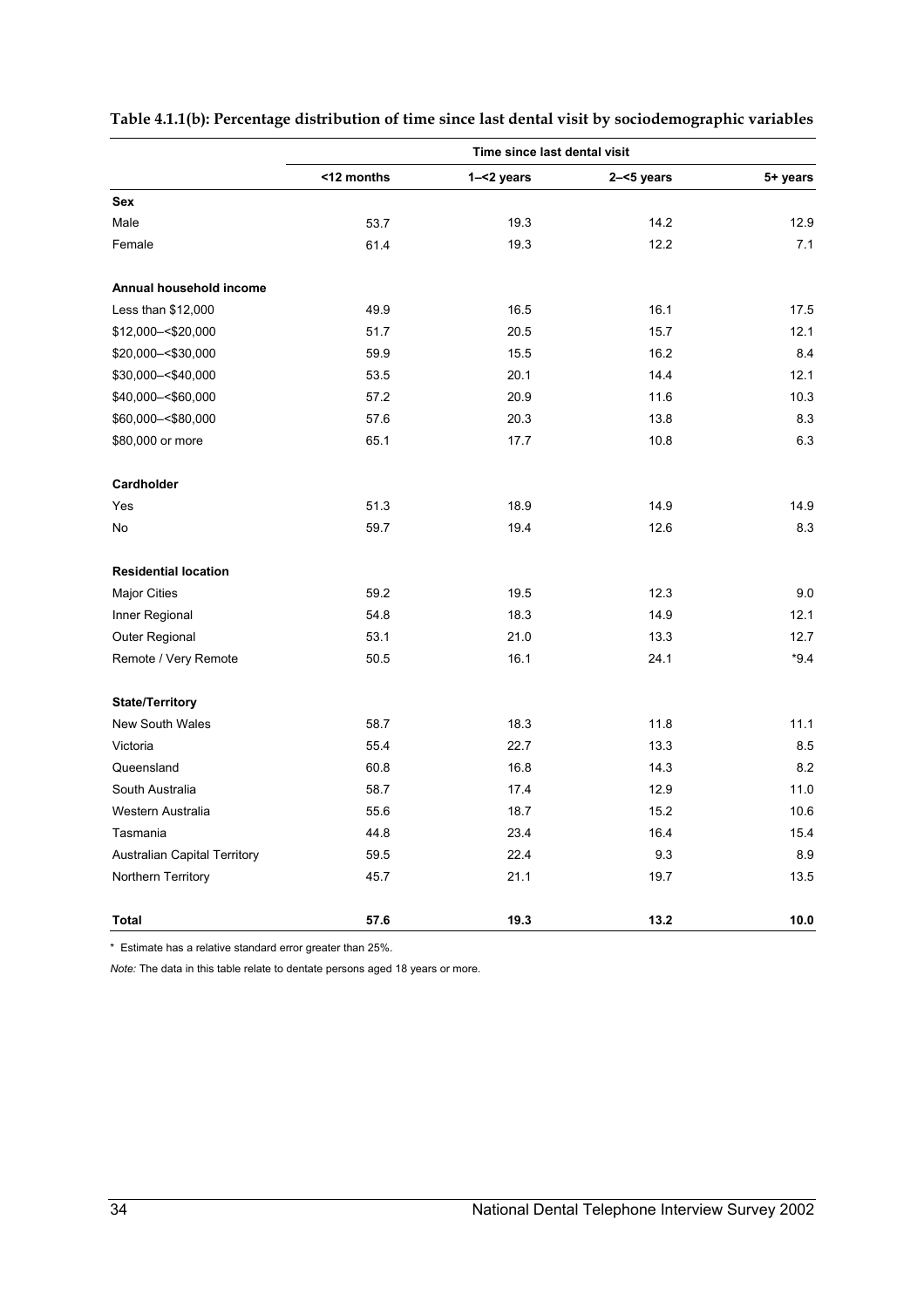The time since last dental visit for edentulous persons is presented in Table 4.1.2. Edentulous persons have a significantly lower rate of service use than dentate persons. Even though edentulism reduces the adequacy of oral function, it typically reduces the need for, and urgency of, subsequent dental services.

Approximately half of edentulous persons had not made a dental visit in the previous five years, and just under a one-sixth (15.2%) had visited in the previous year. More recent visiting was reported by those from higher income households. There was little difference observed by age, sex or card status.

|                         | Time since last dental visit |               |               |          |  |
|-------------------------|------------------------------|---------------|---------------|----------|--|
|                         | <12 months                   | $1 - 2$ years | $2 - 5$ years | 5+ years |  |
| Age group               |                              |               |               |          |  |
| Less than 65 years      | 16.9                         | 14.0          | 23.0          | 46.2     |  |
| 65 years or more        | 14.4                         | 11.2          | 21.8          | 52.7     |  |
| Sex                     |                              |               |               |          |  |
| Male                    | 17.2                         | 12.3          | 21.0          | 49.6     |  |
| Female                  | 14.0                         | 12.0          | 22.8          | 51.2     |  |
| Annual household income |                              |               |               |          |  |
| Less than \$12,000      | 11.2                         | 14.0          | 21.8          | 53.1     |  |
| \$12,000 -< \$20,000    | 17.7                         | 13.2          | 16.4          | 52.8     |  |
| \$20,000 or more        | 16.3                         | $*8.1$        | 30.7          | 44.9     |  |
| Cardholder              |                              |               |               |          |  |
| Yes                     | 14.9                         | 12.0          | 22.5          | 50.5     |  |
| <b>No</b>               | 15.7                         | $*12.3$       | 21.3          | 50.7     |  |
| Total                   | 15.2                         | 12.1          | 22.1          | 50.6     |  |

#### **Table 4.1.2: Percentage distribution of time since last dental visit by sociodemographic variables**

\* Estimate has a relative standard error greater than 25%.

*Note:* The data in this table relate to edentulous persons.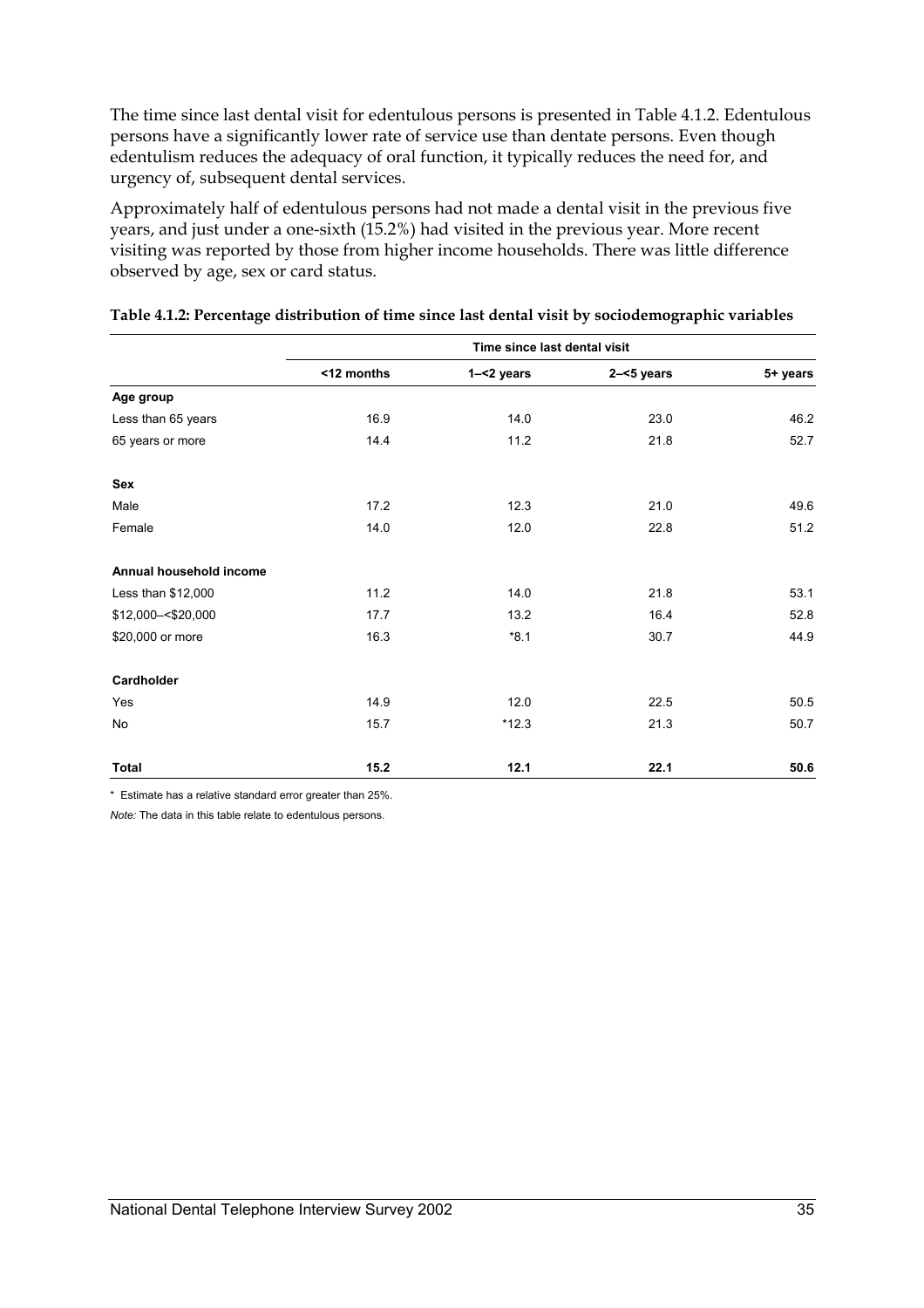## **4.2 Usual frequency of dental visits**

While the time since last dental visit provides information regarding the use of dental services, the proportion of a group making a dental visit in the past 12 months cannot be regarded as a measure of those receiving regular care. Tables 4.2.1(a) and (b) present the usual frequency of dental visits of dentate persons by sociodemographic variables.

It could be argued that persons whose usual visiting frequency is less than one visit every two years are not regular users, and may be more likely to have a higher level of untreated disease than those who seek care on a regular basis.

The majority of children (87.9%) were reported to usually visit the dentist at least once a year. This dropped to 80.9% of adolescents, to around 50–60% of adults usually visiting one or more times per year.

|                  | Usual frequency of dental visits |            |               |                |  |
|------------------|----------------------------------|------------|---------------|----------------|--|
|                  | $\geq$ 2 per year                | 1 per year | 1 per 2 years | <1 per 2 years |  |
| Age group        |                                  |            |               |                |  |
| 5-11 years       | 41.3                             | 46.6       | 9.4           | $*2.7$         |  |
| $12 - 17$ years  | 42.9                             | 38.0       | 10.9          | 8.2            |  |
| $18-24$ years    | 27.9                             | 30.1       | 16.8          | 25.2           |  |
| $25 - 44$ years  | 21.4                             | 29.6       | 19.8          | 29.3           |  |
| 45-64 years      | 27.7                             | 30.2       | 16.4          | 25.7           |  |
| 65 years or more | 31.8                             | 25.9       | 12.8          | 29.5           |  |
| <b>Total</b>     | 28.9                             | 32.2       | 16.0          | 23.0           |  |

#### **Table 4.2.1(a): Percentage distribution of usual frequency of dental visits by age**

\* Estimate has a relative standard error greater than 25%.

*Note:* The data in this table relate to dentate persons.

The usual frequency of dental visits among dentate adults is presented in Table 4.2.1(b). Females were more likely than males to have a frequent visiting pattern. Just over a third (34.4%) of males reported that they usually visit the dentist less than once every two years, compared with 20.9% of females. There was a gradient in usual frequency of visiting by income—particularly in the percentage of persons who usually visit infrequently. Less than a quarter (21.0%) of persons from households of \$80,000 or more reported usually visiting less than once every two years, compared with 40.7% of those from households of less than \$12,000 per annum. Cardholders were more likely to have an infrequent visiting pattern than non-cardholders. Persons from major cities were the most likely to make regular dental visits than persons from other areas. Approximately one-third of persons from non–major city areas reported visiting less than once every two years, compared with one-quarter of persons from major cities. The Northern Territory had the highest percentage of persons reporting that they usually visit less than once every two years, and was closely followed by Tasmania; while the Australian Capital Territory—the most urban State or Territory—had the lowest percentage of persons visiting less than once every two years.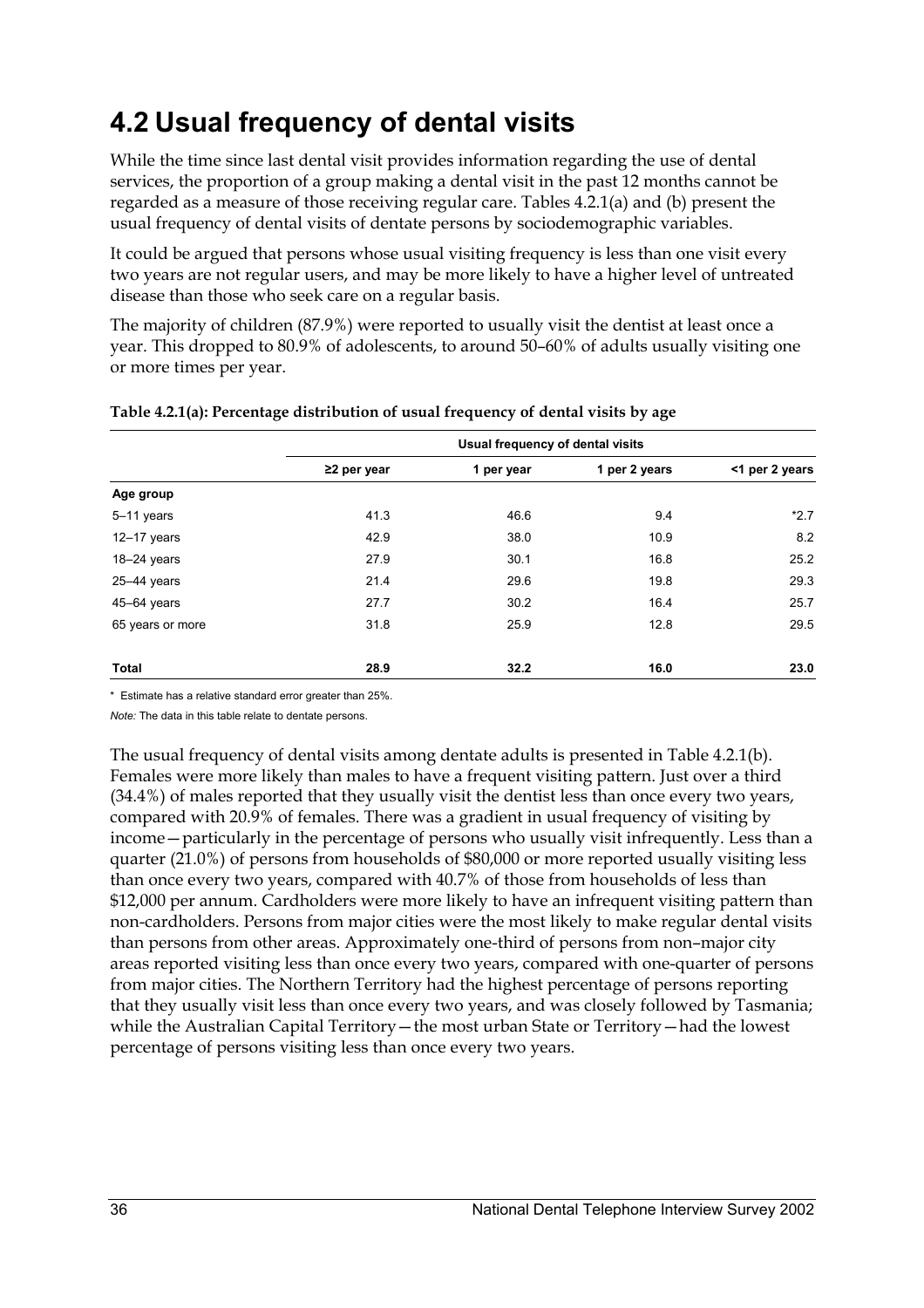**Table 4.2.1(b): Percentage distribution of usual frequency of dental visits by sociodemographic variables** 

|                                     | Usual frequency of dental visits |            |               |                |  |
|-------------------------------------|----------------------------------|------------|---------------|----------------|--|
|                                     | $\geq$ 2 per year                | 1 per year | 1 per 2 years | <1 per 2 years |  |
| <b>Sex</b>                          |                                  |            |               |                |  |
| Male                                | 22.2                             | 25.9       | 17.5          | 34.4           |  |
| Female                              | 28.7                             | 33.0       | 17.5          | 20.9           |  |
| Annual household income             |                                  |            |               |                |  |
| Less than \$12,000                  | 17.4                             | 25.2       | 16.7          | 40.7           |  |
| \$12,000 - < \$20,000               | 26.8                             | 26.0       | 16.2          | 31.1           |  |
| \$20,000 - < \$30,000               | 24.6                             | 25.0       | 14.8          | 35.6           |  |
| \$30,000-<\$40,000                  | 22.0                             | 28.0       | 20.6          | 29.3           |  |
| \$40,000 -< \$60,000                | 26.5                             | 28.6       | 20.3          | 24.6           |  |
| \$60,000 -< \$80,000                | 22.7                             | 31.5       | 20.5          | 25.3           |  |
| \$80,000 or more                    | 29.7                             | 34.8       | 14.6          | 21.0           |  |
| Cardholder                          |                                  |            |               |                |  |
| Yes                                 | 21.2                             | 25.5       | 16.1          | 37.2           |  |
| No                                  | 26.8                             | 30.6       | 17.9          | 24.6           |  |
| <b>Residential location</b>         |                                  |            |               |                |  |
| <b>Major Cities</b>                 | 27.9                             | 30.1       | 16.8          | 25.1           |  |
| Inner Regional                      | 20.5                             | 28.8       | 18.0          | 32.7           |  |
| Outer Regional                      | 18.0                             | 26.8       | 21.6          | 33.6           |  |
| Remote / Very Remote                | 18.5                             | 27.7       | 19.0          | 34.8           |  |
| <b>State/Territory</b>              |                                  |            |               |                |  |
| <b>New South Wales</b>              | 25.8                             | 29.2       | 17.7          | 27.3           |  |
| Victoria                            | 28.4                             | 28.6       | 18.4          | 24.6           |  |
| Queensland                          | 23.5                             | 30.6       | 17.9          | 28.1           |  |
| South Australia                     | 25.3                             | 28.7       | 16.0          | 30.0           |  |
| Western Australia                   | 24.8                             | 28.6       | 14.9          | 31.7           |  |
| Tasmania                            | 13.9                             | 32.5       | 18.0          | 35.6           |  |
| <b>Australian Capital Territory</b> | 24.3                             | 36.3       | 17.9          | 21.4           |  |
| Northern Territory                  | 16.0                             | 29.9       | 14.3          | 39.8           |  |
| Total                               | 25.5                             | 29.4       | 17.5          | 27.6           |  |

*Note:* The data in this table relate to dentate persons aged 18 years or more.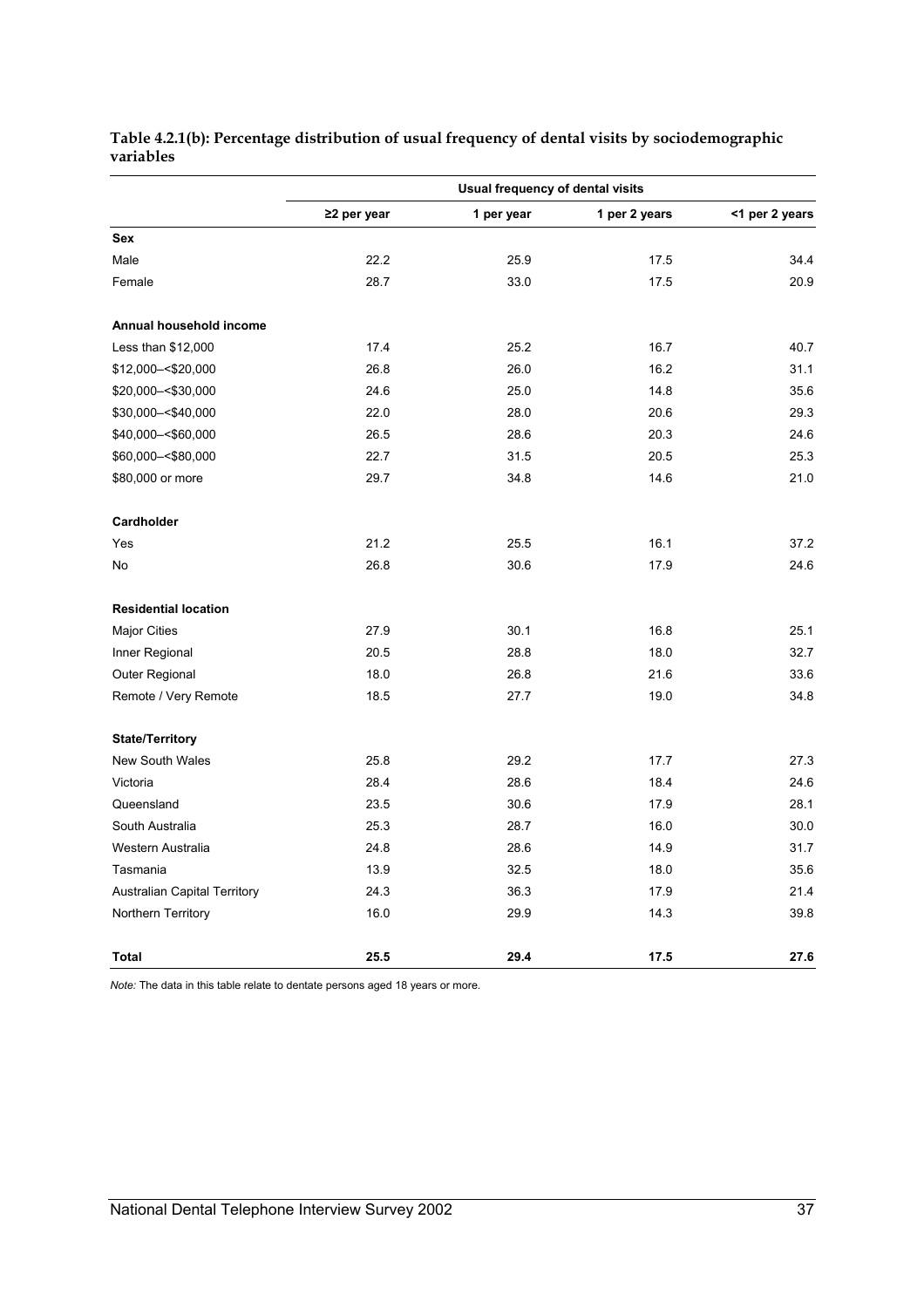## **4.3 Reason for last dental visit**

An individual's reason for seeking dental care influences the type of care that they are likely to receive, and the level of untreated problems they may have at any time. Individuals who contact a dental professional for the purpose of a dental check-up are most likely to benefit from early detection and treatment of oral disease, and to receive ongoing preventive care. In contrast, those who only seek care when they are experiencing a dental problem, may receive less desirable treatment, and may be less likely to receive preventive services.

Tables 4.3.1(a) and (b) show among dentate persons who visited in the previous 12 months, the percentage whose last dental visit was for a check-up, by card status. For all age groups, non-cardholders were more likely to have last visited for a check-up than were cardholders. There was a clear trend across age groups. Children, adolescents and young adults were more likely to have last visited for a check-up than a problem (73.3%, 76.3%, and 63.3% respectively). This declined to about 50% or less among dentate adults aged 25 years or more.

| Cardholder | Non-cardholder | <b>Total</b> |
|------------|----------------|--------------|
|            |                |              |
| 69.0       | 74.7           | 73.3         |
| 71.9       | 77.6           | 76.3         |
| 54.5       | 65.6           | 63.3         |
| 32.3       | 54.2           | 50.8         |
| 33.0       | 45.3           | 43.4         |
| 42.0       | 58.8           | 48.3         |
|            |                | 56.1         |
|            | 46.1           | 58.9         |

#### **Table 4.3.1(a): Percentage of persons whose last dental visit was for a check-up**

*Note:* The data in this table relate to dentate persons whose last dental visit was in the previous 12 months.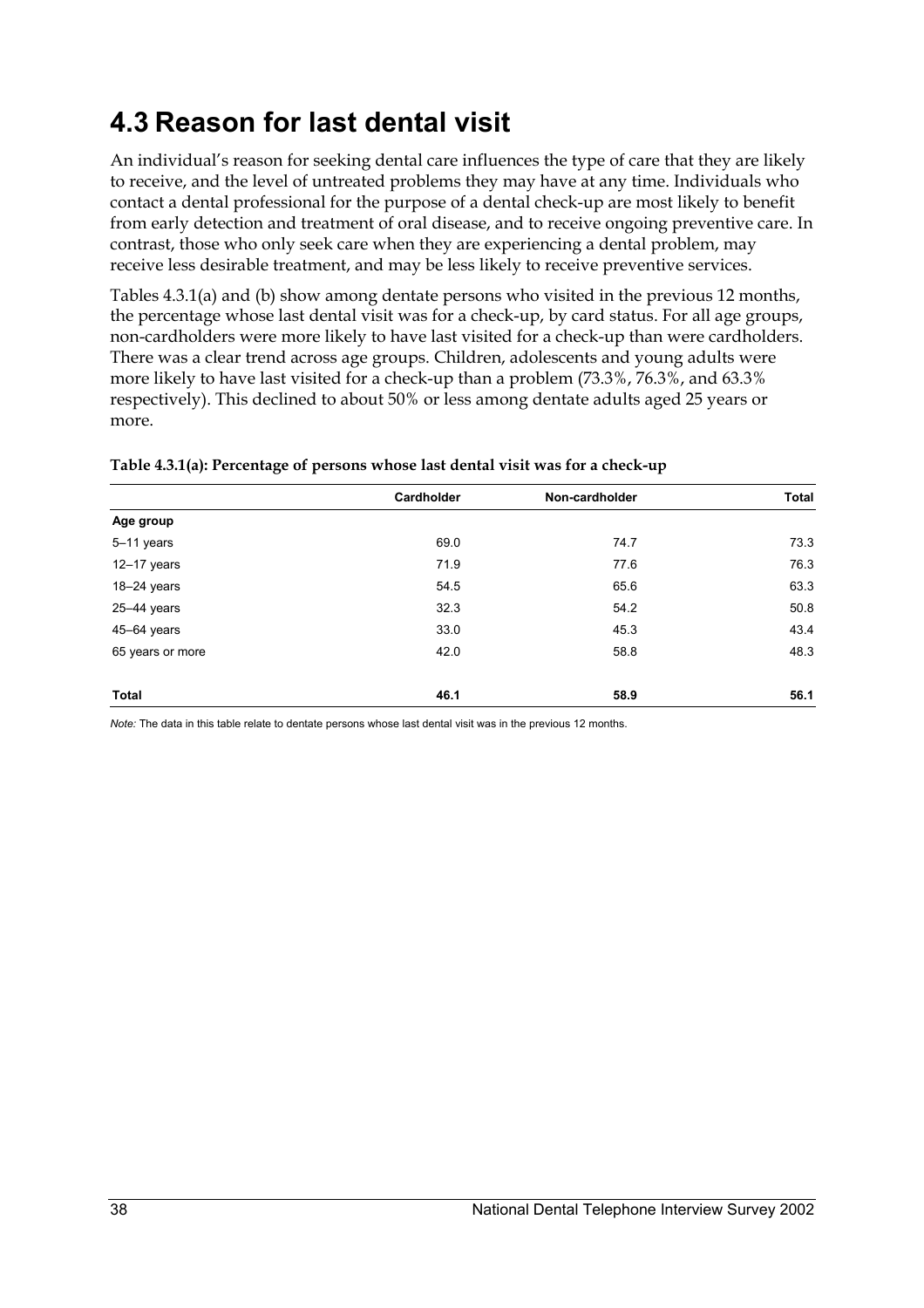Table 4.3.1(b) presents the percentage of dentate adults whose last visit (in the previous 12 months) was for a check-up. Overall, cardholders were less likely to have last visited for a check up than were non-cardholders (38.5% cf. 52.6%). Females were marginally more likely than males to have last made a dental visit for a check-up. Overall, there was an association with income, 40.4% of those from households of less than \$12,000 per annum last visited for a check-up, increasing to 57.0% among the highest income group. Persons from major cities were more likely to have reported that their last dental visit was for a check-up than were persons from other locations. The Northern Territory had the lowest percentage of persons reporting that their last dental visit was for a check-up, 38.9% compared with 49.5% nationally.

|                                     | Cardholder | Non-cardholder | <b>Total</b> |
|-------------------------------------|------------|----------------|--------------|
| <b>Sex</b>                          |            |                |              |
| Male                                | 37.7       | 51.1           | 48.9         |
| Female                              | 38.9       | 54.0           | 49.9         |
|                                     |            |                |              |
| Annual household income             |            |                |              |
| Less than \$12,000                  | 37.8       | 50.0           | 40.4         |
| \$12,000 -< \$20,000                | 35.7       | 50.0           | 40.2         |
| \$20,000 -< \$30,000                | 37.7       | 46.5           | 42.4         |
| \$30,000 -< \$40,000                | †46.1      | 48.1           | 47.9         |
| \$40,000 -< \$60,000                | $*43.9$    | 52.3           | 51.8         |
| \$60,000 -< \$80,000                | $*24.0$    | 50.3           | 49.3         |
| \$80,000 or more                    | $*20.5$    | 57.8           | 57.0         |
|                                     |            |                |              |
| <b>Residential location</b>         |            |                |              |
| Major Cities                        | 39.9       | 55.6           | 52.3         |
| Inner Regional                      | 35.8       | 46.2           | 43.6         |
| Outer Regional                      | 31.1       | 44.5           | 41.3         |
| Remote / Very Remote                | $*48.2$    | $*25.5$        | 30.9         |
|                                     |            |                |              |
| <b>State/Territory</b>              |            |                |              |
| <b>New South Wales</b>              | 33.2       | 51.2           | 47.7         |
| Victoria                            | 44.3       | 55.1           | 52.8         |
| Queensland                          | 38.3       | 51.0           | 47.9         |
| South Australia                     | 36.3       | 53.2           | 48.4         |
| Western Australia                   | 47.6       | 55.5           | 53.7         |
| Tasmania                            | 36.9       | 55.0           | 49.2         |
| <b>Australian Capital Territory</b> | $*25.8$    | 49.7           | 45.5         |
| Northern Territory                  | $*20.6$    | 42.1           | 38.9         |
|                                     |            |                |              |
| <b>Total</b>                        | 38.5       | 52.6           | 49.5         |

#### **Table 4.3.1(b): Percentage of persons whose last dental visit was for a check-up**

\* Estimate has a relative standard error greater than 25%.

† Estimate has a standard error greater than 10%.

*Note:* The data in this table relate to dentate persons aged 18 years or more whose last dental visit was in the previous 12 months.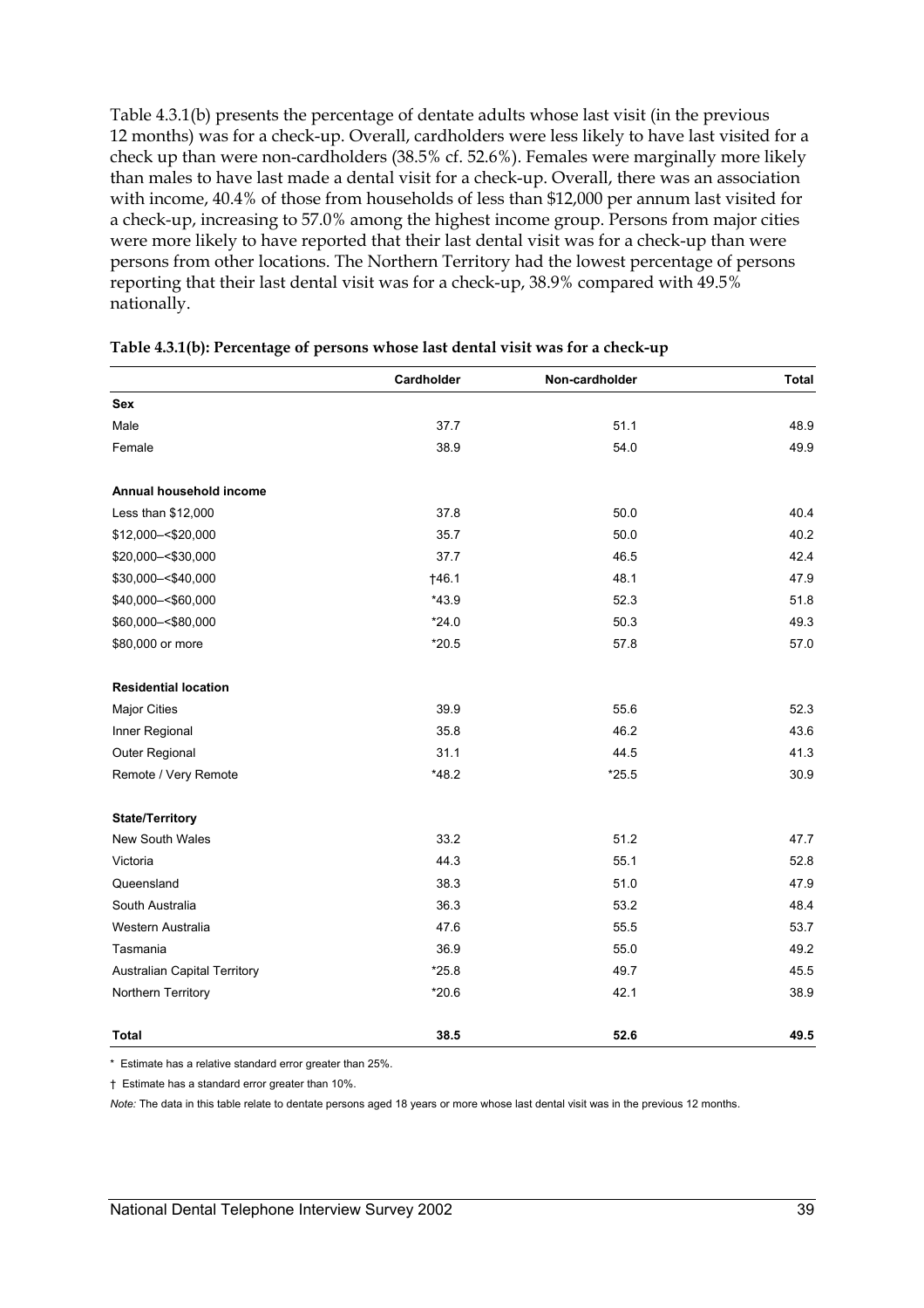## **4.4 Place of last dental visit**

The distribution of place of last dental visit among dentate persons who visited a dental professional in the last 12 months is presented in Tables  $4.4.1(a)$  and (b). Among 5–11-year-olds, 51.5% of those visiting a dentist in the last 12 months last attended a school dental clinic, while 42.0% last attended a private practice. The reverse was the case for 12–17-year-olds, 69.6% last visited a private practice, and 21.9% a school dental clinic. The percentage of persons last visiting a private practice continued to increase across age groups, up to 91.9% among the 45–64-year-olds. There was a decrease in the percentage of persons aged 65 years and over visiting a private practice (82.8%), as the percentage using a public clinic increased to 15.1%.

|                  | Place of last dental visit (%) |               |               |                   |        |
|------------------|--------------------------------|---------------|---------------|-------------------|--------|
|                  | Private                        | <b>Public</b> | <b>School</b> | <b>Technician</b> | Other  |
| Age group        |                                |               |               |                   |        |
| $5-11$ years     | 42.0                           | 6.3           | 51.5          |                   | $*0.1$ |
| $12-17$ years    | 69.6                           | 8.5           | 21.9          |                   |        |
| $18-24$ years    | 86.4                           | 10.5          | $*1.0$        |                   | $*2.0$ |
| $25 - 44$ years  | 91.6                           | 7.1           |               | $*0.1$            | $*1.3$ |
| 45-64 years      | 91.9                           | 6.9           | $*0.1$        | $*0.5$            | $*0.5$ |
| 65 years or more | 82.8                           | 15.1          |               | $*1.7$            | $*0.4$ |
| <b>Total</b>     | 80.2                           | 8.1           | 10.6          | $*0.3$            | $*0.7$ |

#### **Table 4.4.1(a): Place of last dental visit by age**

\* Estimate has a relative standard error greater than 25%.

*Note:* The data in this table relate to dentate persons whose last dental visit was in the previous 12 months.

Table 4.1.1(b) presents the place of last dental visit among dentate adults who visited a dental professional in the last 12 months by sociodemographic variables. The percentage of males last visiting private practice was slightly lower than for females, with a similar percentage of males and females last visiting a public dental service. A clear trend was evident in the use of private practice with annual household income. Persons from households with a greater annual income were more likely to visit a private practice, and less likely to visit a public clinic. Persons from households of less than \$12,000 per year had the highest percentage of persons last visiting a public dental clinic (32.1%). However, even in this group a greater percentage still visited a private dentist (66.1%). Nearly 70% of cardholders last visited a private practice, and 30% visited a public dental clinic. So, even though cardholders are eligible for public-funded dental care, a greater percentage of them purchase care at their own expense from private practice rather than receive subsidised dental care from the public sector. This could be the result of a number of factors, such as continuity of care with their private dental practitioner, or discouragement from long waiting lists in the public sector.

The percentage of persons last visiting a private practice declined, and public clinic use increased as the remoteness of the residential location increased. There were differences evident between the States and Territories in the distribution of dental services across dental sectors. Queensland, South Australia, Tasmania, and the Northern Territory had the greatest percentage of persons last using a public clinic (12.1%–15.3%). Private practice use was highest in New South Wales, Western Australia, and the Australian Capital Territory, all of which had a correspondingly low reported use of public dental services  $(3.8\% -7.5\%)$ .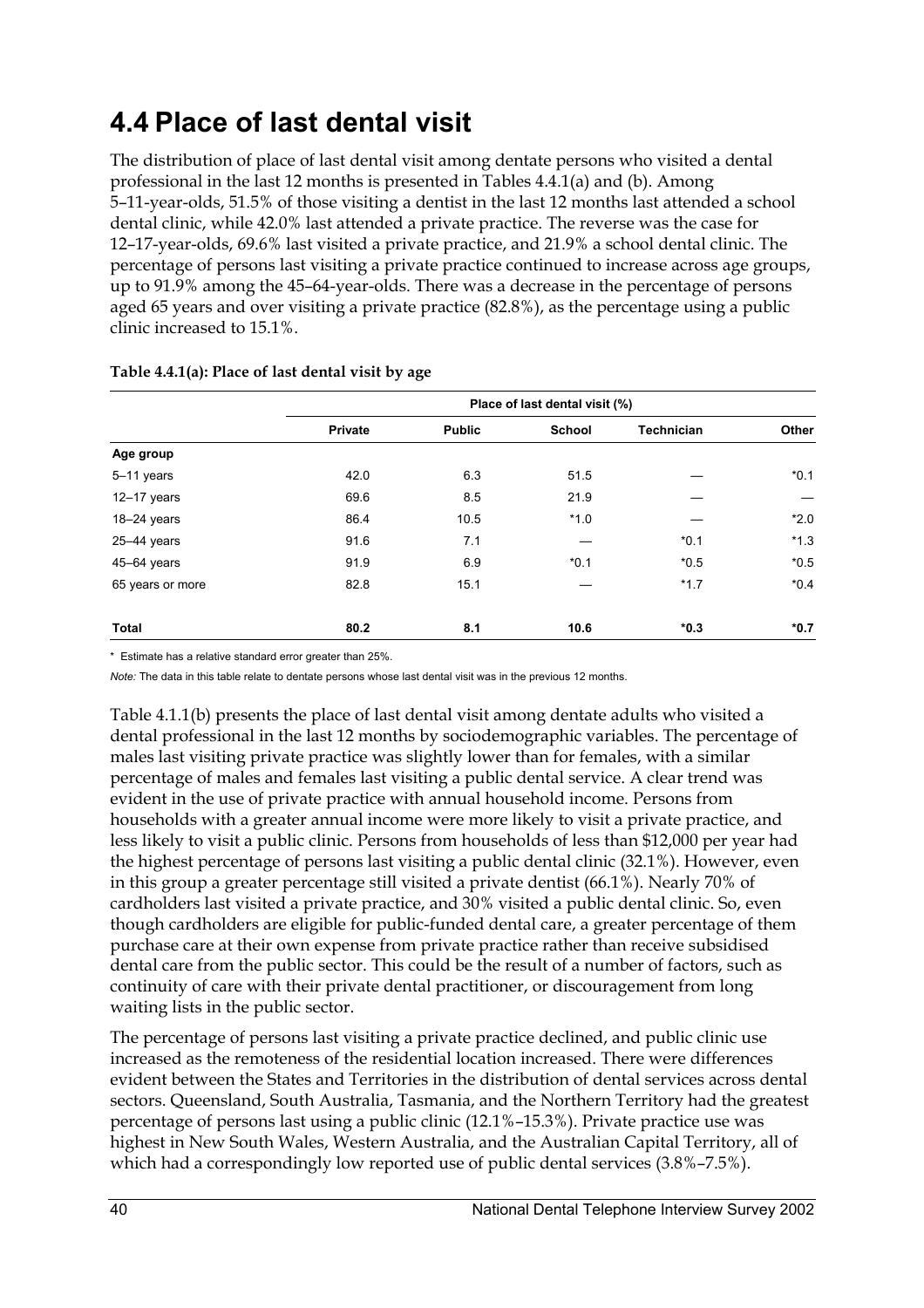#### **Table 4.4.1(b): Place of last dental visit by sociodemographic variables**

|                                     | Place of last dental visit (%) |               |        |                   |        |
|-------------------------------------|--------------------------------|---------------|--------|-------------------|--------|
|                                     | Private                        | <b>Public</b> | School | <b>Technician</b> | Other  |
| Sex                                 |                                |               |        |                   |        |
| Male                                | 88.9                           | 8.2           | $*0.2$ | $*0.9$            | $*1.9$ |
| Female                              | 90.8                           | 8.7           | $*0.1$ | $*0.1$            | $*0.2$ |
| Annual household income             |                                |               |        |                   |        |
| Less than \$12,000                  | 66.1                           | 32.1          | $*0.2$ | $*0.3$            | $*1.2$ |
| \$12,000 - < \$20,000               | 72.6                           | 27.0          | $*0.1$ | $*0.1$            | $*0.2$ |
| \$20,000-<\$30,000                  | 82.5                           | 15.3          | $*0.2$ | $*1.3$            | $*0.7$ |
| \$30,000 -< \$40,000                | 95.3                           | $*4.0$        |        | $*0.2$            | $*0.5$ |
| \$40,000 -< \$60,000                | 95.5                           | $*2.2$        | $*0.2$ | $*0.6$            | $*1.5$ |
| \$60,000 -< \$80,000                | 96.2                           | $*1.0$        |        | $*0.2$            | $*2.6$ |
| \$80,000 or more                    | 97.8                           | $*0.8$        | $*0.3$ | $*0.6$            | $*0.6$ |
| Cardholder                          |                                |               |        |                   |        |
| Yes                                 | 68.6                           | 30.0          | $*0.2$ | $*0.7$            | $*0.6$ |
| No                                  | 95.8                           | 2.5           | $*0.2$ | $*0.4$            | $*1.1$ |
| <b>Residential location</b>         |                                |               |        |                   |        |
| <b>Major Cities</b>                 | 90.8                           | 7.6           | $*0.2$ | $*0.5$            | $*0.8$ |
| Inner Regional                      | 89.0                           | 9.4           |        | $*0.5$            | $*1.1$ |
| Outer Regional                      | 87.1                           | 11.1          | $*0.1$ | $*0.2$            | $*1.5$ |
| Remote / Very Remote                | 70.7                           | 24.3          | $*1.1$ |                   | $*3.9$ |
| <b>State/Territory</b>              |                                |               |        |                   |        |
| New South Wales                     | 94.5                           | 4.5           |        | $*0.7$            | $*0.4$ |
| Victoria                            | 89.1                           | 9.9           |        | $*0.4$            | $*0.6$ |
| Queensland                          | 85.3                           | 12.1          | $*0.6$ | $*0.3$            | $*1.8$ |
| South Australia                     | 83.5                           | 13.7          | $*0.6$ | $*0.5$            | $*1.7$ |
| Western Australia                   | 91.3                           | 7.5           | $*0.2$ | $*0.1$            | $*1.0$ |
| Tasmania                            | 86.1                           | 13.3          |        | $*0.6$            |        |
| <b>Australian Capital Territory</b> | 91.9                           | $*3.8$        |        |                   | $*4.3$ |
| Northern Territory                  | 75.2                           | 15.3          |        |                   | $*9.5$ |
| Total                               | 89.9                           | 8.5           | $*0.2$ | $*0.4$            | $*1.0$ |

\* Estimate has a relative standard error greater than 25%.

*Note:* The data in this table relate to dentate persons aged 18 years or more whose last dental visit was in the previous 12 months.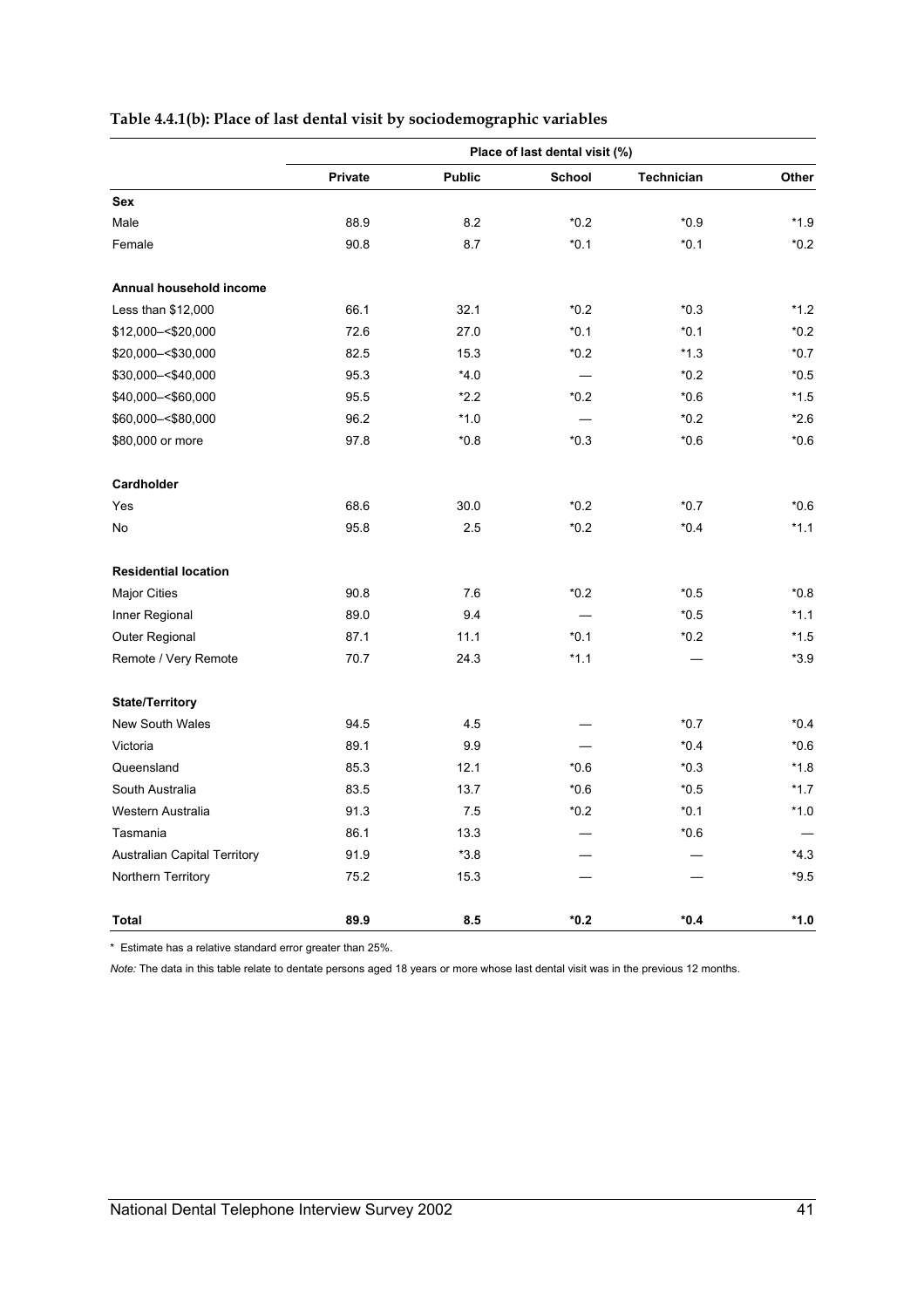Table 4.4.2 shows the reasons reported by dentate adult cardholders for visiting a private dentist at their last dental visit (within the last 2 years), rather than visiting a public clinic. Just over a fifth (21.4%) of such cardholders reported that they were not eligible for public care at the time of their last visit, and 8.1% received a government subsidy to visit a private dentist, and hence made a public-funded dental visit. A little under 60% stated that they prefer to see a private dentist, and the remaining 12.3% went to a private dentist for some other reason. The reasons most often given for preferring a private dentist were continuity of care, followed by not having to wait and the quality of care. Among those who said that the reason for visiting a private dentist was not because they prefer to see a private dentist, the most often given reason was that the waiting list was too long at the public clinic, followed by difficult to get to the public clinic and treatment not available.

|                                                          | %       | ℅    |
|----------------------------------------------------------|---------|------|
| Not eligible for public care at time                     |         | 21.4 |
| Received government subsidy                              |         | 8.1  |
| Prefer to see a private dentist                          |         | 58.1 |
| Continuity of care <sup>(a)</sup>                        | 46.9    |      |
| Don't have to wait <sup>(a)</sup>                        | 44.5    |      |
| Quality of care <sup>(a)</sup>                           | 43.2    |      |
| Other $(a)$                                              | $*18.4$ |      |
| No public clinic to attend <sup>(a)</sup>                | $*8.2$  |      |
| Treatment not available at public clinic <sup>(a)</sup>  | $*2.2$  |      |
| Other                                                    |         | 12.3 |
| Had to wait too long at a public clinic <sup>(b)</sup>   | 64.0    |      |
| Difficult to get to the public clinic <sup>(b)</sup>     | 23.2    |      |
| Treatment not available at public clinic <sup>(b)</sup>  | 19.6    |      |
| No public clinic to attend <sup>(b)</sup>                | 17.0    |      |
| Didn't know were eligible for public care <sup>(b)</sup> | $*5.3$  |      |

(a) More than one reason per individual could be nominated.

(b) More than one reason per individual could be nominated.

\* Estimate has a relative standard error greater than 25%.

*Note:* The data in this table relate to dentate cardholders aged 18 years or more whose last dental visit was in the previous 2 years to a private dentist.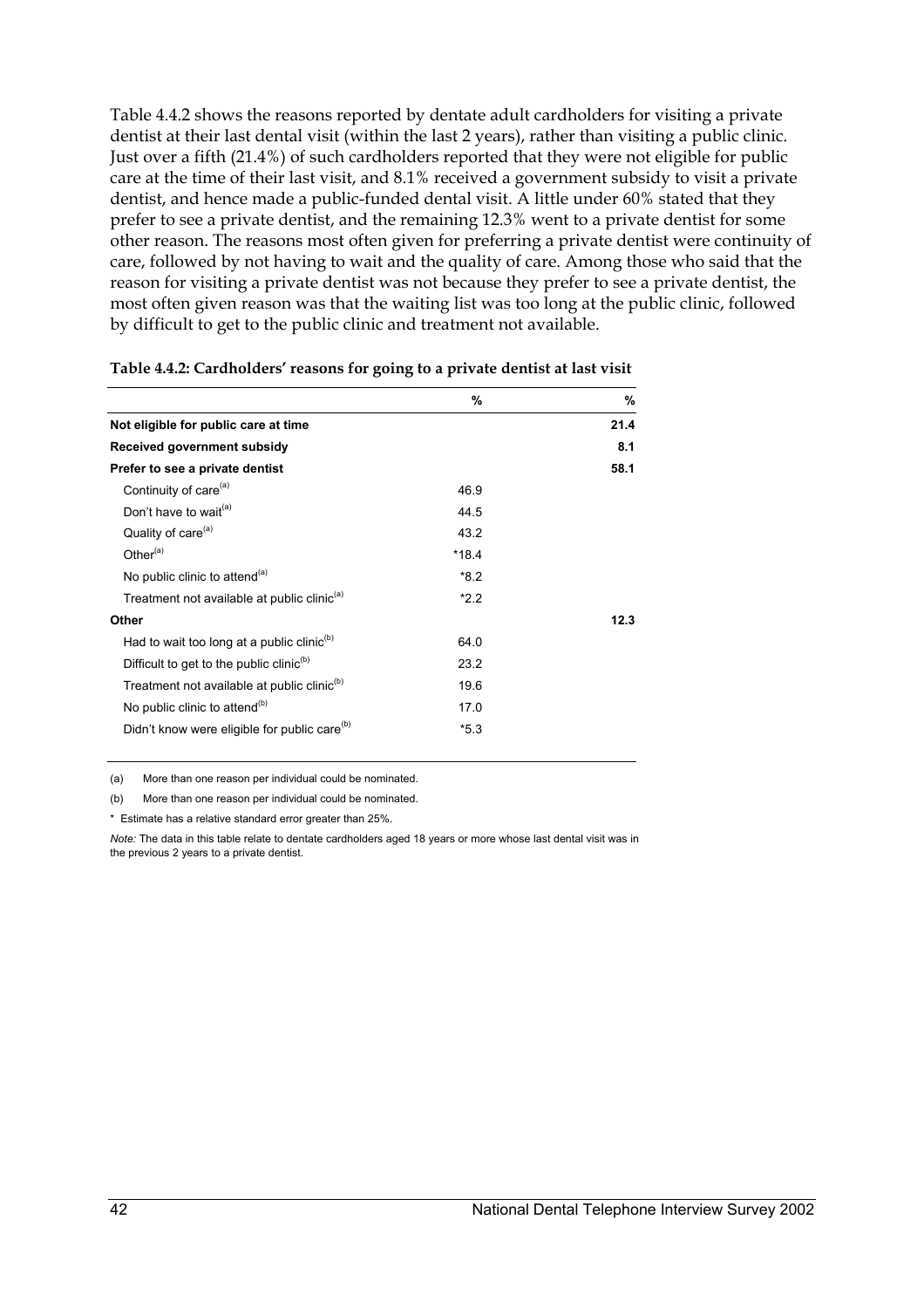## **4.5 Dental visits and treatment received**

### **Number of visits**

The number of visits that an individual made in the last year has a complex relationship with the usual visiting frequency and reason for visiting. Tables 4.5.1(a) and (b) show the mean number of dental visits, and services used, for dentate persons who have visited in the past 12 months. Overall, the average number of visits was 2.32 per person visiting in the last 12 months. The average number of visits was lowest among those aged 5–11 years and 18–24 years, and highest among those aged 12–17 years.

### **Treatment received**

The mix of services provided to a group of people indicates much about access to an acceptable minimum standard of dental care. Provision of dental services that includes large numbers of extractions tends to reflect a service that is providing relief of pain at the lowest possible cost. A service that includes fewer dental extractions and a higher ratio of fillings per extraction indicates greater effort is being made to preserve the natural dentition and oral function. A group of people who have had regular and appropriate dental care should report low levels of extractions and relatively low levels of fillings compared with less wellmaintained groups.

Table 4.5.1(a) presents, by age group, the mean number of routine dental services received in the last 12 months per person visiting. Children aged 5–11 years received fewer extractions and were less likely to have a scale and clean than other age groups. The average number of extractions was highest among persons aged 18–24 years. Children and adolescents had fewer fillings than the other age groups. Overall, scale and clean was the most common service, followed by fillings.

| <b>Visits</b> | Extraction(s) | Filling(s) | Scale and clean |
|---------------|---------------|------------|-----------------|
|               |               |            |                 |
| 1.96          | 0.17          | 0.59       | 0.55            |
| 2.88          | $*0.30$       | 0.52       | 0.77            |
| 2.17          | 0.46          | 0.65       | 0.88            |
| 2.26          | 0.32          | 0.83       | 0.95            |
| 2.41          | 0.29          | 0.98       | 0.95            |
| 2.32          | 0.27          | 1.00       | 0.99            |
| 2.32          | 0.30          | 0.80       | 0.86            |
|               |               |            |                 |

|  | Table 4.5.1(a): Mean number of dental visits and routine services by age |  |  |  |
|--|--------------------------------------------------------------------------|--|--|--|
|  |                                                                          |  |  |  |

\* Estimate has a relative standard error greater than 25%.

*Note:* The data in this table relate to dentate persons whose last dental visit was in the previous 12 months.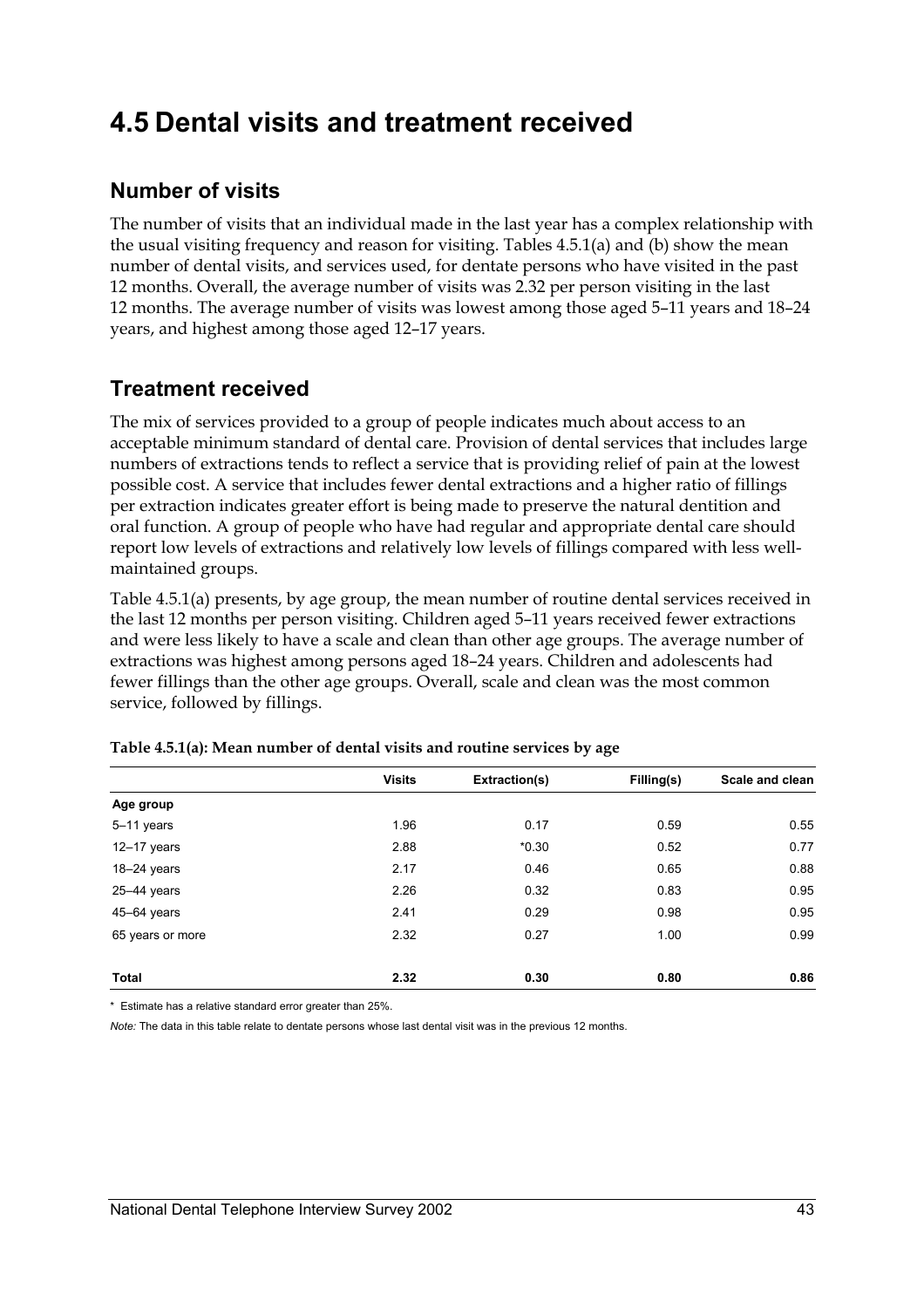## **Number of visits**

Among dentate adults who visited in the last 12 months the average number of visits per person was 2.31 visits. The average number of visits was slightly lower for males than females. Cardholders made fewer visits on average than did non–cardholders. There was no clear relationship between annual household income and the number of dental visits. Persons from major cities made more dental visits than those from other locations, and the number of visits declined as remoteness increased.

## **Treatment received**

The average number of extractions and fillings within the previous 12 months was higher for males than females. There was less difference in the mean number of scale and clean services received, with females reporting a slightly higher receipt of this service.

Persons from the income groups below \$30,000 tended to have a greater number of extractions than those from households with more than \$30,000 per annum. A similar pattern was also observed for fillings. Average receipt of a scale and clean tended to increase as annual household income increased. Cardholders had on average a greater number of extractions (0.42 cf. 0.30), more fillings (1.01 cf. 0.84), and fewer scale and cleans (0.84 cf. 0.97) than non-cardholders. Persons from less remote areas tended to have fewer extractions, more fillings and more scale and clean services. Overall, the mean number of services per year per person visiting in the last year was 0.32 extractions, 0.88 fillings, and 0.94 scale and cleans.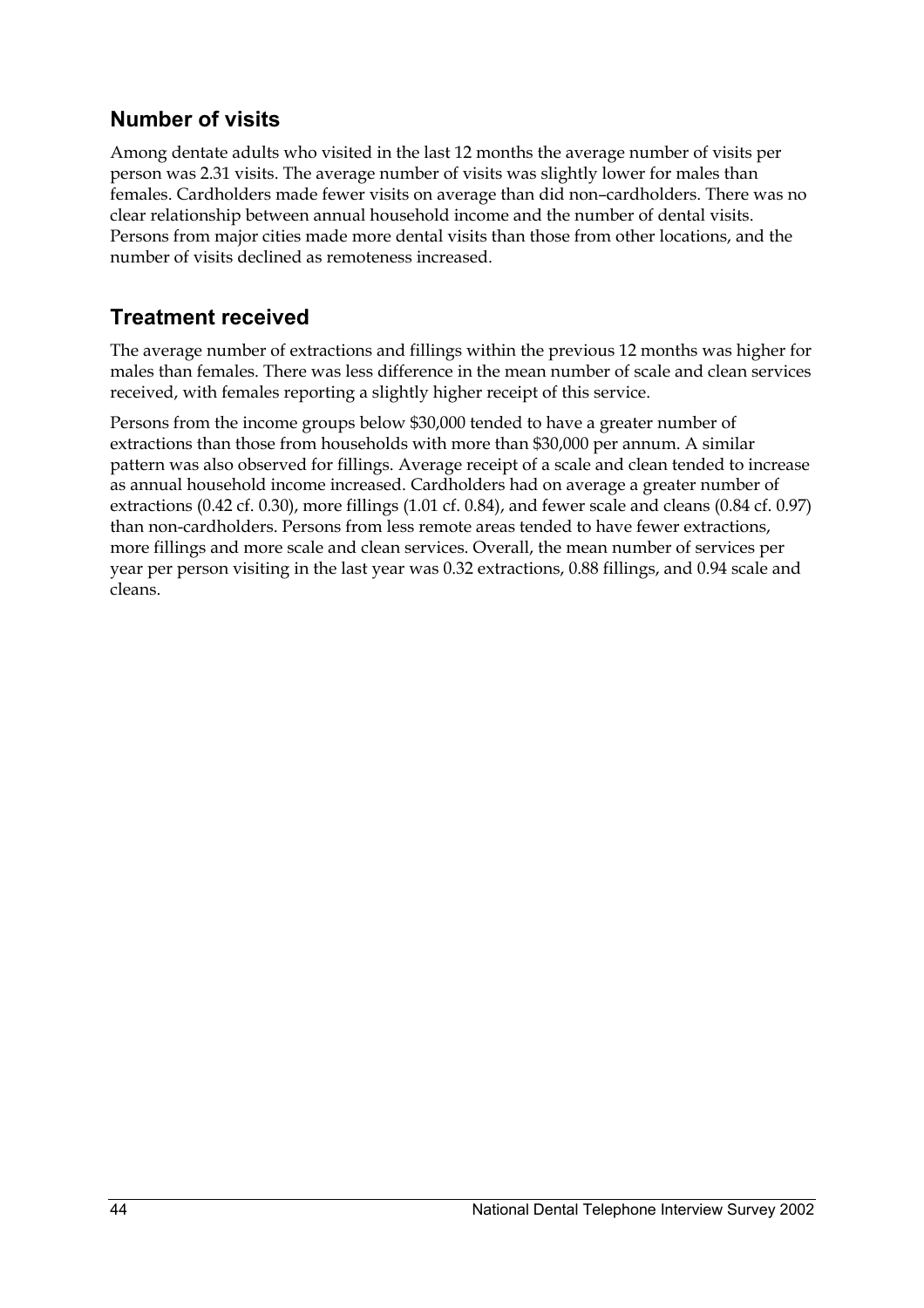|  |  |  |  | Table 4.5.1(b): Mean number of dental visits and routine services by sociodemographic variables |  |
|--|--|--|--|-------------------------------------------------------------------------------------------------|--|
|  |  |  |  |                                                                                                 |  |

|                                     | <b>Visits</b> | Extraction(s) | Filling(s) | Scale and clean |
|-------------------------------------|---------------|---------------|------------|-----------------|
| Sex                                 |               |               |            |                 |
| Male                                | 2.27          | 0.38          | 0.97       | 0.92            |
| Female                              | 2.34          | 0.28          | 0.80       | 0.97            |
| Annual household income             |               |               |            |                 |
| Less than \$12,000                  | 2.18          | 0.40          | 0.96       | 0.69            |
| \$12,000 -< \$20,000                | 2.44          | 0.40          | 0.96       | 0.83            |
| \$20,000 -< \$30,000                | 2.20          | 0.42          | 1.08       | 0.87            |
| \$30,000 -< \$40,000                | 2.33          | 0.34          | 0.71       | 0.87            |
| \$40,000 -< \$60,000                | 2.25          | 0.31          | 0.85       | 0.96            |
| \$60,000 -< \$80,000                | 2.43          | 0.32          | 0.82       | 0.98            |
| \$80,000 or more                    | 2.30          | 0.28          | 0.82       | 1.10            |
| Cardholder                          |               |               |            |                 |
| Yes                                 | 2.24          | 0.42          | 1.01       | 0.84            |
| No                                  | 2.33          | 0.30          | 0.84       | 0.97            |
| <b>Residential location</b>         |               |               |            |                 |
| <b>Major Cities</b>                 | 2.36          | 0.31          | 0.90       | 0.99            |
| Inner Regional                      | 2.29          | 0.30          | 0.84       | 0.84            |
| Outer Regional                      | 2.05          | 0.42          | 0.83       | 0.80            |
| Remote / Very Remote                | 1.76          | $*0.49$       | $*0.69$    | 0.80            |
| <b>State/Territory</b>              |               |               |            |                 |
| New South Wales                     | 2.27          | 0.30          | 0.85       | 0.93            |
| Victoria                            | 2.39          | 0.30          | 1.00       | 0.95            |
| Queensland                          | 2.17          | 0.35          | 0.89       | 0.99            |
| South Australia                     | 2.37          | $*0.41$       | 0.75       | 0.87            |
| Western Australia                   | 2.40          | 0.31          | 0.80       | 0.98            |
| Tasmania                            | 2.16          | $*0.27$       | 0.75       | 0.81            |
| <b>Australian Capital Territory</b> | 2.91          | $*0.43$       | $*1.05$    | 0.98            |
| Northern Territory                  | 2.35          | $*0.60$       | $*0.73$    | 0.76            |
| <b>Total</b>                        | 2.31          | 0.32          | 0.88       | 0.94            |

\* Estimate has a relative standard error greater than 25%.

*Note:* The data in this table relate to dentate persons aged 18 years or more whose last dental visit was in the previous 12 months.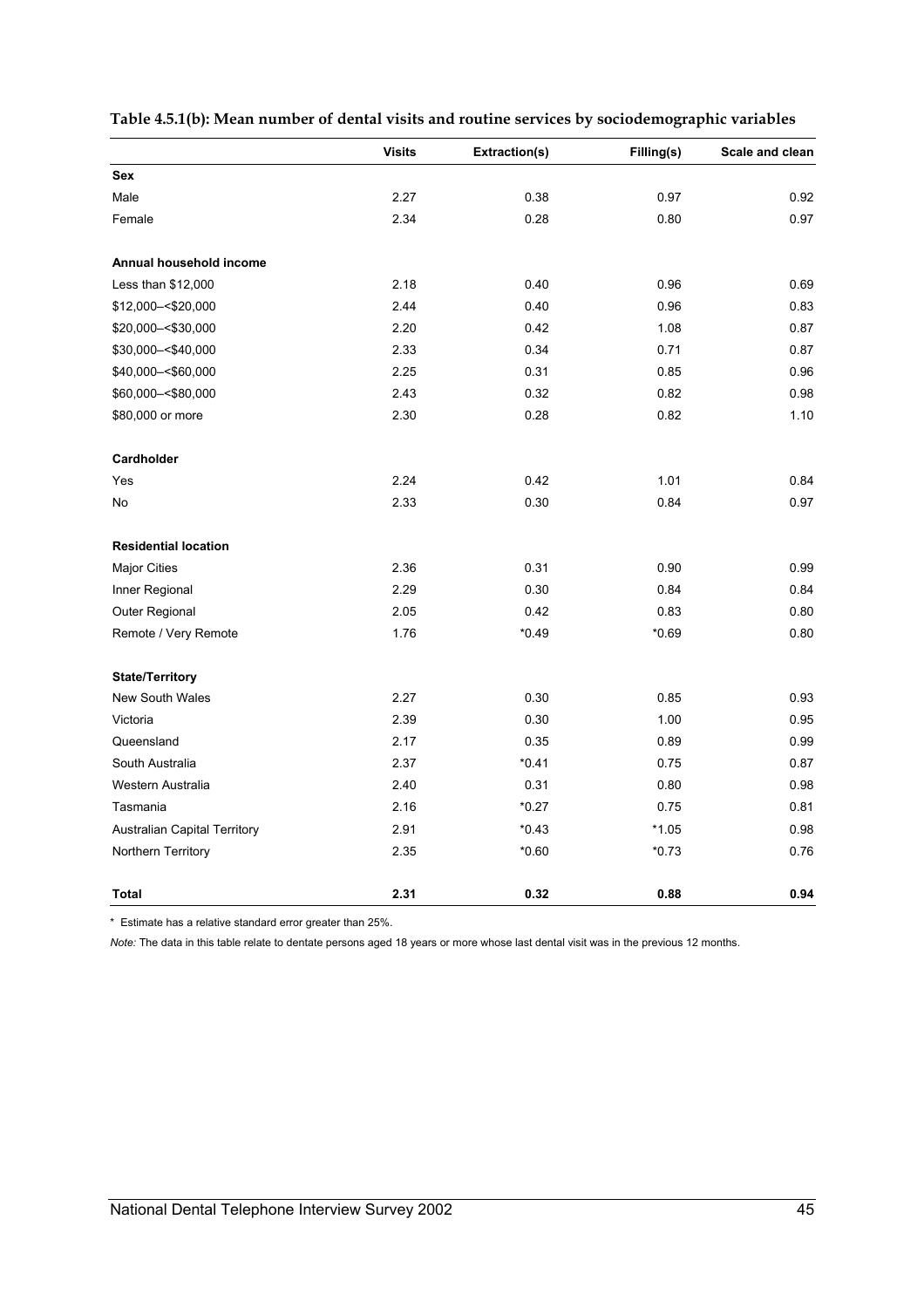In isolation, the average number of services provides only limited information due to the differing ways in which the same mean number of services could be derived. Given only the mean number of services, it is unknown whether there were a few people receiving a large number of services each, or if there were a large number of people each receiving a small number of services each. Among dentate persons who made a dental visit in the previous 12 months, Tables  $4.5.2(a)$  and  $(b)$  present the percentage of those persons who received routine dental services.

Nearly one-in-six persons (15.4%) who made a dental visit in the previous 12 months received one or more extractions. This figure was lowest among children, of whom around 8–11% received an extraction(s). The percentage of persons who received fillings was 32.7% among 5–11- year-olds and 27% of 12–17- and 18–24-year-olds, up to around 50% of those aged 45 years and older. Children were the least likely to receive a scale and clean, and approximately 70–75% of adults who visited in the previous 12 months had a scale and clean.

|                  | Visits <sup>(a)</sup> | Extraction(s) | Filling(s) | Scale and clean |
|------------------|-----------------------|---------------|------------|-----------------|
| Age group        |                       |               |            |                 |
| 5-11 years       | 87.6                  | 8.2           | 32.7       | 46.6            |
| $12-17$ years    | 74.6                  | 10.7          | 27.7       | 55.9            |
| $18-24$ years    | 52.8                  | 17.9          | 27.5       | 69.3            |
| $25 - 44$ years  | 53.4                  | 17.6          | 43.8       | 72.5            |
| $45 - 64$ years  | 63.7                  | 17.4          | 50.4       | 74.2            |
| 65 years or more | 61.9                  | 17.3          | 52.3       | 71.8            |
| Total            | 62.5                  | 15.4          | 41.3       | 66.8            |

**Table 4.5.2(a): Percentage of persons receiving routine dental services by age** 

(a) Percentage of persons who last made a dental visit in the previous 12 months among dentate persons.

*Note:* Unless otherwise noted the data in this table relate to dentate persons whose last dental visit was in the previous 12 months.

Males were more likely to have received extractions than females. Across income groups there was a general decline in the percentage of persons receiving extractions as income increased. The opposite trend was observed when examining the percentage of persons receiving a scale and clean across income groups. Cardholders were more likely to receive extractions and less likely to receive a scale and clean than non-cardholders, and slightly more likely to receive fillings. By residential location, persons from more urban locations tended to have a higher percentage who had a scale and clean. The greatest variation between States and Territories across the three services groups was found in the percentage of persons receiving extractions. These percentages ranged from 14.3% in the Australian Capital Territory, to 27.1% in the Northern Territory. Overall, just under three quarters of dentate adults who made a dental visit in the last 12 months received a scale and clean, just under a half received one or more fillings, and just over one-in-six had at least one extraction.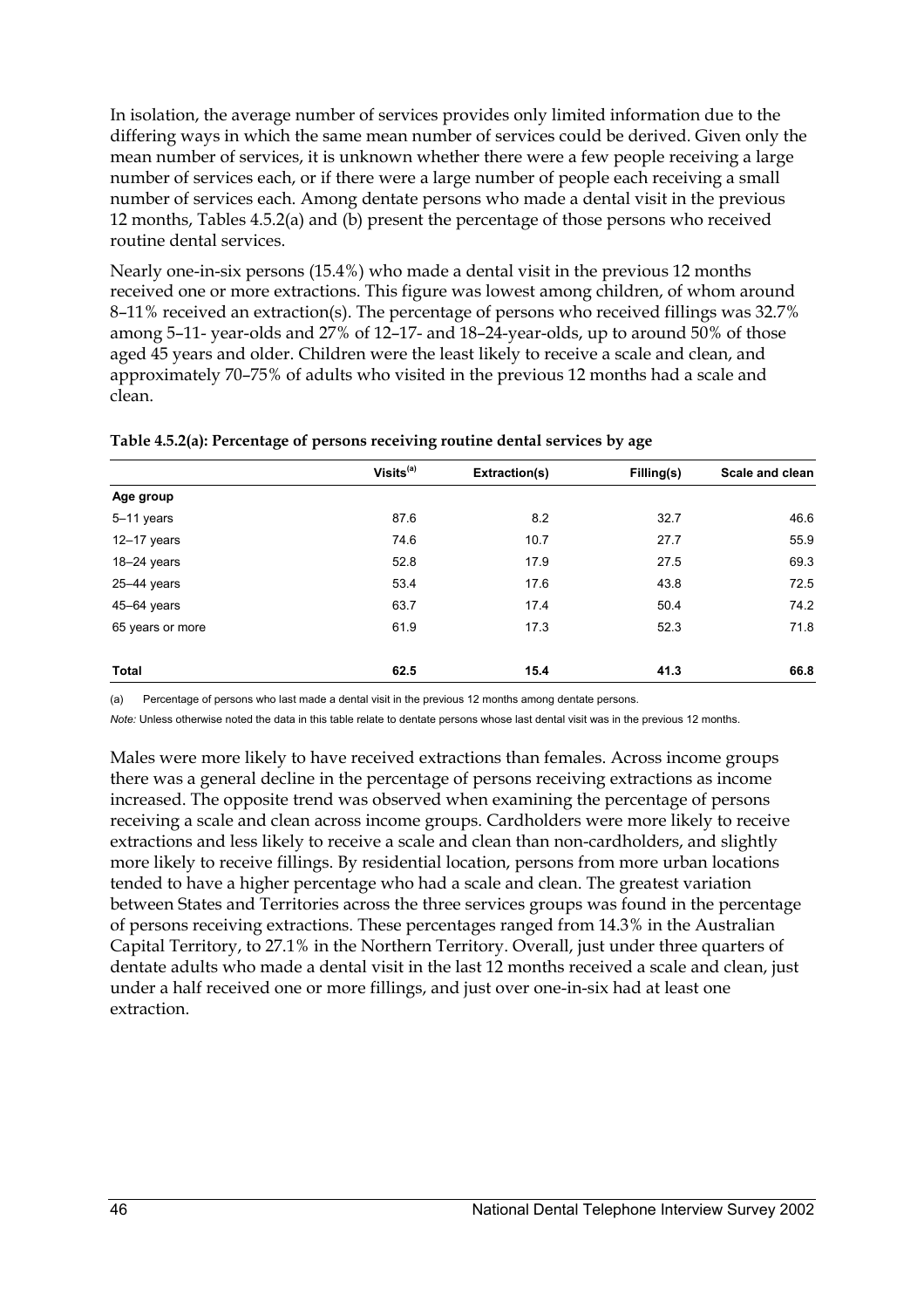#### **Table 4.5.2(b): Percentage of persons receiving routine dental services by sociodemographic variables**

|                                     | Visits <sup>(a)</sup> | Extraction(s) | Filling(s) | Scale and clean |
|-------------------------------------|-----------------------|---------------|------------|-----------------|
| Sex                                 |                       |               |            |                 |
| Male                                | 53.7                  | 20.1          | 45.3       | 72.2            |
| Female                              | 61.4                  | 15.3          | 45.0       | 73.0            |
| Annual household income             |                       |               |            |                 |
| Less than \$12,000                  | 49.9                  | 24.3          | 49.7       | 54.8            |
| \$12,000 - < \$20,000               | 51.7                  | 24.3          | 49.7       | 64.8            |
| \$20,000 -< \$30,000                | 59.9                  | 22.5          | 50.7       | 70.0            |
| \$30,000 -< \$40,000                | 53.5                  | 19.3          | 43.8       | 70.7            |
| \$40,000 -< \$60,000                | 57.2                  | 15.7          | 44.4       | 73.7            |
| \$60,000 -< \$80,000                | 57.6                  | 16.4          | 48.0       | 70.1            |
| \$80,000 or more                    | 65.1                  | 14.4          | 38.3       | 82.6            |
| Cardholder                          |                       |               |            |                 |
| Yes                                 | 51.3                  | 24.4          | 47.7       | 66.6            |
| No                                  | 59.7                  | 15.6          | 44.4       | 74.2            |
| <b>Residential location</b>         |                       |               |            |                 |
| <b>Major Cities</b>                 | 59.2                  | 17.0          | 45.0       | 74.9            |
| Inner Regional                      | 54.8                  | 17.8          | 46.7       | 65.6            |
| Outer Regional                      | 53.1                  | 21.6          | 45.9       | 69.3            |
| Remote / Very Remote                | 50.5                  | $*17.7$       | 37.6       | 69.8            |
| <b>State/Territory</b>              |                       |               |            |                 |
| <b>New South Wales</b>              | 58.7                  | 17.1          | 42.2       | 71.8            |
| Victoria                            | 55.4                  | 16.9          | 49.8       | 71.4            |
| Queensland                          | 60.8                  | 18.4          | 47.3       | 76.4            |
| South Australia                     | 58.7                  | 19.2          | 44.9       | 67.5            |
| Western Australia                   | 55.6                  | 17.2          | 41.5       | 75.9            |
| Tasmania                            | 44.8                  | 18.5          | 42.2       | 68.1            |
| <b>Australian Capital Territory</b> | 59.5                  | 14.3          | 45.0       | 74.2            |
| Northern Territory                  | 45.7                  | 27.1          | 41.5       | 63.9            |
| <b>Total</b>                        | 57.6                  | 17.5          | 45.1       | 72.6            |

(a) Percentage of persons who last made a dental visit in the previous 12 months among dentate persons aged 18 years or more.

\* Estimate has a relative standard error greater than 25%.

*Note:* Unless otherwise noted the data in this table relate to dentate persons aged 18 years or more whose last dental visit was in the previous 12 months.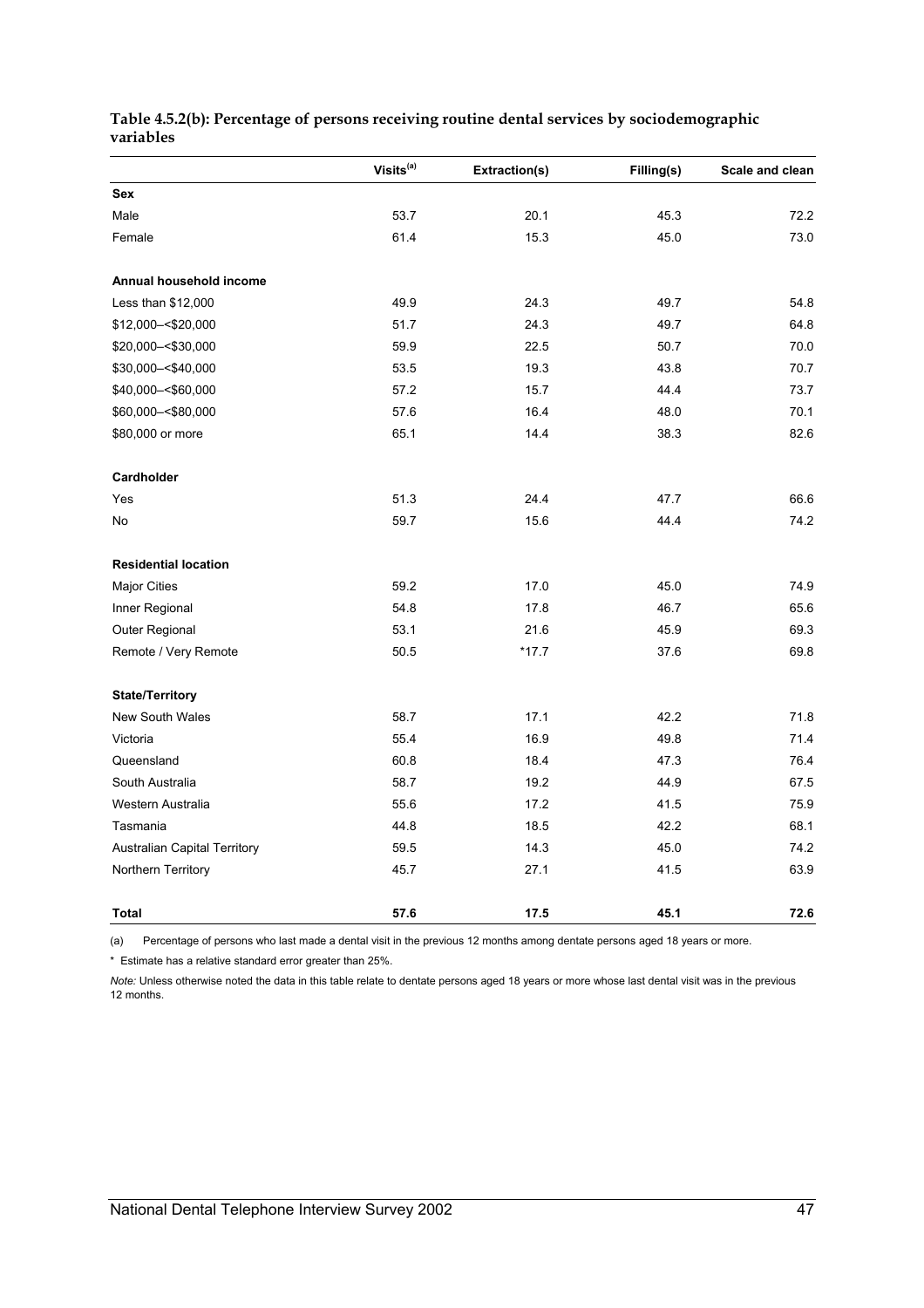Tables 4.5.3(a) and (b) present the same data as in Tables 4.5.1(a) and (b), but the results are now split by the reason for the last dental visit. Across all age groups the average number of dental visits in the last 12 months was greater for those who last attended for a problem than if the last visit were for a check-up. Overall, those who last visited for a problem made 0.98 more visits on average than the check-up group. Persons who last visited for a problem received far more extractions and fillings and fewer scale and cleans.

|                  |          | <b>Visits</b> |                  | Extraction(s) |                  | Filling(s) |                  | Scale and clean |  |
|------------------|----------|---------------|------------------|---------------|------------------|------------|------------------|-----------------|--|
|                  | Check-up |               | Problem Check-up |               | Problem Check-up |            | Problem Check-up | <b>Problem</b>  |  |
| Age group        |          |               |                  |               |                  |            |                  |                 |  |
| 5-11 years       | 1.54     | 3.10          | $*0.07$          | $*0.42$       | 0.34             | 1.29       | 0.54             | 0.58            |  |
| $12-17$ years    | 2.71     | 3.43          | $*0.15$          | $*0.81$       | 0.40             | 0.89       | 0.82             | 0.61            |  |
| $18 - 24$ years  | 1.63     | 3.12          | $*0.16$          | 1.00          | $*0.20$          | 1.43       | 0.90             | 0.84            |  |
| $25-44$ years    | 1.84     | 2.71          | $*0.04$          | 0.62          | 0.36             | 1.32       | 1.17             | 0.72            |  |
| 45-64 years      | 1.81     | 2.87          | $*0.11$          | 0.43          | 0.46             | 1.38       | 1.16             | 0.78            |  |
| 65 years or more | 1.94     | 2.69          | $*0.14$          | 0.38          | 0.74             | 1.24       | 1.16             | 0.84            |  |
| <b>Total</b>     | 1.89     | 2.87          | 0.10             | 0.55          | 0.40             | 1.31       | 0.96             | 0.74            |  |

| Table 4.5.3(a): Mean number of dental visits and services by sociodemographic variables, split by |  |
|---------------------------------------------------------------------------------------------------|--|
| reason for last visit                                                                             |  |

\* Estimate has a relative standard error greater than 25%.

*Note:* The data in this table relate to dentate persons whose last dental visit was in the previous 12 months.

Males who last visited for a problem had more extractions than females who last visited for a problem. Among non-cardholders there was a marked difference in the average number of visits between those who last visited for a check-up compared to those who last visited for a problem—1.81 visits and 2.90 visits respectively. There was lesser difference among cardholders in number of visits by reason for last visit—1.79 visits compared with 2.53 visits. Regardless of the reason for last visit, cardholders had more extractions per person visiting than did non-cardholders. Compared with those who last visited for a check-up, persons who last visited for a problem had around five times the average number of teeth removed, and more than three times the number of fillings per person visiting per year.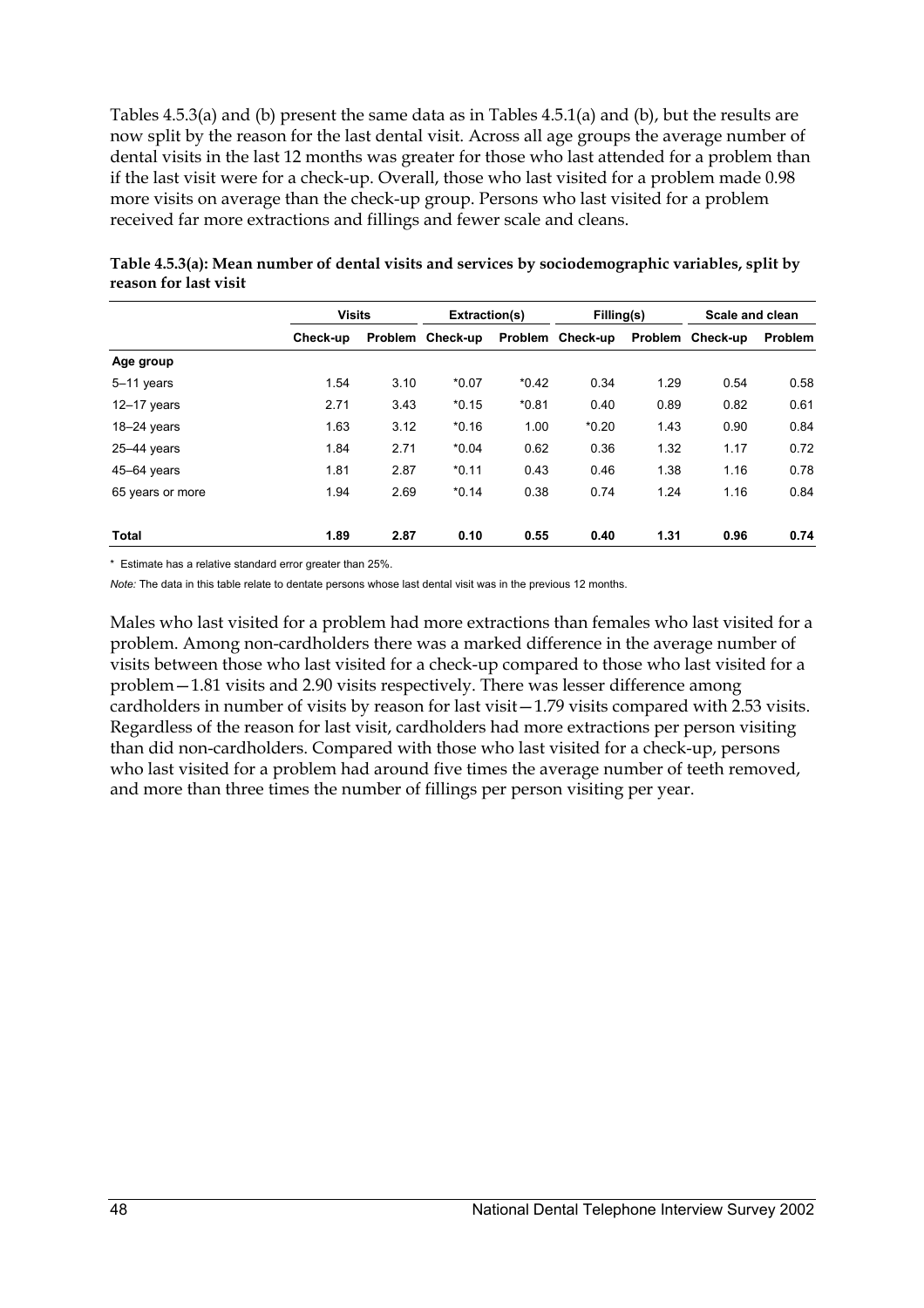|                                     | <b>Visits</b> |      | Extraction(s)    |         | Filling(s)       |         | <b>Scale and clean</b> |         |
|-------------------------------------|---------------|------|------------------|---------|------------------|---------|------------------------|---------|
|                                     | Check-up      |      | Problem Check-up |         | Problem Check-up |         | Problem Check-up       | Problem |
| <b>Sex</b>                          |               |      |                  |         |                  |         |                        |         |
| Male                                | 1.79          | 2.74 | $*0.10$          | 0.63    | 0.45             | 1.47    | 1.11                   | 0.74    |
| Female                              | 1.82          | 2.86 | $*0.08$          | 0.48    | 0.38             | 1.23    | 1.13                   | 0.80    |
| Annual household income             |               |      |                  |         |                  |         |                        |         |
| Less than \$12,000                  | 1.84          | 2.42 | $*0.14$          | 0.58    | $*0.45$          | 1.31    | 0.93                   | 0.53    |
| \$12,000 -< \$20,000                | 1.95          | 2.80 | $*0.14$          | 0.58    | 0.69             | 1.15    | 0.97                   | 0.75    |
| \$20,000 - < \$30,000               | 1.74          | 2.55 | $*0.09$          | 0.66    | 0.54             | 1.48    | 1.10                   | 0.69    |
| \$30,000 -< \$40,000                | 1.71          | 2.90 | $*0.09$          | 0.58    | 0.48             | 0.91    | 1.08                   | 0.68    |
| \$40,000 -< \$60,000                | 1.87          | 2.66 | $*0.12$          | 0.51    | 0.39             | 1.36    | 1.19                   | 0.71    |
| \$60,000 -< \$80,000                | 1.76          | 3.09 | $*0.02$          | 0.62    | 0.43             | 1.20    | 1.14                   | 0.82    |
| \$80,000 or more                    | 1.82          | 2.93 | $*0.08$          | 0.54    | 0.29             | 1.54    | 1.19                   | 0.98    |
| Cardholder                          |               |      |                  |         |                  |         |                        |         |
| Yes                                 | 1.79          | 2.53 | $*0.12$          | 0.61    | 0.54             | 1.31    | 1.06                   | 0.70    |
| No                                  | 1.81          | 2.90 | 0.09             | 0.53    | 0.39             | 1.36    | 1.14                   | 0.79    |
| <b>Residential location</b>         |               |      |                  |         |                  |         |                        |         |
| <b>Major Cities</b>                 | 1.81          | 2.97 | 0.10             | 0.55    | 0.42             | 1.45    | 1.14                   | 0.83    |
| Inner Regional                      | 1.93          | 2.57 | $*0.06$          | 0.50    | 0.44             | 1.16    | 1.15                   | 0.60    |
| Outer Regional                      | 1.57          | 2.38 | $*0.08$          | 0.64    | $*0.36$          | 1.16    | 0.97                   | 0.69    |
| Remote / Very Remote                | $*1.59$       | 1.83 | $*0.28$          | $*0.58$ | $*0.18$          | $*0.92$ | $*0.82$                | 0.79    |
| <b>State/Territory</b>              |               |      |                  |         |                  |         |                        |         |
| New South Wales                     | 1.73          | 2.76 | $*0.08$          | 0.50    | 0.36             | 1.30    | 1.15                   | 0.72    |
| Victoria                            | 1.92          | 2.92 | $*0.09$          | 0.54    | 0.40             | 1.69    | 1.04                   | 0.86    |
| Queensland                          | 1.73          | 2.57 | $*0.06$          | 0.61    | 0.47             | 1.27    | 1.22                   | 0.77    |
| South Australia                     | 1.75          | 2.96 | $*0.13$          | $*0.68$ | 0.39             | 1.10    | 1.01                   | 0.75    |
| Western Australia                   | 1.94          | 2.92 | $*0.14$          | 0.50    | 0.50             | 1.14    | 1.15                   | 0.78    |
| Tasmania                            | 1.68          | 2.62 | $*0.07$          | $*0.48$ | $*0.45$          | $*1.04$ | 1.01                   | 0.60    |
| <b>Australian Capital Territory</b> | 1.98          | 3.68 | $*0.17$          | $*0.64$ | $*0.48$          | $*1.53$ | 1.16                   | 0.84    |
| Northern Territory                  | *2.16         | 2.47 | $*0.36$          | *0.57   | $*0.41$          | *0.93   | *0.97                  | $*0.63$ |
| Total                               | 1.81          | 2.80 | 0.09             | 0.55    | 0.41             | 1.35    | 1.12                   | 0.77    |

#### **Table 4.5.3(b): Mean number of dental visits and services by sociodemographic variables, split by reason for last visit**

\* Estimate has a relative standard error greater than 25%.

*Note:* The data in this table relate to dentate persons aged 18 years or more whose last dental visit was in the previous 12 months.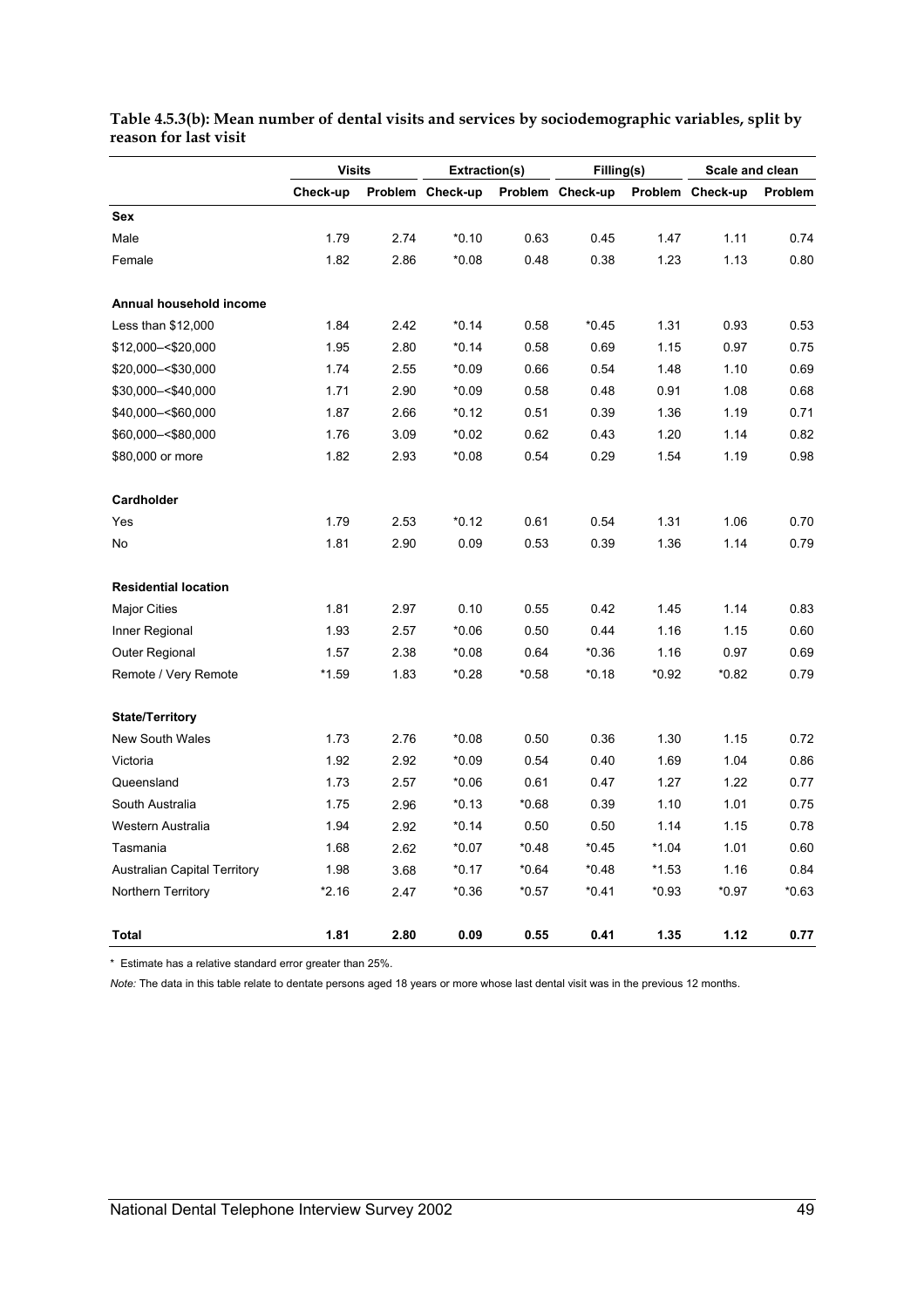Tables 4.5.4(a) and (b) show the percentage of persons who received routine dental services among dentate adults visiting in the last 12 months, by reason for last visit.

Across all age groups, persons whose last visit was for a problem were more likely to receive one or more extractions and/or fillings, and generally less likely to receive a scale and clean. Among those last visiting for a problem, the 18–24 year age group had the highest percentage reporting extractions (40.2%).

|                  |          | Extraction(s) |          | Filling(s) |          | Scale and clean |  |
|------------------|----------|---------------|----------|------------|----------|-----------------|--|
|                  | Check-up | Problem       | Check-up | Problem    | Check-up | Problem         |  |
| Age group        |          |               |          |            |          |                 |  |
| 5-11 years       | $*4.0$   | 19.9          | 22.1     | 61.6       | 45.1     | 50.6            |  |
| $12 - 17$ years  | $*6.8$   | $*23.2$       | 22.5     | 44.8       | 59.7     | 43.9            |  |
| $18-24$ years    | $*5.0$   | 40.2          | $*13.3$  | 52.2       | 69.7     | 69.4            |  |
| $25 - 44$ years  | $*2.8$   | 33.1          | 24.1     | 64.5       | 86.0     | 58.3            |  |
| 45-64 years      | $*5.5$   | 26.5          | 30.5     | 65.8       | 88.6     | 63.1            |  |
| 65 years or more | $*8.6$   | 25.4          | 38.9     | 65.2       | 85.0     | 59.9            |  |
| Total            | 4.9      | 28.8          | 24.8     | 62.6       | 72.8     | 59.2            |  |

**Table 4.5.4(a): Percentage of persons receiving dental services by age, split by reason for last visit** 

\* Estimate has a relative standard error greater than 25%.

*Note:* The data in this table relate to dentate persons whose last dental visit was in the previous 12 months.

Table 4.5.4(b) restricts the analysis to dentate adults who made a visit in the last 12 months. Of this group, around one-in-twenty of those last visiting for a check-up had extractions, compared with just under one-in-three who last visited for a problem. The respective figures for receipt of fillings were about one-in-four if last visit was a check-up, and two-in-three if last visit was for a problem.

People from lower income households who last visited for a problem, tended to be more likely to have an extraction and less likely to have a clean and scale than higher income groups. Cardholders who last visited for a problem were more likely to have an extraction than the corresponding group of non-cardholders (35.5% cf. 28.3%).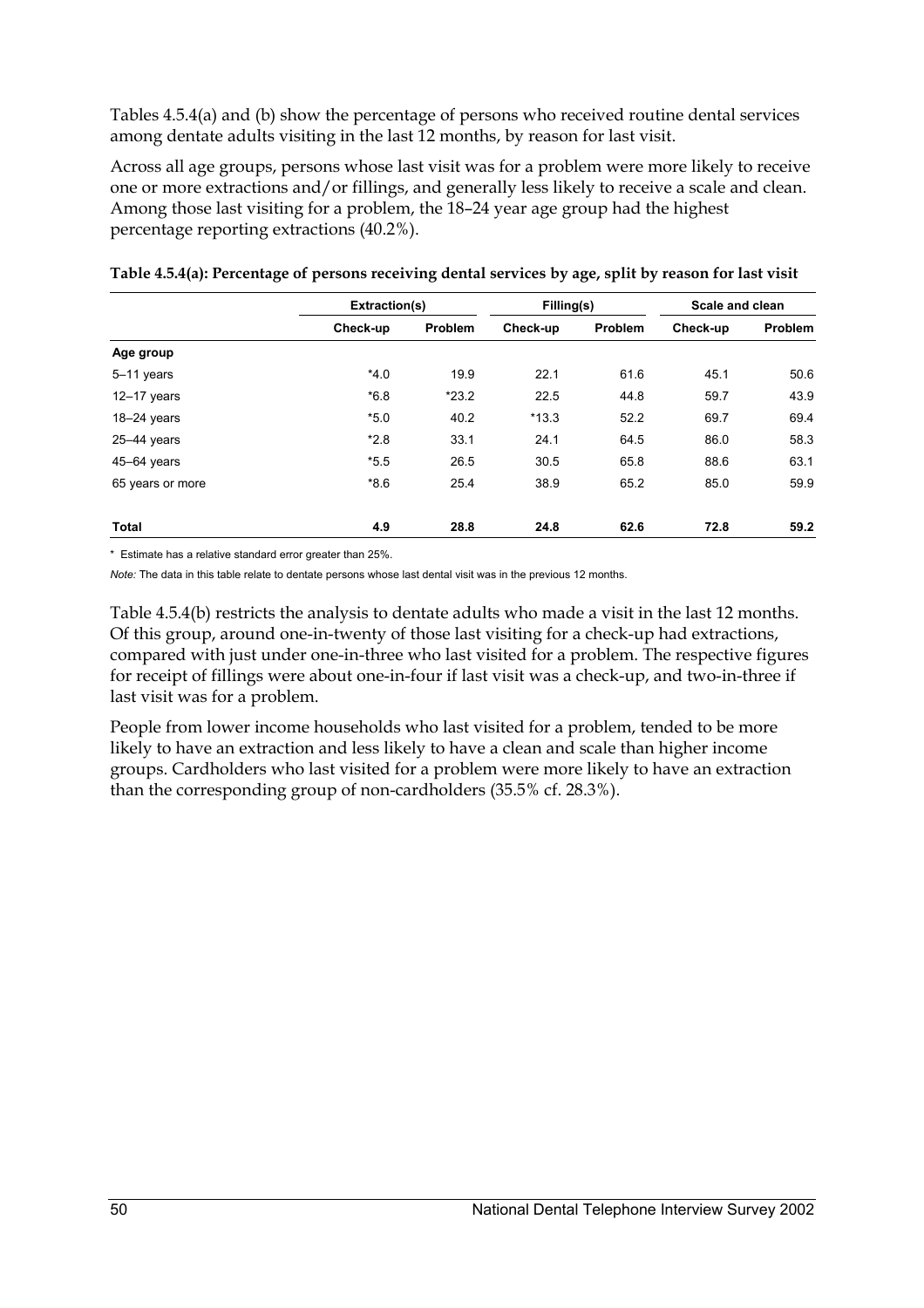|                                     | Extraction(s) |         | Filling(s) |         | Scale and clean |         |
|-------------------------------------|---------------|---------|------------|---------|-----------------|---------|
|                                     | Check-up      | Problem | Check-up   | Problem | Check-up        | Problem |
| Sex                                 |               |         |            |         |                 |         |
| Male                                | 5.4           | 34.2    | 27.0       | 63.1    | 84.8            | 60.2    |
| Female                              | 4.1           | 26.6    | 25.5       | 64.8    | 83.5            | 62.4    |
| Annual household income             |               |         |            |         |                 |         |
| Less than \$12,000                  | $*6.0$        | 36.8    | 25.2       | 66.1    | 70.6            | 44.1    |
| \$12,000 - < \$20,000               | $*8.6$        | 35.4    | 35.2       | 60.4    | 76.9            | 58.0    |
| \$20,000 -< \$30,000                | $*5.8$        | 34.8    | 33.1       | 63.9    | 84.4            | 59.2    |
| \$30,000 -< \$40,000                | $*4.2$        | 33.5    | 29.6       | 57.0    | 80.2            | 61.8    |
| \$40,000 -< \$60,000                | $*4.3$        | 27.9    | 26.8       | 63.3    | 85.3            | 61.1    |
| \$60,000 -< \$80,000                | $*1.1$        | 31.3    | 31.3       | 64.2    | 81.2            | 59.1    |
| \$80,000 or more                    | $*4.8$        | 27.4    | 19.3       | 64.2    | 89.7            | 73.2    |
| Cardholder                          |               |         |            |         |                 |         |
| Yes                                 | $*6.9$        | 35.5    | 30.9       | 58.5    | 82.6            | 56.8    |
| <b>No</b>                           | 4.3           | 28.3    | 25.2       | 65.9    | 84.4            | 63.0    |
| <b>Residential location</b>         |               |         |            |         |                 |         |
| <b>Major Cities</b>                 | 5.1           | 30.2    | 26.1       | 66.0    | 85.1            | 63.6    |
| Inner Regional                      | $*3.2$        | 29.3    | 28.3       | 61.2    | 80.5            | 54.3    |
| Outer Regional                      | $*4.5$        | 33.5    | 26.0       | 59.9    | 82.7            | 59.8    |
| Remote / Very Remote                | $*5.1$        | $*23.4$ | $*10.8$    | 49.6    | $+69.2$         | 70.0    |
| <b>State/Territory</b>              |               |         |            |         |                 |         |
| <b>New South Wales</b>              | $*3.2$        | 30.0    | 22.0       | 61.0    | 87.5            | 57.5    |
| Victoria                            | $*6.0$        | 29.3    | 28.1       | 74.6    | 77.2            | 65.3    |
| Queensland                          | $*2.7$        | 32.8    | 30.7       | 62.5    | 88.5            | 65.2    |
| South Australia                     | $*6.0$        | 31.5    | 29.7       | 59.4    | 75.8            | 59.8    |
| Western Australia                   | $*8.2$        | 27.5    | 25.2       | 60.4    | 87.4            | 62.5    |
| Tasmania                            | *4.8          | 32.9    | 23.6       | 60.1    | 81.0            | 54.4    |
| <b>Australian Capital Territory</b> | $*9.9$        | 17.9    | 26.3       | 60.7    | 89.5            | 61.6    |
| Northern Territory                  | $*11.5$       | 35.3    | *24.7      | 52.5    | 80.5            | 53.3    |
| Total                               | 4.7           | 30.2    | 26.2       | 64.0    | 84.1            | 61.4    |

**Table 4.5.4(b): Percentage of persons receiving dental services by sociodemographic variables, split by reason for last visit** 

\* Estimate has a relative standard error greater than 25%.

† Estimate has a standard error greater than 10%.

*Note:* The data in this table relate to dentate persons aged 18 years or more whose last dental visit was in the previous 12 months.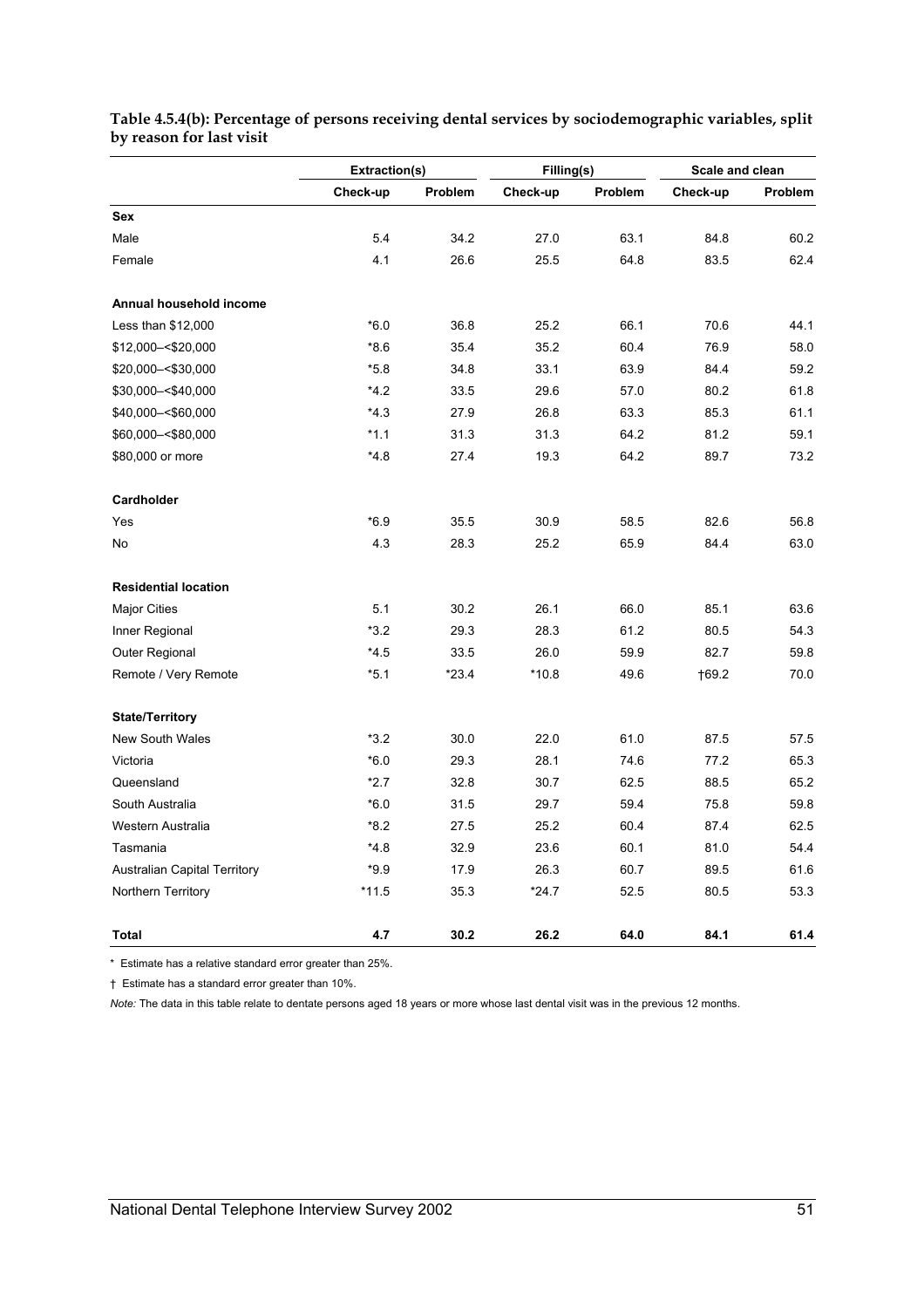Tables 4.5.5(a) and (b) shows for dentate persons last visiting in the previous 12 months, the percentage receiving services other than extractions, fillings, or a scale and clean.

The additional dental services presented are, dental X-ray, fluoride treatment, a new denture, root canal treatment, gum treatment, orthodontics, and crown or bridge work. Other treatments included any other treatment that was specified, that is not presented in these tables. Because the number of individuals who reported some of these treatments was low, the estimates in the columns marked with an asterisk may be regarded as unreliable in their specific accuracy.

Among those visiting, around a quarter of children and a sixth of adolescents received fluoride treatment. As would be expected, denture related treatment increased with age. Root canal treatment peaked in the 45–64 year age group. Orthodontic treatment was highest among those aged 12–17 years. The percentage of persons receiving crown or bridge treatment increased across age groups.

|  |  | Table 4.5.5(a): Percentage of persons receiving additional dental services by age |
|--|--|-----------------------------------------------------------------------------------|
|  |  |                                                                                   |

|                  |                                              | <b>Treatment</b> |                          |                       |               |              |                   |                  |                               |
|------------------|----------------------------------------------|------------------|--------------------------|-----------------------|---------------|--------------|-------------------|------------------|-------------------------------|
|                  | <b>Additional</b><br>services <sup>(a)</sup> |                  | X-ray Fluoride           | <b>New</b><br>denture | Root<br>canal | Gum<br>treat | Ortho-<br>dontics | Crown/<br>bridge | Other<br>treat <sup>(b)</sup> |
| Age group        |                                              |                  |                          |                       |               |              |                   |                  |                               |
| $5-11$ years     | 42.2                                         | 22.8             | 26.1                     |                       |               | $*0.4$       | $*3.3$            | $*0.4$           | 5.2                           |
| $12-17$ years    | 50.4                                         | 36.0             | 15.4                     | $*0.1$                | $*1.1$        |              | 9.2               | $*0.5$           | $*2.0$                        |
| $18-24$ years    | 50.4                                         | 45.7             | $*0.2$                   | $*0.6$                | $*7.1$        | $*0.2$       | $*2.5$            | $*2.7$           | $*2.2$                        |
| $25-44$ years    | 54.2                                         | 49.0             | $*1.1$                   | $*1.5$                | 8.5           | $*0.6$       | $*0.6$            | 7.9              | $*2.7$                        |
| 45-64 years      | 55.6                                         | 45.6             | $*0.1$                   | 9.2                   | 10.4          | $*0.3$       | $*0.2$            | 10.5             | 3.4                           |
| 65 years or more | 47.5                                         | 34.2             | $\overline{\phantom{0}}$ | 13.1                  | 7.4           | $*0.1$       |                   | 9.9              | $*4.2$                        |
| <b>Total</b>     | 51.3                                         | 41.0             | 6.2                      | 4.1                   | 6.6           | $*0.3$       | 2.0               | 6.2              | 3.3                           |

(a) Percentage of persons receiving services other than extractions, fillings, or a scale and clean.

(b) Percentage of persons receiving services other than extractions, fillings, a scale and clean, or those services listed in this table.

\* Estimate has a relative standard error greater than 25%.

*Note:* The data in this table relate to dentate persons whose last dental visit was in the previous 12 months.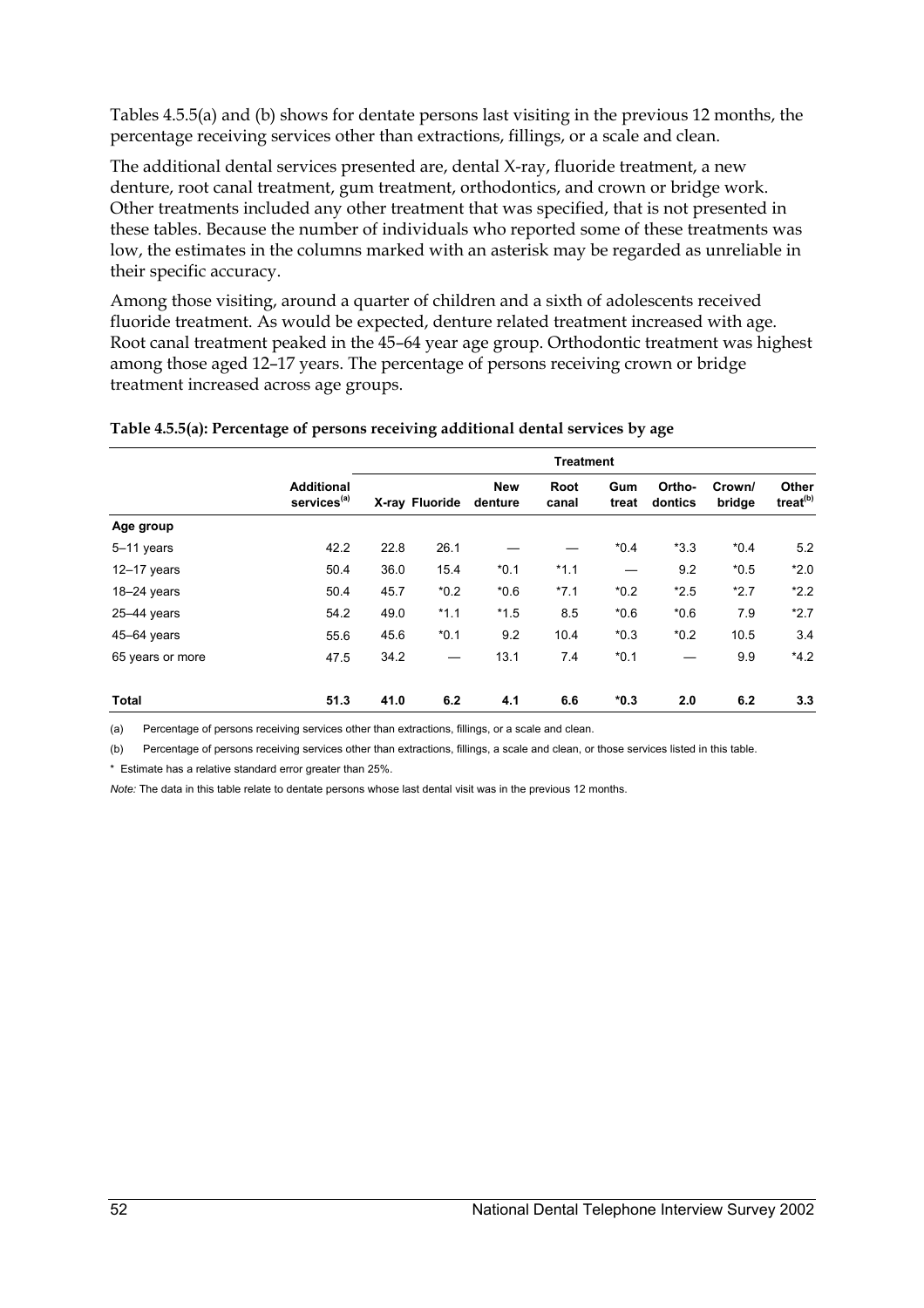Among adults, crown or bridge work was lowest for the lowest two income groups. A lower percentage of cardholders had crown or bridge work than did non-cardholders, and those in major cities were more likely to have had crown or bridge work than other locations.

|                                | <b>Treatment</b>                              |      |                |                       |               |              |                   |                  |                               |
|--------------------------------|-----------------------------------------------|------|----------------|-----------------------|---------------|--------------|-------------------|------------------|-------------------------------|
|                                | <b>Additional</b><br>treatment <sup>(a)</sup> |      | X-ray Fluoride | <b>New</b><br>denture | Root<br>canal | Gum<br>treat | Ortho-<br>dontics | Crown/<br>bridge | Other<br>treat <sup>(b)</sup> |
| <b>Sex</b>                     |                                               |      |                |                       |               |              |                   |                  |                               |
| Male                           | 54.5                                          | 46.5 | $*0.5$         | 6.4                   | 8.5           | $*0.4$       | $*0.7$            | 9.5              | 3.3                           |
| Female                         | 52.3                                          | 44.6 | $*0.6$         | 4.8                   | 9.2           | $*0.4$       | $*0.5$            | 7.4              | 2.9                           |
| <b>Annual household income</b> |                                               |      |                |                       |               |              |                   |                  |                               |
| Less than \$12,000             | 47.5                                          | 34.5 | $*0.2$         | 11.4                  | $*6.7$        |              |                   | $*5.6$           | $*2.1$                        |
| \$12,000 -< \$20,000           | 55.6                                          | 43.7 |                | 10.8                  | 8.8           | $*0.4$       | $*0.1$            | $*5.5$           | $*2.8$                        |
| \$20,000 -< \$30,000           | 54.8                                          | 43.7 | $*1.6$         | 8.6                   | 9.8           | $*1.1$       |                   | 12.6             | $*5.8$                        |
| \$30,000 -< \$40,000           | 51.6                                          | 44.7 | $*0.7$         | $*5.6$                | $*4.6$        | $*0.1$       | $*0.7$            | 10.4             | $*1.6$                        |
| \$40,000 -< \$60,000           | 52.5                                          | 47.4 | $*1.0$         | $*3.4$                | 10.3          | $*0.1$       | $*0.2$            | 7.2              | $*4.1$                        |
| \$60,000 -< \$80,000           | 53.9                                          | 47.5 | $*0.5$         | $*6.2$                | $*7.4$        |              | $*1.0$            | 10.4             | $*2.4$                        |
| \$80,000 or more               | 56.2                                          | 49.4 | $*0.1$         | $*1.8$                | 6.9           | $*0.9$       | $*1.4$            | 7.9              | $*2.9$                        |
| Cardholder                     |                                               |      |                |                       |               |              |                   |                  |                               |
| Yes                            | 53.3                                          | 40.0 | $*0.1$         | 11.1                  | 8.5           | $*0.2$       | $*0.1$            | 6.1              | 4.0                           |
| No                             | 53.4                                          | 47.1 | $*0.7$         | 4.0                   | 9.0           | $*0.4$       | $*0.8$            | 9.0              | 2.8                           |
| <b>Residential location</b>    |                                               |      |                |                       |               |              |                   |                  |                               |
| <b>Major Cities</b>            | 52.9                                          | 45.1 | 0.7            | 5.8                   | 9.5           | $*0.2$       | $*0.5$            | 8.9              | 2.8                           |
| Inner Regional                 | 54.7                                          | 47.9 |                | 4.7                   | 8.1           | $*0.9$       | $*1.1$            | 7.9              | $*3.5$                        |
| Outer Regional                 | 54.7                                          | 44.1 | 0.1            | $*5.8$                | $*5.8$        | $*0.7$       | $*0.5$            | $*5.8$           | $*4.8$                        |
| Remote / Very Remote           | 57.6                                          | 50.8 |                | $*2.6$                | $*9.5$        |              |                   | $*6.4$           | $*2.4$                        |
| <b>Total</b>                   | 53.3                                          | 45.5 | $*0.5$         | 5.5                   | 8.9           | $*0.4$       | $*0.6$            | 8.4              | 3.1                           |

#### **Table 4.5.5(b): Percentage of persons receiving additional dental services by sociodemographic variables**

(a) Percentage of persons receiving services other than extractions, fillings, or a scale and clean.

(b) Percentage of persons receiving services other than extractions, fillings, a scale and clean, or those services listed in this table.

\* Estimate has a relative standard error greater than 25%.

*Note:* The data in this table relate to dentate persons aged 18 years or more whose last dental visit was in the previous 12 months.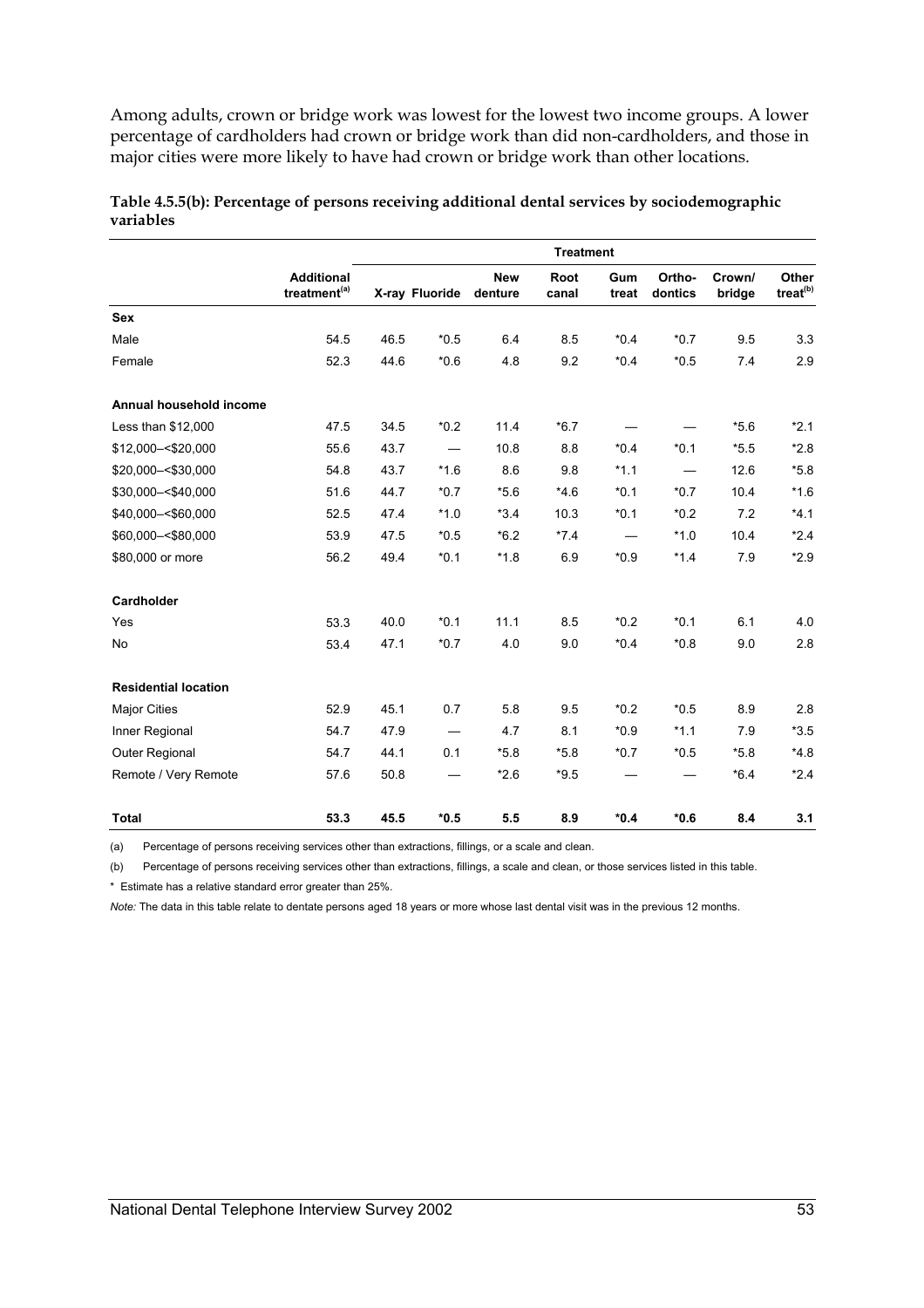Table 4.5.6 shows the reasons for extraction(s) during the last 12 months reported by dentate adults by place of last visit and card status.

The reason most often given for having extraction(s) was that the tooth or teeth were decayed. Reasons varied substantially by place of last visit combined with card status. Cardholders who last visited a public clinic reported decayed teeth as the reason most often, followed by abscessed or infected teeth. Cardholders who last went to a private dentist also reported decayed teeth, and abscessed or infected teeth as the most common reasons. Extraction of wisdom teeth and decay were the two reasons given most often by non-cardholders for the reason for extraction.

Further reasons for extraction were also ascertained. All three groups cited wanting to stop the pain, a belief that the tooth would be extracted sooner or later, and the cost of keeping the tooth or teeth as the major reasons for having extraction(s).

|                                                                                                                                                                      | <b>Cardholder public</b> | <b>Cardholder private</b> | Non-cardholder private |
|----------------------------------------------------------------------------------------------------------------------------------------------------------------------|--------------------------|---------------------------|------------------------|
| Tooth was: (a)                                                                                                                                                       | %                        | %                         | $\frac{0}{0}$          |
| Decayed                                                                                                                                                              | 50.7                     | 34.8                      | 23.4                   |
| Abscessed or infected                                                                                                                                                | 30.6                     | $*20.8$                   | 18.2                   |
| Cracked or fractured                                                                                                                                                 | $*15.8$                  | $*12.9$                   | 22.5                   |
| Had broken down filling                                                                                                                                              | $*15.3$                  | $*18.5$                   | 9.6                    |
| Loose                                                                                                                                                                | $*9.8$                   | $*19.5$                   | $*3.1$                 |
| Third molar extraction                                                                                                                                               | $*5.1$                   | $*18.6$                   | 33.5                   |
| Removed for orthodontics                                                                                                                                             | $*0.6$                   | $*0.2$                    | $*2.3$                 |
| Don't know                                                                                                                                                           | $*5.9$                   | $*1.5$                    | $*1.6$                 |
| Reasons for extraction(s) at last dental visit if above reason was:<br>cracked or fractured, filling had broken down, abscessed or infected, or loose <sup>(a)</sup> |                          |                           |                        |
| Wanted to stop the pain                                                                                                                                              | 69.1                     | 40.9                      | 48.8                   |
| Thought it would be extracted sooner or later                                                                                                                        | 44.1                     | 41.4                      | 47.9                   |
| Cost of keeping the tooth                                                                                                                                            | $*23.2$                  | $*16.2$                   | 25.3                   |

Failure of previous treatment the state of previous treatment the state of  $\sim$  15.7  $\sim$  15.7 Extensive time required for treatment the term of the state of the state of the state of the state of the state of the state of the state of the state of the state of the state of the state of the state of the state of the

#### **Table 4.5.6: Reasons for extraction(s) at last dental visit by place of visit and card status**

(a) More than one reason per individual could be nominated.

\* Estimate has a relative standard error greater than 25%.

*Note:* The data in this table relate to dentate persons aged 18 years or more who had an extraction in the previous 12 months.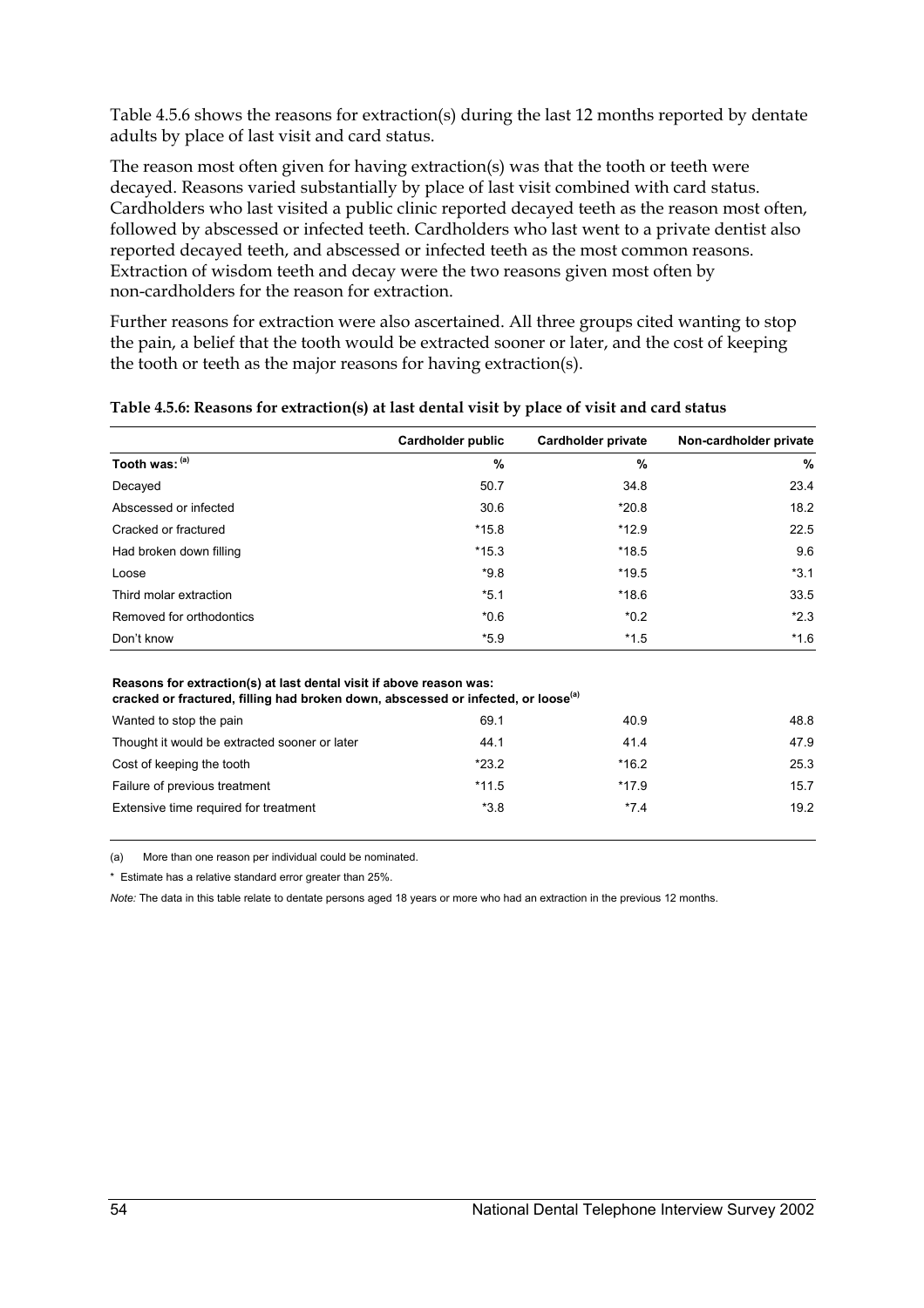Table 4.5.7 shows the percentage of persons receiving extractions and fillings, and the mean number of extractions and fillings per person, by card status and place of last visit.

Cardholders, irrespective of where their last visit was, were less likely to have made a dental visit in the last 12 months than non-cardholders whose last visit was privately. Regardless of the place of last visit, cardholder's most recent visit in the previous 12 months was more likely to have been for a problem than was the case for non-cardholders.

Cardholders who last went public were more likely to receive a filling, and a greater number of fillings than those who last went privately. Cardholders who last went public were far more likely to have extractions than those who last went privately—42.7% cf. 16.9% and 15.6%. Among those receiving extractions, persons visiting a public clinic had slightly fewer extractions per person than those who went privately.

Those who last visited a public clinic for a problem had the highest percentage having an extraction (50.4%), compared with 28.3% of the cardholder private group, and 28.1% of the non-cardholders whose last visit was for a problem. Persons last visiting a public clinic for a check-up were more likely to receive fillings (and also a greater number on average) than those visiting privately, 40.6% compared with 28.6% and 25.6%.

Due to the small number of persons receiving extractions when the last dental visit was for a check-up, both the percentage and mean estimates presented have large variances associated with them. However, the percentage of cardholders who last went public that received extractions is quite high compared to the other estimates.

|                 |                       | % who last visited | Filling(s) |                     | Extraction(s) |                     |
|-----------------|-----------------------|--------------------|------------|---------------------|---------------|---------------------|
|                 | Visits <sup>(a)</sup> | for a problem      | %          | Mean <sup>(b)</sup> | $\frac{9}{6}$ | Mean <sup>(c)</sup> |
| <b>Total</b>    |                       |                    |            |                     |               |                     |
| Card public     | 50.0                  | 73.5               | 53.8       | 2.68                | 42.7          | 1.69                |
| Card private    | 53.2                  | 55.3               | 46.1       | 1.85                | 16.9          | 1.76                |
| No card private | 62.0                  | 47.7               | 44.9       | 1.90                | 15.6          | 1.89                |
| Problem         |                       |                    |            |                     |               |                     |
| Card public     |                       |                    | 59.2       | 2.86                | 50.4          | 1.65                |
| Card private    |                       |                    | 60.3       | 1.91                | 28.3          | 1.79                |
| No card private |                       |                    | 66.3       | 2.05                | 28.1          | 1.87                |
| Check-up        |                       |                    |            |                     |               |                     |
| Card public     |                       |                    | 40.6       | 1.99                | $*22.6$       | *1.92               |
| Card private    |                       |                    | 28.6       | 1.67                | $*3.0$        | $*1.38$             |
| No card private |                       |                    | 25.6       | 1.53                | 4.3           | 1.96                |

#### **Table 4.5.7: Percentage of persons attending for problems and frequency of fillings and extractions by card status and place of last dental visit**

(a) Percentage of persons who last made a dental visit in the previous 12 months among dentate persons aged 18 years or more.

(b) The mean among those who received a filling or fillings.

(c) The mean among those who had an extraction or extractions.

\* Estimate has a relative standard error greater than 25%.

*Note:* Unless otherwise noted the data in this table relate to dentate persons aged 18 years or more whose last dental visit was in the previous 12 months.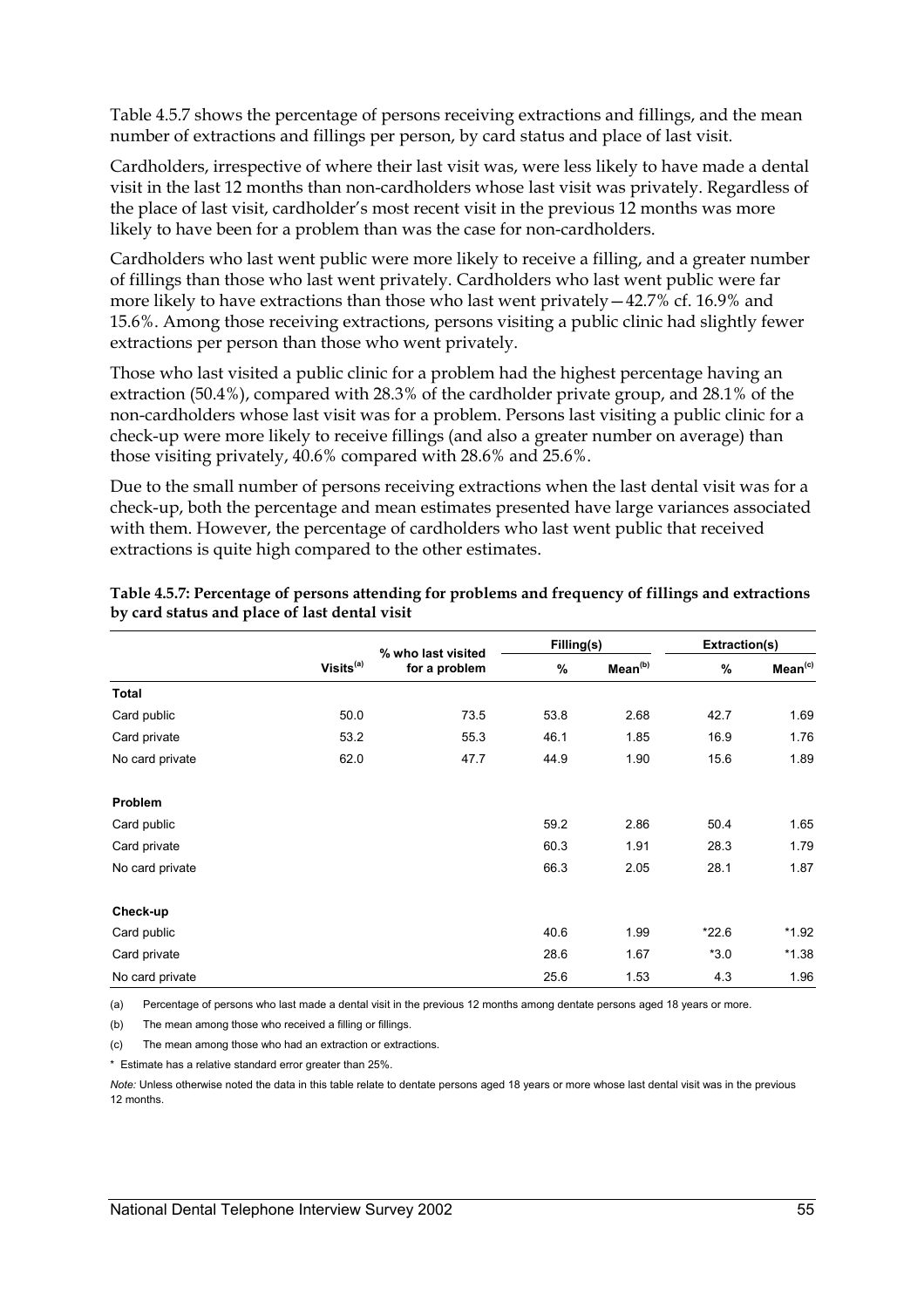## **4.6 Usual reason for a dental visit**

Tables 4.6.1(a) and (b) identify which groups of persons stated their usual reason for making a dental visit as a check-up. The remaining percentage equals the percentage who usually visit in response to a problem. Persons who usually visit a dentist due to the onset of a problem are less likely to receive ongoing preventive care than those visiting for a check-up receive. Additionally, persons who make dental visits for problems may have greater levels of unmet treatment needs, and the problems that trigger their eventual visit may be of a more serious and advanced nature.

A variety of reasons could be proposed as to why some persons usually make dental visits for a problem. Financial constraints may prevent a person from being able to make check-ups as regularly as would be desired, resulting in dental visits only when problems become intolerable, and at a time when restorative treatments may no longer be a viable option. Whatever the underlying reasons are for problem-based visits, it can be argued that many of these persons experience some form of access disadvantage, preventing them from following a more desirable visiting pattern.

Among dentate persons, there was a general decline across age groups in the percentage of persons reporting a check-up as their usual reason for visiting a dentist from 86.0% among those aged 5–11 years to 49.6% among the 25–44 year age group. For persons aged 25 years and over the percentage who reported that they usually visit for a check up was around 50%. Across all age groups, the percentage of persons usually visiting for a check-up was consistently lower among cardholders than for non-cardholders.

|                  | Cardholder | Non-cardholder | <b>Total</b> |
|------------------|------------|----------------|--------------|
| Age group        |            |                |              |
| 5-11 years       | 81.6       | 87.4           | 86.0         |
| $12 - 17$ years  | 73.1       | 82.6           | 80.6         |
| 18-24 years      | 57.6       | 65.0           | 63.3         |
| $25 - 44$ years  | 31.4       | 53.5           | 49.6         |
| $45 - 64$ years  | 30.0       | 59.8           | 54.1         |
| 65 years or more | 46.5       | 63.0           | 51.9         |
| Total            | 46.6       | 63.4           | 59.3         |

#### **Table 4.6.1(a): Percentage of persons whose usual reason for a dental visit is for a check-up**

*Note:* The data in this table relate to dentate persons.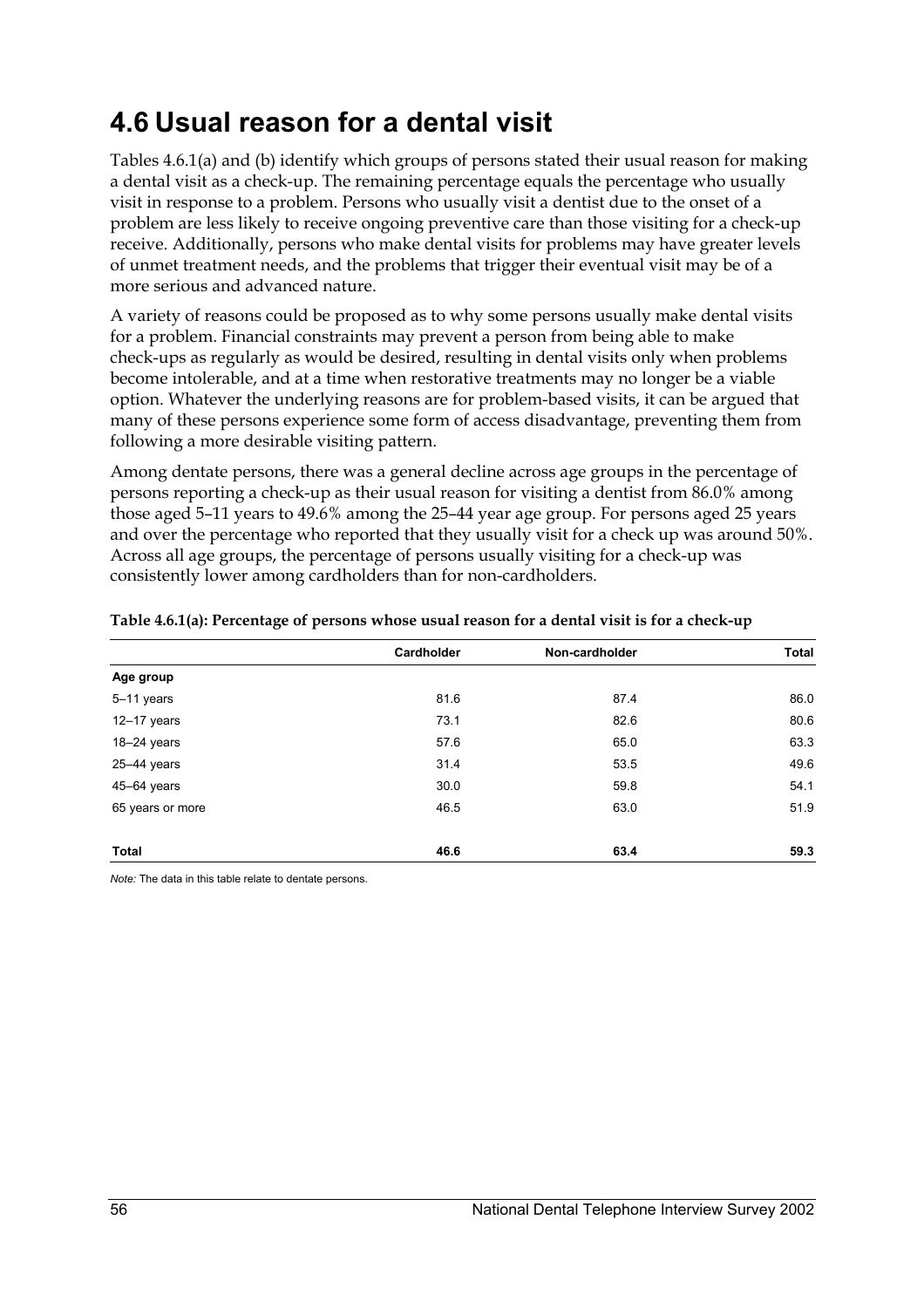Among dentate adults, females were more likely to usually visit for a check-up than were males. Persons from households with a lower annual income were far less likely to usually visit for a check-up than wealthier households. Similarly, those from more remote regions were much less likely to visit for a check-up then persons from major cities. Across the States and Territories the percentage of persons who usually visit for a check-up ranged from 44.0% in the Northern Territory to 54.8% in the New South Wales.

Among cardholders, 39.3% reported that they usually visit a dentist for a check-up compared to 57.7% of non-cardholders.

|                                     | Cardholder | Non-cardholder | <b>Total</b> |
|-------------------------------------|------------|----------------|--------------|
| <b>Sex</b>                          |            |                |              |
| Male                                | 32.6       | 53.2           | 48.9         |
| Female                              | 44.0       | 62.7           | 57.3         |
| Annual household income             |            |                |              |
| Less than \$12,000                  | 33.9       | 42.8           | 35.6         |
| \$12,000 -< \$20,000                | 36.8       | 52.9           | 41.1         |
| \$20,000 -< \$30,000                | 45.2       | 45.4           | 45.3         |
| \$30,000 -< \$40,000                | 35.1       | 48.9           | 46.6         |
| \$40,000 -< \$60,000                | 35.0       | 55.6           | 54.3         |
| \$60,000 -< \$80,000                | †66.1      | 55.0           | 55.3         |
| \$80,000 or more                    | $*66.0$    | 69.5           | 69.5         |
| <b>Residential location</b>         |            |                |              |
| <b>Major Cities</b>                 | 41.9       | 61.6           | 57.1         |
| Inner Regional                      | 34.8       | 51.7           | 46.6         |
| Outer Regional                      | 30.0       | 44.7           | 40.5         |
| Remote / Very Remote                | $+59.3$    | 36.8           | 41.1         |
| <b>State/Territory</b>              |            |                |              |
| <b>New South Wales</b>              | 37.0       | 60.2           | 54.8         |
| Victoria                            | 38.0       | 59.4           | 54.3         |
| Queensland                          | 42.4       | 54.2           | 51.1         |
| South Australia                     | 38.8       | 53.3           | 49.0         |
| Western Australia                   | 46.6       | 55.8           | 53.5         |
| Tasmania                            | 30.9       | 57.1           | 48.2         |
| <b>Australian Capital Territory</b> | 43.0       | 55.6           | 54.2         |
| Northern Territory                  | 34.0       | 46.1           | 44.0         |
| <b>Total</b>                        | 39.3       | 57.7           | 53.1         |

| Table 4.6.1(b): Percentage of persons whose usual reason for a dental visit is for a check-up |  |  |
|-----------------------------------------------------------------------------------------------|--|--|
|                                                                                               |  |  |

\* Estimate has a relative standard error greater than 25%.

† Estimate has a standard error greater than 10%.

*Note:* The data in this table relate to dentate persons aged 18 years or more.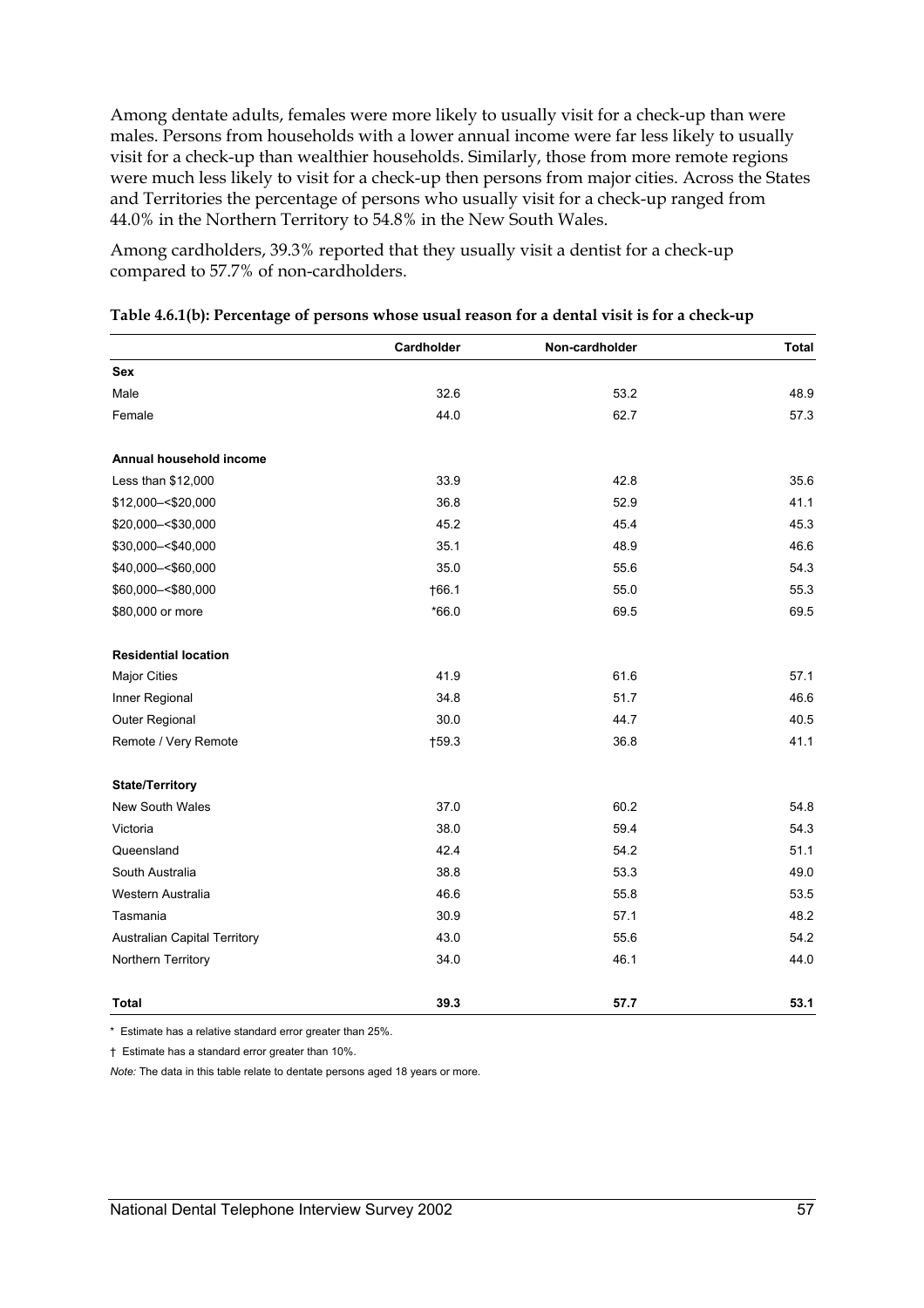Having identified which groups of persons are more likely to usually visit for a check-up, it is of interest to determine the impact of an individual's usual reason for visiting a dentist on their visiting pattern. This is achieved in Table 4.6.2. Differences by usual reason for a dental visit were generally greater than the differences between cardholders and non-cardholders.

There was a good deal of similarity between cardholders and non-cardholders in the time since last dental visit. People who usually visit for a problem were far more likely to have not made a visit for a long time, and less likely to have made a recent dental visit than those usually visiting for a check-up.

When controlling for usual visit reason, a marginally higher percentage of cardholders reported no need for a dental visit than non-cardholders. Among those who usually visit for a check up 54.0% of cardholders and 54.1% of non-cardholders reported needing some dental treatment. This was higher for those who usually visit for a problem, 72.8% for cardholders and 72.0% for non-cardholders. Those who reported that they usually visit for a problem were more likely to have last visited for a problem, than those who usually visit for a check-up were to have last visited for a check-up. This result held both for cardholders and non-cardholders.

As noted above the percentage of persons visiting in the last 12 months is lower among those who usually visit for a problem than those who usually visit for a check-up. Therefore, the percentage of persons who made no visits in the last 12 months was greater among problembased visitors than those usually visiting for a check-up. This somewhat distorts comparison between the two groups. It may be more appropriate in this instance to examine the distribution of the number of visits among those who made a visit. Among cardholders and non-cardholders, problem based visitors were more likely to make four or more visits than were those usually visiting for a check-up.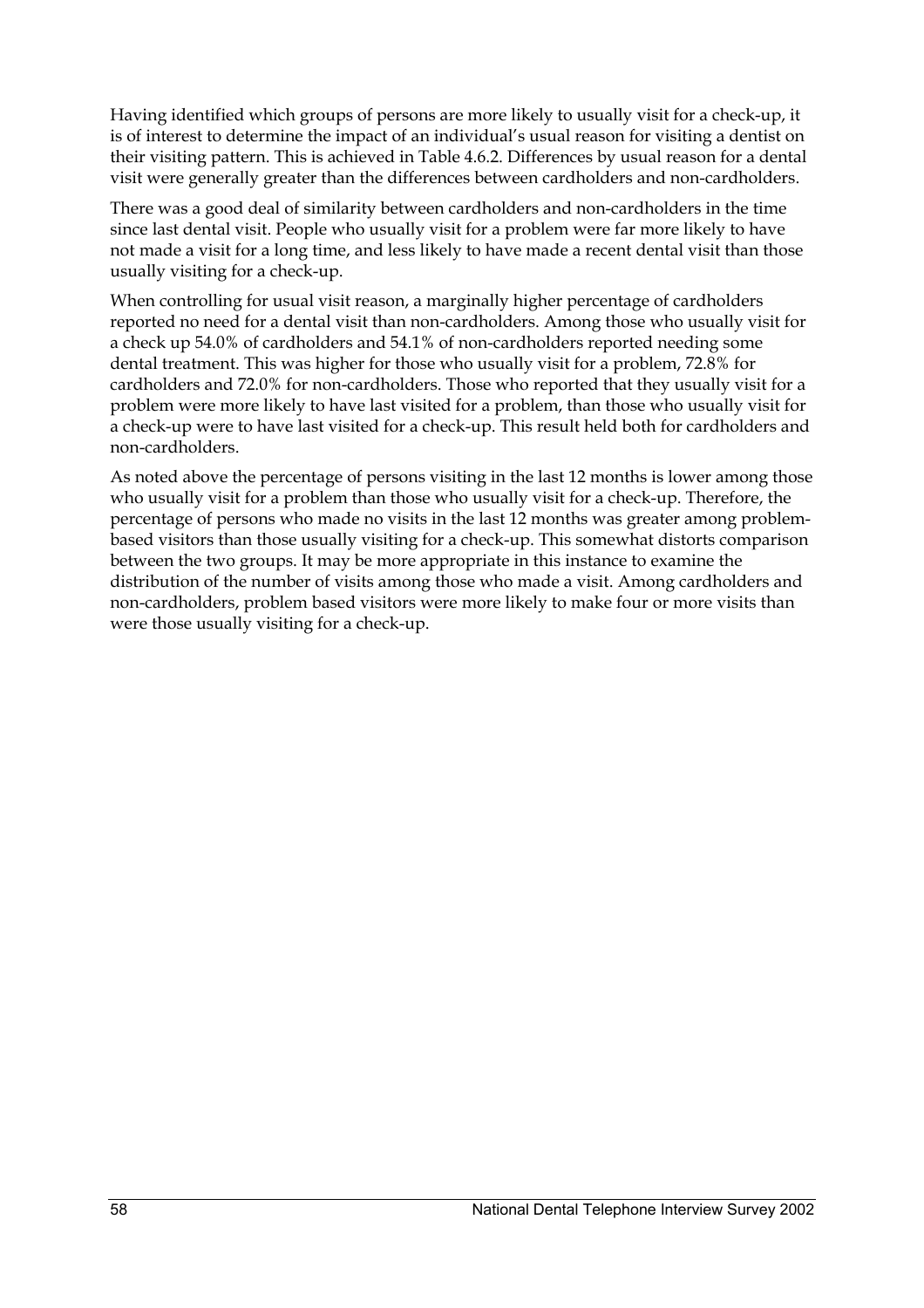|                                                                 | Cardholder   |             | Non-cardholder |             |  |
|-----------------------------------------------------------------|--------------|-------------|----------------|-------------|--|
|                                                                 | Check-up (%) | Problem (%) | Check-up (%)   | Problem (%) |  |
| Time since last visit                                           |              |             |                |             |  |
| Less than 12 months                                             | 72.9         | 37.7        | 73.8           | 41.0        |  |
| $1 - 2$ years                                                   | 15.0         | 21.6        | 16.4           | 23.8        |  |
| $2 - 5$ years                                                   | 7.8          | 19.8        | 6.5            | 20.6        |  |
| 5 years or more                                                 | $*4.3$       | 20.8        | 3.3            | 14.6        |  |
| Type of visit required                                          |              |             |                |             |  |
| Check-up only                                                   | 7.2          | 4.4         | 10.2           | 9.2         |  |
| Treatment only                                                  | 14.3         | 13.0        | 13.7           | 12.8        |  |
| Check-up and treatment                                          | 39.7         | 59.8        | 40.4           | 59.2        |  |
| No visit                                                        | 38.8         | 22.8        | 35.8           | 18.8        |  |
| Reason for last dental visit <sup>(a)</sup>                     |              |             |                |             |  |
| Problem                                                         | 40.9         | 88.0        | 30.2           | 88.9        |  |
| Check-up                                                        | 59.1         | 12.0        | 69.8           | 11.1        |  |
| Number of dental visits in<br>the last 12 months                |              |             |                |             |  |
| None                                                            | 27.1         | 62.3        | 26.2           | 59.0        |  |
| One                                                             | 32.3         | 15.0        | 29.4           | 15.1        |  |
| Two                                                             | 24.9         | 9.0         | 25.4           | 10.4        |  |
| Three                                                           | 6.9          | 5.5         | 8.7            | 6.1         |  |
| Four or more                                                    | 8.7          | 8.2         | 10.2           | 9.4         |  |
| Number of dental visits in<br>the last 12 months <sup>(a)</sup> |              |             |                |             |  |
| One                                                             | 44.4         | 39.8        | 39.9           | 36.9        |  |
| Two                                                             | 34.2         | 23.7        | 34.5           | 25.4        |  |
| Three                                                           | 9.5          | 14.7        | 11.7           | 14.9        |  |
| Four or more                                                    | 12.0         | 21.8        | 13.9           | 22.9        |  |

#### **Table 4.6.2: Visiting patterns of persons identified by card status and usual reason for a dental visit**

(a) Among persons who made a dental visit in the previous 12 months.

\* Estimate has a relative standard error greater than 25%.

*Note:* The data in this table relate to dentate persons aged 18 years or more.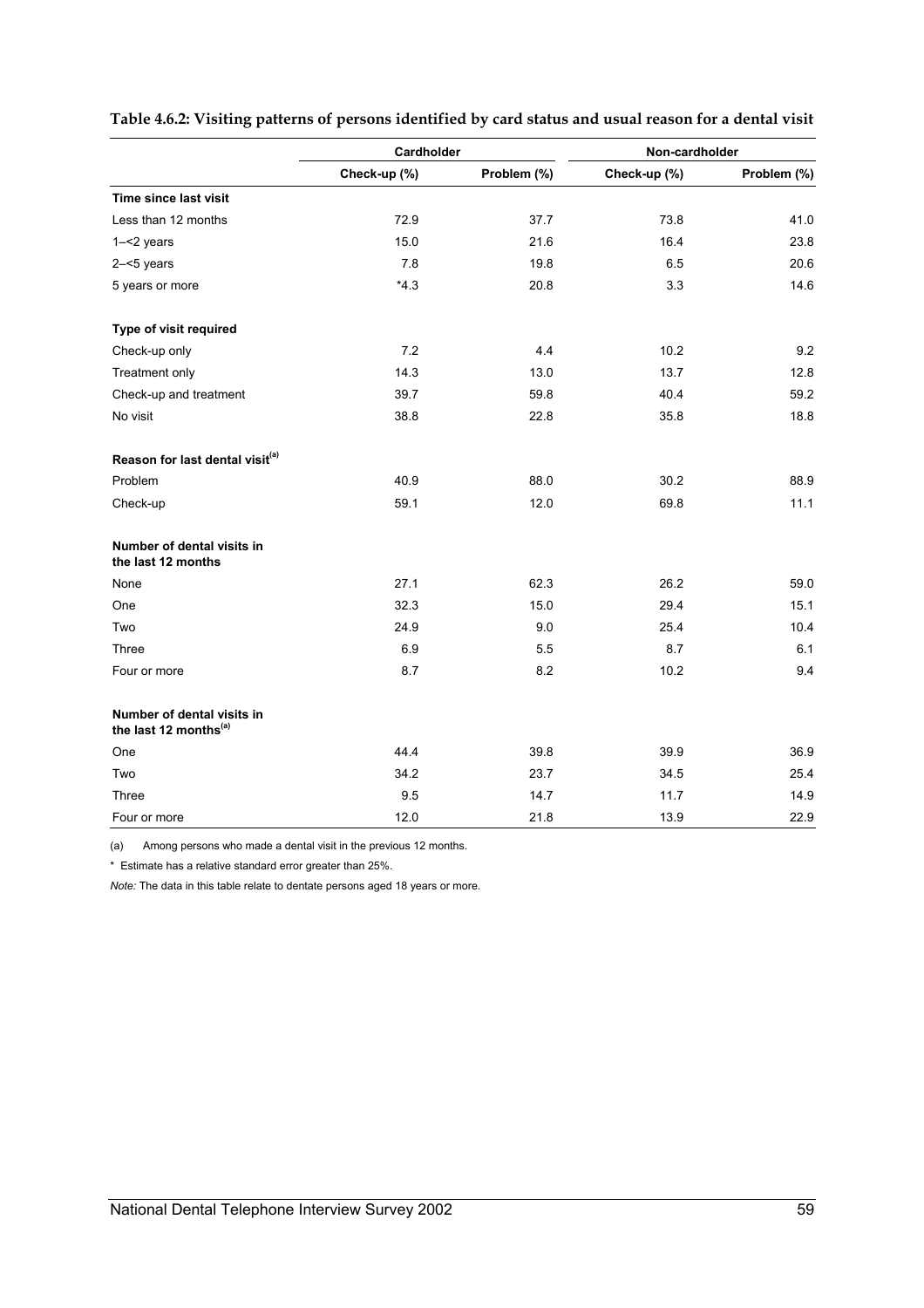## **4.7 Waiting time**

The length of time persons must wait before being able to obtain dental care is a crucial measure of access to timely dental care. Individuals who must wait unduly long periods could be subject to a prolonged period of preventable pain, or experience a further deterioration of their dental health. At worst, some persons may develop problems which could have otherwise have been treated in a more effective and efficient manner, if a timely visit had been possible. Table 4.7.1 presents the distribution of times waited from the time of contacting the dental clinic to the time of making the dental visit, among dentate adults who visited in the previous 12 months. The data has been split by the reason for the visit.

Differences in waiting time between cardholders and non-cardholders who visited a private practice were small, compared with the differences between the private and public sectors. Nearly all persons (around 88%–95%) who visited a private dentist had their visit within one month of contacting the clinic, regardless of the reason for that visit. However, about one-half of persons last visiting a public clinic for a problem, reported that they waited for longer than 1 month for that visit, 21.3% reporting that they waited for more than a year. There are a couple of reasons which may explain why public patients visiting for problems report long waits. One possibility is that they were on a waiting list for a check-up, but in the meantime a problem developed, and they are reporting the total waiting time from the initial contact for the check-up. Another possibility is that persons perceived they had a problem but it was not considered to be of sufficient severity for immediate admission, and hence were forced to wait, or seek care elsewhere. The same pattern was observed among those whose last visit was for a check-up at a public clinic, with more than 50% waiting longer than 1 month and more than one-in-four waiting for more than 12 months.

|                              | Time waited $^{(a)}$ (%) |                |                |                 |              |  |  |
|------------------------------|--------------------------|----------------|----------------|-----------------|--------------|--|--|
|                              | $<$ 1 month              | $1 - 3$ months | $3 - 6$ months | $6 - 12$ months | $12+$ months |  |  |
| Last visit for a problem     |                          |                |                |                 |              |  |  |
| Cardholder-public visit      | 50.5                     | $*9.0$         | $*10.7$        | $*8.4$          | 21.3         |  |  |
| Cardholder-private visit     | 93.5                     | $*5.1$         | $*0.6$         |                 | $*0.8$       |  |  |
| Non-cardholder-private visit | 95.2                     | 4.2            | $*0.7$         |                 |              |  |  |
| Last visit for a check-up    |                          |                |                |                 |              |  |  |
| Cardholder-public visit      | 48.7                     | $*9.5$         | $*7.9$         | $*7.7$          | $*26.1$      |  |  |
| Cardholder-private visit     | 93.2                     | $*4.5$         | $*1.3$         |                 | $*0.9$       |  |  |
| Non-cardholder-private visit | 88.6                     | 7.0            | 3.3            | $*1.1$          |              |  |  |

**Table 4.7.1: Waiting time distribution by place of last visit and card status by reason for last visit** 

(a) Time from first contacting the dental clinic to the time of making the visit.

\* Estimate has a relative standard error greater than 25%.

*Note:* The data in this table relate to dentate persons aged 18 years or more whose last dental visit was in the previous 12 months.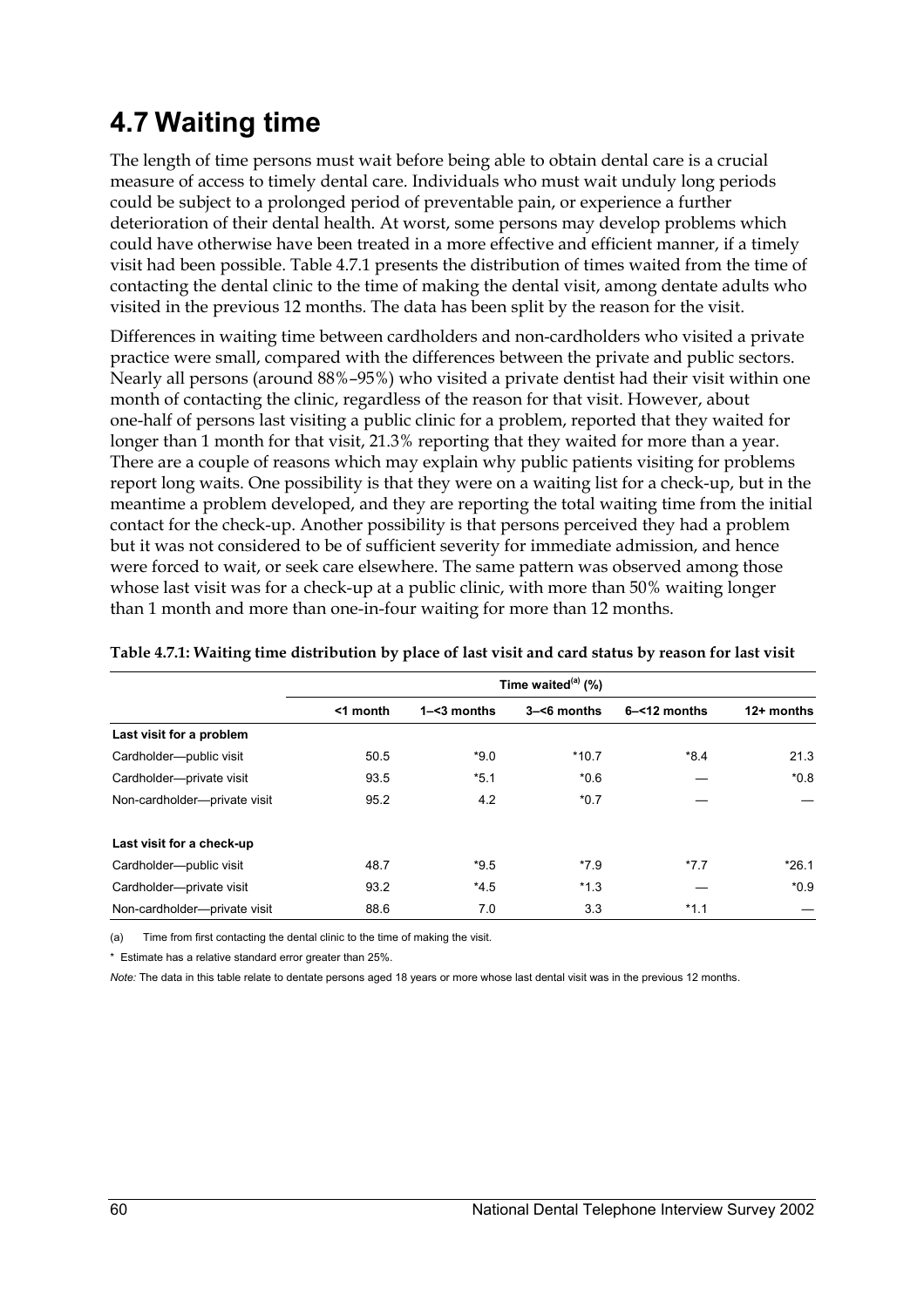# **4.8 Summary**

Unless otherwise specified, all of the following summary points relate to dentate persons only.

- There was substantial variation in the time since last dental visit across age groups. Among children and adolescents approximately 75%–88% had visited in the previous 12 months, compared with just over 50% of those aged 18–44 years, and over 60% of persons aged 45 years or more—Table 4.1.1(a).
- Females, non-cardholders, and those from higher income households were more likely to have made a dental visit in the previous 12 months than were males, cardholders, and those from lower income households—Table 4.1.1(b).
- Just under one-sixth of edentulous persons reported visiting in the previous 12 months, and 50% had not visited a dental professional within the last 5 years—Table 4.1.2.
- The percentage of persons who last visited for a check-up was highest for children and adolescents (approximately 75%), declining to about 50% or less among dentate adults aged 25 years or more—Table 4.3.1(a).
- Among adults who made a dental visit in the previous 12 months, approximately 50% last visited for a problem, and 50% for a check-up. Cardholders were less likely to have last visited for a check-up than non-cardholders (38.5% cf. 52.6%)—Table 4.3.1(b).
- Despite being eligible for public-funded dental care, only 30.0% of dentate adult cardholders who had made a dental visit in the last 12 months last visited a public clinic, and 68.6% last visited a private practice—Table 4.4.1(b).
- Among cardholders whose last visit was to a private practice in the last two years, the main reason for not visiting a public clinic was that they prefer to see a private dentist (58.1%). A further 21.4% reported that their reason was that that they were not eligible for public dental care at the time of their last visit—Table 4.4.2
- Adult cardholders who visited in the previous 12 months made fewer visits on average than non-cardholders (2.24 cf. 2.33 visits), however cardholders received a greater number of extractions per person (0.42 cf. 0.30 extracted teeth) and a greater number of fillings (1.01 cf. 0.84 fillings) than non-cardholders—Table 4.5.1(b).
- Adult cardholders had fewer scale and clean services per person (0.84 cf. 0.97 services) than non-cardholders—Table 4.5.1(b).
- Adults last visiting for a problem had on average a greater number of extractions per person than those last visiting for a check-up (0.55 cf. 0.09 extractions), similarly those last visiting for a problem received more fillings than those last visiting for a check-up (1.35 cf. 0.41 fillings)—Table 4.5.3(b).
- Regardless of the reason for the last dental visit, cardholders received more extractions than non-cardholders—Table 4.5.3(b).
- Among adults, cardholders who last visited a public clinic were the most likely group to have last visited for a problem (73.5%), followed by cardholders who last went private (55.3%) and non-cardholders who went private (47.7%)—Table 4.5.7.
- Among adults who last visited for a problem in the previous 12 months, cardholders who last visited a public clinic were the group least likely to receive fillings (59.2%) and the group most likely to have extractions (50.4%). Among adults who last visited for a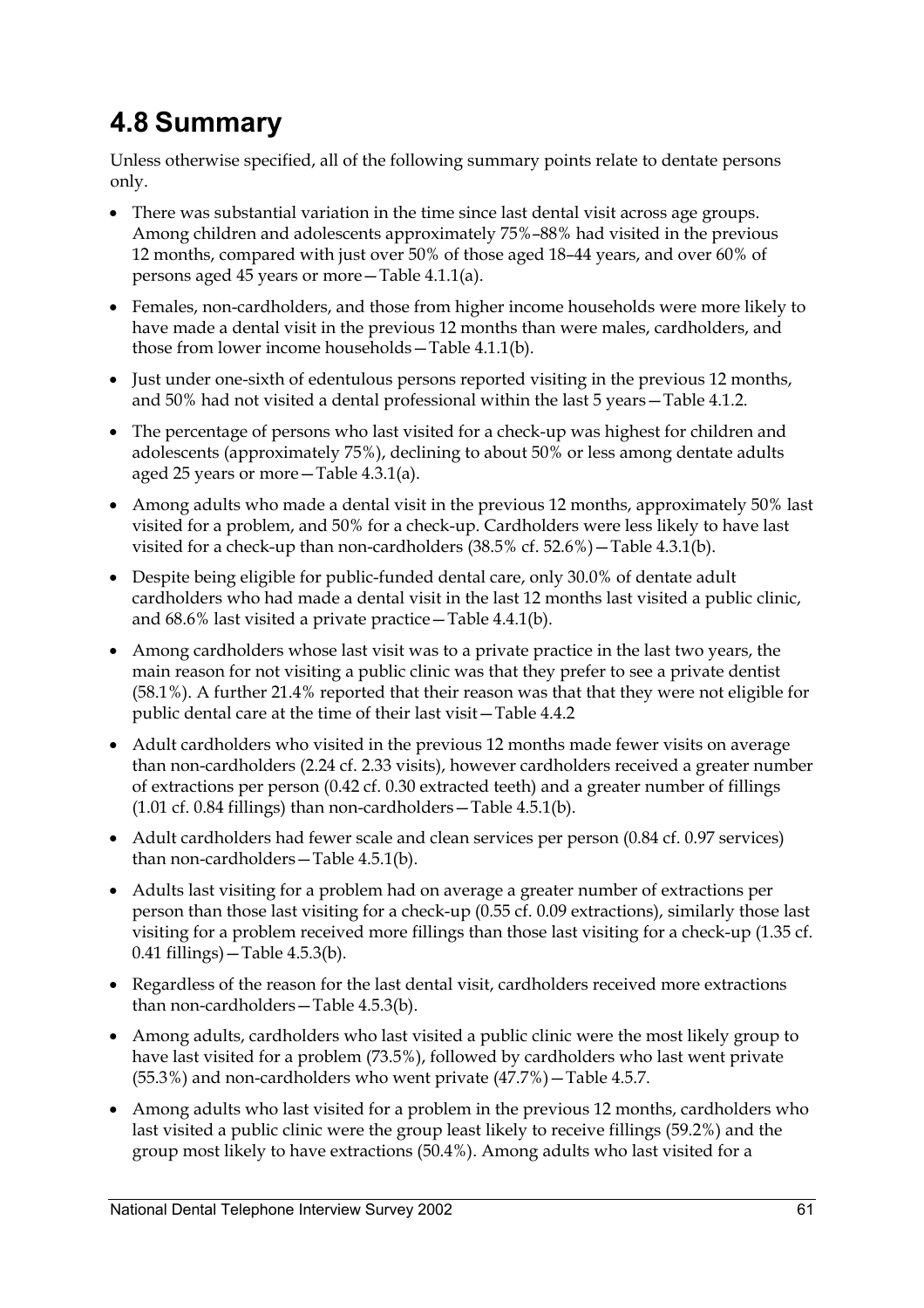check-up, cardholders who last visited a public clinic were the group most likely to receive fillings (40.6%) and the group most likely to have extractions (22.6%)—Table 4.5.7.

- Children and adolescents were more likely to usually visit for a check-up than any other age group, 86.0% and 80.6% respectively, compared with 53.1% of adults—Tables 4.6.1(a) and 4.6.1(b).
- Adults from households of less than \$12,000 per annum were less likely to usually visit for a check-up (35.6%) than those from households of  $$80,000$  or more (69.5%) -Table 4.6.1(b).
- While the visiting patterns of those who usually visit for a check-up were quite different from those who usually visit for a problem, the differences in visiting patterns between cardholders and non-cardholders were relatively minor when controlling for usual reason for visiting—Table 4.6.2.
- Around 73-74% of those who usually visit for a check-up visited in the previous 12 months, compared with 37.7% of cardholders who usually visit for a problem, and 41.0% of non-cardholders who usually visit for a problem—Table 4.6.2.
- Just over one-in-four cardholders whose last dental visit was for a check-up at a public clinic had to wait for longer than 12 months from the time of initial contact with the clinic—Table 4.7.1.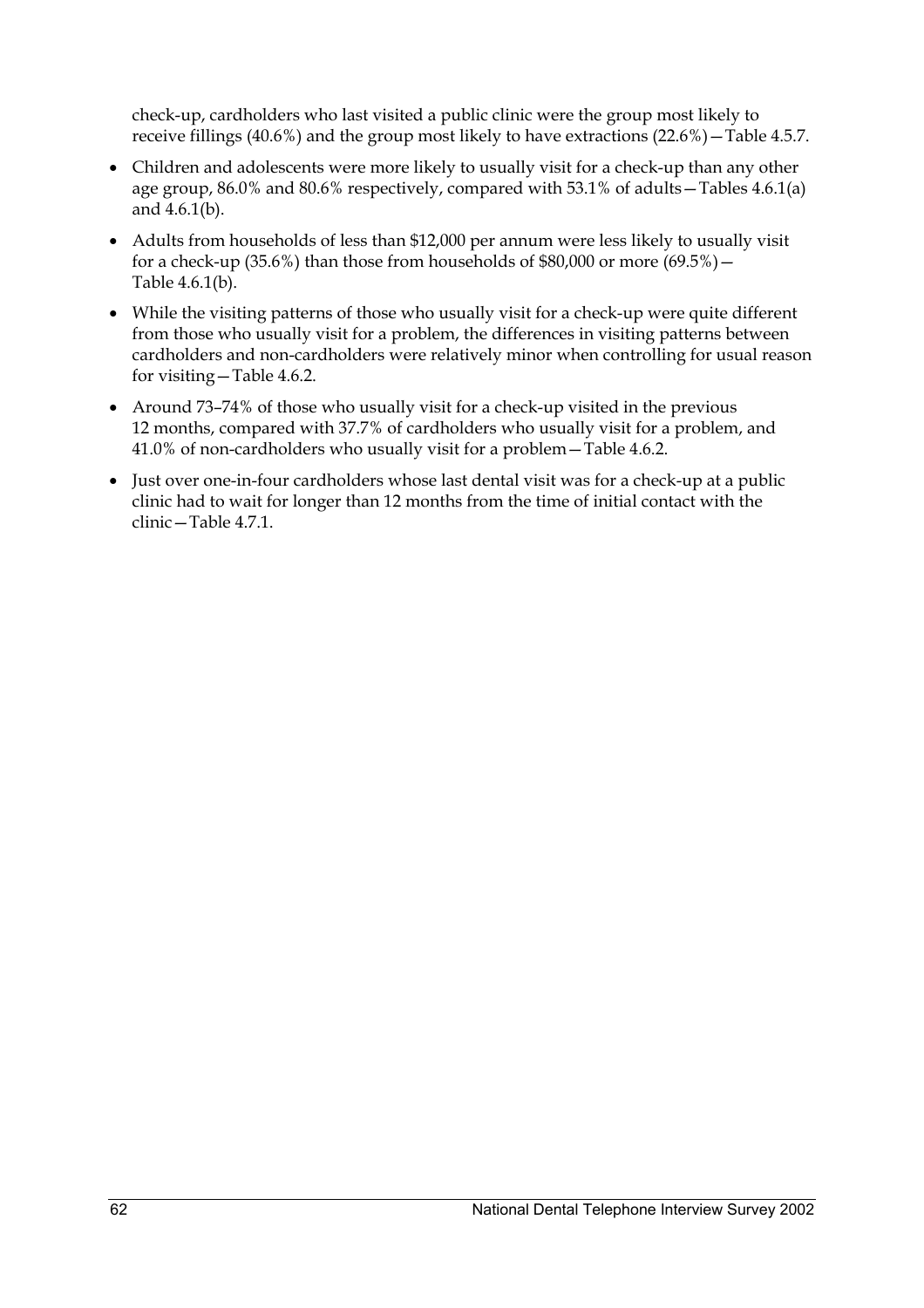# **5 Social impact**

Asking people if they had experienced specific events because of problems with their teeth mouth or dentures during the previous 12 months was used to assess social impact. Presented in Tables 5.1(a) and (b) is the percentage of persons reporting toothache, feeling uncomfortable about one's dental appearance, and avoidance of some foods. Results for dentate and edentulous persons are reported separately.

Among dentate persons, toothache was lowest among the 5–11 and 12–17 year age groups, increasing to a high among 18–24-year-olds and then declining with increasing age. Just over one-in-five respondents reported feeling uncomfortable with one's dental appearance.

Feeling uncomfortable with one's dental appearance was the most often reported problem among dentate persons, followed by the avoidance of some foods; this order of importance was reversed among edentulous persons. Edentulous persons experienced the highest levels of avoidance of foods. The avoidance of foods among dentate persons increased from 7.9% for children 5–11 years, up to 14.9% among those aged 45–64 years. This association with age probably reflects an increased use of dentures among older dentate persons. Just over one-quarter of edentulous persons reported avoidance of some foods during the previous 12 months.

|                  |                  | <b>Dentate</b>            | <b>Edentulous</b> |                           |                   |
|------------------|------------------|---------------------------|-------------------|---------------------------|-------------------|
|                  | <b>Toothache</b> | Appearance <sup>(b)</sup> | <b>Avoid food</b> | Appearance <sup>(b)</sup> | <b>Avoid food</b> |
| Age group        |                  |                           |                   |                           |                   |
| $5-11$ years     | 5.5              | $\sim$ $\sim$             | 7.9               | $\sim$ $\sim$             | $\sim$ $\sim$     |
| $12-17$ years    | 5.6              | $^{(c)}$ 16.3             | 8.6               | $\cdot$ .                 | $\sim$ $-$        |
| $18-24$ years    | 20.5             | 15.9                      | 13.5              |                           |                   |
| $25 - 44$ years  | 16.3             | 21.3                      | 13.6              | $*15.9$                   | $*45.3$           |
| 45-64 years      | 10.2             | 24.9                      | 14.9              | 21.0                      | 26.4              |
| 65 years or more | 9.1              | 16.3                      | 13.3              | 13.1                      | 27.4              |
| Total            | 12.3             | 20.9                      | 12.7              | 15.7                      | 27.3              |

#### **Table 5.1(a): Variations in social impact(a) by age**

(a) Percentage of persons reporting 'very often', 'often', or 'sometimes' during the previous 12 months.

(b) Have felt uncomfortable about dental appearance. Asked of 16- and 17-year-olds only.

\* Estimate has a relative standard error greater than 25%.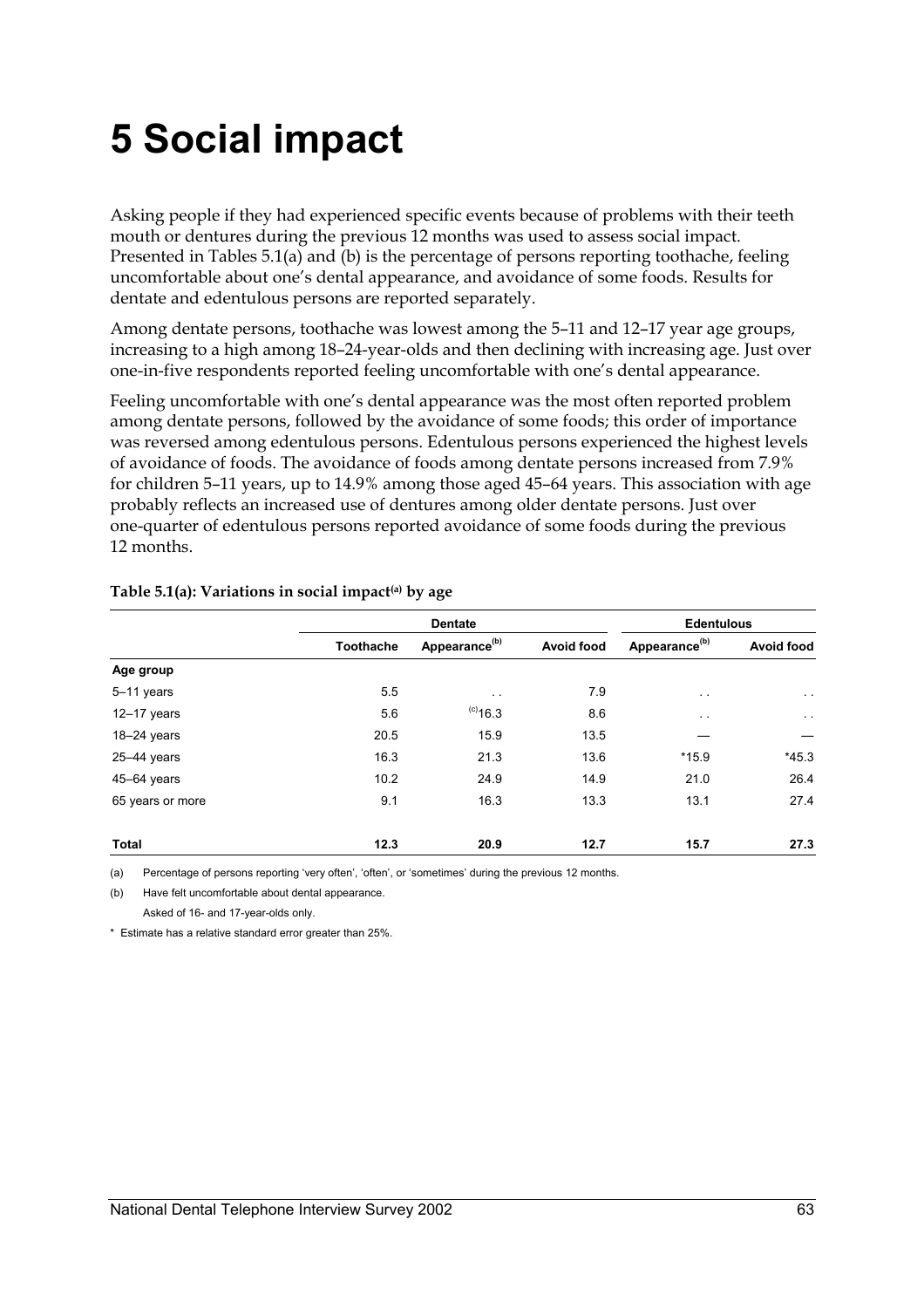Dentate persons from households of lower incomes were generally more likely to report experience of toothache, feeling uncomfortable with their appearance, and avoidance of foods. Among dentate persons, cardholders recorded greater levels of social impact than non-cardholders. Edentulous cardholders were more likely to have avoided foods than edentulous non-cardholders.

|                              |                  | <b>Dentate</b>            | <b>Edentulous</b> |                           |                   |
|------------------------------|------------------|---------------------------|-------------------|---------------------------|-------------------|
|                              | <b>Toothache</b> | Appearance <sup>(b)</sup> | <b>Avoid food</b> | Appearance <sup>(b)</sup> | <b>Avoid food</b> |
| Sex                          |                  |                           |                   |                           |                   |
| Male                         | 13.3             | 18.4                      | 11.5              | 15.1                      | 29.7              |
| Female                       | 14.9             | 23.6                      | 16.4              | 16.0                      | 26.0              |
| Annual household income      |                  |                           |                   |                           |                   |
| Less than \$12,000           | 20.6             | 30.7                      | 25.7              | 13.9                      | 30.4              |
| \$12,000 - < \$20,000        | 16.9             | 24.9                      | 23.7              | 15.6                      | 25.9              |
| \$20,000 -< \$30,000         | 16.2             | 23.1                      | 16.2              | $*12.1$                   | $*25.9$           |
| \$30,000 -< \$40,000         | 14.6             | 22.3                      | 14.1              | $*19.6$                   | 147.9             |
| \$40,000 -< \$60,000         | 13.7             | 18.1                      | 11.3              | $*28.6$                   | $*21.6$           |
| \$60,000 -< \$80,000         | 8.5              | 21.1                      | 11.3              | *56.7                     | $*18.7$           |
| \$80,000 or more             | 12.2             | 18.2                      | 7.7               | $*19.0$                   | $*14.7$           |
| Cardholder                   |                  |                           |                   |                           |                   |
| Yes                          | 19.1             | 28.6                      | 22.3              | 15.0                      | 30.5              |
| No                           | 12.5             | 18.7                      | 11.2              | 17.3                      | 20.6              |
| <b>Residential location</b>  |                  |                           |                   |                           |                   |
| <b>Major Cities</b>          | 14.1             | 20.6                      | 13.5              | 18.4                      | 28.7              |
| Inner Regional               | 14.6             | 22.0                      | 15.6              | 13.8                      | 25.6              |
| Outer Regional               | 13.4             | 22.8                      | 14.5              | $*9.7$                    | 24.0              |
| Remote / Very Remote         | $*12.8$          | 25.2                      | 13.7              | $*13.1$                   | $*25.6$           |
| <b>State/Territory</b>       |                  |                           |                   |                           |                   |
| New South Wales              | 14.1             | 20.4                      | 14.7              | $*15.7$                   | 30.7              |
| Victoria                     | 14.9             | 22.0                      | 13.8              | 19.2                      | 27.3              |
| Queensland                   | 14.0             | 22.6                      | 13.5              | $*8.6$                    | 24.3              |
| South Australia              | 15.4             | 23.0                      | 15.6              | 14.7                      | 26.4              |
| Western Australia            | 11.8             | 16.8                      | 10.9              | $*19.4$                   | 28.7              |
| Tasmania                     | 10.1             | 19.1                      | 13.0              | $*12.0$                   | $*17.2$           |
| Australian Capital Territory | 17.4             | 23.6                      | 14.8              | $*48.0$                   | $*31.4$           |
| Northern Territory           | 14.7             | 24.0                      | 15.7              | $*41.1$                   | $*35.3$           |
| Total                        | 14.1             | 21.1                      | 13.9              | 15.7                      | 27.3              |

Table 5.1(b): Variations in social impact<sup>(a)</sup> among sociodemographic groups

(a) Percentage of persons reporting 'very often', 'often', or 'sometimes' during the previous 12 months.

(b) Have felt uncomfortable about dental appearance.

\* Estimate has a relative standard error greater than 25%.

† Estimate has a standard error greater than 10%.

*Note:* The data in this table relate to persons aged 18 years or more.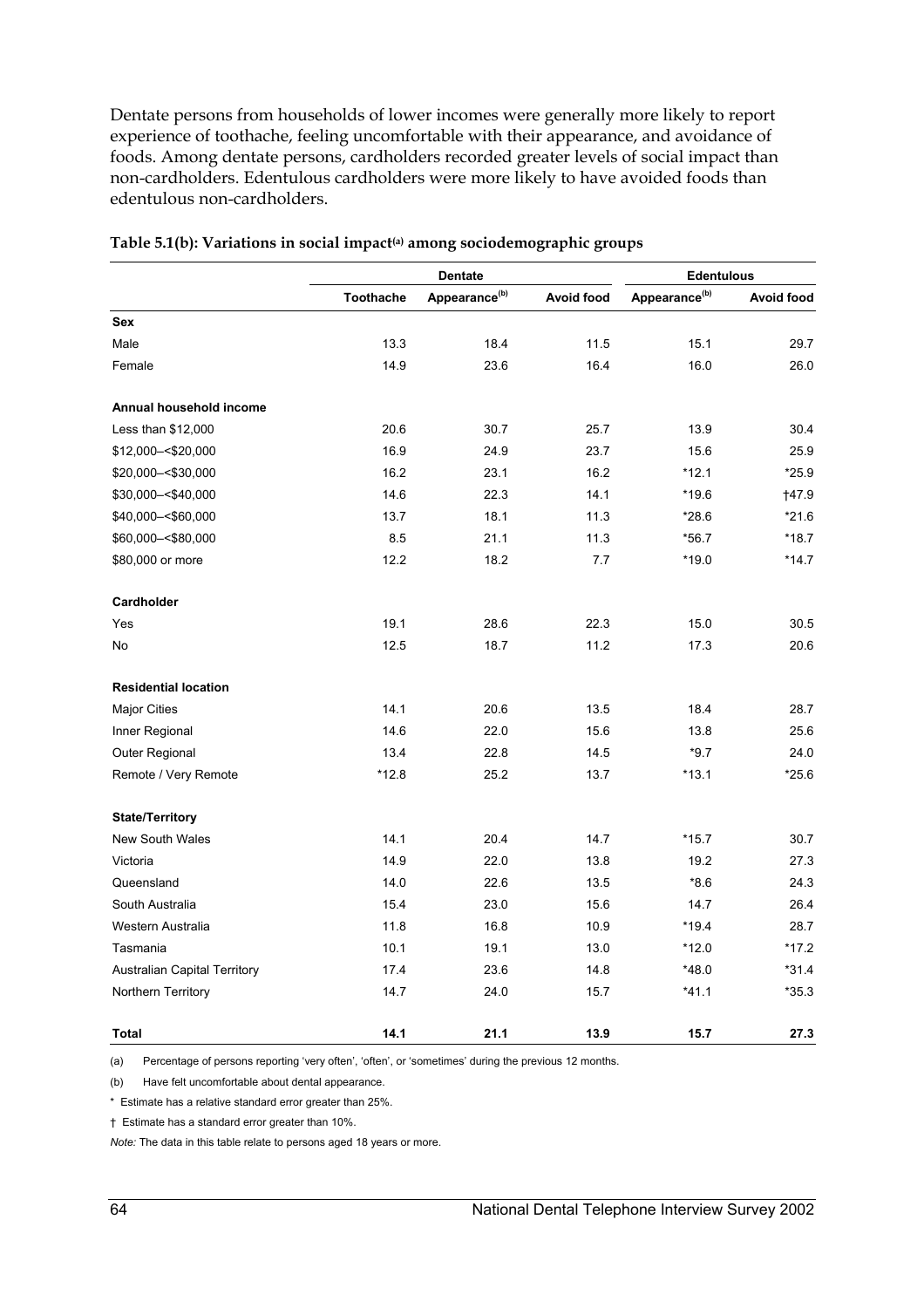# **5.1 Summary**

- Toothache was experienced more often by persons 18–44 years of age than among younger or older age groups—Table 5.1(a).
- Toothache and avoidance of some foods because of problems with one's teeth, mouth, or dentures generally declined among dentate adults as household income increased— Table  $5.1(b)$ .
- Dentate adult cardholders were more likely than non-cardholders to have experienced toothache (19.1% cf. 12.5%), felt uncomfortable with their dental appearance (28.6% cf. 18.7%), or have avoided some foods because of problems with their teeth, mouth, or dentures (22.3% cf. 11.2%)—Table 5.1(b).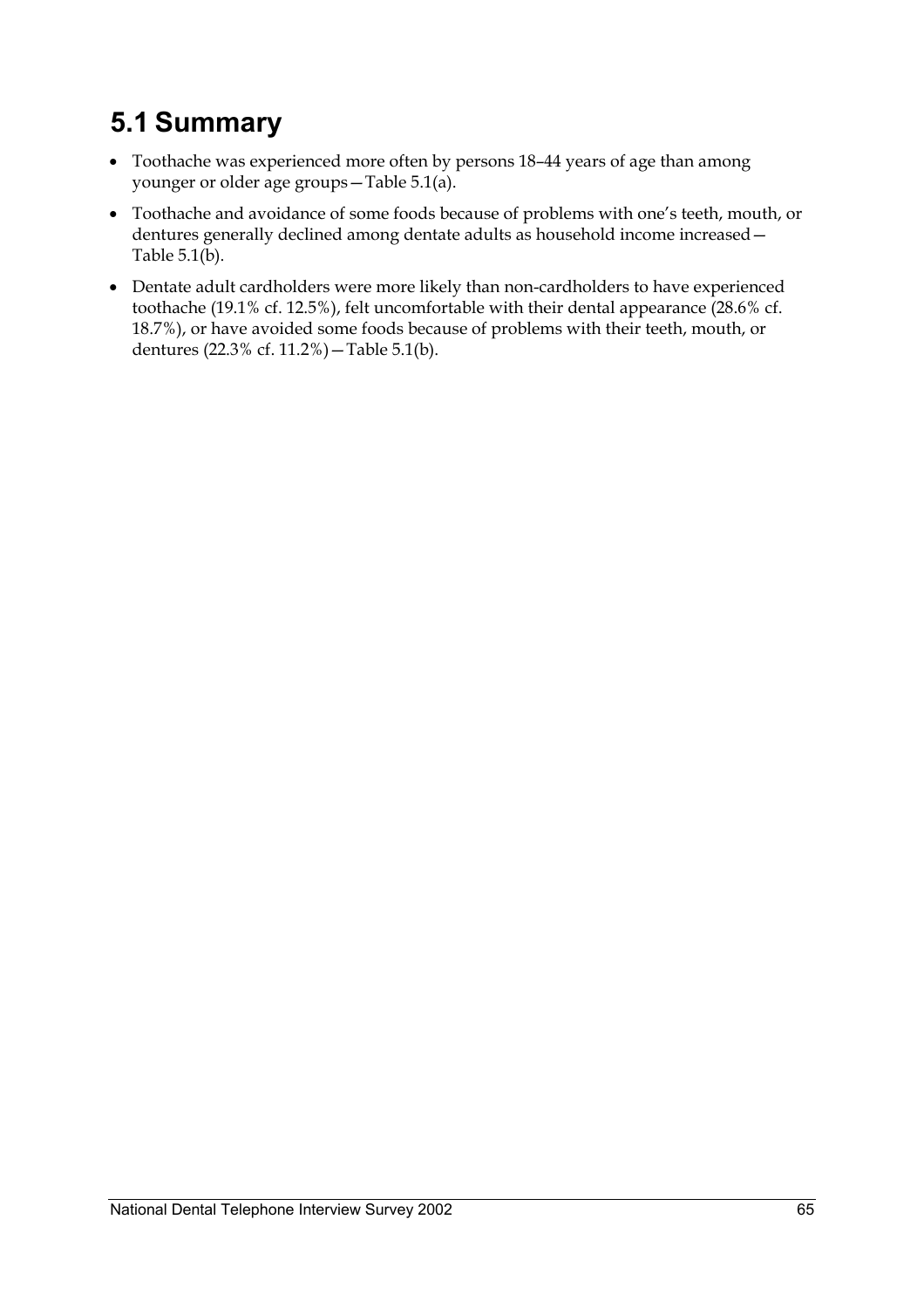# **6 Dental insurance**

In Australia, a sizeable minority of people hold or are covered by dental insurance. Dental insurance is an important factor modifying access to dental care. Much evidence for the effects of dental insurance comes from North America, where insurance predominantly is provided on a collective, fringe benefit basis through employment contracts. This is not the case in Australia where insurance predominantly is individually purchased out of taxable income. In addition, insurance companies rebate individual persons in Australia, whereas service benefits are most commonly paid to dentists in North America.

While these differences in the organisation of dental insurance are substantial, insurance can still be expected to be an important influence on access to services.

## **6.1 Percentage of persons with dental insurance**

Tables 6.1.1(a) and (b) describe the percentage of persons with dental insurance by card status. Insurance coverage was highest among dentate non-cardholders (54.3%). Around 22% of dentate cardholders—even though eligible for public-funded dental care—reported that they were covered by private dental insurance. Approximately 18% of edentulous persons also reported that they had dental insurance.

|                  |                                 | <b>Dentate</b> |                |       |  |
|------------------|---------------------------------|----------------|----------------|-------|--|
|                  | <b>Edentulous</b><br>Cardholder |                | Non-cardholder | Total |  |
| Age group        |                                 |                |                |       |  |
| 5-11 years       | $\sim$ $\sim$                   | 16.5           | 50.8           | 42.1  |  |
| $12-17$ years    | $\sim$ $\sim$                   | $*17.9$        | 60.0           | 51.7  |  |
| $18-24$ years    | $*40.8$                         | 24.2           | 43.3           | 38.9  |  |
| $25-44$ years    |                                 | 14.0           | 51.5           | 44.7  |  |
| 45-64 years      | 26.0                            | 27.1           | 62.4           | 53.5  |  |
| 65 years or more | 15.6                            | 29.4           | 51.2           | 29.3  |  |
| <b>Total</b>     | 18.3                            | 22.1           | 54.3           | 44.5  |  |

#### **Table 6.1.1(a): Percentage of persons with dental insurance by age**

\* Estimate has a relative standard error greater than 25%.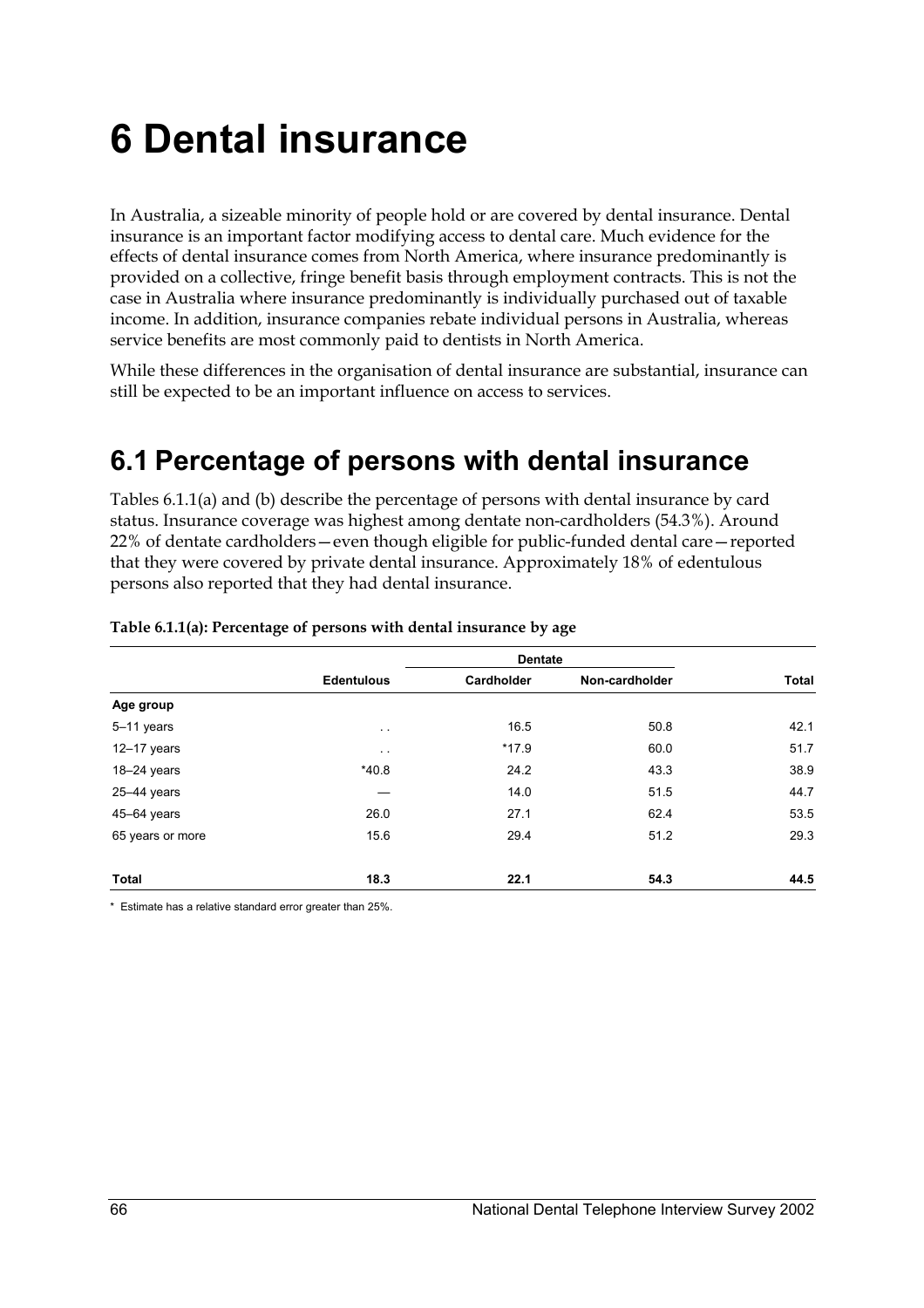Among dentate persons, females were more likely to have insurance than males; the reverse situation was the case among edentulous persons. A strong relationship with income was evident. Persons from households of \$80,000 or more were over four times as likely to have insurance as those from households of less than \$12,000 per year. A greater percentage of persons from major cities had dental insurance than persons from other areas. Insurance coverage was highest in Western Australia and South Australia, and lowest in Victoria and Queensland.

|                              | <b>Edentulous</b> | Cardholder     | Non-cardholder | Total |
|------------------------------|-------------------|----------------|----------------|-------|
| <b>Sex</b>                   |                   |                |                |       |
| Male                         | 19.5              | 21.2           | 52.5           | 44.3  |
| Female                       | 17.7              | 25.0           | 55.9           | 43.9  |
| Annual household income      |                   |                |                |       |
| Less than \$12,000           | $*9.0$            | 16.8           | 33.5           | 17.1  |
| \$12,000 - < \$20,000        | $*9.4$            | 21.4           | 30.4           | 20.5  |
| \$20,000 - < \$30,000        | *19.1             | 24.2           | 28.2           | 25.7  |
| \$30,000 - < \$40,000        | $*30.9$           | 32.0           | 44.9           | 42.3  |
| \$40,000 -< \$60,000         | $\dagger$ 57.5    | 34.0           | 51.8           | 50.8  |
| \$60,000 -< \$80,000         | †79.2             | $*39.3$        | 59.9           | 59.8  |
| \$80,000 or more             | †72.2             | $\dagger$ 81.5 | 71.6           | 71.8  |
| Cardholder                   |                   |                |                |       |
| Yes                          | 14.1              | 23.4           | $\sim$ $\sim$  | 21.5  |
| No                           | 27.5              | $\sim$         | 54.1           | 53.1  |
| <b>Residential location</b>  |                   |                |                |       |
| <b>Major Cities</b>          | 18.6              | 24.1           | 56.8           | 47.2  |
| Inner Regional               | 19.7              | 24.0           | 47.6           | 37.9  |
| Outer Regional               | $*13.4$           | 18.2           | 47.2           | 36.3  |
| Remote / Very Remote         | $*27.9$           | $*18.4$        | 49.2           | 42.4  |
| <b>State/Territory</b>       |                   |                |                |       |
| <b>New South Wales</b>       | $*15.7$           | 18.4           | 57.9           | 46.5  |
| Victoria                     | $*10.8$           | 18.7           | 40.8           | 32.8  |
| Queensland                   | 21.0              | 25.8           | 50.7           | 42.1  |
| South Australia              | 30.0              | 34.5           | 65.4           | 53.4  |
| Western Australia            | 29.9              | 32.2           | 68.2           | 57.5  |
| Tasmania                     | 30.4              | 33.9           | 67.8           | 52.6  |
| Australian Capital Territory | $*19.1$           | 34.5           | 52.9           | 50.1  |
| Northern Territory           | $*32.5$           | $*10.8$        | 55.7           | 47.9  |
| Total                        | 18.4              | 23.4           | 54.1           | 44.1  |

\* Estimate has a relative standard error greater than 25%.

† Estimate has a standard error greater than 10%.

*Note:* The data in this table relate to persons aged 18 years or more.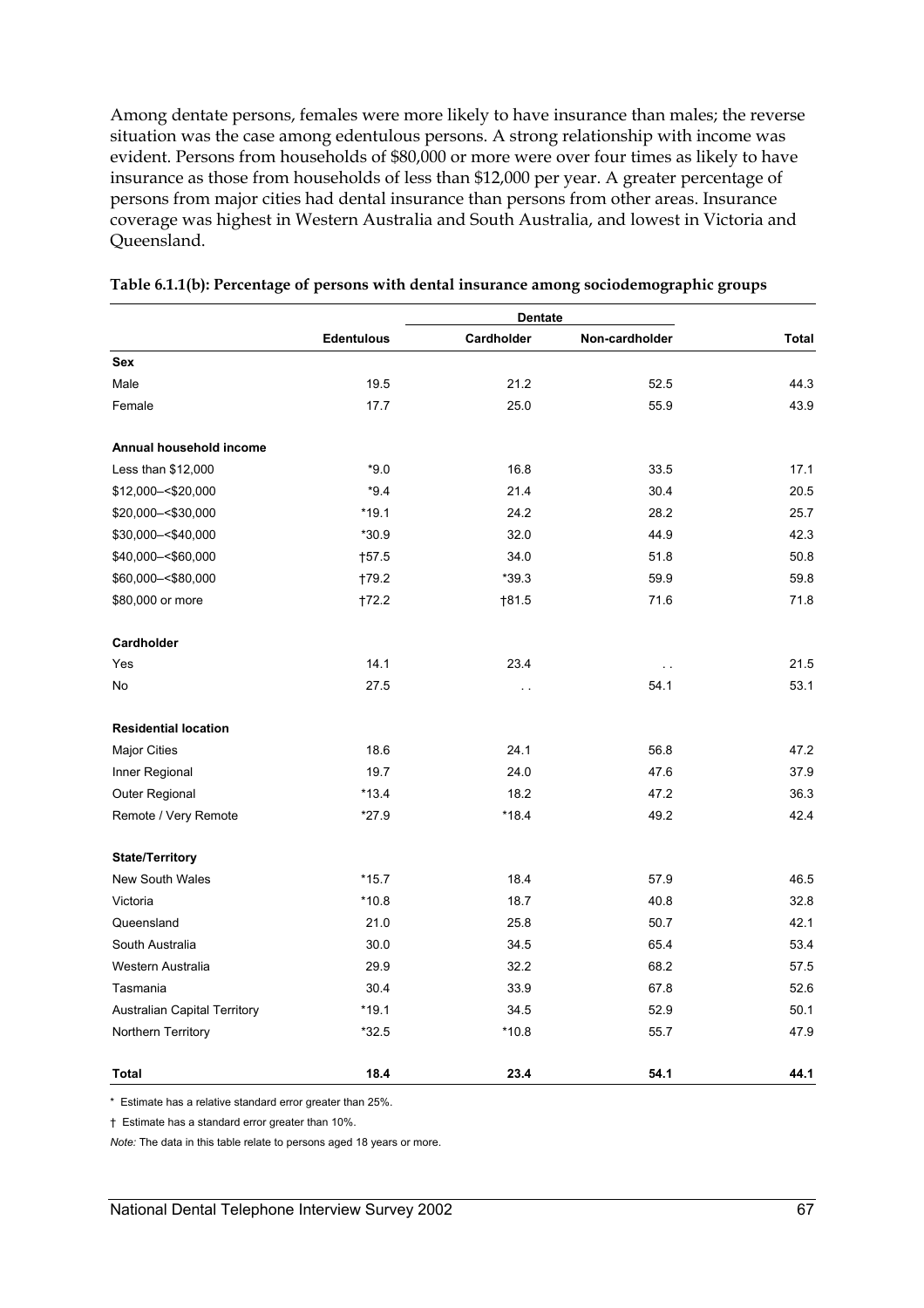## **6.2 Access to dental services by insurance**

When controlling for insurance status, similarities between cardholders and non-cardholders were quite strong, particularly in the time since last visit. Differences between insured and non-insured persons were substantially greater than differences between cardholders and non-cardholders. Little difference existed between insured cardholders and insured non-cardholders, both groups more likely to have made a recent dental visit than their noninsured counterparts. Insured cardholders were less likely to usually visit for a check-up than insured non-cardholders. Among persons without insurance, cardholders were also less likely than non-cardholders to usually visit for a check-up.

|                    | Percentage of persons whose last dental visit was within |               |               |          | Per cent who usually |
|--------------------|----------------------------------------------------------|---------------|---------------|----------|----------------------|
|                    | <12 months                                               | $1 - 2$ years | $2 - 5$ years | 5+ years | visit for a check-up |
| <b>Cardholders</b> |                                                          |               |               |          |                      |
| Insured            | 70.3                                                     | 16.1          | 7.6           | $*6.0$   | 58.7                 |
| Non-insured        | 45.5                                                     | 19.7          | 17.1          | 17.6     | 32.9                 |
| Non-cardholders    |                                                          |               |               |          |                      |
| Insured            | 69.1                                                     | 18.1          | 8.4           | 4.4      | 67.9                 |
| Non-insured        | 49.4                                                     | 20.1          | 17.5          | 13.0     | 46.0                 |
| Total              |                                                          |               |               |          |                      |
| Insured            | 69.2                                                     | 17.8          | 8.3           | 4.6      | 66.7                 |
| Non-insured        | 48.0                                                     | 20.0          | 17.3          | 14.7     | 41.3                 |

#### **Table 6.2.1: Visiting patterns (period and intention) by card status and insurance**

\* Estimate has a relative standard error greater than 25%.

*Note:* The data in this table relate to dentate persons aged 18 years or more.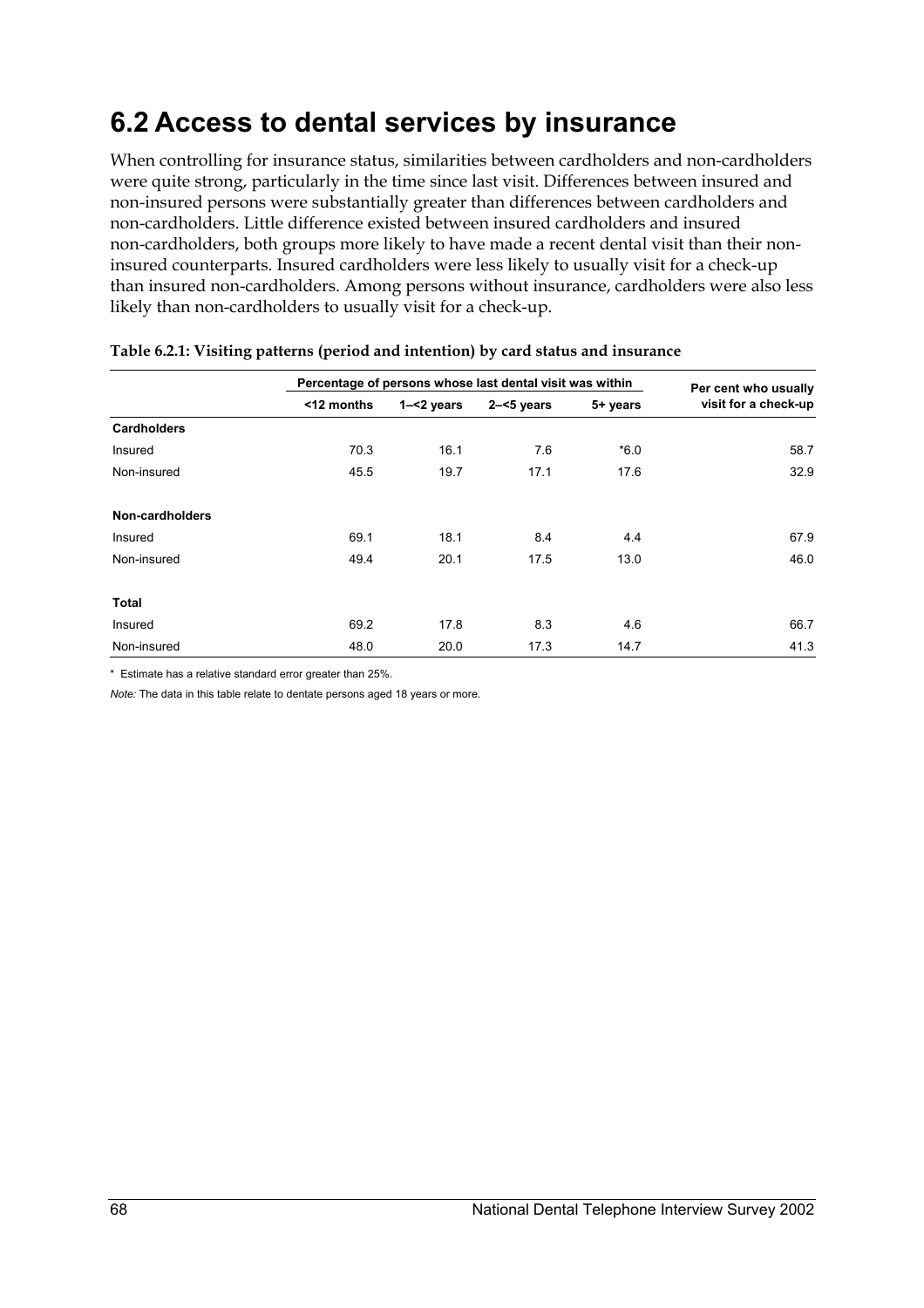Table 6.2.2 describes among dentate adults whose last dental visit was less than 12 months ago, the percentage that last visited for a problem, and the frequency and mean number of fillings and extractions. Those without insurance were more likely to have visited for a problem, more so among cardholders. The percentage of persons receiving fillings was almost the same for all groups regardless of insurance or card status; however, cardholders without insurance received more fillings per recipient. Regardless of card status, a lower percentage of insured persons had extractions. Nearly one-third of non-insured cardholders had an extraction compared with 20.1% of non-insured non-cardholders.

|                    | % of persons who last | Filling(s) |                     | Extraction(s) |                     |
|--------------------|-----------------------|------------|---------------------|---------------|---------------------|
|                    | visited for a problem | %          | Mean <sup>(a)</sup> | %             | Mean <sup>(b)</sup> |
| <b>Cardholders</b> |                       |            |                     |               |                     |
| Insured            | 52.1                  | 46.0       | 1.97                | 12.8          | $*1.76$             |
| Non-insured        | 65.6                  | 48.2       | 2.19                | 30.2          | 1.71                |
| Non-cardholders    |                       |            |                     |               |                     |
| Insured            | 44.3                  | 43.6       | 1.95                | 12.7          | 1.87                |
| Non-insured        | 52.8                  | 46.6       | 1.83                | 20.1          | 1.92                |

**Table 6.2.2: Percentage of persons attending for problems and frequency of fillings and extractions by card status and insurance** 

(a) The mean among those who received a filling or fillings.

(b) The mean among those who had an extraction or extractions.

\* Estimate has a relative standard error greater than 25%.

*Note:* The data in this table relate to dentate persons aged 18 years or more whose last dental visit was in the previous 12 months.

### **6.3 Summary**

A sizeable minority of dentate Australian adults (18 years and over) hold dental insurance. This included both cardholders and non-cardholders. Dental insurance was associated with more favourable patterns of visiting and types of treatment received.

- Despite eligibility for public-funded dental care, more than one-in-five dentate cardholders were covered by dental insurance (22.1%)—Table 6.1.1(a).
- Dentate adult cardholders with dental insurance use services in a pattern similar to insured non-cardholders. Around 69% of insured persons visited in the last 12 months, compared with around 46%–49% of persons without insurance—Table 6.2.1.
- The majority of insured cardholders and insured non-cardholders reported that they usually visit for a check-up (58.7% and 67.9% respectively), this was not the case among cardholders and non-cardholders without insurance (32.9% and 46.0%)—Table 6.2.1.
- Among dentate adults who made a dental visit in the previous 12 months, persons without insurance were about twice as likely to have had one or more extractions than insured persons—Table 6.2.2.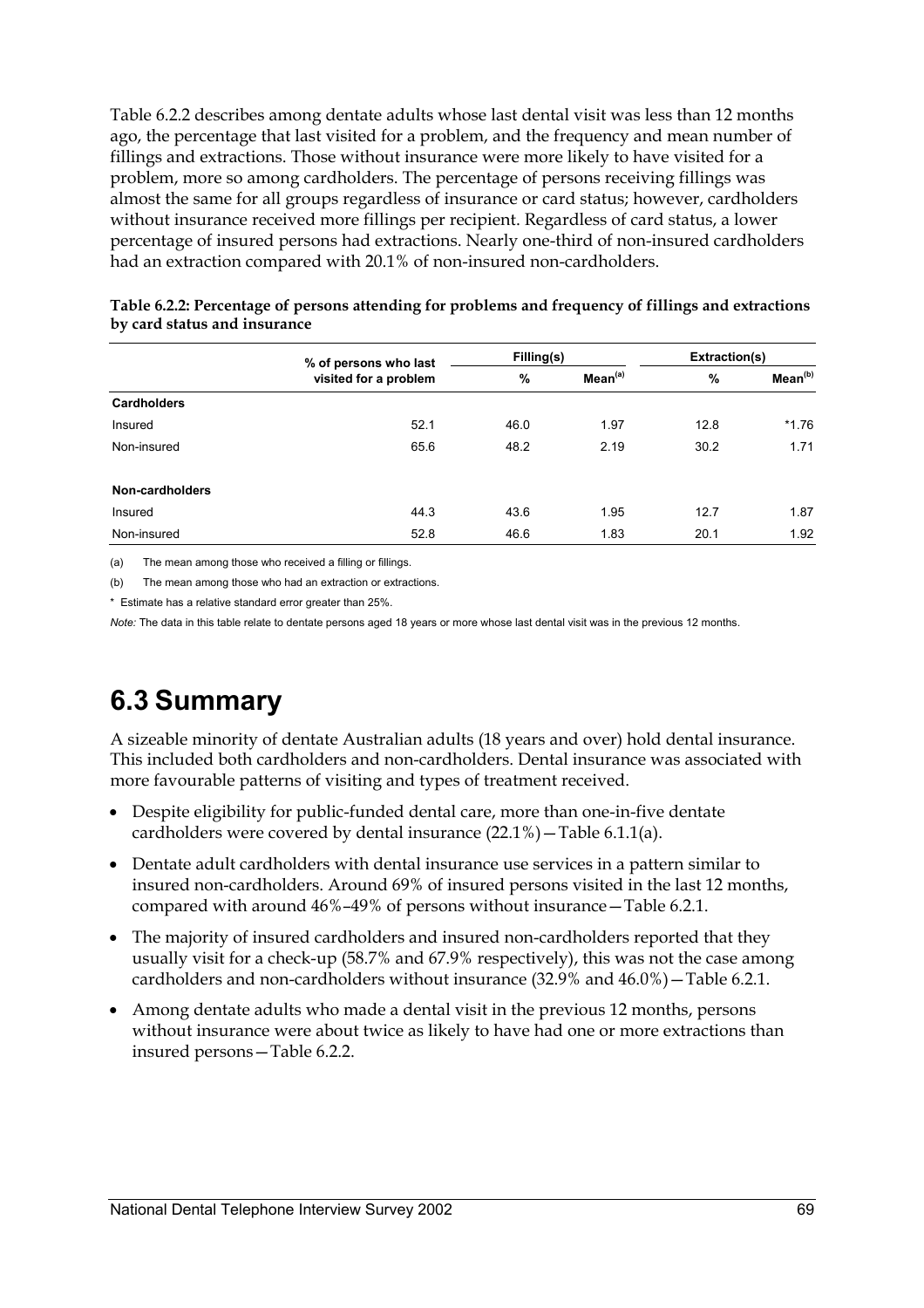# **7 Financial burden**

Financial burden is an often-cited reason for why persons have not recently visited a dentist or complied with recommended treatment. Financial burden will reflect both the direct and indirect cost of dental services to the individual, disposable income of a household, and the number of persons dependent on that income.

Affordability has been characterised by whether persons avoided or delayed visiting because of cost, or whether cost had prevented recommended dental treatment. Hardship has been characterised by the financial difficulty created by dental visits over the last 12 months, and the difficulty persons would face in paying a \$100 dental bill.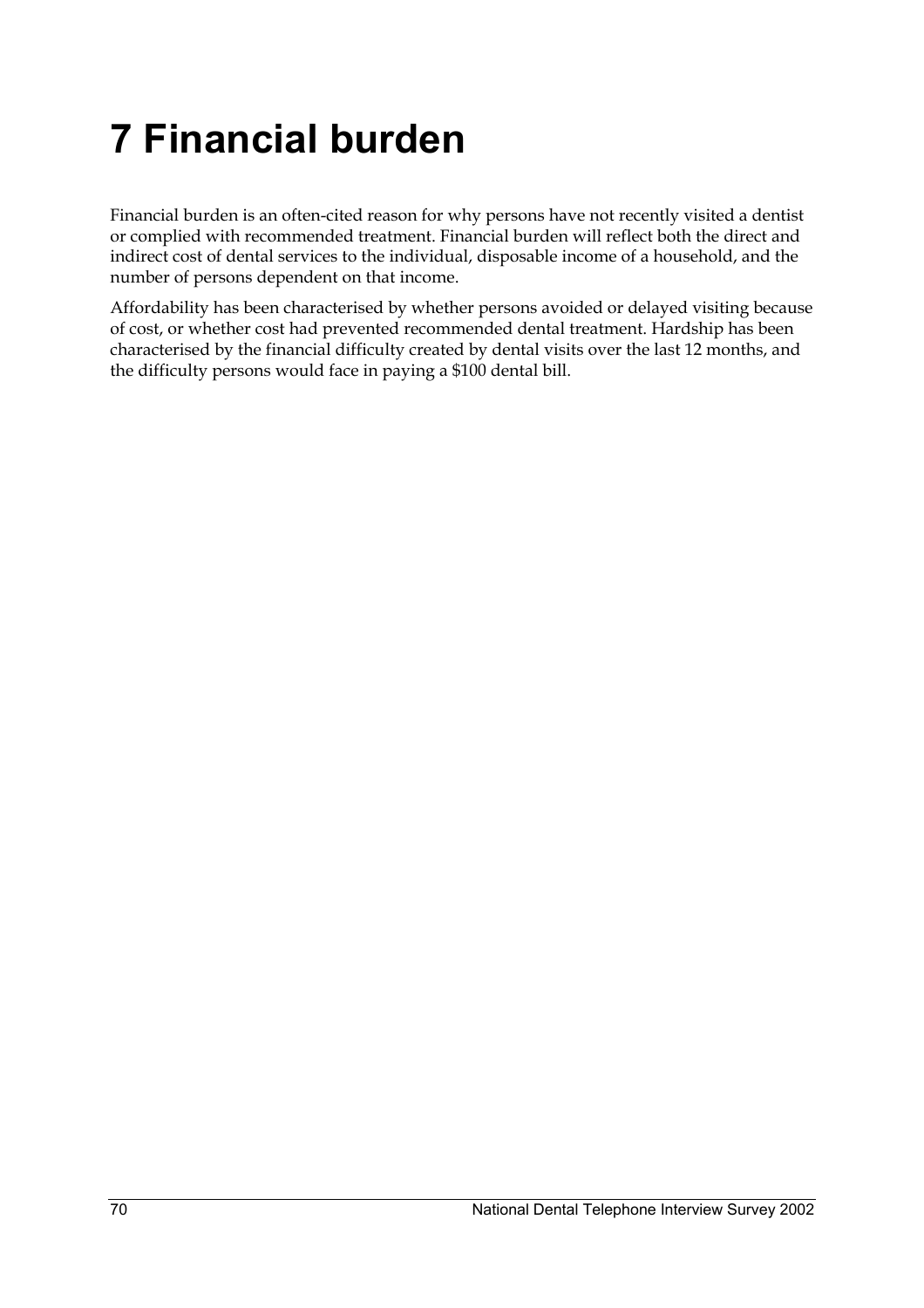## **7.1 Affordability and hardship**

Tables 7.1.1(a) and (b) examine the distribution of affordability and hardship by a number of sociodemographic variables, broken down by card status.

Across all four measures, cardholders reported greater affordability difficulties and hardship than non-cardholders. Higher percentages of cardholders avoided or delayed visiting because of the cost, or cost prevented recommended dental treatment. However, a similar percentage of cardholders and non-cardholders experienced a large financial burden due to dental visits in the last 12 months, but cardholders were far more likely to have a lot of difficulty in paying a \$100 dental bill. This indicates that many people, particularly cardholders, may resolve their affordability and hardship difficulties by not seeking dental care.

Affordability difficulties were highest for the 25–44 and 45–64 year age groups. Children and adolescents were less likely to have experienced affordability difficulties (possibly due to the influence of free school based dental services), as were elderly persons (possibly due to reduced intensity and therefore cost of dental services). Dental visits in the last 12 months were reported as a large financial burden more often among adults, although such a burden was indicated for 12.8% of 12–17-year-old non–cardholders. A strong relationship between age and having a lot of difficulty in paying a \$100 dental bill was observed. Around 36%– 38% of cardholders aged 25–64 years reported that they would experience a lot of difficulty in paying a \$100 dental bill. The most affected age group among non-cardholders was the 18–24 year age group, of which 10.5% reported that they would experience a lot of difficulty in paying a \$100 dental bill.

|                  | Avoided or<br>delayed visiting<br>because of cost |                    | <b>Cost prevented</b><br>recommended<br>dental treatment |                    | Dental visits in<br>last 12 months<br>were a large<br>financial burden <sup>(a)</sup> |                    | A lot of difficulty<br>in paying \$100<br>dental bill |                    |
|------------------|---------------------------------------------------|--------------------|----------------------------------------------------------|--------------------|---------------------------------------------------------------------------------------|--------------------|-------------------------------------------------------|--------------------|
|                  | Card<br>holder                                    | Non-card<br>holder | Card<br>holder                                           | Non-card<br>holder | Card<br>holder                                                                        | Non-card<br>holder | Card<br>holder                                        | Non-card<br>holder |
| Age group        |                                                   |                    |                                                          |                    |                                                                                       |                    |                                                       |                    |
| 5-11 years       | $*12.8$                                           | 8.7                | $*2.6$                                                   | $*2.5$             | $*3.2$                                                                                | 7.2                | 43.8                                                  | 7.1                |
| $12 - 17$ years  | $*10.2$                                           | 10.8               | $*5.8$                                                   | 7.7                | $*7.1$                                                                                | 12.8               | 37.3                                                  | 7.5                |
| $18 - 24$ years  | 38.4                                              | 28.3               | 17.1                                                     | 11.7               | *13.6                                                                                 | $*7.3$             | 28.1                                                  | 10.5               |
| $25 - 44$ years  | 43.3                                              | 30.5               | 28.4                                                     | 14.1               | $*11.6$                                                                               | 10.4               | 38.1                                                  | 7.1                |
| 45-64 years      | 42.2                                              | 21.3               | 21.3                                                     | 13.0               | 14.6                                                                                  | 9.7                | 35.9                                                  | 6.5                |
| 65 years or more | 24.3                                              | $*7.5$             | 9.4                                                      | $*2.2$             | 11.7                                                                                  | $*7.0$             | 17.5                                                  | $*4.2$             |
| Total            | 31.3                                              | 22.5               | 16.0                                                     | 11.1               | 10.5                                                                                  | 9.6                | 31.8                                                  | 7.2                |

### **Table 7.1.1(a): Percentage distribution of affordability and hardship in purchasing dental care by age, split by card status**

(a) Among dentate persons whose last dental visit was in the previous 12 months.

\* Estimate has a relative standard error greater than 25%.

*Note:* The data in this table relate to dentate persons.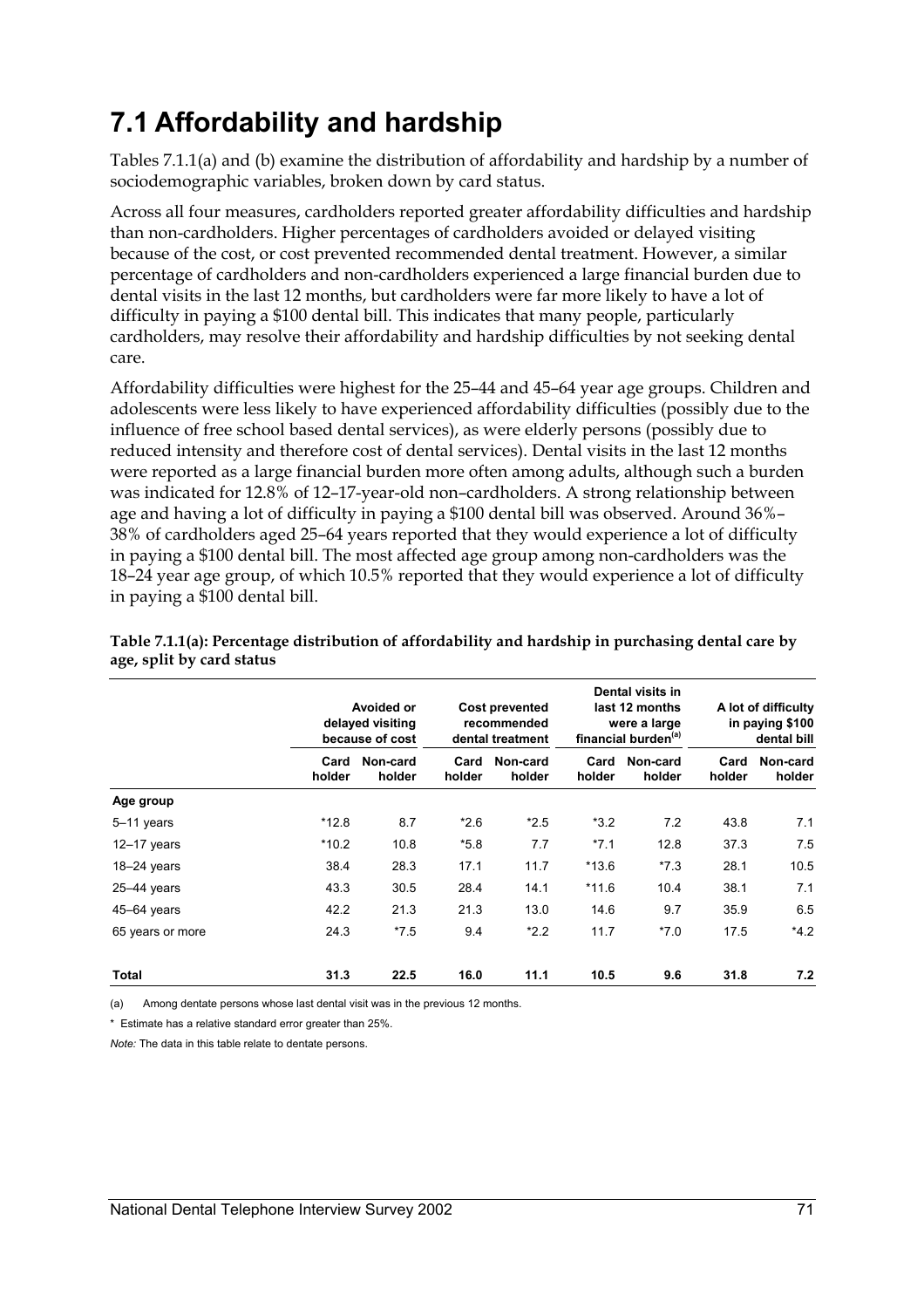Consistently, a greater percentage of females reported affordability difficulties and hardship than males. This was the case both for cardholders and non-cardholders. Affordability and hardship were suffered less by those from households with a high annual income than persons from lower income households. The effect of income was particularly evident in the difficulty in paying a \$100 dental bill—among non-cardholders 19.8% of those on less than \$12,000 per annum reported they would have a lot of difficulty, compared with 2.3% of the highest income group. Compared with the highest income group, non-cardholders from the lowest income group were around two times as likely to have experienced a large financial burden due to dental visits in the last 12 months.

Overall, among dentate adults around one-third of cardholders and one-quarter of non-cardholders reported that they had avoided or delayed visiting a dental professional because of the cost. Cost prevented recommended dental treatment for 19.1% of dentate cardholders and 12.8% of non–cardholders. Among those adults who made a dental visit in the last 12 months, 12.6% of cardholders and 9.6% of non-cardholders experienced a large financial burden as a result. The comparatively low percentage of cardholders who experienced a large financial burden in the last 12 months could indicate that either publicfunded care was accessed or expenditure on dental care was curtailed to match the financial capacity to purchase care. Just under 30% of cardholders would have a lot of difficulty in paying a \$100 dental bill, compared with 7.2% of non-cardholders.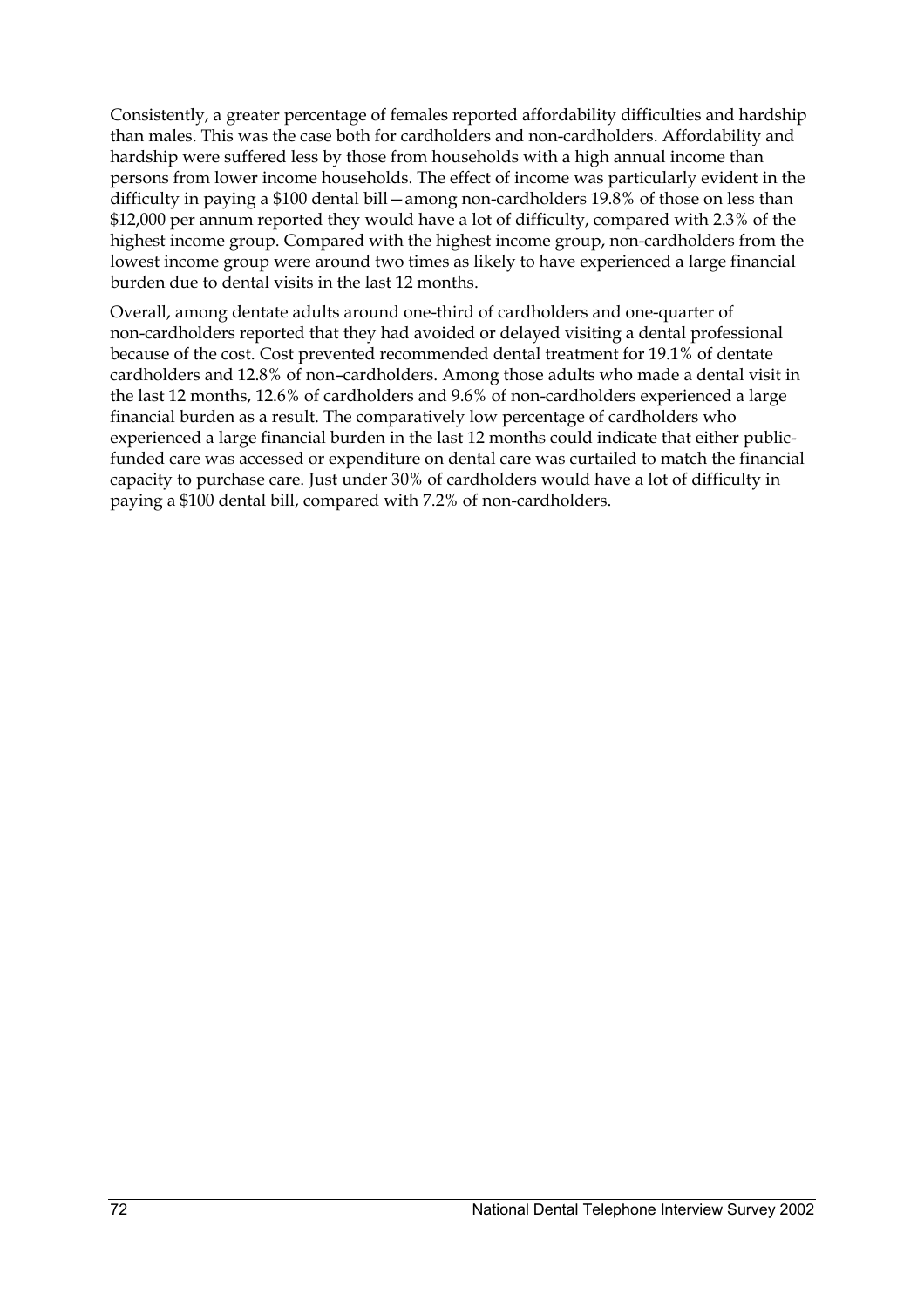|                                     | Avoided or<br>delayed visiting<br>because of cost |                    | <b>Cost prevented</b><br>recommended<br>dental treatment |                    |         | Dental visits in<br>last 12 months<br>were a large<br>financial burden <sup>(a)</sup> |                | A lot of difficulty<br>in paying \$100<br>dental bill |  |
|-------------------------------------|---------------------------------------------------|--------------------|----------------------------------------------------------|--------------------|---------|---------------------------------------------------------------------------------------|----------------|-------------------------------------------------------|--|
|                                     | Card<br>holder                                    | Non-card<br>holder | Card<br>holder                                           | Non-card<br>holder | holder  | Card Non-card<br>holder                                                               | Card<br>holder | Non-card<br>holder                                    |  |
| <b>Sex</b>                          |                                                   |                    |                                                          |                    |         |                                                                                       |                |                                                       |  |
| Male                                | 30.4                                              | 24.3               | 16.7                                                     | 12.4               | *8.3    | 8.0                                                                                   | 27.4           | 5.9                                                   |  |
| Female                              | 40.2                                              | 27.8               | 20.7                                                     | 13.2               | 14.9    | 11.1                                                                                  | 30.9           | 8.6                                                   |  |
| Annual household income             |                                                   |                    |                                                          |                    |         |                                                                                       |                |                                                       |  |
| Less than \$12,000                  | 40.8                                              | 42.3               | 23.5                                                     | $*10.4$            | 18.6    | *11.0                                                                                 | 41.3           | *19.8                                                 |  |
| \$12,000 - < \$20,000               | 38.7                                              | 23.4               | 20.6                                                     | 16.4               | 14.9    | $*15.7$                                                                               | 35.2           | $*12.8$                                               |  |
| \$20,000 - < \$30,000               | 36.7                                              | 33.0               | 19.5                                                     | 17.0               | $*7.4$  | $*12.4$                                                                               | 18.6           | 16.5                                                  |  |
| \$30,000 - < \$40,000               | 25.8                                              | 38.5               | 24.7                                                     | 17.0               | *13.6   | 10.6                                                                                  | $*15.8$        | 10.9                                                  |  |
| \$40,000 -< \$60,000                | 38.1                                              | 27.8               | $*9.3$                                                   | 14.4               | $*12.4$ | 12.4                                                                                  | $*19.5$        | 6.8                                                   |  |
| \$60,000 -< \$80,000                | $*34.7$                                           | 27.8               | $*21.5$                                                  | 13.7               | $*6.7$  | $*6.9$                                                                                | $*9.8$         | $*4.5$                                                |  |
| \$80,000 or more                    | $*10.4$                                           | 15.1               |                                                          | 7.4                | $*6.2$  | $*5.8$                                                                                | $*15.4$        | $*2.3$                                                |  |
| <b>Residential location</b>         |                                                   |                    |                                                          |                    |         |                                                                                       |                |                                                       |  |
| <b>Major Cities</b>                 | 33.9                                              | 26.1               | 19.6                                                     | 12.5               | 11.9    | 9.2                                                                                   | 30.2           | 7.0                                                   |  |
| Inner Regional                      | 42.7                                              | 23.6               | 19.8                                                     | 11.6               | 13.1    | 9.6                                                                                   | 29.7           | 6.6                                                   |  |
| Outer Regional                      | 36.9                                              | 28.5               | 16.3                                                     | 14.7               | $*17.1$ | 12.5                                                                                  | 25.1           | 9.2                                                   |  |
| Remote / Very Remote                | $*18.1$                                           | 29.2               | $*9.7$                                                   | 24.4               | $*1.0$  | $*7.0$                                                                                | $*26.6$        | $*8.8$                                                |  |
| <b>State/Territory</b>              |                                                   |                    |                                                          |                    |         |                                                                                       |                |                                                       |  |
| <b>New South Wales</b>              | 35.0                                              | 25.3               | 17.8                                                     | 11.3               | 15.6    | 7.3                                                                                   | 32.9           | 5.9                                                   |  |
| Victoria                            | 37.6                                              | 24.2               | 20.3                                                     | 13.1               | $*10.6$ | 12.3                                                                                  | 26.9           | 8.8                                                   |  |
| Queensland                          | 34.0                                              | 28.2               | 17.8                                                     | 14.7               | $*7.1$  | 11.6                                                                                  | 30.5           | 7.6                                                   |  |
| South Australia                     | 34.4                                              | 24.4               | 18.5                                                     | 13.4               | 18.4    | 7.9                                                                                   | 33.3           | 7.3                                                   |  |
| Western Australia                   | 42.3                                              | 28.9               | 21.7                                                     | 13.5               | $*13.5$ | 7.3                                                                                   | 21.1           | 7.2                                                   |  |
| Tasmania                            | 35.8                                              | 21.3               | 23.0                                                     | $*8.3$             | $*11.2$ | $*7.7$                                                                                | 24.8           | $*6.7$                                                |  |
| <b>Australian Capital Territory</b> | 36.8                                              | 28.9               | *17.7                                                    | 14.7               | *17.5   | 16.7                                                                                  | *19.5          | $*4.9$                                                |  |
| Northern Territory                  | 37.8                                              | 33.9               | *25.4                                                    | 17.4               | $*4.0$  | $*9.2$                                                                                | 35.1           | 12.1                                                  |  |
| <b>Total</b>                        | 36.1                                              | 26.0               | 19.1                                                     | 12.8               | 12.6    | 9.6                                                                                   | 29.5           | 7.2                                                   |  |

**Table 7.1.1(b): Percentage distribution of affordability and hardship in purchasing dental care by sociodemographic variables, split by card status** 

(a) Among dentate persons aged 18 years or more whose last dental visit was in the previous 12 months.

\* Estimate has a relative standard error greater than 25%.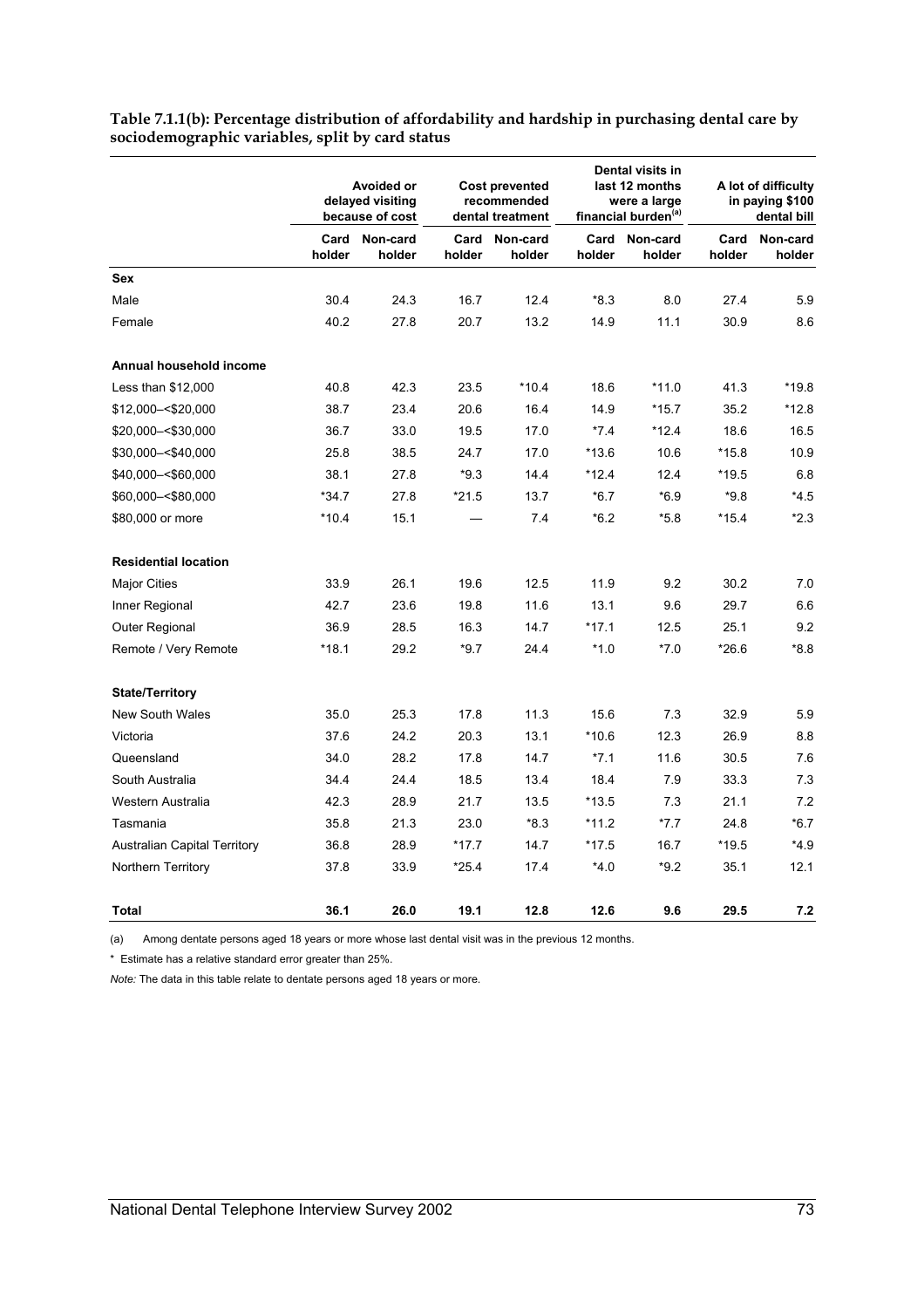### **7.2 Access to dental services by affordability and hardship**

Table 7.2.1 presents the distribution of affordability and hardship in purchasing dental care by visiting patterns for cardholders and non-cardholders. Persons who had made a dental visit in the last 12 months were less likely to have reported affordability and hardship difficulties than persons who had not made a recent dental visit. Affordability and hardship were strongly related with an individual's usual reason for making a dental visit. Persons who usually visit for a check-up had far lower levels of affordability and hardship difficulties than those who usually visit for a dental problem. The financial burden of dental visits during the last 12 months increased with the number of dental visits made in the last year. Persons who made a dental visit in the last year tended to report that they were less likely to have a lot of difficulty in paying a \$100 dental bill, than those who had made no visit. This provides further support for the notion that persons may modify the dental care they receive to match their ability to afford such care.

|                                              | Avoided or<br>delayed visiting<br>because of cost |                    |                | <b>Cost prevented</b><br>recommended<br>dental treatment |                | Dental visits in<br>last 12 months<br>were a large<br>financial burden <sup>(a)</sup> |                | A lot of difficulty<br>in paying \$100<br>dental bill |  |
|----------------------------------------------|---------------------------------------------------|--------------------|----------------|----------------------------------------------------------|----------------|---------------------------------------------------------------------------------------|----------------|-------------------------------------------------------|--|
|                                              | Card<br>holder                                    | Non-card<br>holder | Card<br>holder | Non-card<br>holder                                       | Card<br>holder | Non-card<br>holder                                                                    | Card<br>holder | Non-card<br>holder                                    |  |
| Time since last visit                        |                                                   |                    |                |                                                          |                |                                                                                       |                |                                                       |  |
| Less than 12 months                          | 29.5                                              | 18.4               | 19.1           | 13.1                                                     | 12.6           | 9.6                                                                                   | 24.8           | 3.9                                                   |  |
| $1 - 2$ years                                | 38.5                                              | 31.8               | 21.9           | 15.7                                                     | i.             | $\ddot{\phantom{a}}$                                                                  | 38.0           | 8.2                                                   |  |
| $2 - 5$ years                                | 48.0                                              | 42.6               | 20.4           | 10.6                                                     | $\sim$ $\sim$  | $\sim$ $\sim$                                                                         | 31.6           | 15.6                                                  |  |
| 5 years or more                              | 43.8                                              | 41.4               | 14.3           | $*6.7$                                                   | . .            | $\sim$ $\sim$                                                                         | 32.3           | 15.0                                                  |  |
| Usual reason for visit                       |                                                   |                    |                |                                                          |                |                                                                                       |                |                                                       |  |
| Check-up                                     | 25.1                                              | 14.1               | 13.2           | 6.5                                                      | 8.8            | 7.3                                                                                   | 19.1           | 5.4                                                   |  |
| Problem                                      | 43.1                                              | 41.9               | 23.1           | 21.4                                                     | 17.5           | 15.2                                                                                  | 36.8           | 9.7                                                   |  |
| Number of dental visits in<br>last 12 months |                                                   |                    |                |                                                          |                |                                                                                       |                |                                                       |  |
| None                                         | 43.0                                              | 37.1               | 19.1           | 12.2                                                     | $\sim$ $\sim$  | $\sim$ $\sim$                                                                         | 34.3           | 11.9                                                  |  |
| One                                          | 33.0                                              | 15.4               | 20.7           | 10.2                                                     | 9.5            | 4.4                                                                                   | 25.4           | $*3.6$                                                |  |
| Two                                          | 21.7                                              | 18.2               | $*11.2$        | 12.4                                                     | $*11.2$        | 6.8                                                                                   | 21.3           | $*3.5$                                                |  |
| Three or more                                | 32.5                                              | 22.5               | 24.8           | 17.5                                                     | 18.4           | 19.3                                                                                  | 27.4           | 4.8                                                   |  |
| <b>Total</b>                                 | 36.1                                              | 26.0               | 19.1           | 12.8                                                     | 12.6           | 9.6                                                                                   | 29.5           | 7.2                                                   |  |

**Table 7.2.1: Percentage distribution of affordability and hardship in purchasing dental care by visiting patterns, split by card status** 

(a) Among dentate persons aged 18 years or more whose last dental visit was in the previous 12 months.

\* Estimate has a relative standard error greater than 25%.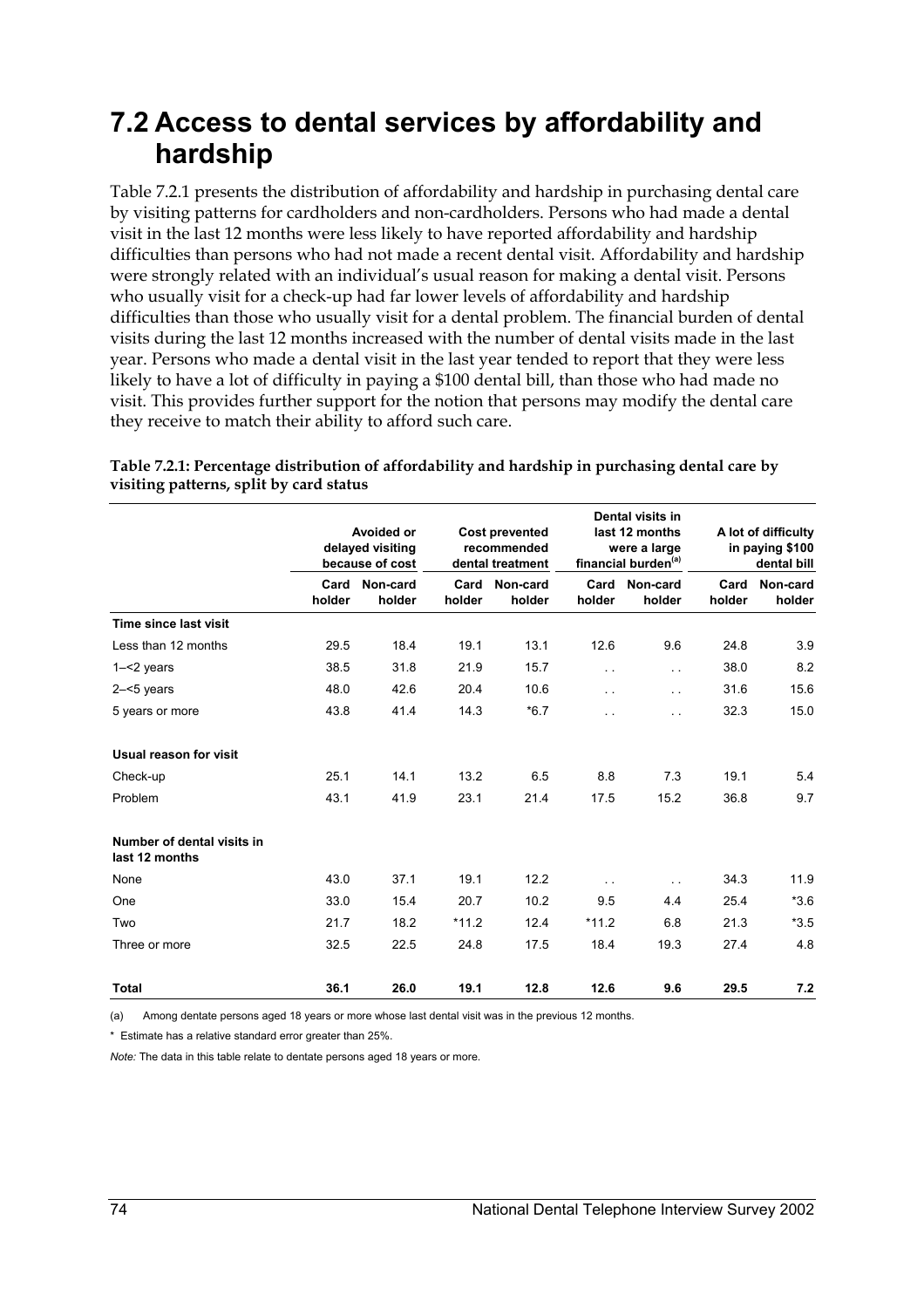Table 7.2.2 extends the information on these relationships by examining whether reported affordability or hardship is associated with visiting pattern. Persons reporting affordability and hardship difficulties were less likely to have made a recent dental visit than persons who reported no such difficulties. Among persons who made a dental visit in the last 12 months, persons with affordability difficulties were considerably more likely to have last visited for a dental problem, and far more likely to experience a financial burden as a result of these visits. Similarly, persons with difficulty with \$100 were more likely to usually visit for a problem. Persons experiencing a large financial burden in the last 12 months as a result of dental care were more likely to have made more than three visits, than those who did not experience such a burden.

|                                                  | Avoided or<br>delayed visiting<br>because of cost |           | <b>Cost prevented</b><br>recommended<br>dental treatment |      | Dental visits in<br>last 12 months<br>were a large<br>financial burden <sup>(a)</sup> |                                  | A lot of difficulty<br>in paying \$100<br>dental bill |                                  |
|--------------------------------------------------|---------------------------------------------------|-----------|----------------------------------------------------------|------|---------------------------------------------------------------------------------------|----------------------------------|-------------------------------------------------------|----------------------------------|
|                                                  | Yes                                               | <b>No</b> | Yes                                                      | No   | A large                                                                               | None/<br>hardly any/<br>a little | A lot                                                 | None/<br>hardly any/<br>a little |
| Time since last visit                            |                                                   |           |                                                          |      |                                                                                       |                                  |                                                       |                                  |
| Less than 12 months                              | 42.1                                              | 63.8      | 58.0                                                     | 57.6 | 100.0                                                                                 | 100.0                            | 38.6                                                  | 60.4                             |
| $1 - 2$ years                                    | 22.6                                              | 17.9      | 23.0                                                     | 18.6 | $\sim$ $\sim$                                                                         | $\sim$ $\sim$                    | 23.5                                                  | 18.6                             |
| $2 - 5$ years                                    | 20.4                                              | 10.3      | 12.2                                                     | 13.3 | $\sim$ $\sim$                                                                         | $\sim$ .                         | 20.9                                                  | 12.1                             |
| 5 years or more                                  | 14.8                                              | 8.0       | 6.8                                                      | 10.5 | $\ddotsc$                                                                             | $\sim$ $\sim$                    | 17.0                                                  | 8.9                              |
| Reason for last visit in last<br>12 months $(a)$ |                                                   |           |                                                          |      |                                                                                       |                                  |                                                       |                                  |
| Check-up                                         | 24.7                                              | 56.0      | 20.5                                                     | 54.4 | 24.5                                                                                  | 52.5                             | 29.6                                                  | 51.4                             |
| Problem                                          | 75.3                                              | 44.0      | 79.5                                                     | 45.6 | 75.5                                                                                  | 47.5                             | 70.4                                                  | 48.6                             |
| Usual reason for visit                           |                                                   |           |                                                          |      |                                                                                       |                                  |                                                       |                                  |
| Check-up                                         | 30.1                                              | 62.3      | 28.6                                                     | 57.3 | 49.9                                                                                  | 69.7                             | 32.7                                                  | 56.1                             |
| Problem                                          | 69.9                                              | 37.7      | 71.4                                                     | 42.7 | 50.1                                                                                  | 30.3                             | 67.3                                                  | 43.9                             |
| Number of dental visits in<br>last 12 months     |                                                   |           |                                                          |      |                                                                                       |                                  |                                                       |                                  |
| None                                             | 58.2                                              | 36.6      | 42.6                                                     | 42.7 | $\sim$ $\sim$                                                                         | $\sim$ $\sim$                    | 61.8                                                  | 39.9                             |
| One                                              | 15.6                                              | 25.7      | 20.2                                                     | 23.3 | 21.7                                                                                  | 41.7                             | 15.6                                                  | 23.9                             |
| Two                                              | 11.9                                              | 20.2      | 15.1                                                     | 18.3 | 23.5                                                                                  | 32.0                             | 10.1                                                  | 19.0                             |
| Three or more                                    | 14.4                                              | 17.5      | 22.1                                                     | 15.7 | 54.4                                                                                  | 26.2                             | 12.6                                                  | 17.2                             |

**Table 7.2.2: Visiting patterns for dental care by affordability and hardship associated with paying for dental care (%)** 

(a) Among dentate persons aged 18 years or more whose last dental visit was in the previous 12 months.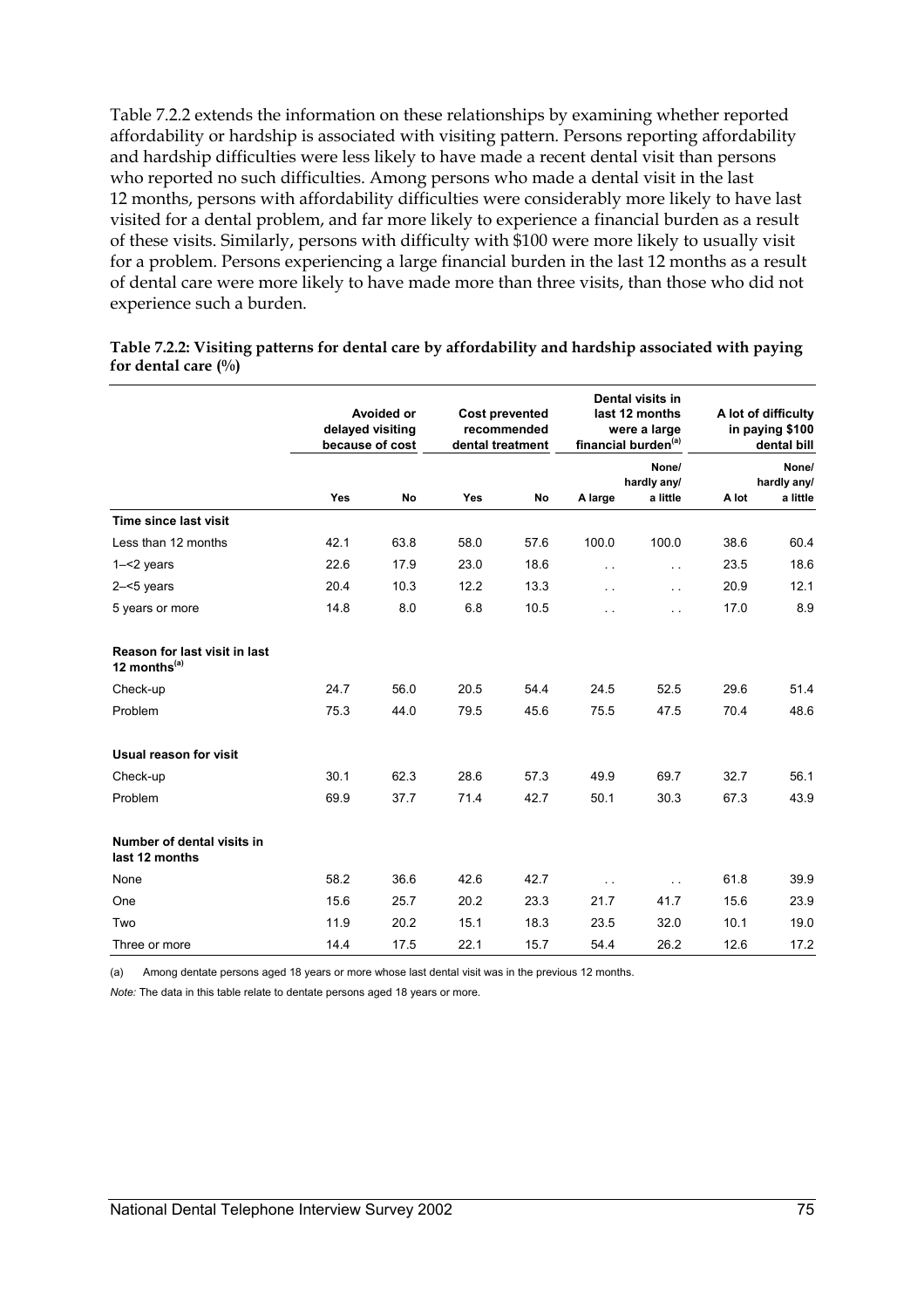Persons who had affordability difficulties in accessing and purchasing dental care were more likely to have visited for a problem, and consequently were more likely to have had fillings and extractions. Persons for whom the cost had prevented recommended treatment, were more than twice as likely to have had an extraction than those for whom cost had presented no such barrier.

Persons for whom dental visits in the last 12 months had been a large financial burden were more likely to have received fillings (and a greater number of fillings per person), and more likely to have had an extraction (and a greater number of extractions per person). So not only were these disadvantaged groups more likely to receive treatment, the treatment received was also more likely to be of a more extensive nature.

|                                                               | % of persons who last | Filling(s) |                     | Extraction(s) |                     |  |
|---------------------------------------------------------------|-----------------------|------------|---------------------|---------------|---------------------|--|
|                                                               | visited for a problem | %          | Mean <sup>(a)</sup> | %             | Mean <sup>(b)</sup> |  |
| Avoided or delayed visiting<br>because of cost                |                       |            |                     |               |                     |  |
| Yes                                                           | 75.3                  | 58.0       | 2.04                | 31.3          | 1.69                |  |
| No                                                            | 44.0                  | 41.8       | 1.92                | 13.9          | 1.93                |  |
| <b>Cost prevented</b><br>recommended treatment                |                       |            |                     |               |                     |  |
| Yes                                                           | 79.5                  | 55.3       | 2.11                | 38.5          | 1.64                |  |
| No                                                            | 45.6                  | 43.4       | 1.92                | 14.0          | 1.94                |  |
| <b>Financial burden of dental</b><br>visits in last 12 months |                       |            |                     |               |                     |  |
| A large                                                       | 75.5                  | 60.3       | 2.26                | 26.4          | 2.17                |  |
| None/hardly any/a little                                      | 47.5                  | 43.4       | 1.91                | 16.3          | 1.77                |  |
| Difficulty in paying a \$100<br>dental bill                   |                       |            |                     |               |                     |  |
| A lot                                                         | 70.4                  | 47.8       | 2.56                | 34.2          | 1.60                |  |
| None/hardly any/a little                                      | 48.6                  | 45.0       | 1.89                | 15.9          | 1.87                |  |

**Table 7.2.3: Type of dental care received by affordability and hardship associated with paying for dental care** 

(a) The mean among those who received a filling or fillings.

(b) The mean among those who had an extraction or extractions.

*Note:* The data in this table relate to dentate persons aged 18 years or more whose last dental visit was in the previous 12 months.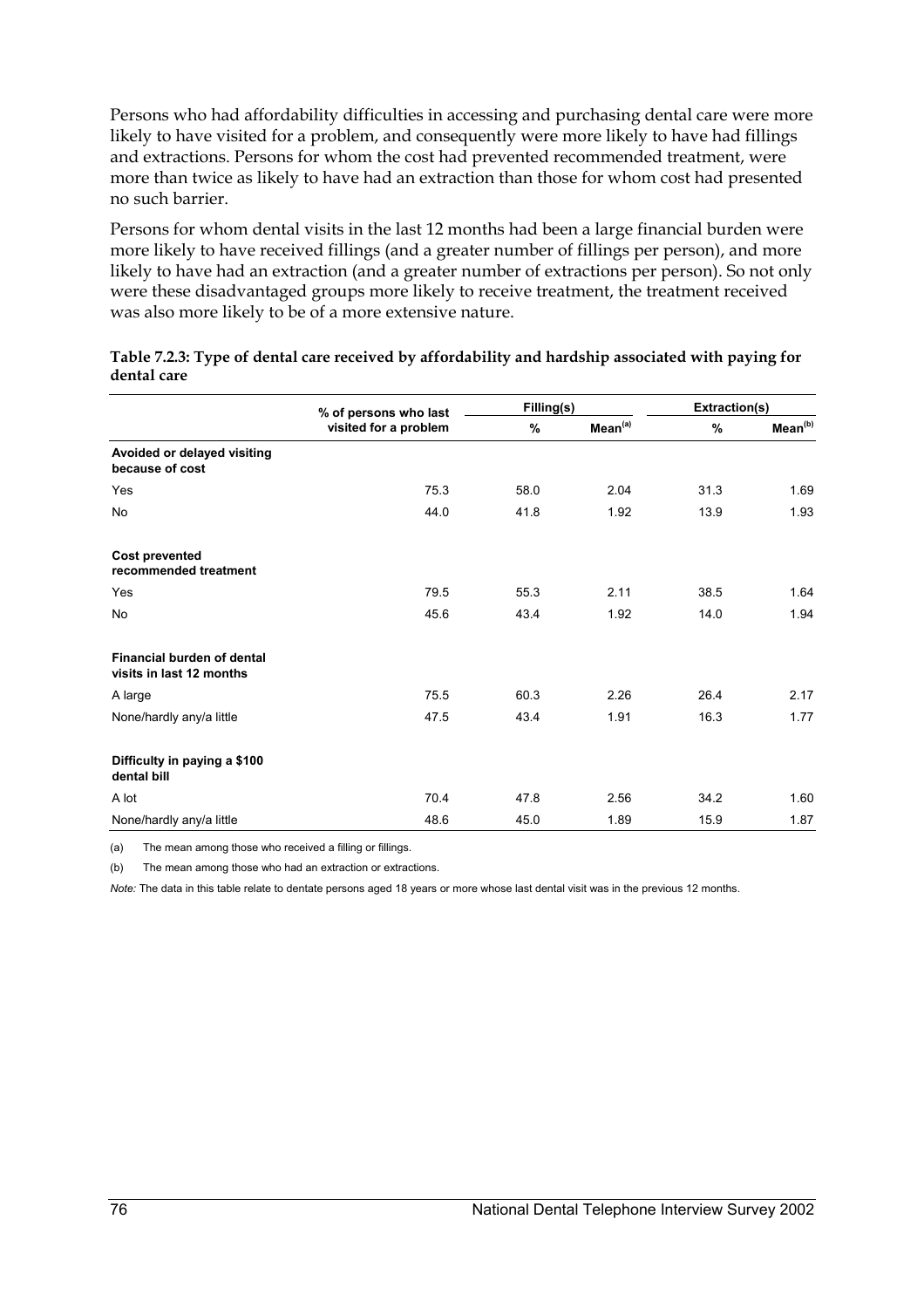## **7.3 Summary**

Affordability and hardship encountered in purchasing dental services influences the use dental services by cardholders and non-cardholders. While affordability and hardship will influence access, they also will reflect the coverage and continuity of public-funded dental care for cardholders. It would appear that many of those who experience affordability and hardship difficulties reduce their actual financial burden by modifying their use of services to more closely match their ability to afford such care.

- Among dentate persons, cardholders were more likely than non-cardholders to:
	- have avoided or delayed visiting because of cost;
	- report that cost prevented recommended dental treatment; and
	- have a lot of difficulty in paying a \$100 dental bill—Table 7.1.1(a).
- Among dentate adults, females and persons from low-income households were more likely to report affordability and hardship difficulties than were males and persons from high-income households—Table 7.1.1(b).
- A lower percentage of dentate adults who had made a dental visit in the previous 12 months, or whose usual reason for a dental visit was for a check-up, experienced affordability and hardship difficulties than among those who had not visited recently or who usually visit for a problem—Table 7.2.1.
- The financial burden of dental visits in the previous 12 months increased with the number of visits made—Table 7.2.1.
- Dentate adults with affordability and hardship difficulties were less likely to have made a dental visit in the previous 12 months, and more likely to usually visit for a dental problem, than persons without such difficulties—Table 7.2.2.
- Among dentate adults who visited in the previous 12 months, those reporting affordability and hardship difficulties were more likely to have received fillings, and about twice as likely to have had extractions than those who reported no such level of difficulties—Table 7.2.3.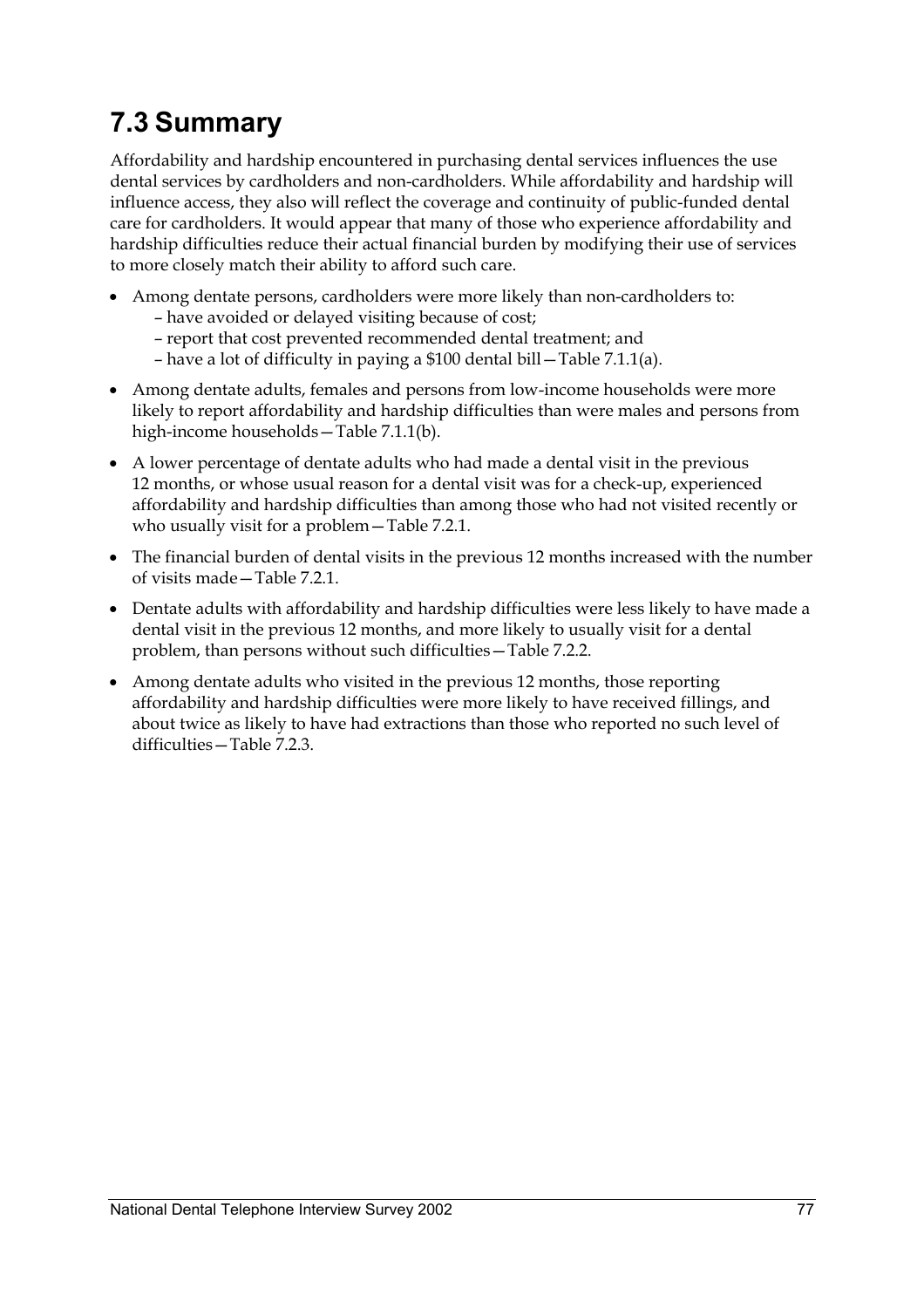## **8 Perceived needs**

Perception of the need for dental treatment acts both as an important predictor of the use of dental services, and also as an outcome measure of the success of dental programs.

If a person is aware of signs or symptoms requiring treatment or a need for a periodic check-up to have a professional assessment of their needs then there may be a greater likelihood of the use of services. However, perceived need itself is not sufficient to ensure use of services. A range of predisposing and enabling factors may influence the translation of a perceived need into actual dental visits. One result of those visits should be modification of the perceived need. Hence, levels of perceived need can also be regarded as an outcome of dental programs. Programs with high coverage of target groups and provision of appropriate dental care should lead to lower percentages of persons reporting need for specific treatments. Conversely, an increased perception of the need for a periodic check-up may accompany the meeting of specific treatment needs and the raising of persons' interest in maintenance of improved oral health.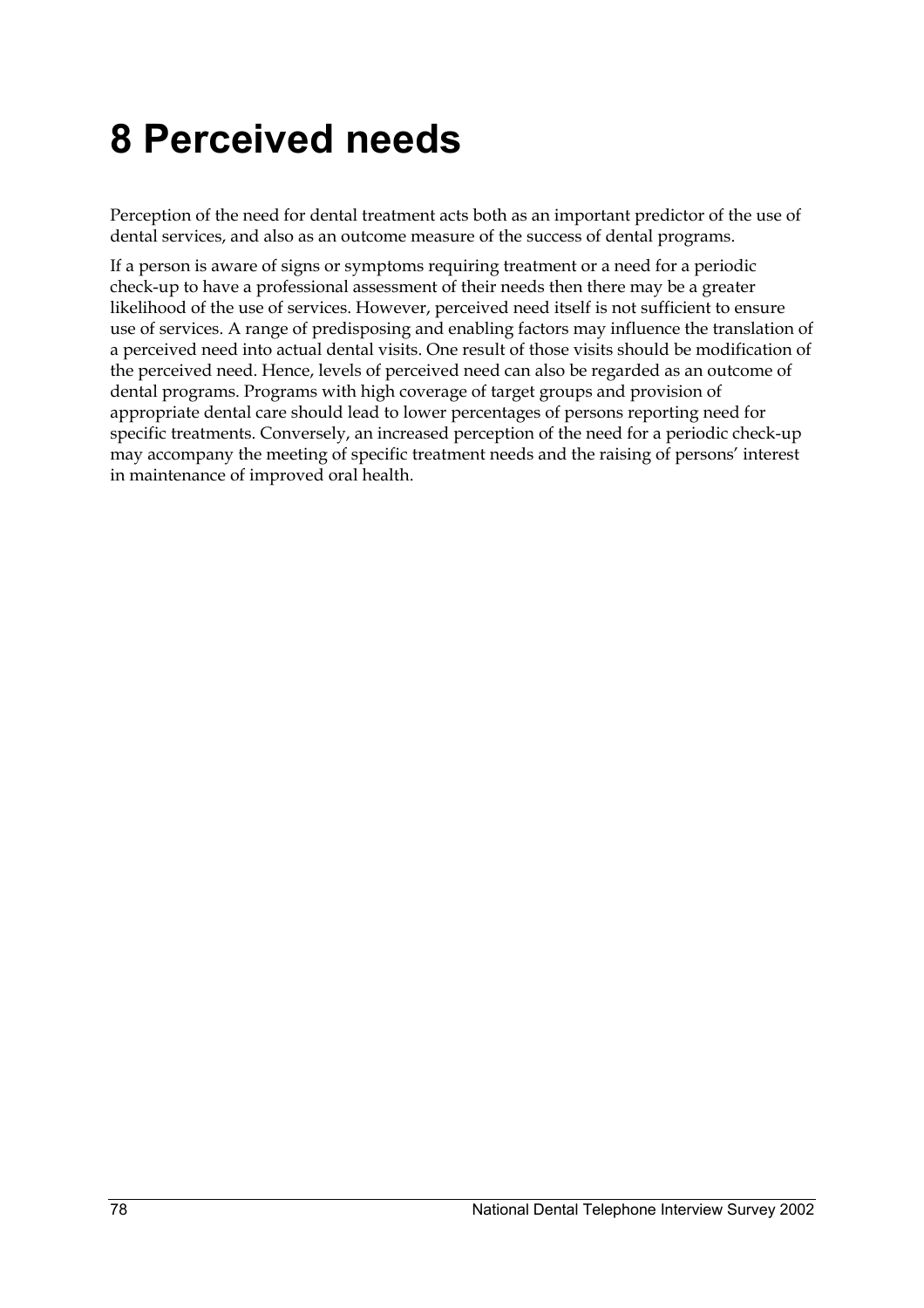### **8.1 Perceived need for dental treatment**

Tables 8.1.1(a) and (b) examine perceived need for dental treatment by sociodemographic variables among dentate persons. Approximately three-quarters of persons aged 18–64 years perceived a need for a dental visit. Most of those perceiving a need for a dental visit perceived a need for a check-up and treatment. The perceived need for treatment, with or without a check-up, increased with age, from 37.0% of 5–11-year-olds, to 67.5% of persons aged 25–44 years, and declined to 51.0% of those 65 years or more.

For all dentate persons aged five years or more, a little less than one-third reported that they perceived no need for a dental visit, just over 10% perceived a need for a check-up only, and about three-in-five perceived a need for treatment of some kind.

|                  | Treatment need (%) |                  |                           |                      |  |  |  |  |  |
|------------------|--------------------|------------------|---------------------------|----------------------|--|--|--|--|--|
|                  | Check-up           | <b>Treatment</b> | Check-up and<br>treatment | No visit<br>required |  |  |  |  |  |
| Age group        |                    |                  |                           |                      |  |  |  |  |  |
| $5-11$ years     | 15.6               | 10.4             | 26.6                      | 47.4                 |  |  |  |  |  |
| $12-17$ years    | 19.5               | 13.3             | 30.8                      | 36.4                 |  |  |  |  |  |
| $18-24$ years    | 14.5               | 10.2             | 48.6                      | 26.8                 |  |  |  |  |  |
| $25 - 44$ years  | 8.5                | 13.8             | 53.7                      | 24.0                 |  |  |  |  |  |
| 45-64 years      | 7.9                | 13.7             | 48.5                      | 29.9                 |  |  |  |  |  |
| 65 years or more | 5.4                | 15.5             | 35.5                      | 43.6                 |  |  |  |  |  |
| <b>Total</b>     | 10.6               | 13.1             | 44.8                      | 31.5                 |  |  |  |  |  |

#### **Table 8.1.1(a): Perceived need for dental visits by age**

\* Estimate has a relative standard error greater than 25%.

*Note:* The data in this table relate to dentate persons.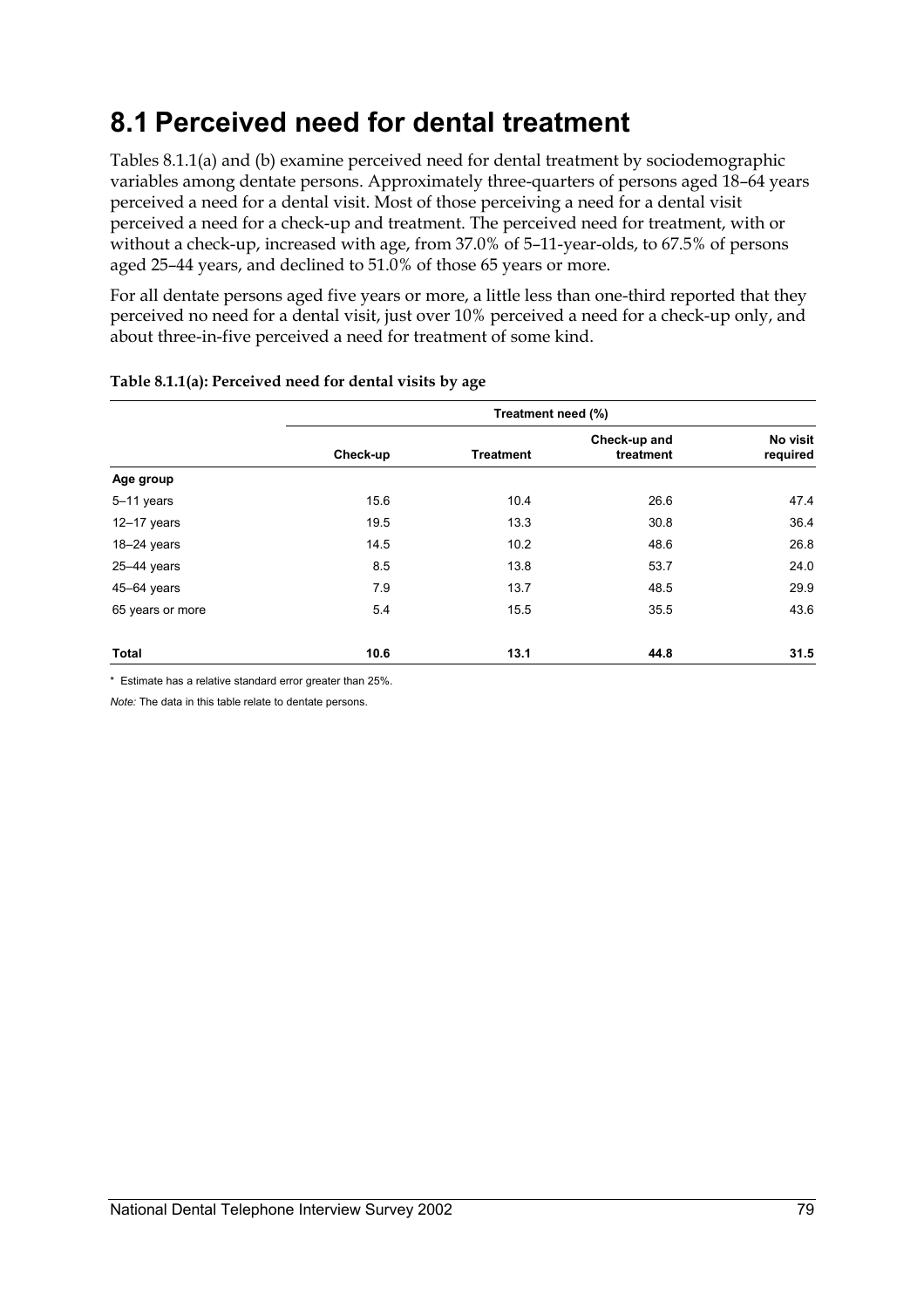|                                     |          | Treatment need (%) |                           |                      |
|-------------------------------------|----------|--------------------|---------------------------|----------------------|
|                                     | Check-up | <b>Treatment</b>   | Check-up and<br>treatment | No visit<br>required |
| Sex                                 |          |                    |                           |                      |
| Male                                | 9.4      | 12.2               | 50.0                      | 28.4                 |
| Female                              | 8.0      | 14.7               | 48.5                      | 28.7                 |
| Annual household income             |          |                    |                           |                      |
| Less than \$12,000                  | 5.6      | 12.7               | 52.5                      | 29.2                 |
| \$12,000 -< \$20,000                | 7.2      | 14.3               | 46.6                      | 31.9                 |
| \$20,000 -< \$30,000                | 6.4      | 12.5               | 52.4                      | 28.7                 |
| \$30,000 -< \$40,000                | 9.0      | 13.0               | 52.2                      | 25.8                 |
| \$40,000 -< \$60,000                | 9.2      | 13.1               | 51.1                      | 26.6                 |
| \$60,000 -< \$80,000                | 10.3     | 12.8               | 52.7                      | 24.2                 |
| \$80,000 or more                    | 9.9      | 14.0               | 44.2                      | 31.9                 |
| Cardholder                          |          |                    |                           |                      |
| Yes                                 | 5.4      | 13.6               | 51.9                      | 29.1                 |
| No                                  | 9.8      | 13.4               | 48.3                      | 28.4                 |
| <b>Residential location</b>         |          |                    |                           |                      |
| <b>Major Cities</b>                 | 8.6      | 13.4               | 48.7                      | 29.2                 |
| Inner Regional                      | 8.4      | 13.8               | 49.4                      | 28.3                 |
| Outer Regional                      | 10.3     | 12.4               | 50.7                      | 26.6                 |
| Remote / Very Remote                | $*8.8$   | 18.8               | 57.1                      | 15.4                 |
| Have private dental insurance       |          |                    |                           |                      |
| Yes                                 | 8.8      | 12.8               | 45.3                      | 33.1                 |
| No                                  | 8.6      | 14.1               | 52.6                      | 24.7                 |
| <b>State/Territory</b>              |          |                    |                           |                      |
| <b>New South Wales</b>              | 7.9      | 14.0               | 48.1                      | 30.1                 |
| Victoria                            | 9.8      | 12.9               | 50.3                      | 27.0                 |
| Queensland                          | 8.5      | 14.2               | 47.6                      | 29.6                 |
| South Australia                     | 9.7      | 11.2               | 52.3                      | 26.8                 |
| Western Australia                   | 7.5      | 14.5               | 49.8                      | 28.2                 |
| Tasmania                            | 10.8     | 7.0                | 53.1                      | 29.1                 |
| <b>Australian Capital Territory</b> | 14.5     | 16.5               | 47.3                      | 21.8                 |
| Northern Territory                  | 7.7      | 14.3               | 58.4                      | 19.6                 |
| <b>Total</b>                        | 8.7      | 13.5               | 49.2                      | 28.5                 |

### **Table 8.1.1(b): Perceived need for dental visits by sociodemographic variables**

\* Estimate has a relative standard error greater than 25%.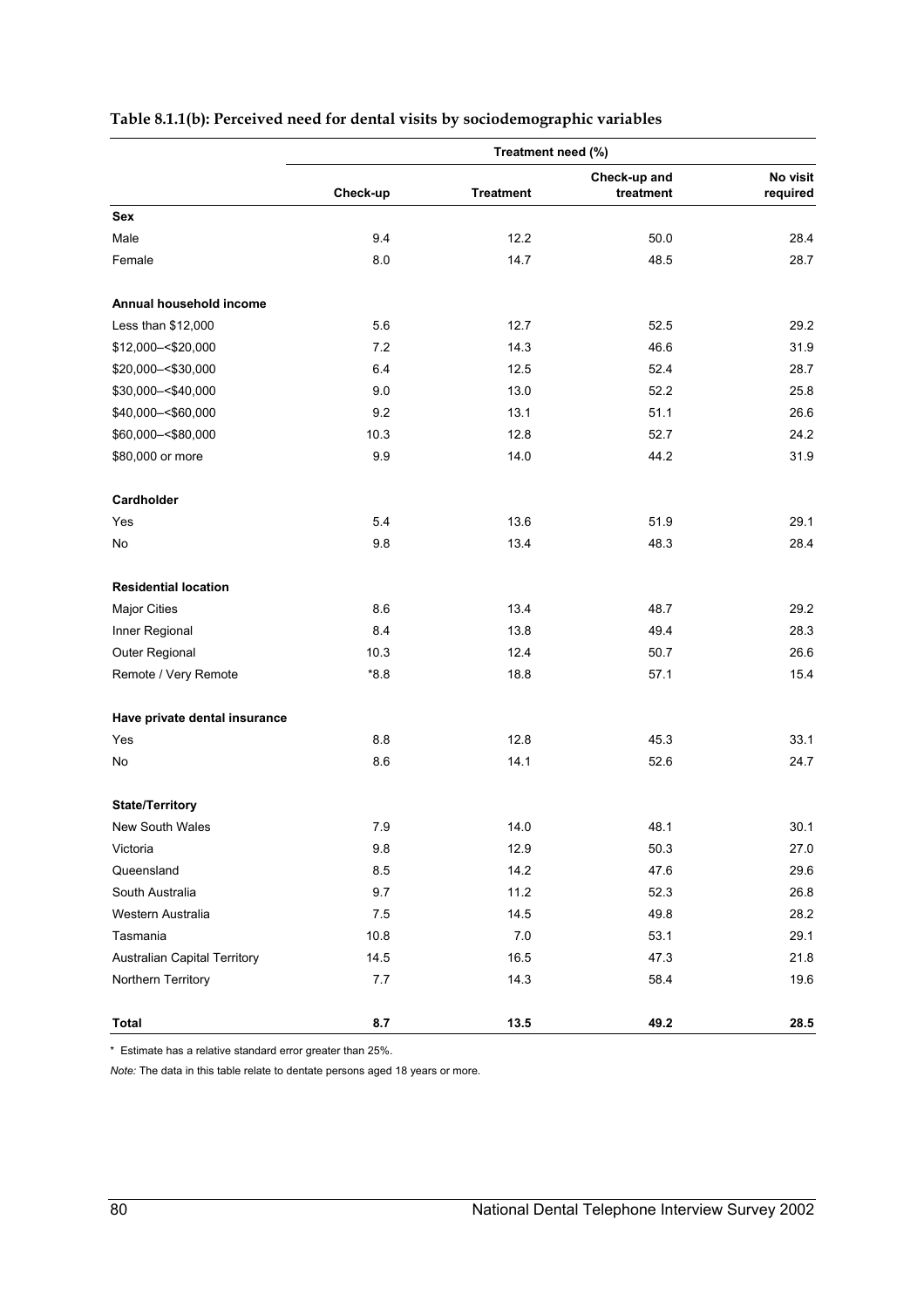There was little difference between males and females in the perceived need for a visit. The need for a check-up only was more likely among persons from higher income households. There was little difference in the percentage of cardholders and non-cardholders reporting a perceived need for a dental visit, however cardholders were less likely to report that they needed a check-up only. Persons from remote or very remote areas, and those without dental insurance were more likely to have perceived the need for a dental visit (Table 8.1.1(b)).

Table 8.1.2 relates perceived need to affordability and hardship in the purchase of dental care. Around 87% of persons who had avoided or delayed visiting due to the cost, or for whom cost had prevented recommended dental treatment reported the need for a dental visit. The type of visit required was more likely to involve some form of treatment than a visit for a check-up only. Among those reporting no such affordability difficulties around 65% reported the need for a visit. Adults who had experienced a large financial burden in the last 12 months, or who would have a lot of difficulty in paying a \$100 dental bill were more likely to report the need for a treatment based visit than were those who experienced less difficulties.

|                                                                       | Treatment need (%) |                  |                           |                      |  |  |  |  |  |
|-----------------------------------------------------------------------|--------------------|------------------|---------------------------|----------------------|--|--|--|--|--|
|                                                                       | Check-up           | <b>Treatment</b> | Check-up and<br>treatment | No visit<br>required |  |  |  |  |  |
| Avoided or delayed visiting<br>because of cost                        |                    |                  |                           |                      |  |  |  |  |  |
| Yes                                                                   | 5.1                | 12.1             | 70.0                      | 12.8                 |  |  |  |  |  |
| No                                                                    | 10.2               | 14.1             | 41.0                      | 34.8                 |  |  |  |  |  |
| <b>Cost prevented</b><br>recommended treatment                        |                    |                  |                           |                      |  |  |  |  |  |
| Yes                                                                   | $*2.0$             | 21.5             | 65.0                      | 11.5                 |  |  |  |  |  |
| No                                                                    | 9.9                | 12.1             | 46.6                      | 31.4                 |  |  |  |  |  |
| Financial burden of dental<br>visits in last 12 months <sup>(a)</sup> |                    |                  |                           |                      |  |  |  |  |  |
| A large                                                               | $*4.1$             | 24.6             | 41.0                      | 30.3                 |  |  |  |  |  |
| None/ hardly any/ a little                                            | 6.6                | 17.6             | 32.9                      | 42.9                 |  |  |  |  |  |
| Difficulty in paying a \$100<br>dental bill                           |                    |                  |                           |                      |  |  |  |  |  |
| A lot                                                                 | 6.0                | 12.2             | 63.1                      | 18.7                 |  |  |  |  |  |
| None/ hardly any/ a little                                            | 9.2                | 13.8             | 47.2                      | 29.9                 |  |  |  |  |  |

#### **Table 8.1.2: Perceived need for dental visits by affordability and hardship associated with paying for dental care**

(a) Among dentate persons aged 18 years or more whose last dental visit was in the previous 12 months.

\* Estimate has a relative standard error greater than 25%.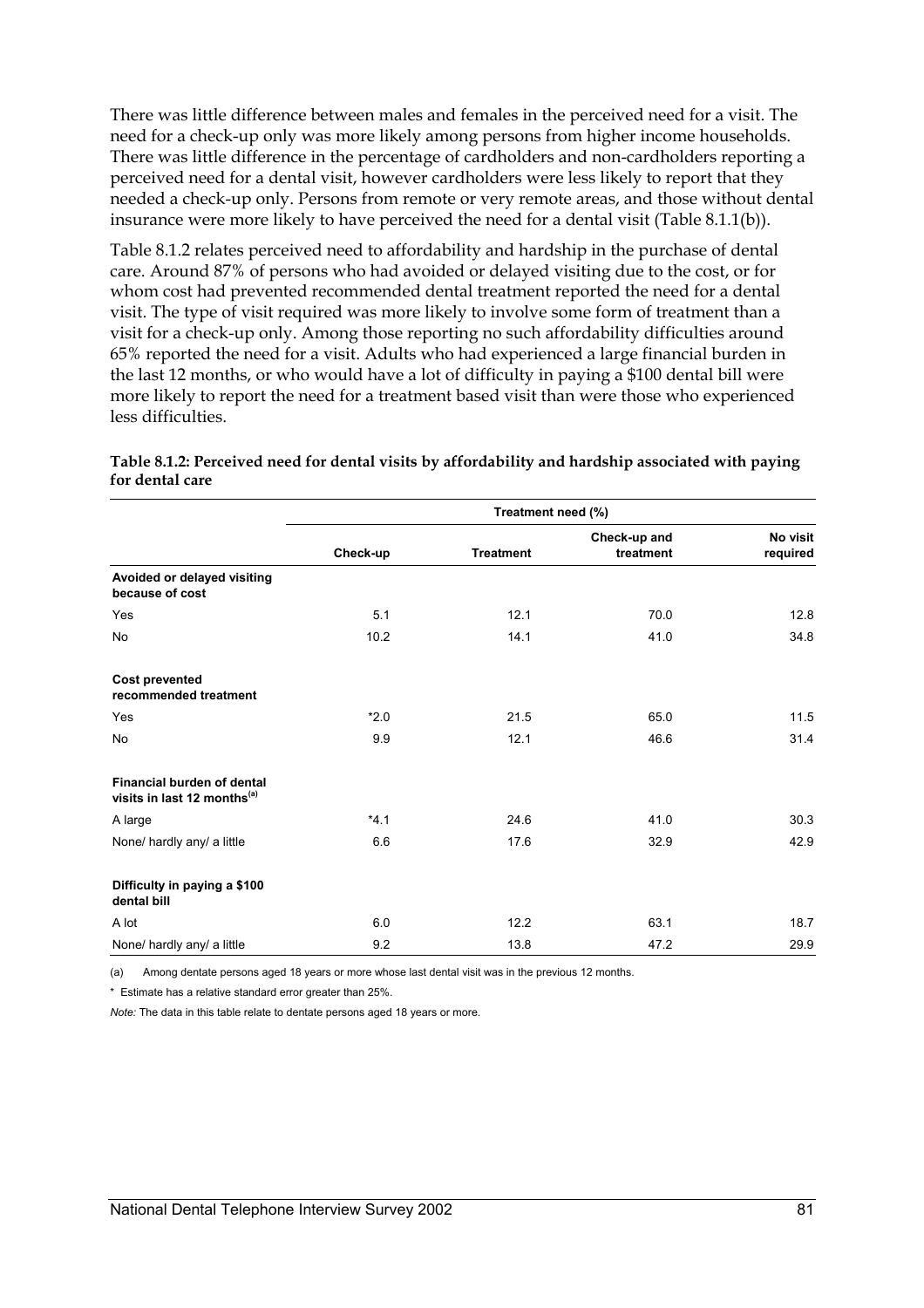The type of dental treatments which were perceived to be needed by dentate persons are presented by sociodemographic variables in Tables 8.1.3(a) and (b). The most frequently reported treatment need was for a scale and clean (44.1%), this need being highest among 25–44-year-olds and lowest among children and persons aged 65 years and over. This was followed by 25.0% of persons perceiving the need for filling(s). The perceived need for fillings was lowest among children and adolescents, highest among 25–44-year-olds, and then declined with increasing age. The need for extractions was around 3%–5% among children and adolescents, and 8.6%–12.3% among older age groups. The perceived need for a crown or bridge was highest for those aged 45–64 years, with 12.0% reporting such a need.

|                  |            | Scale/ |                   | Gum       | Crown/ |       |  |
|------------------|------------|--------|-------------------|-----------|--------|-------|--|
|                  | Filling(s) | clean  | <b>Extraction</b> | treatment | bridge | Other |  |
| Age group        |            |        |                   |           |        |       |  |
| $5-11$ years     | 10.4       | 25.7   | $*3.1$            | $*2.4$    |        | 7.7   |  |
| $12-17$ years    | 13.1       | 30.9   | 5.4               | $*4.1$    | $*0.4$ | 9.1   |  |
| $18 - 24$ years  | 27.8       | 43.5   | 10.9              | 10.9      | 5.1    | 6.9   |  |
| $25 - 44$ years  | 30.8       | 53.9   | 12.3              | 11.6      | 8.9    | 6.2   |  |
| 45-64 years      | 28.3       | 47.5   | 10.1              | 8.5       | 12.0   | 6.9   |  |
| 65 years or more | 22.1       | 35.6   | 8.6               | 5.8       | 6.4    | 3.7   |  |
| <b>Total</b>     | 25.0       | 44.1   | 9.6               | 8.5       | 7.2    | 6.6   |  |

#### **Table 8.1.3(a): Perceived need for dental treatments by age**

\* Estimate has a relative standard error greater than 25%.

*Note:* The data in this table relate to dentate persons.

There were few differences between males and females, however males were more likely to perceive the need for an extraction. By annual household income, the most marked trend was in the perceived need for extraction(s), with a three-fold difference between the highest and lowest income groups. Lower income earners were also more likely to perceive the need for fillings.

Cardholders were more likely to perceive the need for filling(s), and were also more likely than non-cardholders to perceive the need for extraction(s). Persons without insurance were also more likely to perceive a need for filling(s) or extraction(s) than those with insurance. Uninsured persons were around twice as likely to perceive the need for extraction(s), than insured persons.

Overall, 48.3% of dentate adults perceived a need for a scale and clean, 28.6% the need for filling(s), and 11.0% the need for extraction(s).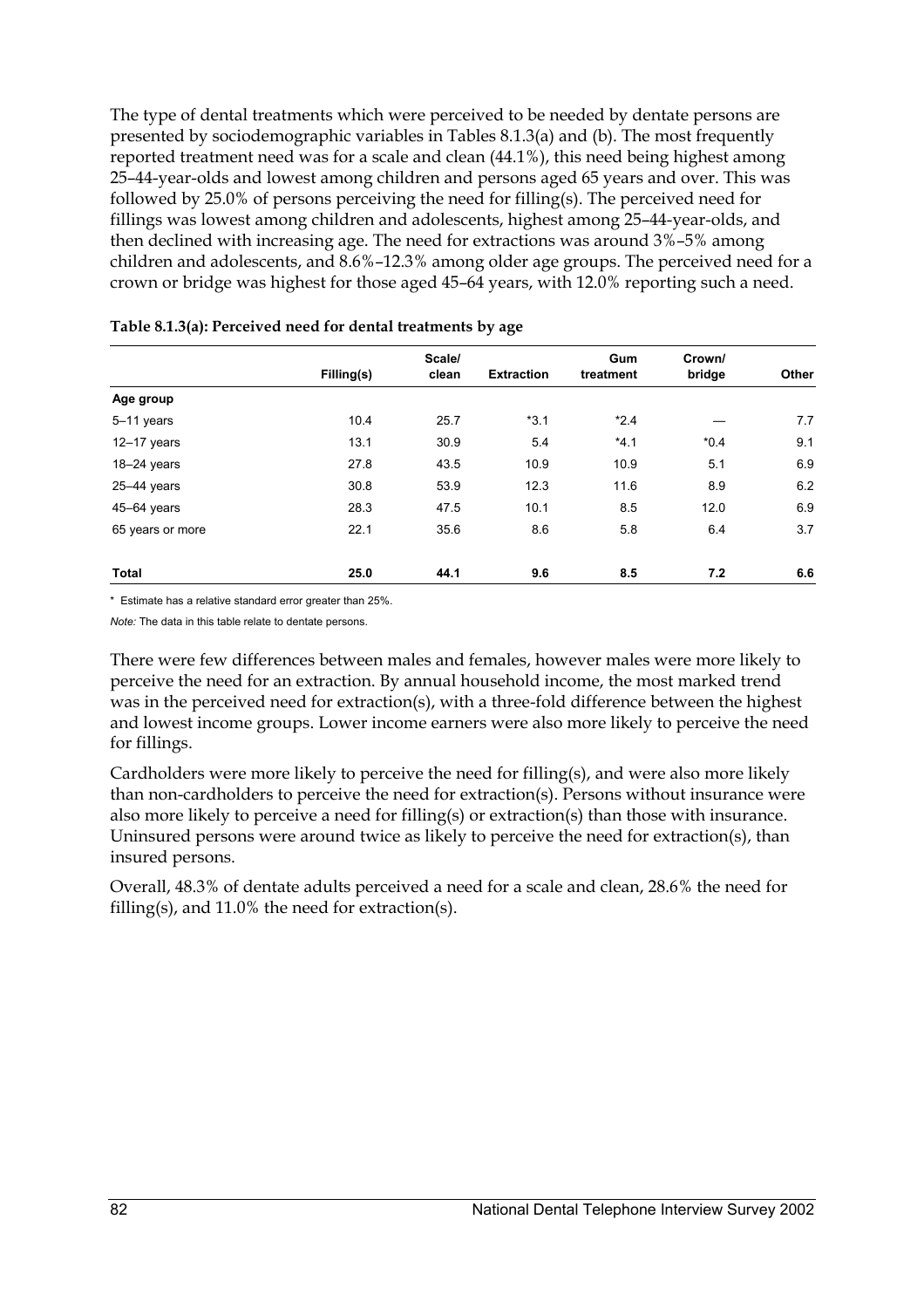| Table 8.1.3(b): Perceived need for dental treatments by sociodemographic variables |  |  |  |  |  |
|------------------------------------------------------------------------------------|--|--|--|--|--|
|                                                                                    |  |  |  |  |  |

|                                  | Filling(s) | Scale/<br>clean | <b>Extraction</b> | Gum<br>treatment | Crown/<br>bridge | Other  |
|----------------------------------|------------|-----------------|-------------------|------------------|------------------|--------|
| <b>Sex</b>                       |            |                 |                   |                  |                  |        |
| Male                             | 29.3       | 47.8            | 12.7              | 9.9              | 9.1              | 5.2    |
| Female                           | 27.8       | 48.8            | 9.3               | 9.8              | 9.0              | 7.2    |
| Annual household income          |            |                 |                   |                  |                  |        |
| Less than \$12,000               | 34.9       | 49.9            | 18.4              | 11.8             | 10.2             | 7.4    |
| \$12,000 -< \$20,000             | 32.6       | 44.5            | 13.1              | 12.6             | 8.8              | 8.0    |
| \$20,000 -< \$30,000             | 35.5       | 49.0            | 13.0              | 13.5             | 9.9              | 5.5    |
| \$30,000 -< \$40,000             | 31.6       | 51.8            | 14.4              | 11.0             | 9.3              | 6.7    |
| \$40,000 -< \$60,000             | 27.9       | 49.8            | 11.1              | 8.4              | 7.5              | 5.6    |
| \$60,000 -< \$80,000             | 27.2       | 50.3            | 7.4               | 7.5              | 9.1              | $*4.2$ |
| \$80,000 or more                 | 21.3       | 44.5            | 6.2               | 9.4              | 7.7              | 5.6    |
| Cardholder                       |            |                 |                   |                  |                  |        |
| Yes                              | 33.5       | 49.8            | 16.0              | 11.0             | 9.2              | 8.6    |
| No                               | 27.0       | 47.9            | 9.3               | 9.5              | 9.0              | 5.4    |
| <b>Residential location</b>      |            |                 |                   |                  |                  |        |
| <b>Major Cities</b>              | 27.0       | 48.7            | 10.1              | 10.4             | 9.2              | 6.6    |
| Inner Regional                   | 31.5       | 46.5            | 10.5              | 7.9              | 7.8              | 4.7    |
| Outer Regional                   | 32.3       | 46.4            | 17.1              | 9.7              | 8.4              | 6.5    |
| Remote / Very Remote             | 29.5       | 62.6            | 14.7              | $*12.7$          | 21.6             | $*8.9$ |
| Have private dental<br>insurance |            |                 |                   |                  |                  |        |
| Yes                              | 23.3       | 44.8            | 6.3               | 7.6              | 9.1              | 4.8    |
| No                               | 33.1       | 51.9            | 14.8              | 12.0             | 9.2              | 7.4    |
| <b>State/Territory</b>           |            |                 |                   |                  |                  |        |
| <b>New South Wales</b>           | 25.5       | 48.3            | 11.7              | 10.8             | 9.1              | 5.8    |
| Victoria                         | 31.3       | 47.8            | 10.0              | 9.1              | $8.0\,$          | 7.8    |
| Queensland                       | 28.5       | 49.1            | 10.2              | 9.8              | 9.8              | 5.9    |
| South Australia                  | 29.7       | 46.4            | 11.3              | 11.1             | 10.2             | 5.4    |
| Western Australia                | 30.0       | 51.4            | 11.4              | 8.5              | 9.4              | 5.3    |
| Tasmania                         | 31.8       | 41.7            | 13.1              | $*5.5$           | $*5.5$           | $*5.1$ |
| Australian Capital Territory     | 29.5       | 42.3            | 10.0              | 10.3             | 9.8              | $*5.5$ |
| Northern Territory               | 37.0       | 56.9            | 16.9              | 10.6             | 10.2             | 6.5    |
| <b>Total</b>                     | 28.6       | 48.3            | 11.0              | 9.9              | $9.0\,$          | 6.2    |

\* Estimate has a relative standard error greater than 25%.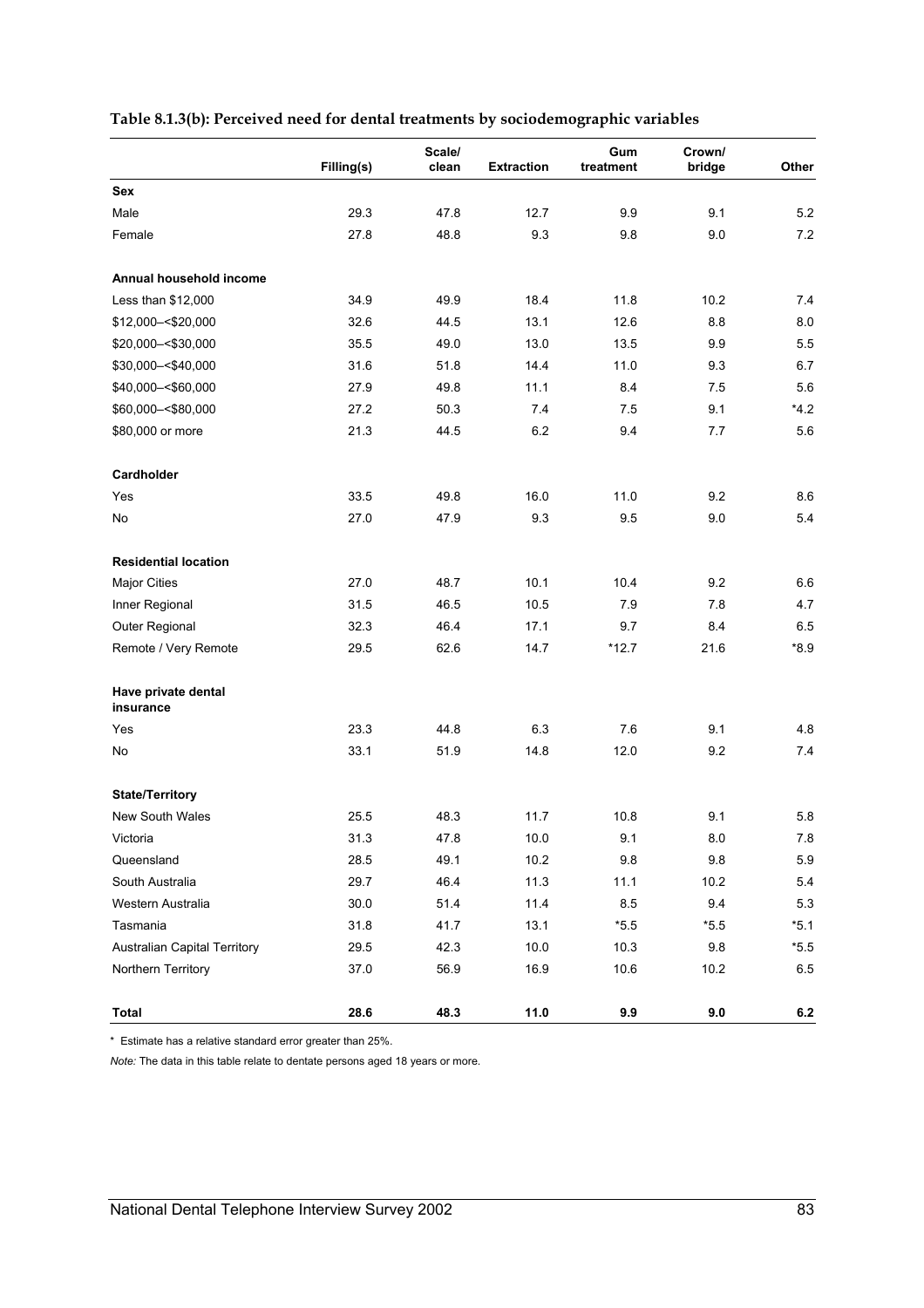### **8.2 Perceived urgency of dental treatment**

The perceived urgency of dental treatment is a further characteristic of need that may comment on the likelihood of the use of dental services and the success of dental programs. Those persons with a perceived need for a dental visit were asked to indicate the urgency of that visit. Tables 8.2.1(a) and (b) present the distribution of perceived urgency by sociodemographic variables.

Just over 40% of persons aged 5 years and over perceived that they needed to visit within a month, and 86.3% within 6 months. There was not a great difference in urgency across age groups, although the percentage of children, adolescents and young adults that perceived a need within a week was lower than for the older age groups.

|                  | <b>Perceived urgency</b> |                        |                       |                         |                     |  |  |  |
|------------------|--------------------------|------------------------|-----------------------|-------------------------|---------------------|--|--|--|
|                  | <1 week                  | 1 week-<br>$<$ 1 month | 1 month-<br><3 months | 3 months-<br>$6$ months | 6 months<br>or more |  |  |  |
| Age group        |                          |                        |                       |                         |                     |  |  |  |
| $5-11$ years     | 10.7                     | 28.4                   | 31.2                  | 16.0                    | 13.7                |  |  |  |
| $12-17$ years    | 13.8                     | 25.9                   | 27.1                  | 20.4                    | 12.8                |  |  |  |
| $18-24$ years    | 13.4                     | 27.6                   | 32.3                  | 15.6                    | 11.2                |  |  |  |
| $25 - 44$ years  | 19.1                     | 24.7                   | 25.0                  | 16.9                    | 14.3                |  |  |  |
| 45-64 years      | 18.1                     | 26.7                   | 25.6                  | 15.8                    | 13.8                |  |  |  |
| 65 years or more | 17.6                     | 23.4                   | 27.2                  | 16.5                    | 15.3                |  |  |  |
| Total            | 16.8                     | 25.9                   | 27.0                  | 16.7                    | 13.7                |  |  |  |

### **Table 8.2.1(a): Percentage distribution of perceived urgency of visit by age**

*Note:* The data in this table relate to dentate persons who perceived the need for a dental visit.

Table 8.2.1(b) presents perceived urgency of visit among dentate adults. Generally there were no clear patterns that emerged with regard to urgency. Persons in the lowest income category reported the greatest immediate urgency with 26.2% reporting their urgency to be within the next week, compared with approximately 16% for higher income groups. Cardholders and persons without dental insurance were also more likely to report their urgency as within the next week compared with non–cardholders and insured persons.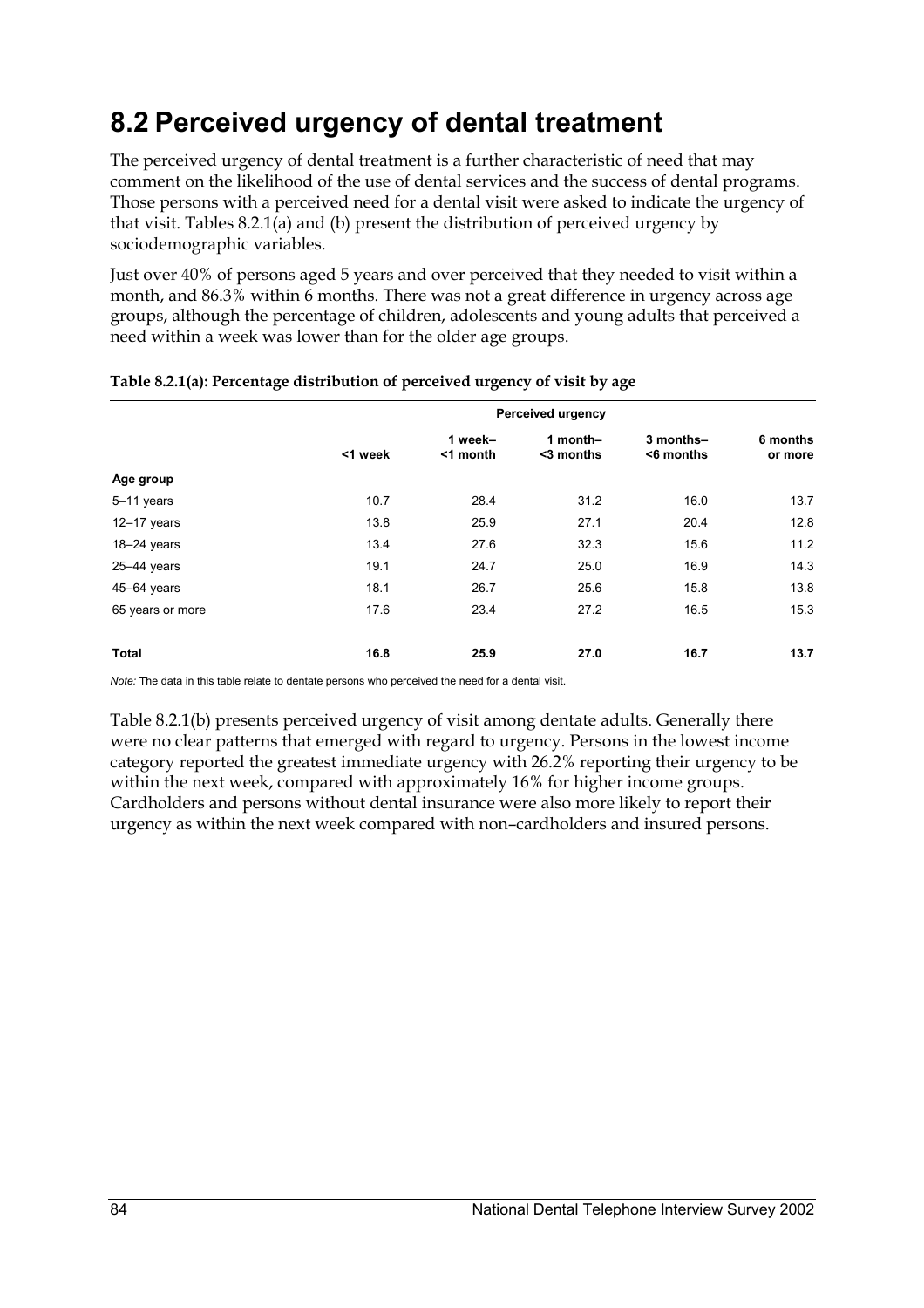|                                     | Perceived urgency |                     |                       |                        |                     |  |  |
|-------------------------------------|-------------------|---------------------|-----------------------|------------------------|---------------------|--|--|
|                                     | <1 week           | 1 week-<br><1 month | 1 month-<br><3 months | 3 months-<br><6 months | 6 months<br>or more |  |  |
| Sex                                 |                   |                     |                       |                        |                     |  |  |
| Male                                | 19.9              | 24.0                | 25.0                  | 16.5                   | 14.5                |  |  |
| Female                              | 15.8              | 27.2                | 27.8                  | 16.1                   | 13.1                |  |  |
| Annual household income             |                   |                     |                       |                        |                     |  |  |
| Less than \$12,000                  | 26.2              | 22.2                | 19.8                  | 18.5                   | 13.3                |  |  |
| \$12,000 -< \$20,000                | 24.5              | 24.1                | 24.9                  | 15.0                   | 11.4                |  |  |
| \$20,000 -< \$30,000                | 15.7              | 21.0                | 30.5                  | 18.4                   | 14.4                |  |  |
| \$30,000 -< \$40,000                | 20.6              | 23.8                | 21.0                  | 19.3                   | 15.4                |  |  |
| \$40,000 -< \$60,000                | 14.4              | 30.9                | 24.5                  | 14.7                   | 15.5                |  |  |
| \$60,000 -< \$80,000                | 18.2              | 27.1                | 27.0                  | 17.4                   | 10.4                |  |  |
| \$80,000 or more                    | 15.7              | 25.7                | 31.0                  | 15.0                   | 12.7                |  |  |
| Cardholder                          |                   |                     |                       |                        |                     |  |  |
| Yes                                 | 22.2              | 22.0                | 24.8                  | 17.1                   | 14.0                |  |  |
| No                                  | 16.5              | 26.7                | 26.9                  | 16.1                   | 13.7                |  |  |
| <b>Residential location</b>         |                   |                     |                       |                        |                     |  |  |
| <b>Major Cities</b>                 | 17.6              | 26.6                | 27.0                  | 16.0                   | 12.8                |  |  |
| Inner Regional                      | 18.1              | 22.5                | 25.4                  | 17.0                   | 17.0                |  |  |
| Outer Regional                      | 19.1              | 24.8                | 26.4                  | 16.2                   | 13.6                |  |  |
| Remote / Very Remote                | 17.9              | 22.9                | 17.6                  | 21.7                   | 19.9                |  |  |
| Have private dental<br>insurance    |                   |                     |                       |                        |                     |  |  |
| Yes                                 | 14.2              | 29.2                | 28.5                  | 16.9                   | 11.3                |  |  |
| No                                  | 20.8              | 22.5                | 25.2                  | 15.4                   | 16.1                |  |  |
| <b>State/Territory</b>              |                   |                     |                       |                        |                     |  |  |
| New South Wales                     | 16.3              | 24.4                | 29.9                  | 17.2                   | 12.3                |  |  |
| Victoria                            | 17.1              | 28.3                | 23.4                  | 15.6                   | 15.7                |  |  |
| Queensland                          | 20.2              | 23.3                | 25.8                  | 17.0                   | 13.6                |  |  |
| South Australia                     | 17.5              | 26.4                | 27.5                  | 15.1                   | 13.5                |  |  |
| Western Australia                   | 19.8              | 26.6                | 22.8                  | 16.0                   | 14.7                |  |  |
| Tasmania                            | 20.0              | 26.8                | 26.2                  | 11.8                   | 15.1                |  |  |
| <b>Australian Capital Territory</b> | 18.1              | 23.8                | 29.2                  | 15.8                   | 13.1                |  |  |
| Northern Territory                  | 24.7              | 25.0                | 19.0                  | 16.1                   | 15.1                |  |  |
| Total                               | 17.9              | 25.6                | 26.4                  | 16.3                   | 13.8                |  |  |

### **Table 8.2.1(b): Percentage distribution of perceived urgency of visit by sociodemographic variables**

*Note:* The data in this table relate to dentate persons aged 18 years or more who perceived the need for a dental visit.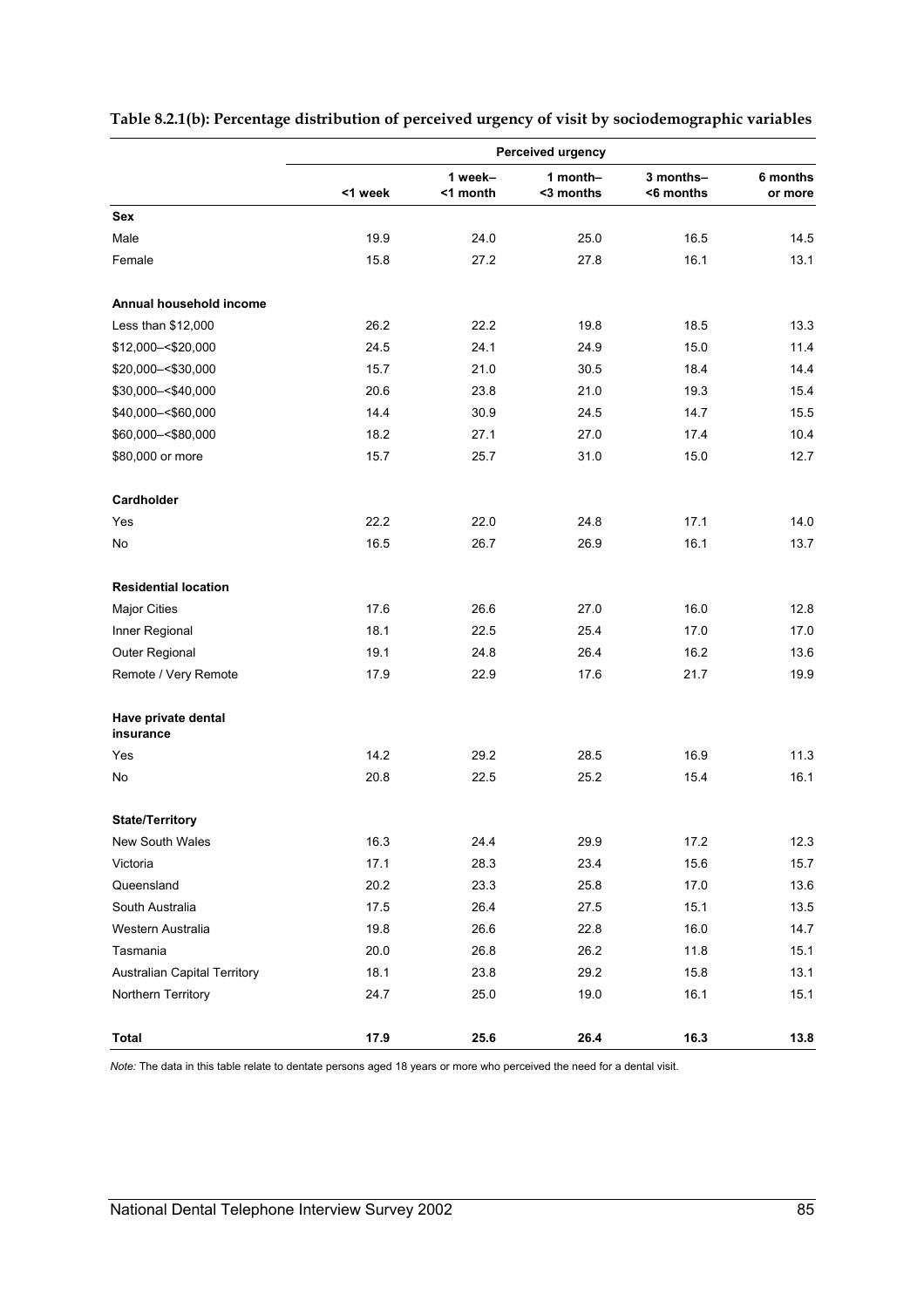Table 8.2.2 presents the perceived urgency of visit by the perceived need for specific treatments and also by the type of dental visit required. Urgency by perceived treatment required presents the perceived urgency among persons reporting a need for each of the listed treatments and therefore this list does not form a block of mutually exclusive categories—the urgency reported by a person who reported a need for a filling and an extraction will be included in both the 'Filling(s)' and the 'Extraction(s)' rows. The urgency reported by an individual is the urgency they perceive to make the dental visit and is not therefore individually matched to each specific treatment needed. Those who perceived the need for extractions had the highest immediate perceived urgency of less than one week with 35.8% reporting such urgency.

Only 7.7% of those who perceived a need for a check-up only reported a perceived urgency of less than a week, compared with 21.6% of those who perceived a need for both a check-up and some treatment.

|                                             | <b>Perceived urgency</b> |                     |                       |                        |                     |  |  |
|---------------------------------------------|--------------------------|---------------------|-----------------------|------------------------|---------------------|--|--|
|                                             | <1 week                  | 1 week-<br><1 month | 1 month-<br><3 months | 3 months-<br><6 months | 6 months<br>or more |  |  |
| Perceived treatment required <sup>(a)</sup> |                          |                     |                       |                        |                     |  |  |
| Scale and clean                             | 19.6                     | 25.5                | 26.9                  | 15.6                   | 12.4                |  |  |
| Filling(s)                                  | 27.5                     | 30.2                | 22.8                  | 10.7                   | 8.7                 |  |  |
| Extraction(s)                               | 35.8                     | 23.7                | 19.7                  | 11.7                   | 9.1                 |  |  |
| Gum treatment                               | 26.5                     | 26.3                | 27.9                  | 10.2                   | 9.1                 |  |  |
| Crown or bridge                             | 28.9                     | 30.4                | 17.7                  | 14.1                   | 8.9                 |  |  |
| Other                                       | 30.2                     | 26.2                | 23.0                  | $*8.6$                 | 12.0                |  |  |
| Perceived type of dental visit<br>required  |                          |                     |                       |                        |                     |  |  |
| Check-up                                    | 7.7                      | 20.2                | 30.2                  | 22.2                   | 19.5                |  |  |
| Treatment                                   | 10.7                     | 20.2                | 22.2                  | 22.4                   | 24.4                |  |  |
| Check-up and treatment                      | 21.6                     | 28.0                | 26.9                  | 13.6                   | 9.9                 |  |  |
| Total                                       | 17.9                     | 25.6                | 26.4                  | 16.3                   | 13.8                |  |  |

**Table 8.2.2: Percentage distribution of perceived urgency of visit by perceived treatment required and type of visit perceived to be required** 

(a) The distribution of urgency of visit is among those who perceived a need for each treatment. For example, an individual who reported a perceived need for a filling and an extraction is represented in both of those respective rows.

\* Estimate has a relative standard error greater than 25%.

*Note:* The data in this table relate to dentate persons aged 18 years or more who perceived the need for a dental visit.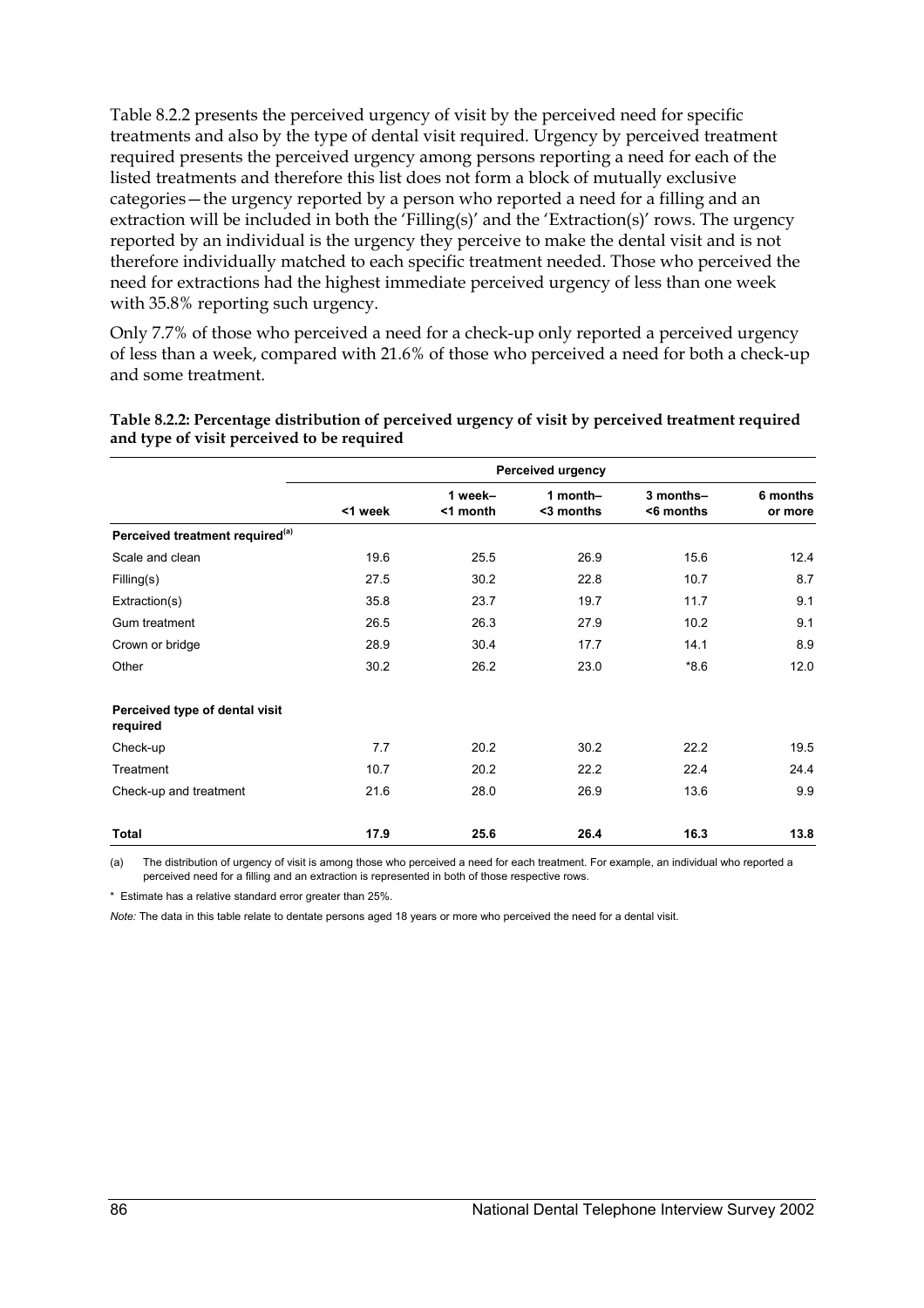### **8.3 Summary**

Perception of the need for dental treatment acts both as an important predictor of the use of dental services, and also as an outcome measure of the success of dental programs.

- Among dentate adults, 28.5% reported no perceived need for a dental visit, 8.7% the need for a check-up only, and 62.7% some form of dental treatment—Table 8.1.1(b).
- Persons who reported affordability and hardship difficulties were far more likely to perceive the need for a dental visit, and that visit was more likely to be for treatment, than persons who did not report such difficulties—Table 8.1.2.
- Around one-in-two dentate adults perceived the need for a scale and clean, over one-infour the need for a filling or fillings, and one-in-ten a need for an extraction or extractions—Table 8.1.3(b).
- Cardholders were more likely than non-cardholders to perceive the need for extraction(s) (16.0% cf. 9.3%)—Table 8.1.3(b).
- Uninsured persons were more likely to perceive the need for extraction(s) and filling(s) than insured persons—Table 8.1.3(b).
- Cardholders and persons without dental insurance were also more likely to report their urgency as within the next week compared with non-cardholders and insured persons— Table 8.2.1(b).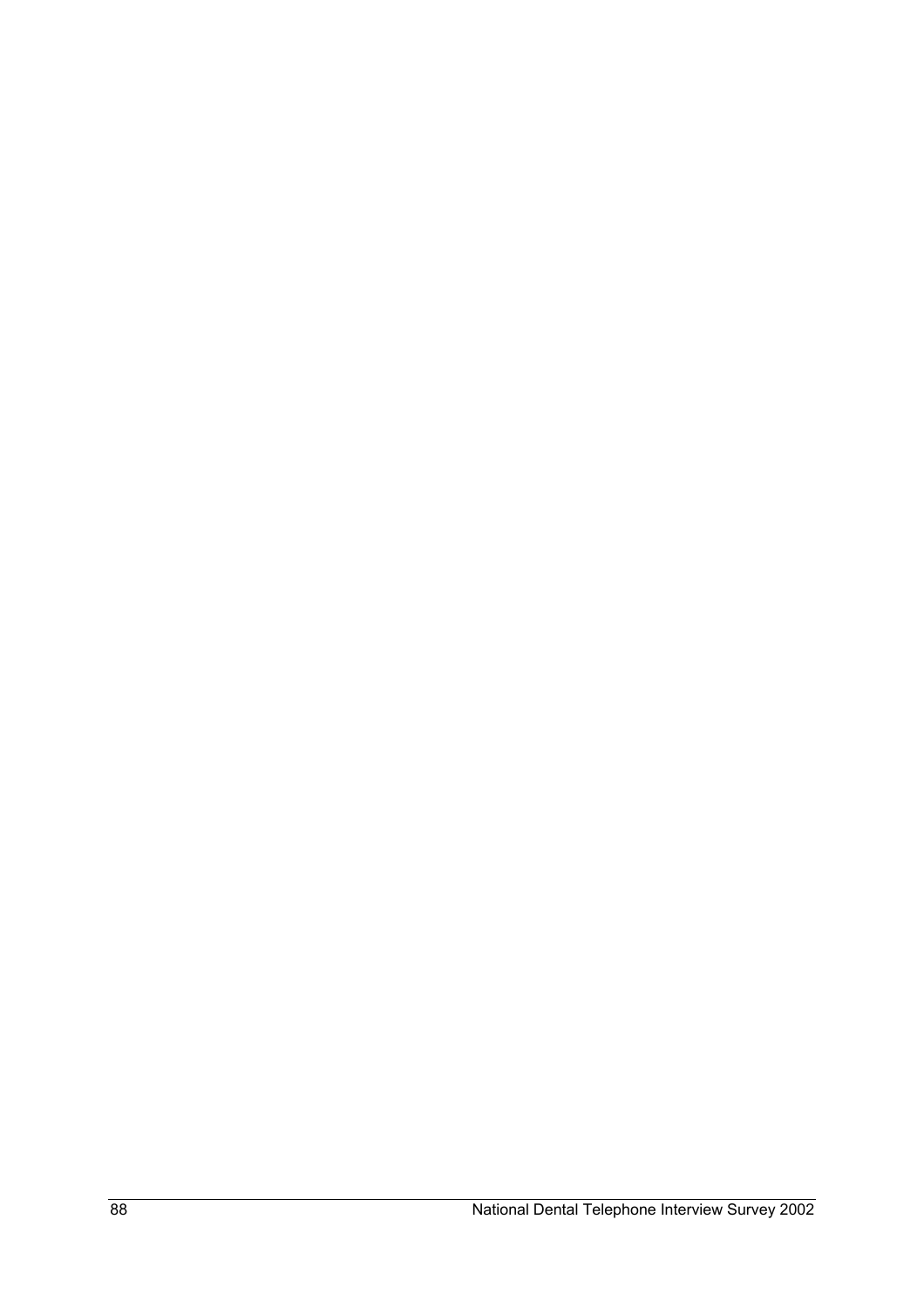## **Appendix A**

### **2002 Survey questionnaire**

This appendix provides the questions and response categories used in the 2002 National Dental Telephone Interview Survey. Unless otherwise specified responses were '*Yes*', '*No*', and '*Don't know*'. Response categories used are indicated by italicised text. This appendix does not include: the skip sequences used; inbuilt range and error checking; the numerical coding of responses; additional onscreen notes for interviewers; and lead in statements to questions or question blocks.

- 1. Do you have any of your own natural teeth?
- 2. Have you been without natural teeth for more than one year?
- 3. How many years would that be? *Literal response*
- 4. Currently do you think that you need to have:

 Any filling(s)? Any extraction(s)? Scaling and cleaning of your teeth? Denture(s) made or repaired? A dental check-up? Gum treatment? Dental crown or bridge? Any other treatment?

- 5. How soon do you think you need a dental visit?  *In less than a week From one week to less than a month From one month to less than three months From three months to less than six months Six months or more Don't know*
- 6. How long ago did you see a dental professional about your teeth, dentures, or gums? *Less than 12 months*

 *One to less than two years Two to less than five years Five to less than ten years Ten years or more Never attended Don't know*

- 7. How long ago was that in months?  *Less than 3 months 3 to less than 6 months 6 to less than 12 months Don't know*
- 8. How many dental visits did you make in the last 2 weeks? *Literal response*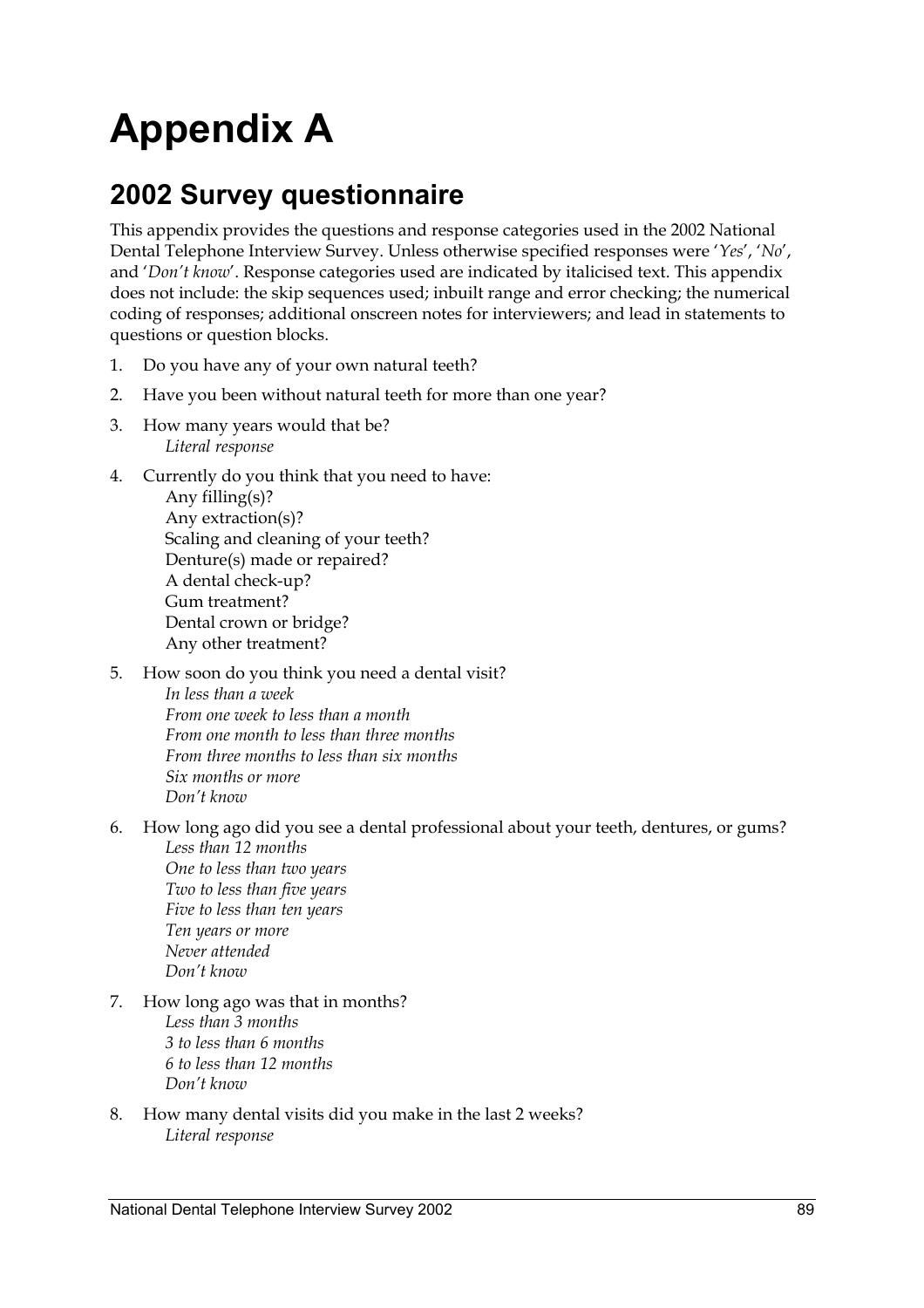- 9. How many dental visits did you make in the last 12 months? *Literal response*
- 10. Did you last see the dental professional because you had a dental problem?
- 11. Was that dental visit for a check-up?
- 12. Was that dental visit necessary for the relief of pain?
- 13. How many dental visits in the last 12 months were for a check-up? *Literal response*
- 14. How many times did you have a scale and clean during the last 12 months? *Literal response*
- 15. How many fillings did you have during the last 12 months? *Literal response*
- 16. How many teeth were extracted during the last 12 months? *Literal response*
- 17. What were the problems with that tooth or teeth?

*Wisdom teeth Decayed Cracked or fractured The filling had broken down Abscessed or infected Loose Orthodontic extractions Don't know (All offered reasons are recorded)*

18. Were any of the following the reasons for having the tooth/teeth extracted?

 The cost of keeping the tooth or teeth? The extensive time required for treatment? Failure of previous treatment? Feeling that the tooth would be extracted sooner or later? Wanted to stop the pain? No alternative treatment offered? Any other reason?  $\rightarrow$  What was that reason? *(Literal response)* 

19. In the last 12 months, did you have:

 Any dental X-rays? Crowns or bridges? Endodontic (root canal) treatment? Denture work/New dentures prepared or fitted? Any other treatment?

20. What was that treatment?

 *Professional fluoride application Other oral surgery (besides tooth extraction) Gum treatment (periodontal treatment) Adjustment, reline or rebase of denture(s) Orthodontics Cosmetic dentistry (bleaching/laser whitening) Other treatment (All offered reasons are recorded)*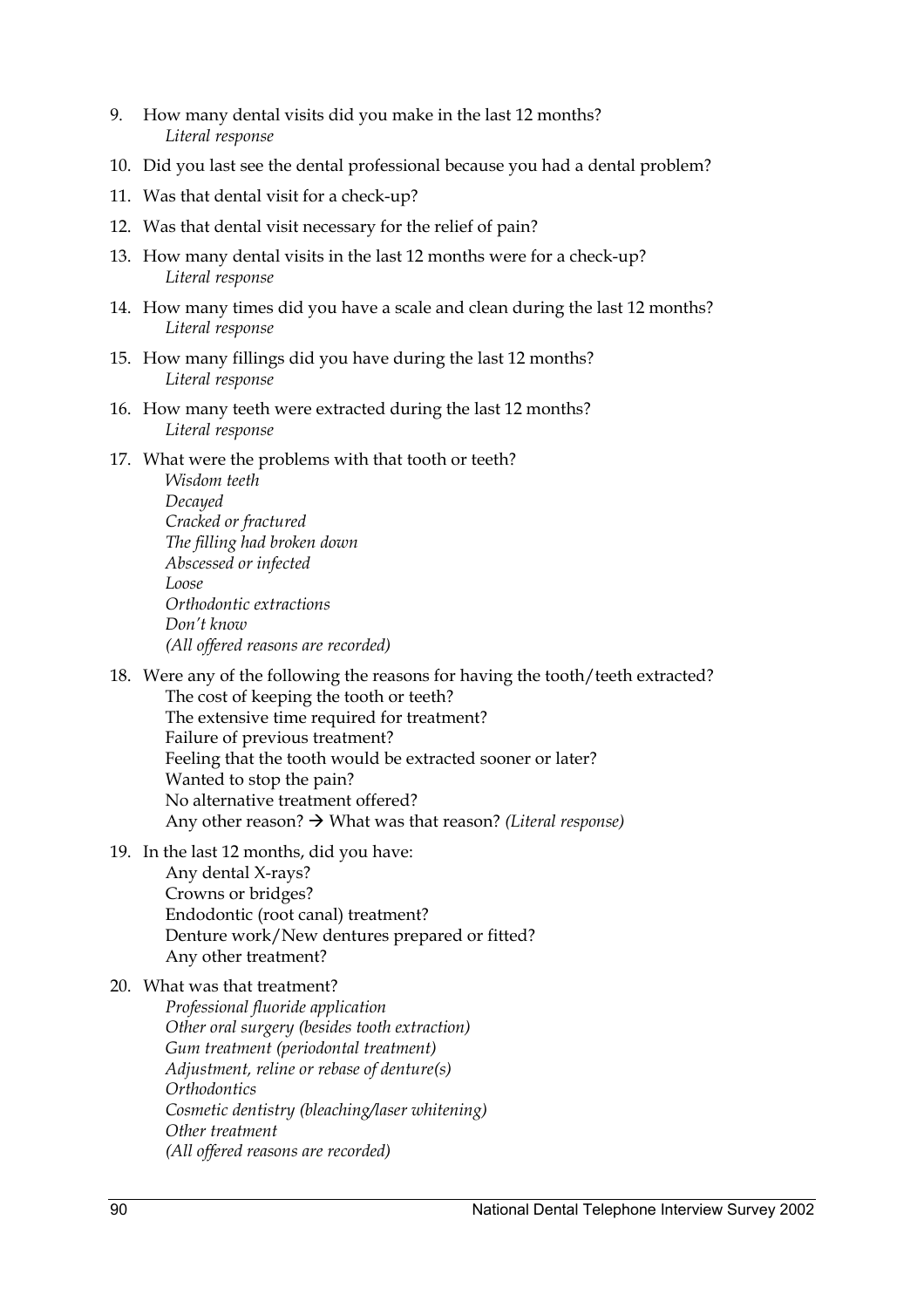- 21. Have you had the extracted tooth/teeth replaced by a denture, bridge or implant?
	- *Yes—denture Yes—bridge Yes—implant No—not replaced Don't know*
- 22. Was your last dental visit made at a:
	- *Private dental practice (including specialist) Government dental clinic (including dental hospital) School dental service Dental technician Clinic operated by health insurance fund Armed Services/Defence Force clinic Other site Don't know*
- 23. Do you currently have a pensioners concession card, a Health Care Card or a Department of Veterans Affairs card; or do you receive a pension or allowance from the Government?
- 24. Which Health Card(s) are you covered by?  *Pensioner Concession Card Health Care Card Commonwealth Seniors Health Card Department of Veterans Affairs treatment gold card Department of Veterans Affairs treatment white card Other card Don't know (All offered reasons are recorded)*
- 25. Did the Government or an insurance fund pay any part of the expenses for your last dental visit?

*Paid all own expenses Insurance paid some - patient paid some Insurance paid all - patient paid none Government paid some - patient (or insurance) paid some Government paid all - patient paid none Other payment arrangement Don't know*

- 26. Can you tell me what type of pension, allowance or benefit you are receiving?
	- *Aged pension Sole parent Invalid pension War/Defence Widow's pension Carer pension Other pension Don't know (All offered reasons are recorded)*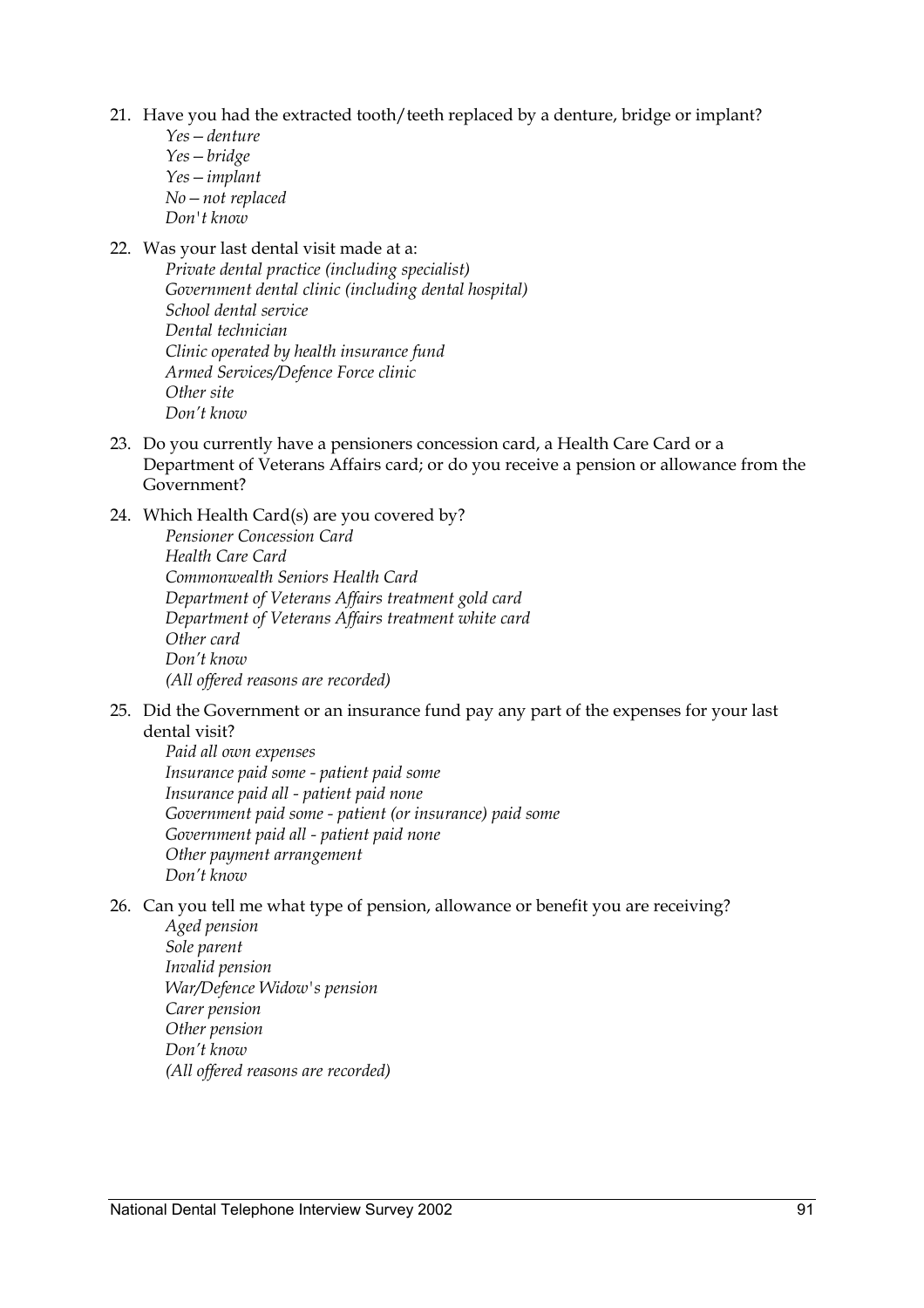- 27. Can you tell me what type of [pension], allowance or benefit you are receiving?
	- *Youth Allowance (Unemployed) Newstart Allowance Sickness Allowance Widow Allowance Parenting Payment (Partnered) Other pension/allowance Don't know (All offered reasons are recorded)*
- 28. How long have you had your [card type]?
	- *Less than 6 months 6 to less than 12 months One to less than two years Two to less than five years Five to less than ten years Ten years or more Don't know*
- 29. Were you covered by your government concession card at the time of that [last] visit? [to a private dental practice]

*Not eligible at time Eligible at time Don't know*

- 30. Did you last go to a private practice because you prefer to see a private dentist?
- 31. Was it because:

 The treatment wasn't available at the public clinic? You had to wait too long at the public clinic? You didn't know you were eligible for public care? There was no public clinic to attend? It was difficult to get to the public clinic?

- 32. Why do you prefer to see a private dentist?
	- *The quality of care Don't have to wait Treatment not available at the public clinic No public clinic to attend Continuity of care Other Don't know/refusal (All offered reasons are recorded)*
- 33. Were all of your visits made at a *{lastsite}* during the last 12 months?
- 34. Are you currently on a waiting list for public dental care?
- 35. How long have you been on a waiting list for public dental care? *Literal response in months*
- 36. For your last dental visit, were you on a waiting list before you were given an appointment [at the government dental clinic]?
- 37. How long did you have to wait before being given an appointment? *Literal response in months and weeks*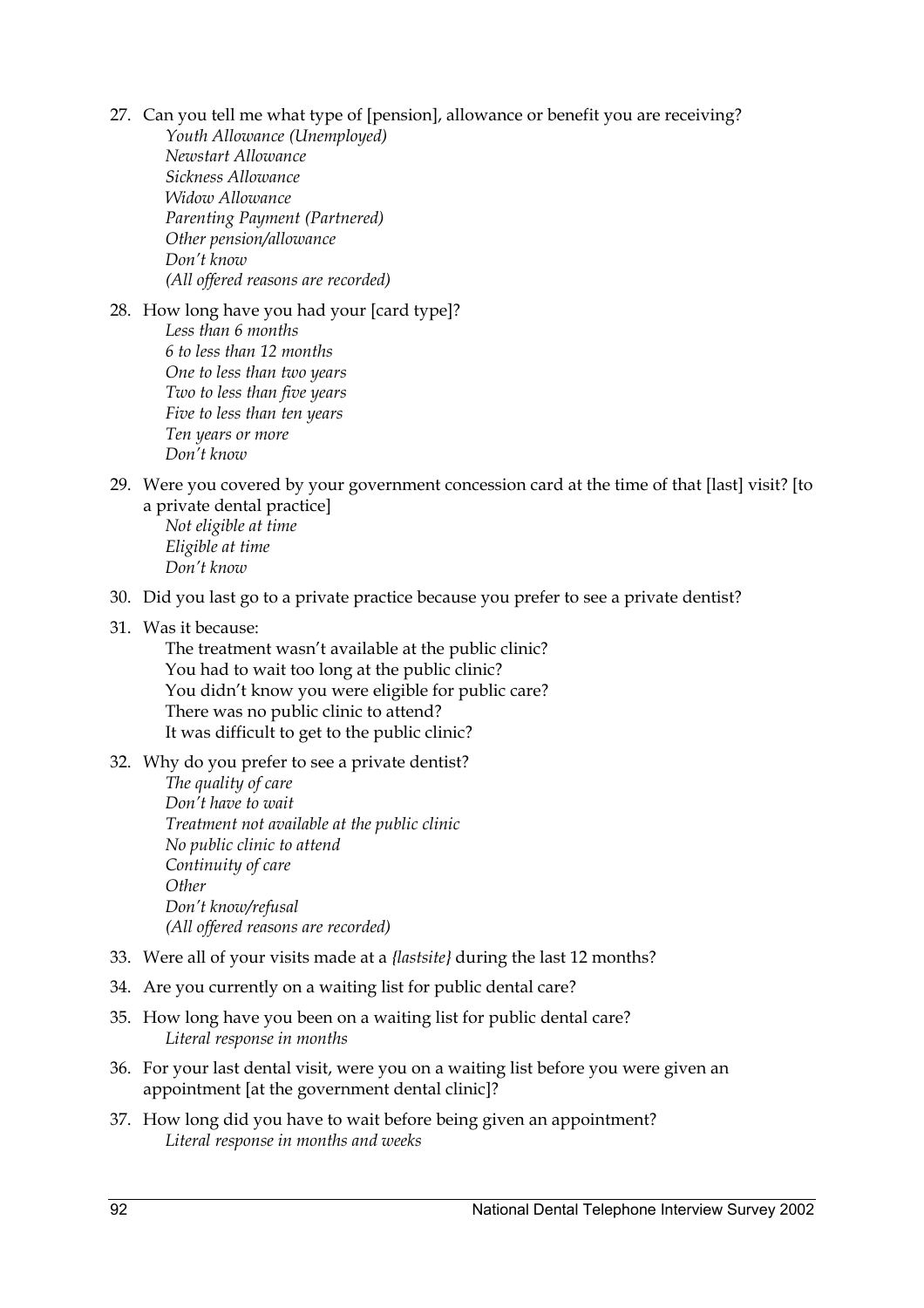- 38. For your last dental visit, how long did you have to wait between the time you made an appointment and the time of visiting the dental professional? *Literal response in weeks and days*
- 39. Is there a public dental service in your local area?
- 40. There are 16 teeth, including wisdom teeth in the upper jaw. Could you tell me EITHER: the number of MISSING teeth in your upper jaw, OR the number of REMAINING teeth in your upper jaw? *Literal response*
- 41. There are also 16 teeth, including wisdom teeth in the lower jaw. Could you tell me EITHER: the number of MISSING teeth in your lower jaw, OR the number of REMAINING teeth in your lower jaw? *Literal response*
- 42. Do you have a denture or false teeth for your upper jaw?
- 43. Do you have a denture or false teeth for your lower jaw?
- 44. Which is your usual reason for visiting a dental professional, for check-ups or when you have a dental problem?

*Check-ups Dental problem Don't know*

- 45. Would your dental visits usually be (necessary) for the relief of pain?
- 46. How often on average would you seek care from a dental professional? *Two or more times a year Once a year*

 *Once in two years Less often than that Don't know*

- 47. Average number of years between visits? *Literal response*
- 48. When do you expect to make your next dental visit? *Less than 6 months 6 to less than 12 months One to less than two years Two to less than five years Five to less than ten years Ten years or more Pain/problem Don't know*
- 49. During the last 12 months how often have you had toothache? Was it:
	- *Very often Often Sometimes Hardly ever Never during the last 12 months Don't know*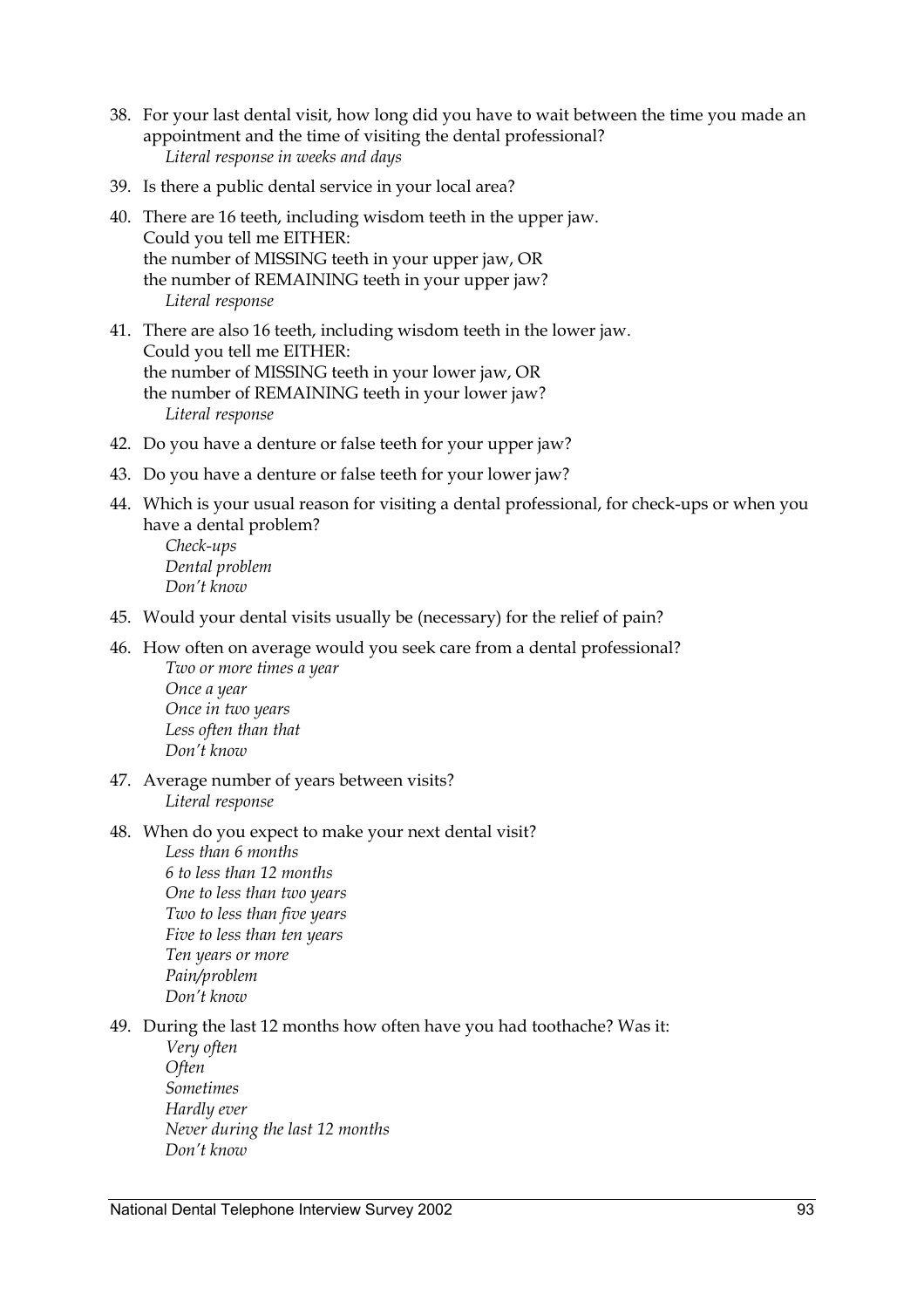- 50. How often have you felt uncomfortable about the appearance of your teeth, mouth or dentures during the last 12 months?
	- *Very often Often Sometimes Hardly ever Never during the last 12 months Don't know*
- 51. How often have you had to avoid eating some foods because of problems with your teeth, mouth or dentures during the last 12 months?

```
Very often 
Often 
Sometimes 
Hardly ever 
Never during the last 12 months 
Don't know
```
52. How often have you felt that life in general was less satisfying because of problems with your teeth, mouth or dentures during the last 12 months?

- 53. During the last 12 months did your NATURAL teeth or gums cause you any pain or discomfort?
- 54. During the last 12 months has the pain or discomfort of dental problems caused you to limit any of your usual activities?
- 55. How many days during the last 12 months have you had to limit your usual activities because of the pain or discomfort of dental problems? *Literal response*
- 56. How often have you had trouble sleeping because of problems with your teeth, mouth or dentures during the last 12 months?

*Very often Often Sometimes Hardly ever Never during the last 12 months Don't know*

- 57. During the last 12 months have you had: A broken or chipped NATURAL tooth? Gums that hurt or bleed? Sores on the tongue or the inside of the mouth? A bad taste in the mouth or bad breath?
- 58. During the last 12 months, have you avoided or delayed visiting a dental professional because of the cost?

*Very often Often Sometimes Hardly ever Never during the last 12 months Don't know*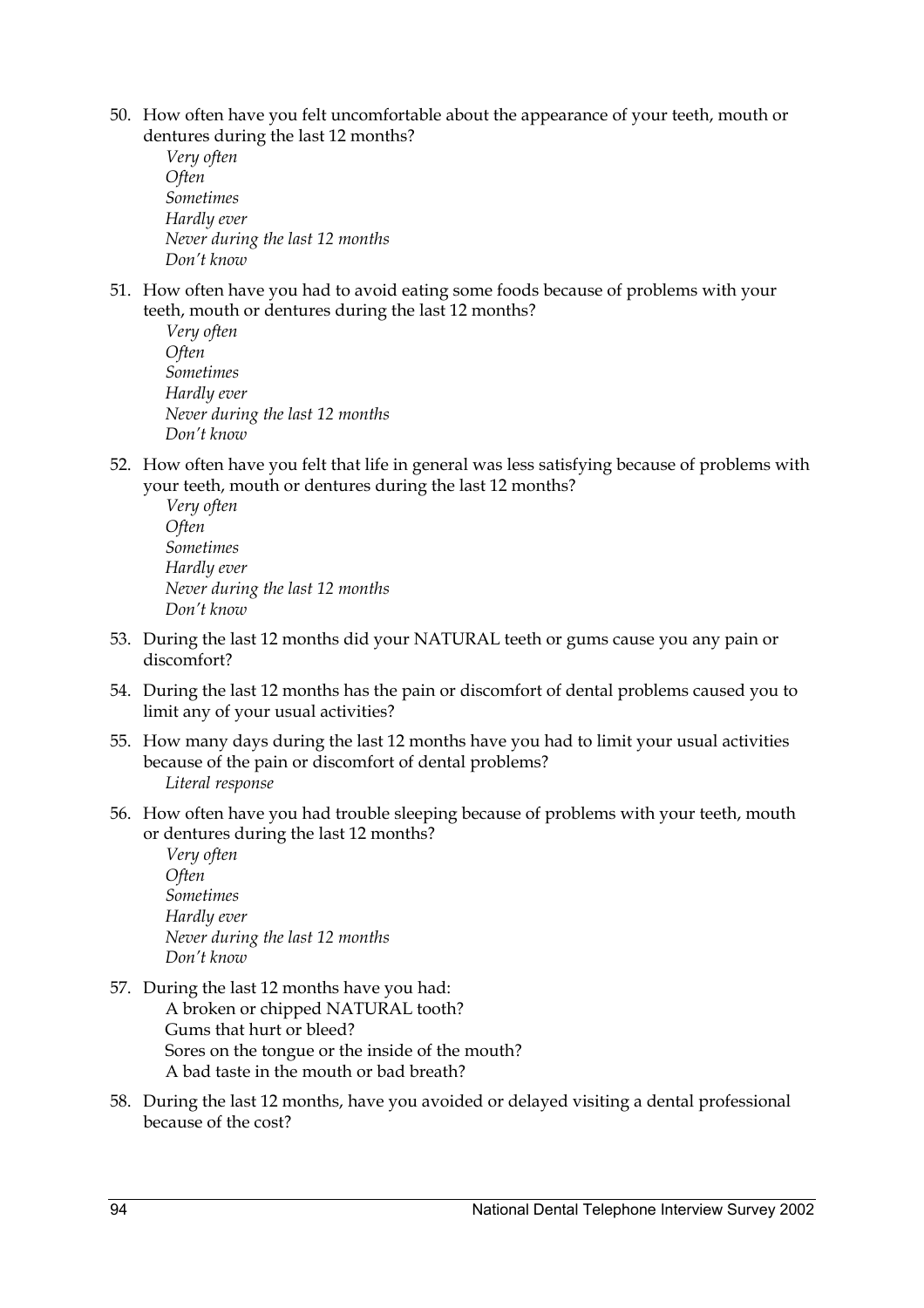- 59. Has the cost prevented you from having any dental treatment that was recommended during the last 12 months?
- 60. What was that treatment?

 *Filling(s) Replace amalgams Extraction(s) Crown or bridge Endodontic (root canal) treatment Gum treatment (periodontal treatment) New dentures Orthodontics Cosmetic dentistry (bleaching/laser whitening) Other treatment (All offered reasons are recorded)*

- 61. Did you take up an alternative lower-cost option for the treatment that was recommended?
- 62. During the last 12 months, has the waiting list at government dental services prevented you from having any dental treatment which you wanted?
- 63. In the last 12 months, how much of a financial burden have dental visits been for you? Would you say:

*None Hardly any A little A large burden Don't know*

64. At most times of the year, how much difficulty would you have paying a \$100 dental bill? Would you say:

*None Hardly any A little A lot of difficulty Don't know*

- 65. Do you have private insurance cover for dental expenses?
- 66. At any time in the last 5 years, did you have private insurance cover for dental expenses?
- 67. Can you tell me the main reasons for dropping your dental insurance cover?

 *The cost / Too expensive Benefits too small Rebate too small Couldn't afford it any longer Not using it Circumstances changed/no longer need Previously covered by parents' insurance Any other reason?*  $\rightarrow$  *What was that reason?* (Literal response)  *(All offered reasons are recorded)*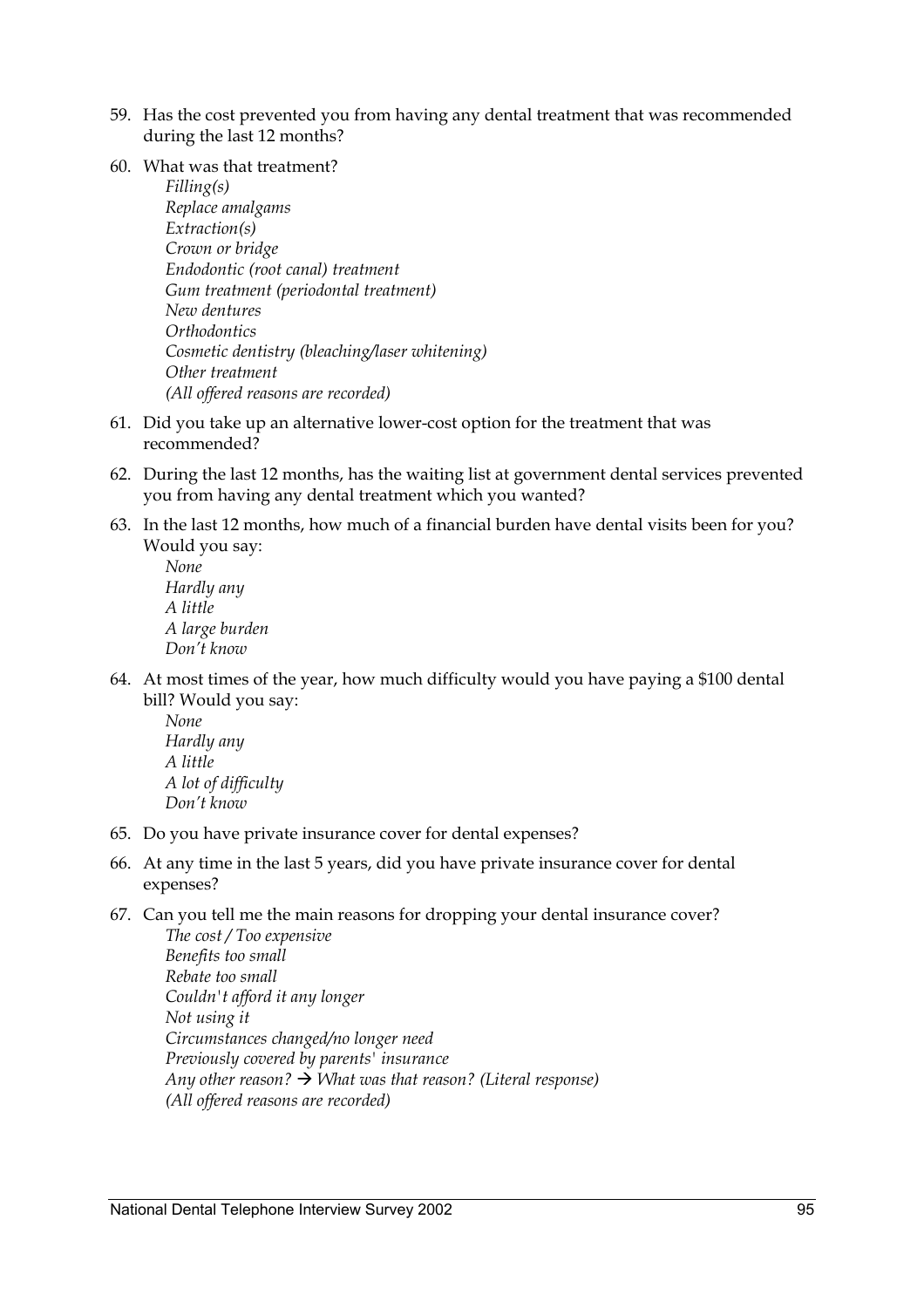68. How long ago was that dental insurance cover taken up?

 *10 or more years ago 5 to 10 years ago 1998 1999 to 2001 Since 2001 Don't know*

- 69. Is the insurance cover single or family cover? *Single Family Don't know*
- 70. Do you have an appointment set for a check-up in the next 18 months?
- 71. Do you expect to receive an appointment or reminder notice for a visit within the next 18 months?
- 72. Is there a dentist you usually go to for dental care?
- 73. How long have you gone to that dentist for dental care?

*12 months or less One to less than two years Two to less than five years Five to less than ten years Ten years or more Don't know*

- 74. How would you rate your own GENERAL health? Would you say that it is: *Excellent* 
	- *Very good Good Average Poor Very poor Don't know*

75. And how would you rate your DENTAL health? Would you say that it is:

*Excellent Very good Good Average Poor Very poor Don't know*

### 76. Are you afraid of going to the dentist? Would you say:

 *Not at all A little Yes, quite Yes, very Don't know*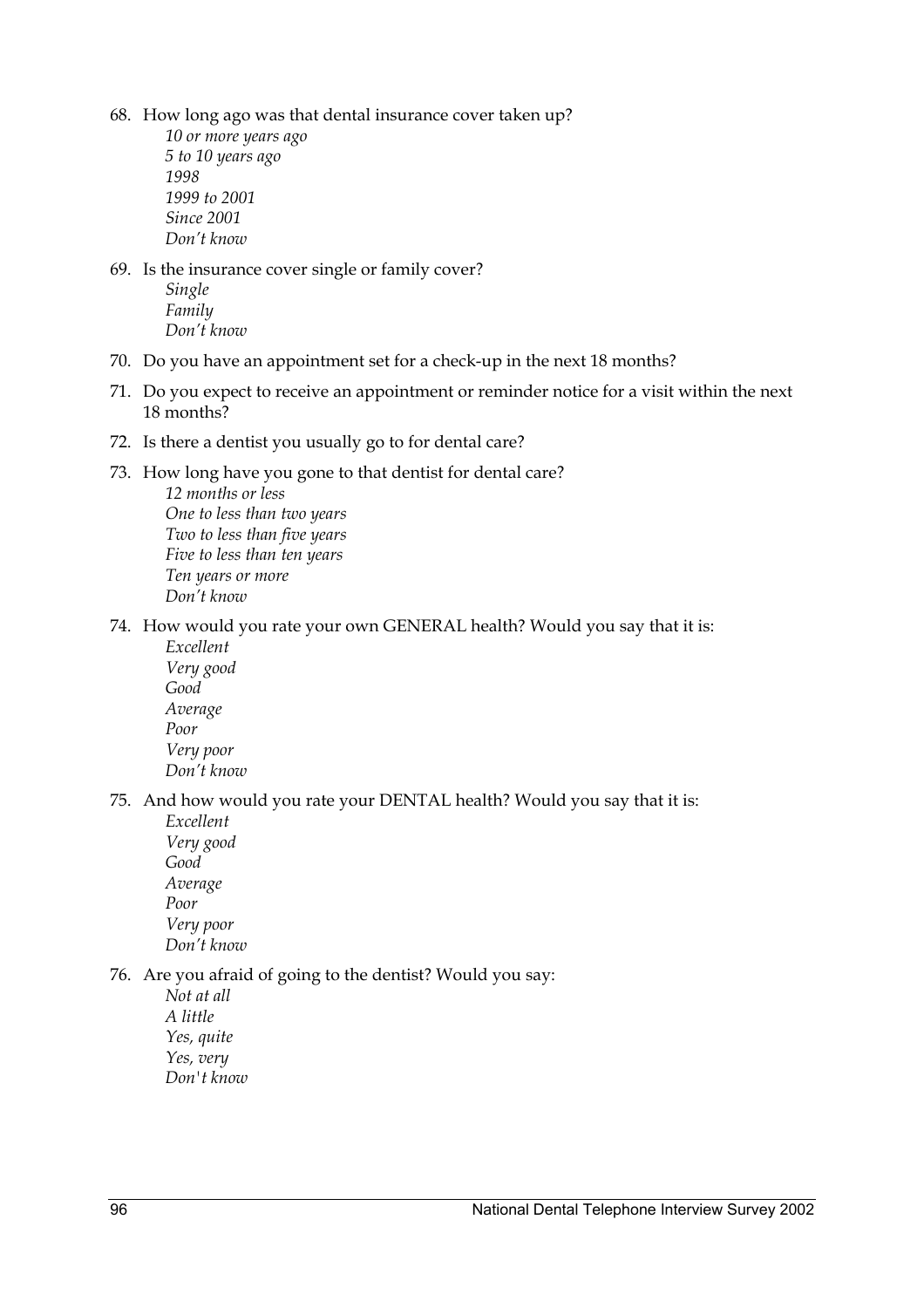77. You are: *Male Female Refusal*

78. Could you tell me your age please? *Literal response*

#### 79. Are you of Aboriginal or Torres Strait Islander origin?  *Yes, Aboriginal Yes, Torres Strait Islander Yes, Torres Strait Islander & Aboriginal No*

 *Don't know / Refusal*

#### 80. In which country were you born?

*Australia England New Zealand Italy Vietnam Scotland Greece Germany Philippines Netherlands Don't know / Refusal OR Literal response*

#### 81. Were either of your parents born overseas?

 *Yes, Mother only Yes, Father only Yes, both No, both Australian-born Don't know/Refusal*

#### 82. Do you speak a language other than English at home?

### 83. What language do you mainly speak at home?

*English Italian Greek Chinese (Cantonese) Chinese (Mandarin) Arabic/Lebanese Vietnamese German Tagalog (Filipino) Don't know / Refusal OR Literal response*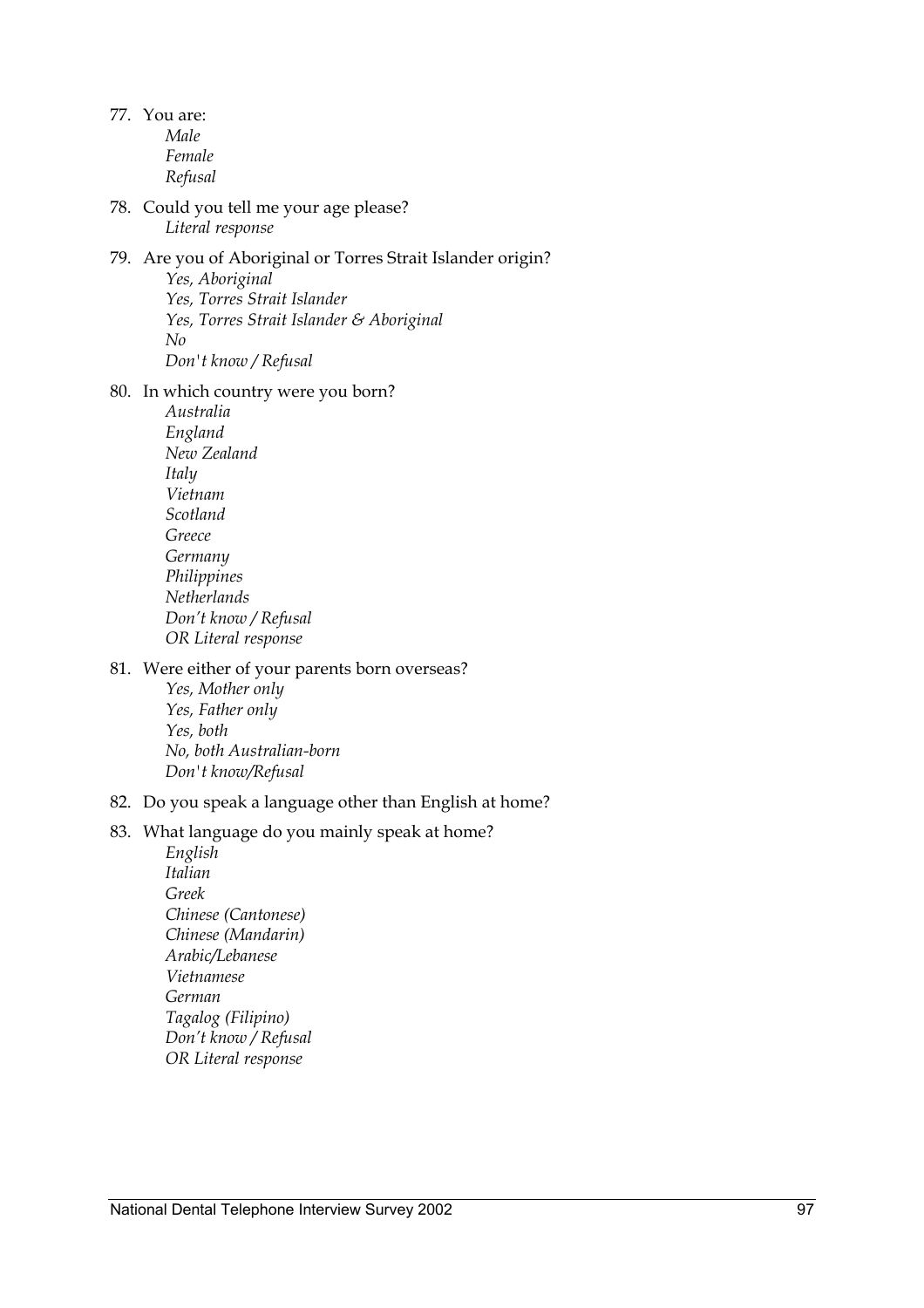- 84. What was your first language? {First language learned/spoken as child}
	- *English Italian Greek Chinese (Cantonese) Chinese (Mandarin) Arabic/Lebanese Vietnamese German Tagalog (Filipino) Don't know / Refusal OR Literal response*
- 85. Do you attend school or any other educational institution either full time or part time? *Full time*

 *Part time Not at school/TAFE/Uni Don't know*

#### 86. What kind of educational institution do you attend?

 *Secondary school TAFE University or other higher education institution Other Don't know*

- 87. What is the highest Year level of schooling you have completed?
	- *Primary school [Year 7 or less] Year 8 Year 9 Year 10 Year 11 Year 12 Don't know / Refusal*
- 88. Have you completed a trade certificate or any other educational qualification since leaving school?
- 89. What is the highest qualification/level of education you have completed since leaving school?

 *University degree or diploma University masters degree or PhD CAE or Teacher's College or Nursing Trade Certificate/apprenticeship/vocational eg TAFE, hairdressing Certificate or diploma course eg TAFE 1–2 year course Other Don't know / Refusal*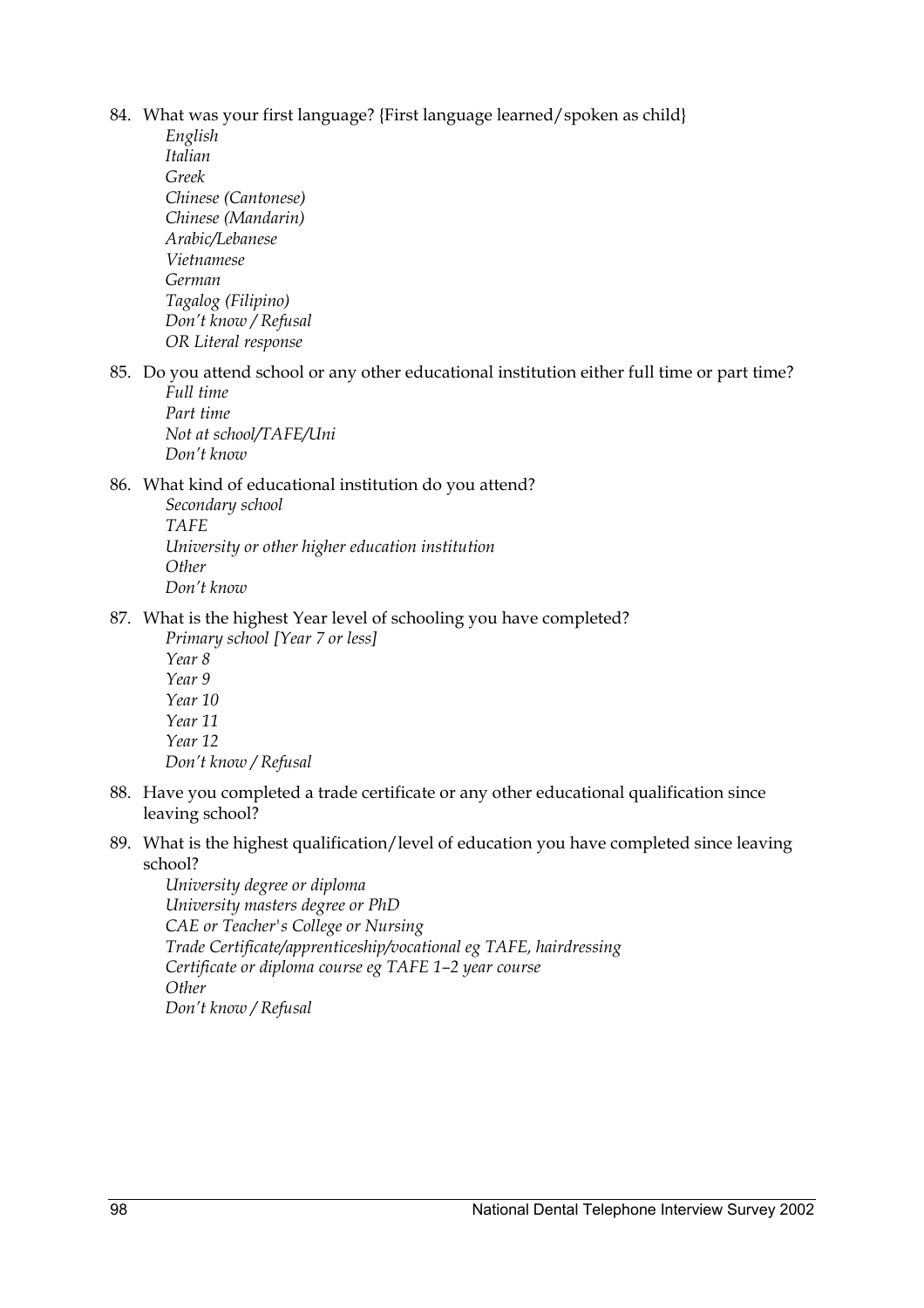90. How would you describe your current employment status?

- *Full-time Part-time Not employed Don't know / Refusal*  Are you currently:  *Retired Home duties Unemployed and looking for work Student Not employed, and not looking for work Don't know / Refusal* 91. What is your usual/current occupation?
	- *Literal response*  What are your tasks? *Literal response*
- 92. Could you please indicate the category of your total household income?

| Per year            | Per fortnight    | Per week         |
|---------------------|------------------|------------------|
| Up to \$12,000      | Up to \$460      | Up to \$230      |
| From 12 to \$20,000 | \$461 to \$770   | \$231 to \$385   |
| From 20 to \$30,000 | \$771 to \$1154  | \$386 to \$577   |
| From 30 to \$40,000 | \$1155 to \$1538 | \$578 to \$769   |
| From 40 to \$50,000 | \$1539 to \$1923 | \$770 to \$961   |
| From 50 to \$60,000 | \$1924 to \$2307 | \$962 to \$1153  |
| From 60 to \$70,000 | \$2308 to \$2692 | \$1154 to \$1346 |
| From 70 to \$80,000 | \$2693 to \$3077 | \$1347 to \$1538 |
| More than \$80,000  | More than \$3077 | More than \$1538 |
| Don't know          |                  |                  |
| Refusal             |                  |                  |

- 93. How many people aged 5 years or more live in the household? *Literal response*
- 94. Can you please tell me the postcode where you live [or suburb]? *Literal response*
- 95. Is this dwelling:?

 *Rented accommodation Currently being purchased Owned outright Rent-free accommodation Other Don't know / Refusal*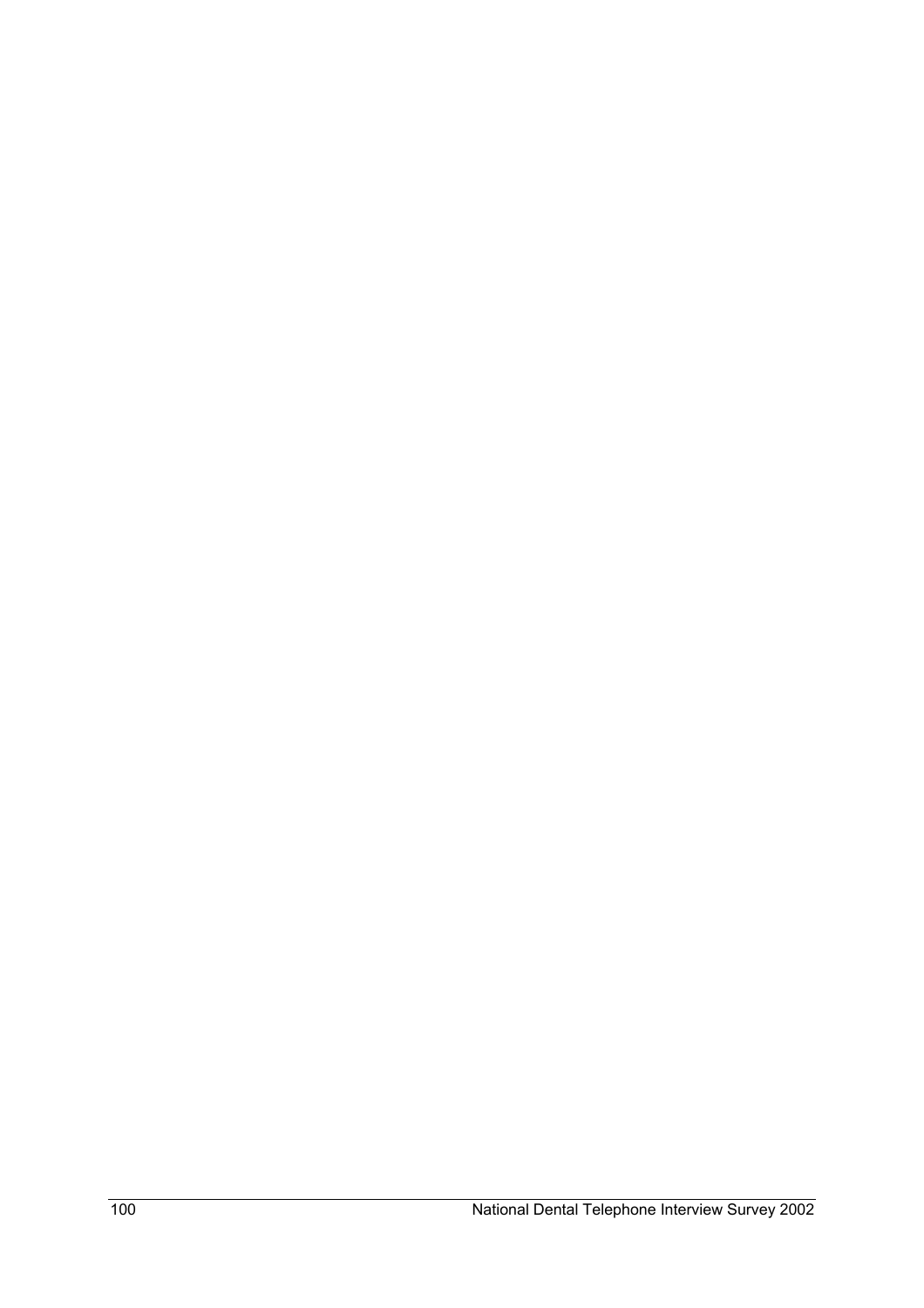## **Appendix B**

### **Standard errors**

In any survey involving a sample of the target population, the estimates obtained from that sample are subject to errors. The errors are of two types; non-sampling errors (e.g. most human-based errors in the reporting and recording of the data), and sampling errors (incurred due to having only a sample of the population as opposed to a complete census). Clearly a sample cannot exactly represent the characteristics of the population in its entirety. So the question to be asked is, "How precisely does the selected sample represent the characteristics of the population as a whole?" The answer lies with standard errors, which provide a measure of the magnitude of variability (due to sampling errors), of estimates obtained from a sample of observations. Given an estimate *p*, and its standard error SE(*p*), then there are approximately two chances in three that the 'true value' will lie in the interval between *p*-SE(*p*) and *p*+SE(*p*), and approximately 19 chances in 20 that the 'true value' will lie in the interval between  $p$ -2SE( $p$ ) and  $p$ +2SE( $p$ ). Hence the larger the standard error the more uncertain we are as to what the true value of the outcome measure may be.

For a given characteristic, the greater the number of persons sampled, the better the estimate obtained will be. As a consequence of reporting percentage estimates of select subpopulations, and for the sake of brevity, two stages are required in order to obtain the standard error of an estimate. Firstly, the number of sampled cases (for the sub-population in question) must be determined, Tables B.1 to B.3 aid in achieving this. Secondly, the standard error must be obtained from the relevant table of standard errors—Tables B.4 to B.6.

The following example is provided to illustrate the use of tables in this section. Table 4.4.1(a) presents the percentage distribution of place of last dental visit by age group, among dentate persons whose last dental visit was in the previous 12 months. Say it is of interest to know what the standard error is of the 69.6% figure given for 12–17-year-olds. The first step is to go to Table B.1, the national table (as opposed to Tables B2 and B3 for cardholders or noncardholders), then to locate the number in the row for the '12–17 years' age group, and the column for 'dentate and visited in previous 12 months age 5+'. It is found that there were 390 persons (unweighted) from this group in the sample. The next step is to go to Table B.4, the table for national estimates (as opposed to one of the tables for State or Territory estimates). From here it is found that the approximate standard error for an estimate of 70% from a subpopulation of 400 is 3.28%. If desired, interpolation of both the number of persons and the percentage could be used to adjust this figure. However, it should be noted that the standard errors provided are themselves approximations, and it is unclear how such adjustments would produce closer approximations unless there was a significant degree of interpolation required. The figure of 3.28% can be regarded as a reasonable estimate of the standard error for the estimate of 69.6% found in Table 4.4.1(a). In light of previous comments, it could be said that there is a 66% chance that the 'true percentage' is in the range 69.6±3.28%, and that there is a 95% chance that the 'true percentage' is in the range 69.6±6.56%.

Due to consideration of space, the tables required for all of the different sub-populations presented in the report cannot be included. However, the tables provided in this appendix were selected to cover the majority of tables with a minimum number of conversion tables to consult. This section drew on material by Foreman (1991, *Survey Sampling Principles*, NY: Dekker).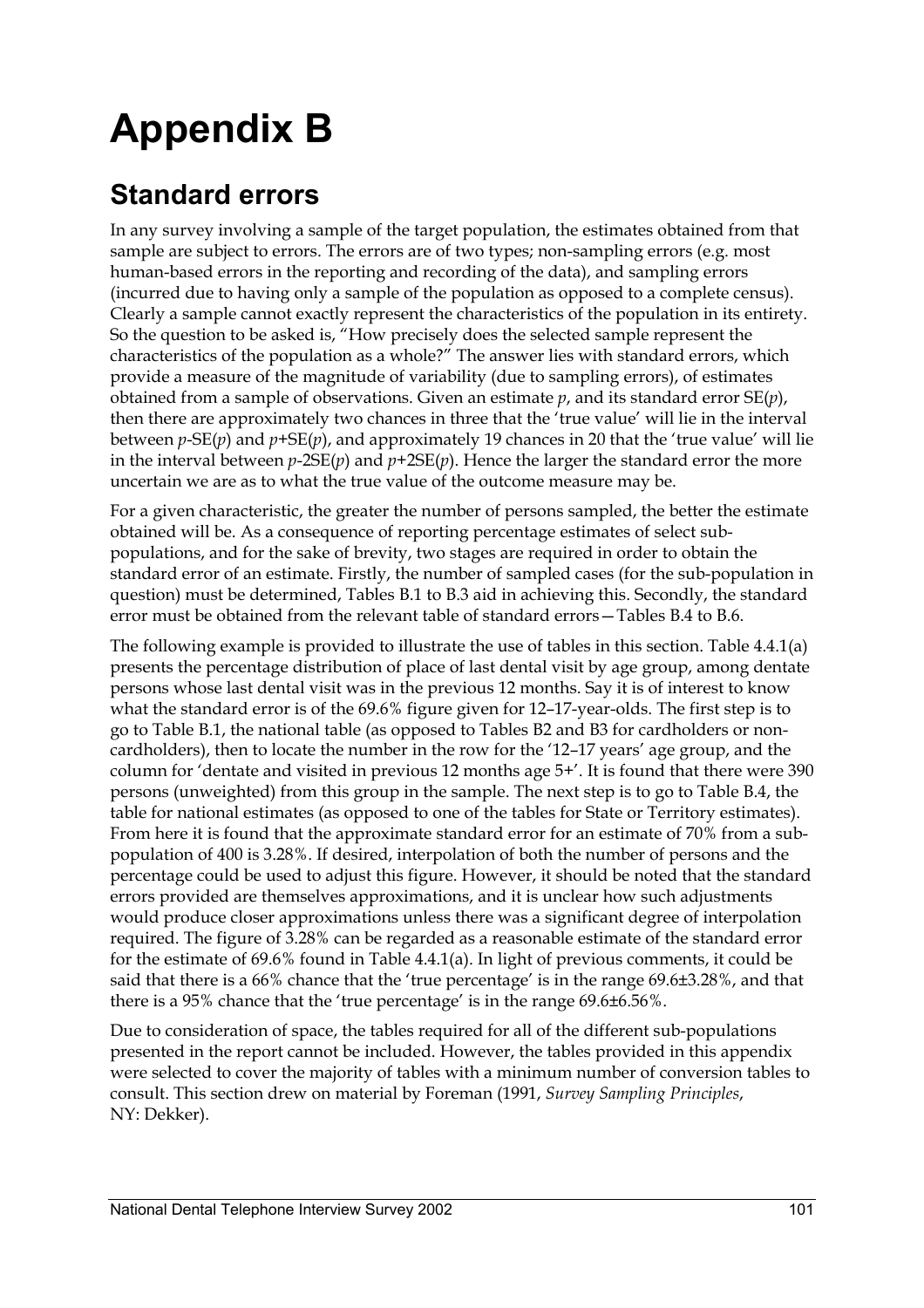### **Table B.1: National sub-population determination**

|                                     | Age 5+ | Age 18+              | <b>Dentate</b> |               | <b>Dentate and visited</b><br>in previous 12 months |         |
|-------------------------------------|--------|----------------------|----------------|---------------|-----------------------------------------------------|---------|
|                                     |        |                      | Age 5+         | Age 18+       | Age 5+                                              | Age 18+ |
| Age group                           |        |                      |                |               |                                                     |         |
| 5-11 years                          | 597    | $\ddotsc$            | 597            | $\sim$ $\sim$ | 489                                                 |         |
| $12-17$ years                       | 510    | $\ddot{\phantom{0}}$ | 510            | $\sim$ $\sim$ | 390                                                 | $\sim$  |
| 18-24 years                         | 625    | 625                  | 623            | 623           | 314                                                 | 314     |
| $25-44$ years                       | 1,943  | 1,943                | 1,933          | 1,933         | 986                                                 | 986     |
| $45-64$ years                       | 2,206  | 2,206                | 1,965          | 1,965         | 1,225                                               | 1,225   |
| 65 years or more                    | 1,413  | 1,413                | 897            | 897           | 548                                                 | 548     |
| Sex                                 |        |                      |                |               |                                                     |         |
| Male                                | 3,320  | 2,717                | 3,067          | 2,464         | 1,738                                               | 1,265   |
| Female                              | 3,992  | 3,470                | 3,471          | 2,954         | 2,222                                               | 1,808   |
| Annual household income             |        |                      |                |               |                                                     |         |
| Less than \$12,000                  | 935    | 888                  | 653            | 607           | 320                                                 | 293     |
| \$12,000 -< \$20,000                | 986    | 896                  | 761            | 671           | 431                                                 | 367     |
| \$20,000 -< \$30,000                | 833    | 716                  | 755            | 638           | 455                                                 | 368     |
| \$30,000 -< \$40,000                | 780    | 649                  | 746            | 615           | 439                                                 | 332     |
| \$40,000 -< \$60,000                | 1,345  | 1,096                | 1,309          | 1,060         | 830                                                 | 619     |
| \$60,000 -< \$80,000                | 799    | 615                  | 784            | 600           | 494                                                 | 349     |
| \$80,000 or more                    | 919    | 749                  | 906            | 736           | 614                                                 | 462     |
| Cardholder                          |        |                      |                |               |                                                     |         |
| Yes                                 | 2,419  | 2,128                | 1,884          | 1,595         | 1,039                                               | 829     |
| No                                  | 4,885  | 4,055                | 4,646          | 3,819         | 2,917                                               | 2,243   |
| <b>Residential location</b>         |        |                      |                |               |                                                     |         |
| <b>Major Cities</b>                 | 3,673  | 3,154                | 3,359          | 2,842         | 2,103                                               | 1,705   |
| Inner Regional                      | 1,936  | 1,647                | 1,645          | 1,359         | 975                                                 | 740     |
| Outer Regional                      | 1,329  | 1,077                | 1,191          | 939           | 698                                                 | 493     |
| Remote / Very Remote                | 326    | 271                  | 299            | 244           | 159                                                 | 116     |
| <b>State/Territory</b>              |        |                      |                |               |                                                     |         |
| New South Wales                     | 1,202  | 1,008                | 1,089          | 895           | 654                                                 | 504     |
| Victoria                            | 1,220  | 1,043                | 1,052          | 876           | 624                                                 | 494     |
| Queensland                          | 1,209  | 1,017                | 1,097          | 905           | 711                                                 | 549     |
| South Australia                     | 1,207  | 1,035                | 1,043          | 872           | 642                                                 | 506     |
| Western Australia                   | 1,216  | 1,031                | 1,100          | 917           | 658                                                 | 510     |
| Tasmania                            | 458    | 379                  | 379            | 301           | 211                                                 | 150     |
| <b>Australian Capital Territory</b> | 397    | 342                  | 386            | 331           | 245                                                 | 206     |
| Northern Territory                  | 403    | 332                  | 392            | 321           | 215                                                 | 154     |
| <b>Total</b>                        | 7,312  | 6,187                | 6,538          | 5,418         | 3,960                                               | 3,073   |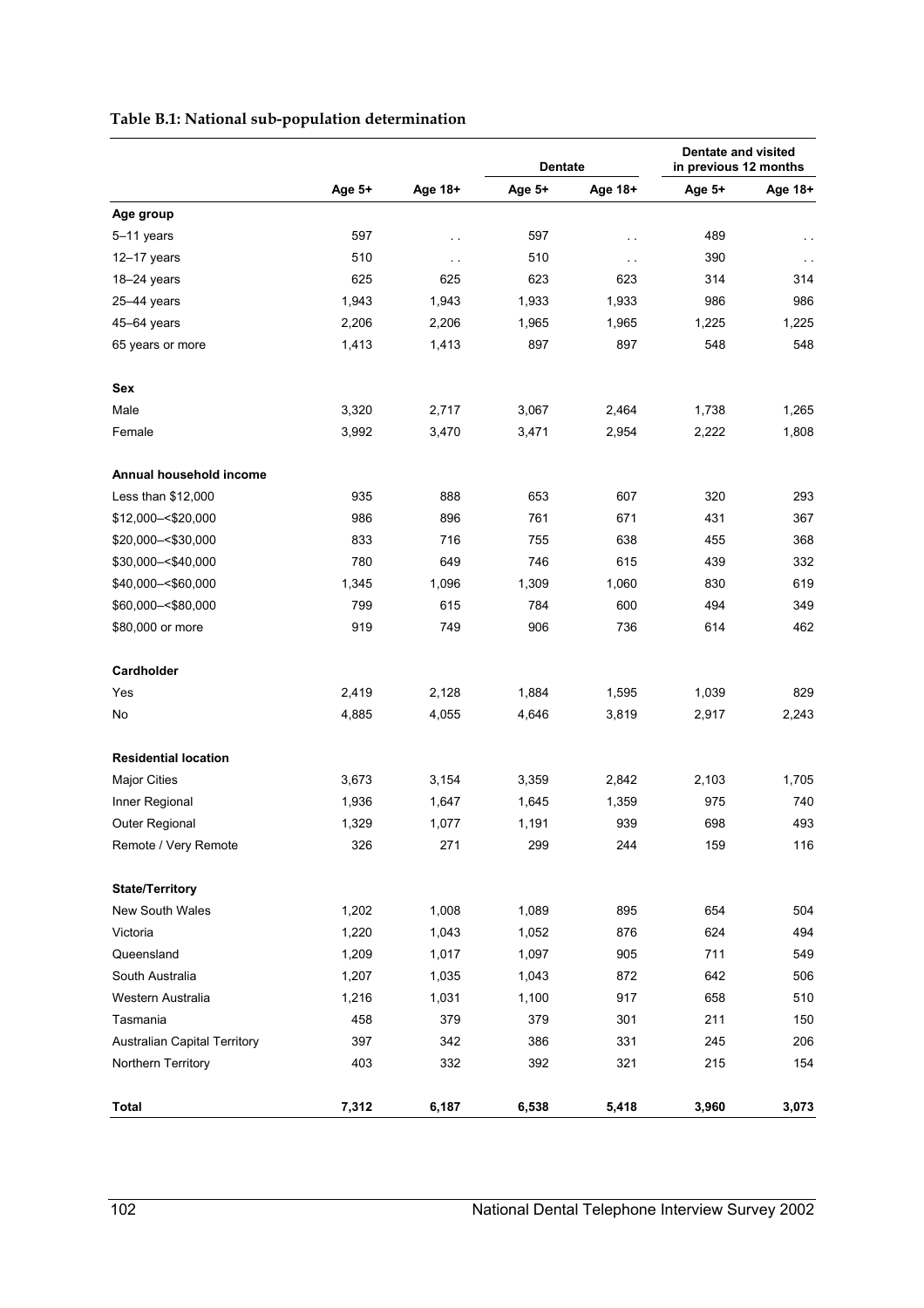|                              | Age 5+ | Age 18+ | <b>Dentate</b> |               | <b>Dentate and visited</b><br>in previous 12 months |                |
|------------------------------|--------|---------|----------------|---------------|-----------------------------------------------------|----------------|
|                              |        |         | Age 5+         | Age 18+       | Age 5+                                              | Age 18+        |
| Age group                    |        |         |                |               |                                                     |                |
| 5-11 years                   | 166    | $\sim$  | 166            | $\sim$        | 128                                                 |                |
| $12-17$ years                | 121    | $\sim$  | 121            | $\sim$ $\sim$ | 80                                                  | $\sim$ $\sim$  |
| $18 - 24$ years              | 158    | 158     | 158            | 158           | 73                                                  | 73             |
| $25-44$ years                | 365    | 365     | 359            | 359           | 173                                                 | 173            |
| $45-64$ years                | 595    | 595     | 472            | 472           | 242                                                 | 242            |
| 65 years or more             | 1,010  | 1,010   | 606            | 606           | 341                                                 | 341            |
| Sex                          |        |         |                |               |                                                     |                |
| Male                         | 949    | 800     | 787            | 638           | 386                                                 | 274            |
| Female                       | 1,470  | 1,328   | 1,097          | 957           | 653                                                 | 555            |
| Annual household income      |        |         |                |               |                                                     |                |
| Less than \$12,000           | 794    | 751     | 550            | 507           | 266                                                 | 241            |
| \$12,000 -< \$20,000         | 751    | 677     | 567            | 493           | 320                                                 | 265            |
| \$20,000 -< \$30,000         | 375    | 303     | 334            | 262           | 203                                                 | 151            |
| \$30,000 -< \$40,000         | 142    | 103     | 132            | 93            | 75                                                  | 42             |
| \$40,000 -< \$60,000         | 90     | 70      | 88             | 68            | 47                                                  | 34             |
| \$60,000 -< \$80,000         | 32     | 23      | 32             | 23            | 23                                                  | 15             |
| \$80,000 or more             | 16     | 12      | 15             | 11            | 11                                                  | $\overline{7}$ |
| <b>Residential location</b>  |        |         |                |               |                                                     |                |
| Major Cities                 | 1,124  | 1,016   | 912            | 805           | 528                                                 | 459            |
| Inner Regional               | 747    | 664     | 533            | 451           | 281                                                 | 215            |
| Outer Regional               | 458    | 370     | 365            | 277           | 194                                                 | 128            |
| Remote / Very Remote         | 79     | 68      | 65             | 54            | 30                                                  | 22             |
| <b>State/Territory</b>       |        |         |                |               |                                                     |                |
| <b>New South Wales</b>       | 395    | 343     | 319            | 267           | 166                                                 | 133            |
| Victoria                     | 407    | 367     | 295            | 256           | 142                                                 | 117            |
| Queensland                   | 379    | 337     | 309            | 267           | 187                                                 | 155            |
| South Australia              | 473    | 424     | 350            | 302           | 198                                                 | 160            |
| Western Australia            | 413    | 355     | 331            | 273           | 194                                                 | 149            |
| Tasmania                     | 203    | 175     | 143            | 115           | 75                                                  | 53             |
| Australian Capital Territory | 73     | 68      | 66             | 61            | 39                                                  | 37             |
| Northern Territory           | 76     | 59      | 71             | 54            | 38                                                  | 25             |
| <b>Total</b>                 | 2,419  | 2,128   | 1,884          | 1,595         | 1,039                                               | 829            |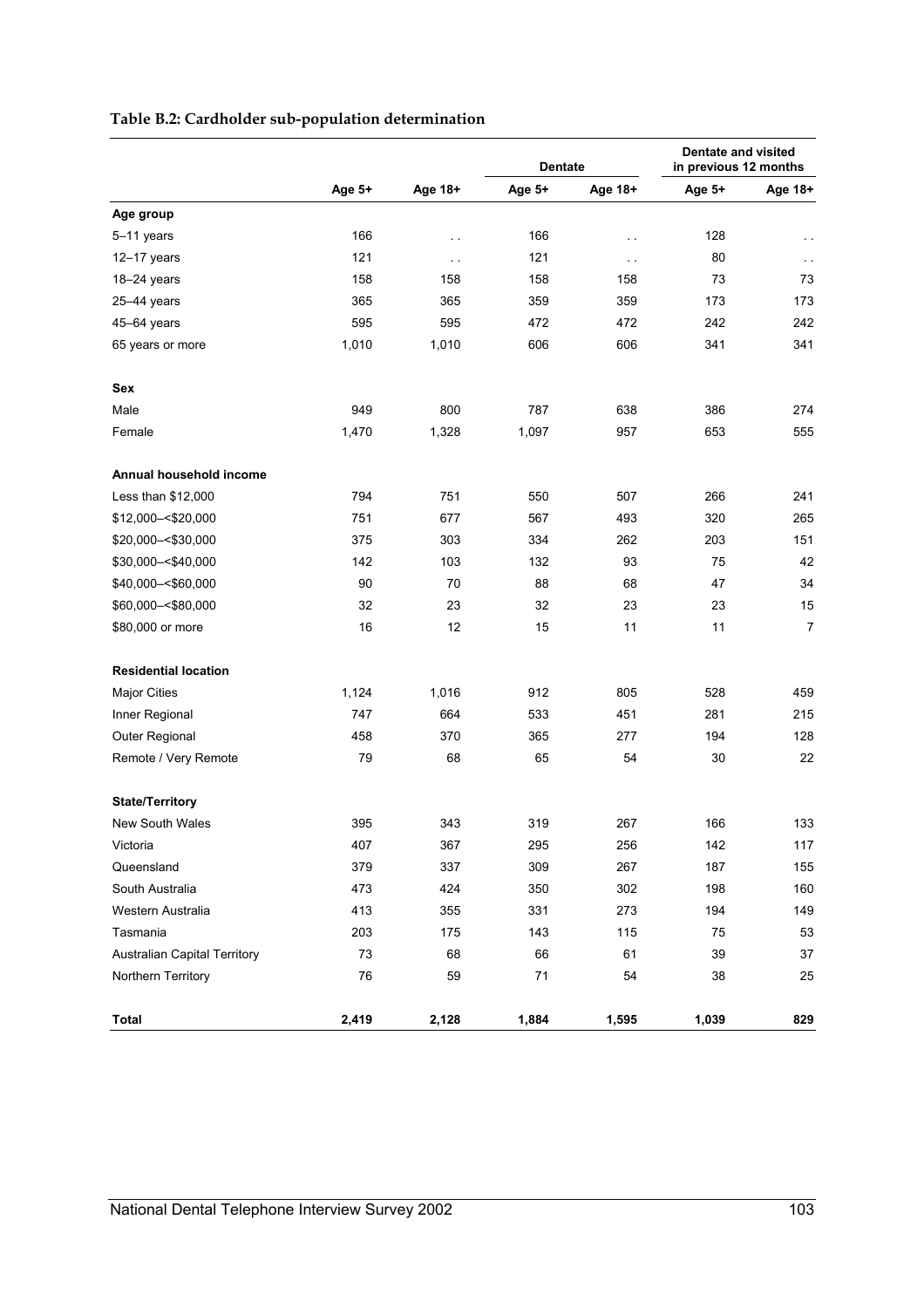|                                     | Age 5+ | Age 18+ | <b>Dentate</b> |               | <b>Dentate and visited</b><br>in previous 12 months |         |
|-------------------------------------|--------|---------|----------------|---------------|-----------------------------------------------------|---------|
|                                     |        |         | Age 5+         | Age 18+       | Age 5+                                              | Age 18+ |
| Age group                           |        |         |                |               |                                                     |         |
| 5-11 years                          | 430    | . .     | 430            | $\sim$ $\sim$ | 360                                                 |         |
| $12-17$ years                       | 387    | . .     | 387            | $\sim$ $\sim$ | 308                                                 | $\sim$  |
| $18 - 24$ years                     | 466    | 466     | 464            | 464           | 240                                                 | 240     |
| $25-44$ years                       | 1,576  | 1,576   | 1,572          | 1,572         | 813                                                 | 813     |
| 45-64 years                         | 1,610  | 1,610   | 1,492          | 1,492         | 983                                                 | 983     |
| 65 years or more                    | 403    | 403     | 291            | 291           | 207                                                 | 207     |
| Sex                                 |        |         |                |               |                                                     |         |
| Male                                | 2,365  | 1,914   | 2,274          | 1,823         | 1,349                                               | 990     |
| Female                              | 2,520  | 2,141   | 2,372          | 1,996         | 1,568                                               | 1,253   |
| Annual household income             |        |         |                |               |                                                     |         |
| Less than \$12,000                  | 141    | 137     | 103            | 100           | 54                                                  | 52      |
| \$12,000 -< \$20,000                | 235    | 219     | 194            | 178           | 111                                                 | 102     |
| \$20,000 -< \$30,000                | 457    | 413     | 420            | 376           | 251                                                 | 217     |
| \$30,000 -< \$40,000                | 638    | 546     | 614            | 522           | 364                                                 | 290     |
| \$40,000 -< \$60,000                | 1,255  | 1,026   | 1,221          | 992           | 783                                                 | 585     |
| \$60,000 -< \$80,000                | 766    | 591     | 751            | 576           | 471                                                 | 334     |
| \$80,000 or more                    | 902    | 736     | 890            | 724           | 602                                                 | 454     |
| <b>Residential location</b>         |        |         |                |               |                                                     |         |
| <b>Major Cities</b>                 | 2,546  | 2,136   | 2,444          | 2,035         | 1,574                                               | 1,245   |
| Inner Regional                      | 1,185  | 982     | 1,108          | 907           | 691                                                 | 525     |
| Outer Regional                      | 870    | 706     | 825            | 661           | 504                                                 | 365     |
| Remote / Very Remote                | 247    | 203     | 234            | 190           | 129                                                 | 94      |
| <b>State/Territory</b>              |        |         |                |               |                                                     |         |
| <b>New South Wales</b>              | 804    | 664     | 767            | 627           | 487                                                 | 371     |
| Victoria                            | 812    | 676     | 756            | 620           | 481                                                 | 377     |
| Queensland                          | 830    | 680     | 788            | 638           | 524                                                 | 394     |
| South Australia                     | 733    | 611     | 692            | 570           | 443                                                 | 346     |
| Western Australia                   | 802    | 675     | 768            | 643           | 464                                                 | 361     |
| Tasmania                            | 255    | 204     | 236            | 186           | 136                                                 | 97      |
| <b>Australian Capital Territory</b> | 322    | 272     | 318            | 268           | 205                                                 | 168     |
| Northern Territory                  | 327    | 273     | 321            | 267           | 177                                                 | 129     |
| <b>Total</b>                        | 4,885  | 4,055   | 4,646          | 3,819         | 2,917                                               | 2,243   |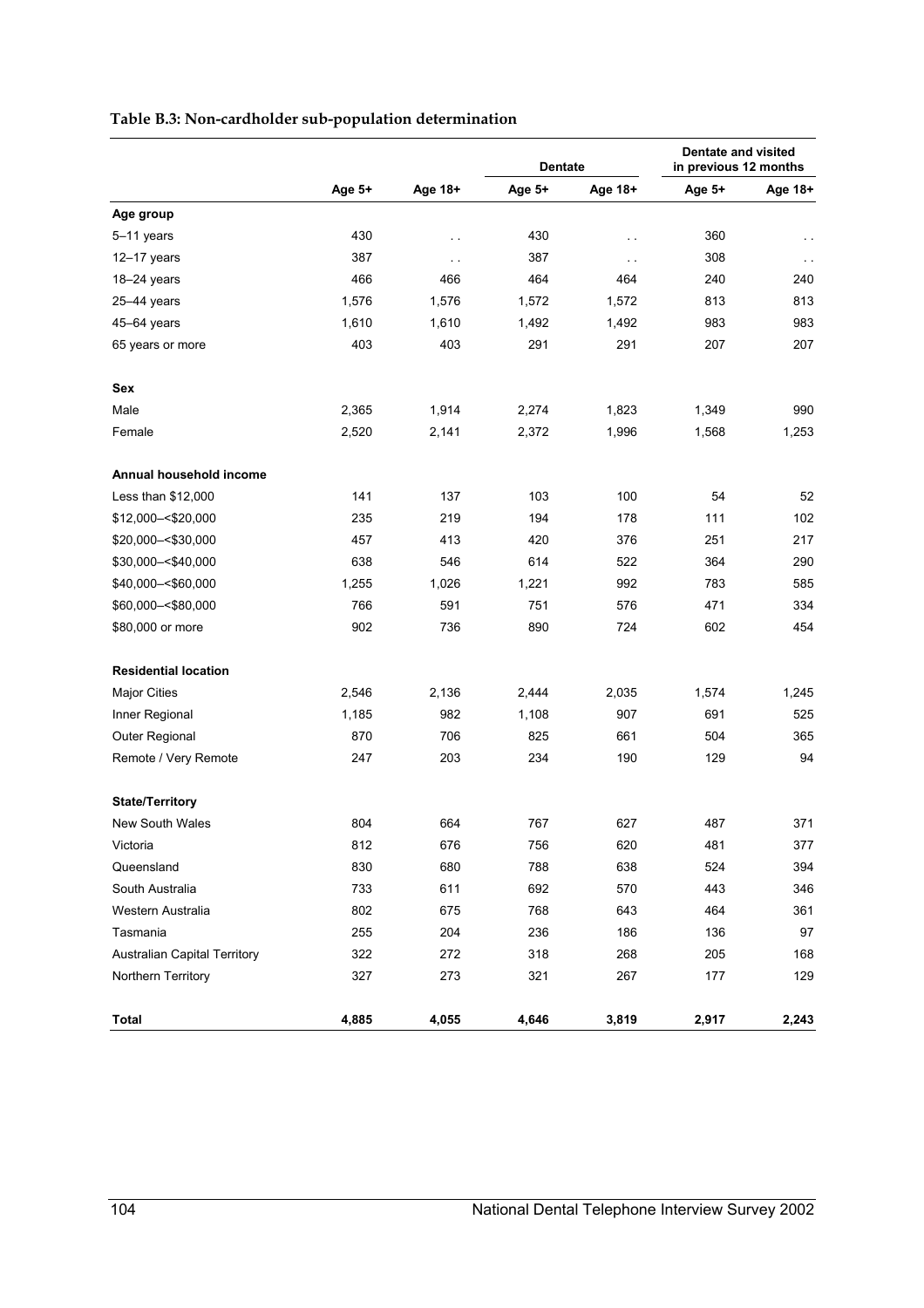|                |         |             |           |                            |      |      |               | <b>Estimated Percentage</b> |            |      |      |      |      |                |                |
|----------------|---------|-------------|-----------|----------------------------|------|------|---------------|-----------------------------|------------|------|------|------|------|----------------|----------------|
| Sub-population | ္       | 2.0         | 3.0       | 4.0                        | 5.0  | ္ဗိ  | $\frac{8}{6}$ | 10.0                        | 15.0       | 20.0 | 25.0 | 30.0 | 35.0 | 45.0           | 50.0           |
| size<br>sample | 99.0    | 98.0        | 97.0      | 96.0                       | 95.0 | 94.0 | 92.0          | 90.0                        | 85.0       | 80.0 | 75.0 | 70.0 | 65.0 | 55.0           | 50.0           |
| 100            | 1.43    | 2.01        | 2.45      |                            | 3.12 | 3.40 | 3.89          | 4.30                        | 5.12       | 5.73 | 6.21 | 6.57 | 6.84 | 7.13           | 7.17           |
| 200            | $-1.07$ | 142         | 1.73      | $2.87$<br>1.99             | 221  | 2.41 | 2.75          | 3.04                        | 3.62       | 4.05 | 4.39 | 4.65 | 4.83 | 5.04           | 5.07           |
| 300            | 0.82    | 1.16        | 141       | 1.62                       | 1.80 | 1.97 | 2.25          | 2.48                        | 2.96       | 3.31 | 3.58 | 3.79 | 3.95 | 4.12           | 4.14           |
| 400            | 0.71    | $rac{1}{2}$ | 122       | 1.40                       | 1.56 | 1.70 | 1.94          | 2.15                        | 2.56       | 2.87 | 3.10 | 3.28 | 3.42 | 3.57           | 3.58           |
| 500            | 0.64    | 0.90        | $^{00.1}$ | 1.26                       | 1.40 | 1.52 | 1.74          | 1.92                        | 2.29       | 2.56 | 2.78 | 2.94 | 3.06 | 3.19           | 3.21           |
| 600            | 0.58    | 0.82        | 001       | 1.15                       | 1.28 | 1.39 | 1.59          | 1.76                        | 2.09       | 2.34 | 2.53 | 2.68 | 2.79 | 2.91           | 2.93           |
| 700            | 0.54    | 0.76        | 0.92      | 1.06                       | 1.18 | 1.29 | 1.47          | 1.63                        | 1.93       | 2.17 | 2.35 | 2.48 | 2.58 | 2.70           | 2.71           |
| 800            | 0.50    | 0.71        | 0.86      | 0.99                       | 1.10 | 1,20 | 1.37          | $-52$                       | 1.81       | 2.03 | 2.19 | 2.32 | 2.42 | 2.52           | 2.53           |
| 900            | 0.48    | 0.67        | 0.82      | 0.94                       | 1.04 | 1.13 | 1.30          | 1.43                        | $\ddot{z}$ | 1.91 | 2.07 | 2.19 | 2.28 | 2.38           | 2.39           |
| 1000           | 0.45    | 0.63        | 0.77      | 0.89                       | 0.99 | 1.08 | 1.23          | 1.36                        | 1.62       | 1.81 | 1.96 | 2.08 | 2.16 | 2.26           | 2.27           |
| 1200           | 0.41    | 0.58        | 0.71      |                            | 0.90 | 0.98 | 1.12          | 1.24                        | 1.48       | 1.66 | 1.79 | 1.90 | 1.97 | 2.06           | 2.07           |
| 1400           | 0.38    | 0.54        | 0.65      | 81<br>0.75<br>0.66<br>0.60 | 0.84 | 0.91 | 1.04          | 1.15                        | 1.37       | 1.53 | 1.66 | 1.76 | 1.83 | 1.91           | 1.92           |
| 1600           | 0.36    | 0.50        | 0.61      |                            | 0.78 | 0.85 | 0.97          | 1.08                        | 1.28       | 1.43 | 1.55 | 1.64 | 1.71 | 1.78           | 1.79           |
| 1800           | 0.34    | 0.47        | 0.58      | 66                         | 0.74 | 0.80 | 0.92          | 1.01                        | 1.21       | 1.35 | 1.46 | 1.55 | 1.61 | 1.68           | 1.69           |
| 2000           | 0.32    | 0.45        | 0.55      | 0.63<br>0.56               | 0.70 | 0.76 | 0.87          | 0.96                        | 1.14       | 1.28 | 1.39 | 1.47 | 1,53 | 1.59           | 1.60           |
| 2500           | 0.29    | 0.40        | 0.49      |                            | 0.62 | 0.68 | 0.78          | 0.86                        | 1.02       | 1.15 | 1.24 | 1.31 | 1.37 | 1.43           | 1.43           |
| 3000           | 0.26    | 0.37        | 0.45      | 0.51                       | 0.57 | 0.62 | 0.71          | 0.79                        | 0.93       | 1.05 | 1.13 | 1.20 | 1.25 | 1.30           | $\frac{5}{1}$  |
| 3500           | 0.24    | 0.34        | 0.41      | $0.47$<br>0.44             | 0.53 | 0.58 | 0.66          | 0.73                        | 0.87       | 0.97 | 1.05 | 111  | 1.16 | $\frac{21}{2}$ | $\frac{1}{2}$  |
| 4000           | 0.23    | 0.32        | 0.39      |                            | 0.49 | 0.54 | 0.61          | 0.68                        | 0.87       | 0.91 | 0.98 | 1.04 | 1,08 | 1.13           | $\frac{3}{11}$ |
| 4500           | 0.21    | 0.30        | 0.36      | 0.42                       | 0.47 | 0.51 | 0.58          | 0.64                        | 0.76       | 0.85 | 0.93 | 0.98 | 1.02 | 1.06           | $-1.07$        |
| 5000           | 0.20    | 0.28        | 0.35      | 0.40                       | 0.44 | 0.48 | 0.55          | 0.61                        | 0.72       | 0.81 | 0.88 | 0.93 | 0.97 | 1.01           | $\frac{5}{1}$  |
| 5500           | 0.19    | 0.27        | 0.33      | 0.38<br>0.36               | 0.42 | 0.46 | 0.52          | 0.58                        | 0.69       | 0.77 | 0.84 | 0.89 | 0.92 | 0.96           | 0.97           |
| 6000           | 0.18    | 0.26        | 0.32      |                            | 0.40 | 0.44 | 0.50          | 0.56                        | 0.66       | 0.74 | 0.80 | 0.85 | 0.88 | 0.92           | 0.93           |
| 6500           | 0.18    | 0.25        | 0.30      | 0.35                       | 0.39 | 0.42 | 0.48          | 0.53                        | 0.63       | 0.71 | 0.77 | 0.81 | 0.85 | 0.88           | 0.89           |
| 7000           | 0.17    | 0.24        | 0.29      | 0.34                       | 0.37 | 0.41 | 0.46          | 0.51                        | 0.61       | 0.69 | 0.74 | 0.79 | 0.82 | 0.85           | 0.86           |
| 7500           | 0.16    | 0.23        | 0.28      | $\mathfrak{B}$<br>$\circ$  | 0.36 | 0.39 | 0.45          | 0.50                        | 0.59       | 0.66 | 0.72 | 0.76 | 0.79 | 0.82           | 0.83           |
| 8000           | 0.16    | 0.22        | 0.27      | $\tilde{\mathcal{E}}$<br>ö | 0.35 | 0.38 | 0.43          | 0.48                        | 0.57       | 0.64 | 0.69 | 0.73 | 0.76 | 0.80           | 0.80           |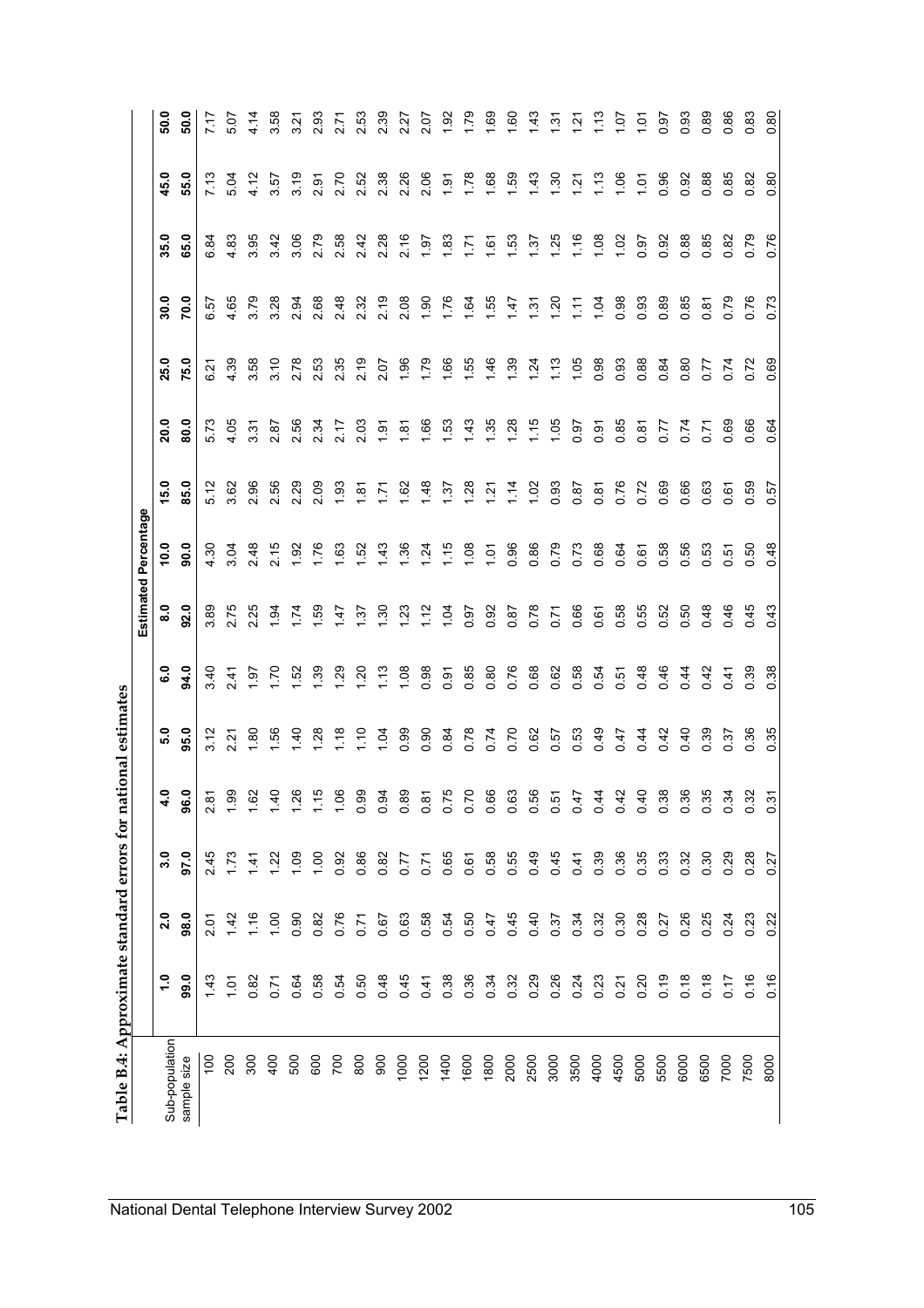|                                              | 50.0                       | 50.0        | 6.00               | 4.24                           | 3.46                 | 3.00 | 2.68 | 2.45                 | 2.27          | 2.12         | 2.00 | 1.90 | $rac{6}{1.8}$             | 1.73          | 1.66                 |
|----------------------------------------------|----------------------------|-------------|--------------------|--------------------------------|----------------------|------|------|----------------------|---------------|--------------|------|------|---------------------------|---------------|----------------------|
|                                              | ę<br>45.                   | 55.0        | 5.97               | 4.22                           | 3.45                 | 2.98 | 2.67 | 2.44                 | 2.26          | 2.11         | 1.99 | 1.89 | 80                        | .72           | 66                   |
|                                              | 35.0                       | 65.0        | 5.72               | 4.05                           | 3.30                 | 2.86 | 2.56 | 2.34                 | 2.16          | 2.02         | 1.91 | 1.81 | 1.73                      | 1.65          | 1.59                 |
|                                              | 30.0                       | 70.0        | 5.50               | 3.89                           | 3.17                 | 2.75 | 2.46 | 2.24                 | 2.08          | 1.94         | 1.83 | 1.74 | 1.66                      | 1.59          | 53                   |
|                                              | 25.0                       | 75.0        | 5.20               | 3.67                           | 3.00                 | 2.60 | 2.32 | 2.12                 | 1.96          | 1.84         | 1.73 | 1.64 | 1.57                      | 1.50          | 1.44                 |
|                                              | 20.0                       | 80.0        | 4.80               | 3.39                           | 2.77                 | 2.40 | 2.15 | 1.96                 | 181           | 1.70         | 1.60 | 1.52 | 45                        | $\ddot{3}$    | 33                   |
|                                              | 15.0                       | 85.0        | 4.28               | 3.03                           | 2.47                 | 2.14 | 1.92 | 1.75                 | 1.62          | 1.51         | 1.43 | 1.35 | 1.29                      | 1.24          | 1.19                 |
| <b>Estimated Percentage</b>                  | 10.0                       | 90.0        | 3.60               | 2.55                           | 2.08                 | 1.80 | 1.61 | 1.47                 | 1.36          | 1.27         | 1.20 | 1.14 | 1.09                      | 1.04          | 1,00                 |
| SW, Qld, Tas, ACT and NT estimates           | $\overline{\mathbf{8}}$ .0 | 92.0        | 3.26               | 2.30                           | 1.88                 | 1.63 | 1.46 | 1.33                 | 1.23          | 1.15         | 1.09 | 1.03 | 0.98                      | 0.94          | $\overline{90}$<br>Ö |
|                                              | <b>G.O</b>                 | 94.0        | 2.85               | 2.02                           | 1.65                 | 1.42 | 1.27 | 1.16                 | 1.08          | 101          | 0.95 | 0.90 | 0.86                      | 0.82          | 0.79                 |
|                                              | 5.0                        | 95.0        | 2.62               | 1.85                           | 1.51                 | 1.31 | 1.17 | 10.7                 | 0.99          | 0.92         | 0.87 | 0.83 | 0.79                      | 0.75          | 0.73                 |
|                                              | 4.0                        | ္ယ<br>ō     | 35<br>$\mathbf{N}$ | 66<br>$\overline{\phantom{0}}$ | 36<br>$\overline{ }$ | 1.18 | 1.05 | 96<br>$\ddot{\circ}$ | 89<br>$\circ$ | 0.83<br>0.78 |      | 0.74 | $\overline{z}$<br>$\circ$ | 89<br>$\circ$ | 65<br>$\circ$        |
|                                              | 3.0                        | 97.0        | 2.05               | 1.45                           | 1.18                 | 1.02 | 0.92 | 0.84                 | 0.77          | 0.72         | 0.68 | 0.65 | 0.62                      | 0.59          | 0.57                 |
|                                              | 2.0                        | 98.0        | 1.68               | 1.19                           | 0.97                 | 0.84 | 0.75 | 0.69                 | 0.63          | 0.59         | 0.56 | 0.53 | 0.51                      | 0.48          | 0.47                 |
|                                              | $\ddot{ }$                 | 99.0        | 1.19               | 0.84                           | 0.69                 | 0.60 | 0.53 | 0.49                 | 0.45          | 0.42         | 0.40 | 0.38 | 0.36                      | 0.34          | 0.33                 |
| Table B.5: Approximate standard errors for N | Sub-population             | sample size | $\frac{100}{2}$    | 200                            | 300                  | 400  | 500  | 600                  | 700           | 800          | 900  | 1000 | 1100                      | 1200          | 1300                 |

| <br> <br>                                                                                                           |  |
|---------------------------------------------------------------------------------------------------------------------|--|
| $\frac{1}{2}$                                                                                                       |  |
|                                                                                                                     |  |
|                                                                                                                     |  |
| ֧֚֝֟֝֬<br>֧֚֚֚֚֚֚֚֚֚֚֚֚֚֚֚֚֚֚֚֝֝֝֝֝֝֝֝֬֝<br>֧֧֪֪֖֪֖֪֪֪֧֪֪֪֪֪֪֪֪֪֪֪֪֪֪֪֪֪֚֚֚֚֚֚֚֝֟֓֬֝֓֬֝֬֝֬֝֬֝֬֝֬֝֬֝֬֝֬֝֬֝֬֝֬֝֬<br>i |  |
| ॄ                                                                                                                   |  |
| ֕                                                                                                                   |  |
| I                                                                                                                   |  |
| ֖֖֧ׅ֪ׅ֧֧֧ׅ֖֧֧֚֚֚֚֚֚֚֚֚֚֚֚֚֚֚֚֚֚֚֚֚֚֚֚֚֚֚֚֚֚֚֚֡֟֓֡֟֓֡֟֓֡֟֓֡֟֝֓֝֬֝֝֓<br>i                                             |  |